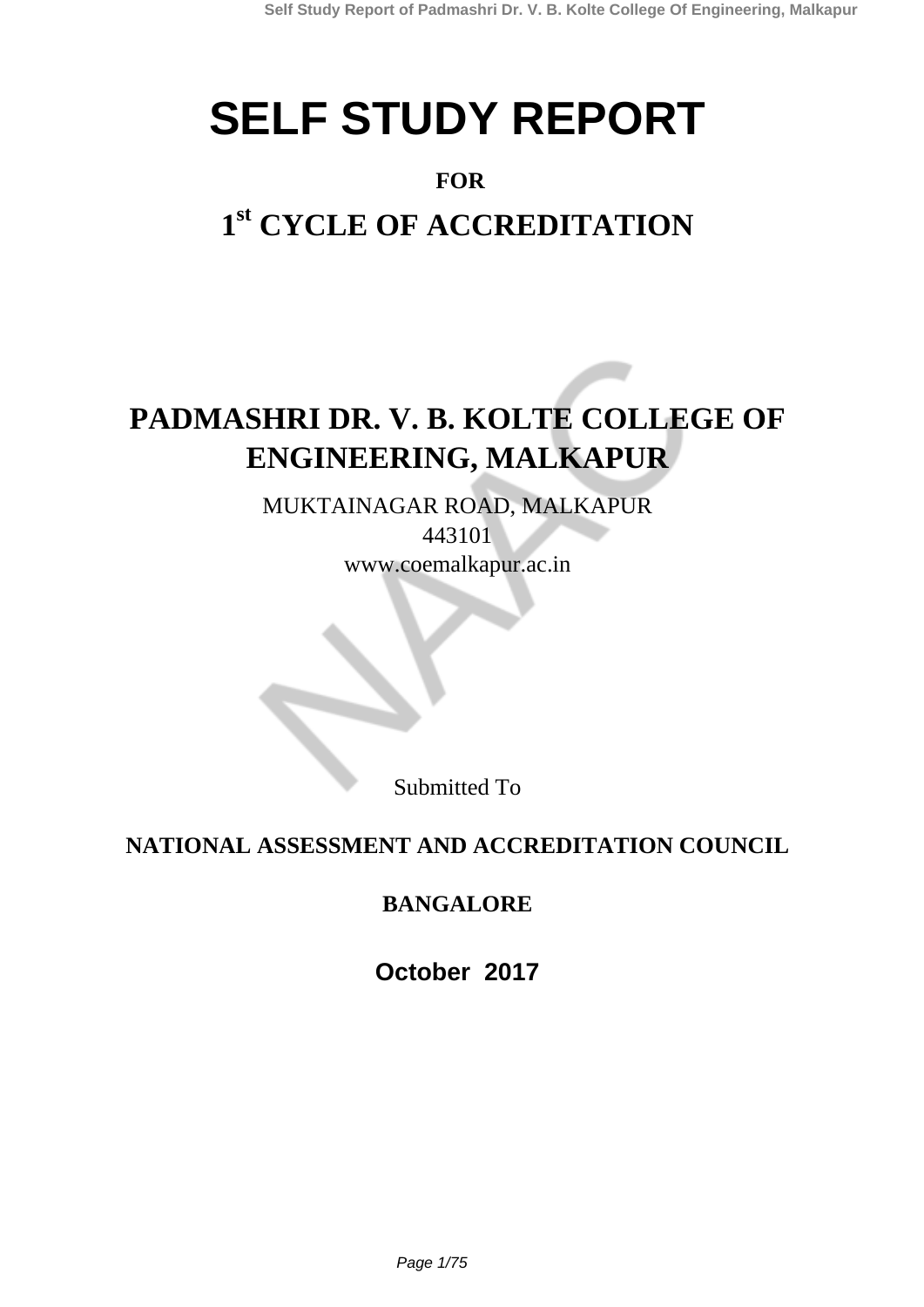## **1. EXECUTIVE SUMMARY**

## **1.1 INTRODUCTION**

Lok Sewa Shikshan Bahuuddeshiya Mandal, Malkapur (LSSBM) is established in 1961. The Promoting body is a group of active and enthusiastic members, with a sole intentions of imparting education to the needy and to spread the activities for the betterment of the region. Padmashri Dr. V. B. Kolte College of Engineering & Polytechnic, Malkapur runs following courses (Polytechnic, B.E., M.E.) established in 2010. The vision of our group is to carve a niche in imparting quality education to the students and to develop them in the dimensions of both personal and professional world today. In this scintillating journey, it takes pride in announcing that we have grown up in a phenomenal way, holding a total strength of more than 2000 students. At LSSBM, Padmashri Dr. V. B. Kolte College Of Engineering, Malkapur we commit ourselves to offer immaculate study programs so as to build a very dynamic student community.

## **Vision**

To be an Organization providing quality Education to the masses to bring about a social change in the region by establishing and nurturing the technical, management and allied institutions to become center of excellence.

### **Mission**

 To nurture and maintain quality environment for academic excellence, research and development of entrepreneurship, through dedicated staff and transparent management for bringing about a social change, through affordable education.

Ø To impart holistic training to all students so that they develop right kind of attitude, knowledge & skills which will help them to serve the nation in a better way.

Ø To imbibe in the students, basic human values in order to help them, develop individually.

Ø To Provide education at reasonable expenditure, especially for middle class population.

Ø To provide up-to-date and trained professionals to industry who will serve as an entrepreneur and will lead their companies successfully.

## **1.2 Strength, Weakness, Opportunity and Challenges(SWOC)**

### **Institutional Strength**

- Progressive Management with a practical approach
- Adequately well-Equipped Laboratories as per University Syllabus
- A spacious campus sprawling over 10.38 acres of land.
- Participative management and administration of the institute activities.
- Social activities conducted by NSS in nearby Villages every year.
- Regular industrial visits, internship and in-plant training
- Book bank facility for students for all the subjects.
- Use of advanced teaching learning aids
- o Initiatives undertaken for supporting slow learners /diverse backgrounds.
- o Institute level financial assistance to the needy/meritorious students.
- Experienced and Qualified Faculty with high faculty retention ratio.
- Eco-Friendly and amicable working atmosphere
- Well Stacked library with good number of national and e-journals
- o Internal Quality Assurance Cell (IQAC) is in place
- Adjunct faculty support from Academia, Industry and Service sector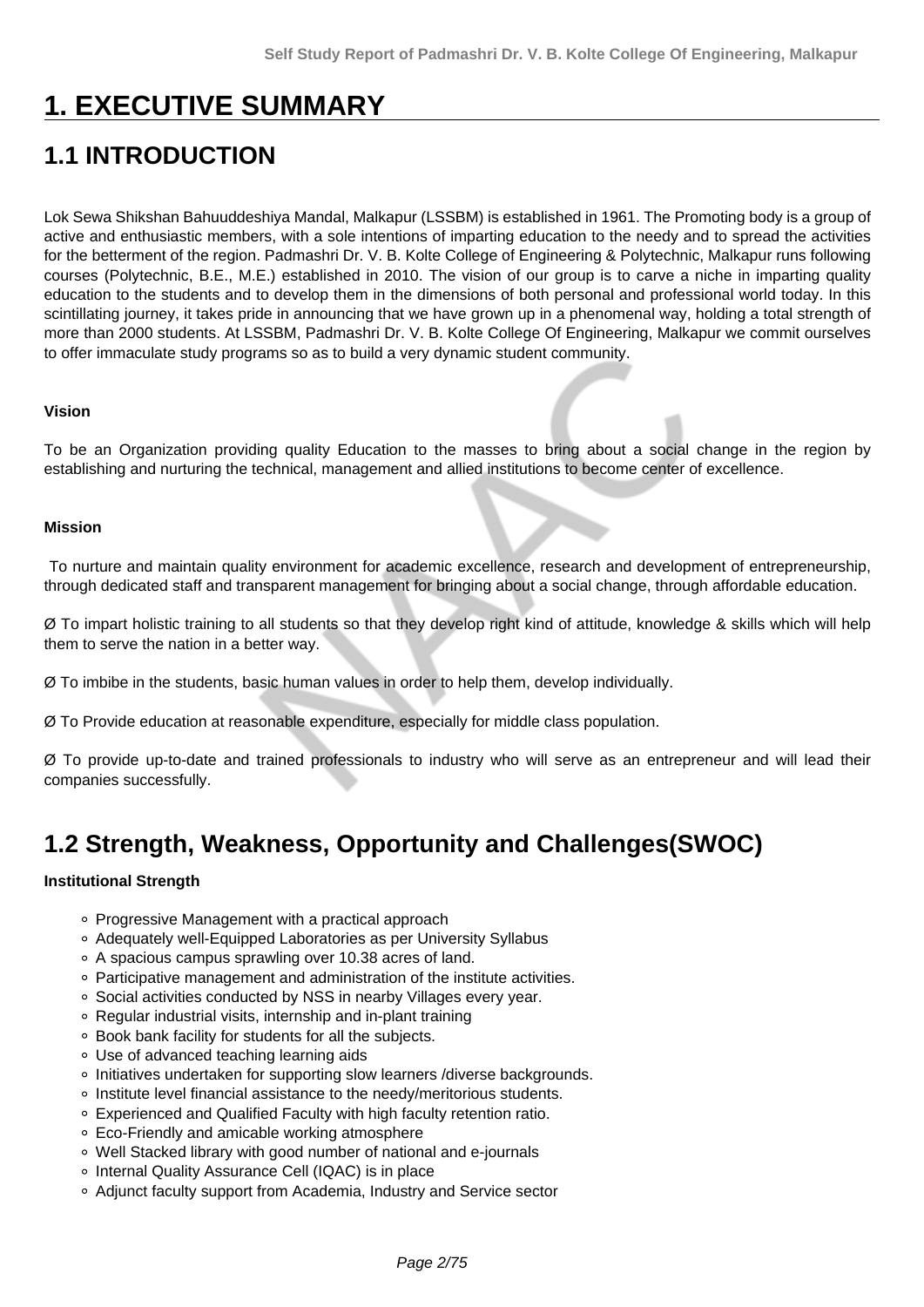- Reward System for High performing Students and Faculty Members
- Student participation in various co-curricular and extra-curricular activities
- Special coaching classes / special courses and industry relevant skill development courses conducted for enhancing the employability.
- Financial support to attend Symposiums /Conferences/ Workshops etc.

#### **Institutional Weakness**

- Majority of the students are from rural background needing more emphasis to groom on professional and communication skill techniques.
- Lack of core industrial sector.
- Lack of strong alumni base.
- Lack of government funding as compare to Aided Institute
- Limited academic freedom, being an affiliated institute.
- Lack of entrepreneurial attitude

#### **Institutional Opportunity**

- Enhancing the Industry Institute Interaction by collaboration with local organizations- both public and private sector.
- Collaborative projects with industries and other institutions for better exposure to the state-of art technologies.
- Networking with other institution for sharing of advanced technologies
- Focusing on government funded entrepreneurship, Skill Development program, Career guidance program.
- Academic freedom through autonomy

#### **Institutional Challenge**

- Rapid changes in technology and the industrial requirements.
- Enhancing the employability of the students.
- Higher benchmarks set by industries and market.
- o Industrial recession and shrinking placement opportunities.
- Promoting the entrepreneurship.
- Brain drain

## **1.3 CRITERIA WISE SUMMARY**

#### **Research, Innovations and Extension**

1. An independent IED Cell funded by DST is in place. Financial provisions are made in the institution's budget for supporting students' research projects.

2. A significant number of research articles are published in reputed/ refereed journals as evidenced by metrics such as Citation Index, Impact Factor, h-index.

3. The institution has an official Code of Ethics to check malpractices and plagiarism in research.

4. The institution has an official policy for structured consultancy rendered to Government / Non- Government organizations/ community/ i n du s t r y/ public.

5. An independent NSS Cell promotes the conduction of extension services. Partnerships with industry, community and NGOs for extension activities have been established. State level/university level awards and recognitions have been received for extension activities

6. The institution has MoUs with institutions of national/ international importance/other universities/ industries/ corporate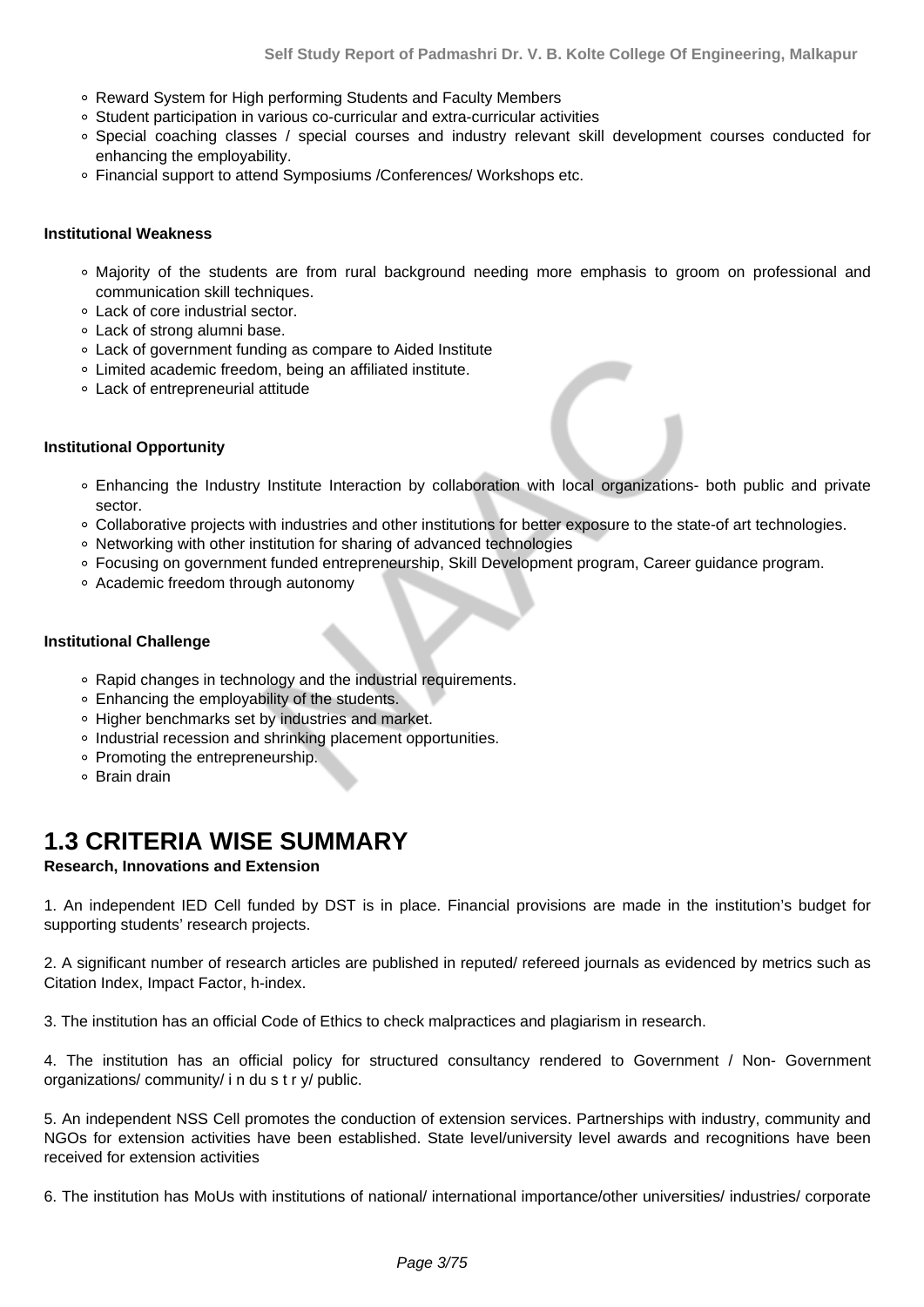houses etc.

### **Governance, Leadership and Management**

1. The institute has established various committees for curricular, co-curricular and extra-curricular development of students in consonance with the expectations of stake holders.

2. The institution has elaborate mechanism to design, implement and monitor Teaching-Learning process for imparting Outcome Based Education (OBE) to the students.

3. The institution adheres to AICTE norms and State Govt. policies on recruitment (access, equity, gender sensitivity and physically disabled) with an effective welfare mechanism for teaching and non-teaching staff.

4. Internal Quality Assurance Cell (IQAC) has significant contribution to institutionalizing quality assurance strategies and processes. External members contribute significantly in the functioning of the IQAC.

5. Academic audit of departments and its impact is an important quality initiative of the institution. The institution reviews its teaching learning process, structure, methodologies of operations and learning outcomes semester wise.

6. To enhance academic rigor and promote culture of excellence, students are encouraged to access peer reviewed journals of repute viz. Springer, DELNET, Gale Cengage e-journals and NPTEL video lectures.

7. The main strength of our institutions is our well qualified staff and all these staffs are motivated by giving some facilities such as; Providing incentives for attending National and International seminar, workshops etc. Arranging different FDPs, conferences in our institute

### **Student Support and Progression**

1. Various committees like SC/ST committee, Anti ragging squad, Anti Ragging Committee, Internal Complaint Committee and Student Grievance cell work efficiently for the support of the students.

2. Personal enhancement and development schemes – coaching classes for competitive examinations, career counselling, soft skill development, etc. are available to the students.

3. Provision of Ramps and special washroom facility provided for the differently abled students.

4. Information about the institution is publicly accessible through its very dynamic and timely updated web site http://www.coemalkapur.ac.in

5. The institution has an independent placement cell which helps to identify job opportunities. An independent Training Cell caters to the training needs of the students. The institution has a successful track record of students appearing and qualifying in competitive examinations.

6. An independent Innovation & Entrepreneurship Cell facilitates business start-up culture and develops entrepreneurship skills.

7. The institution has an independent Women Development cell which looks after the women welfare and security with clearly defined policy for prevention of sexual (gender) harassment.

8. The students are supported financially by providing work in Library, Central Computing Lab, Department Labs and data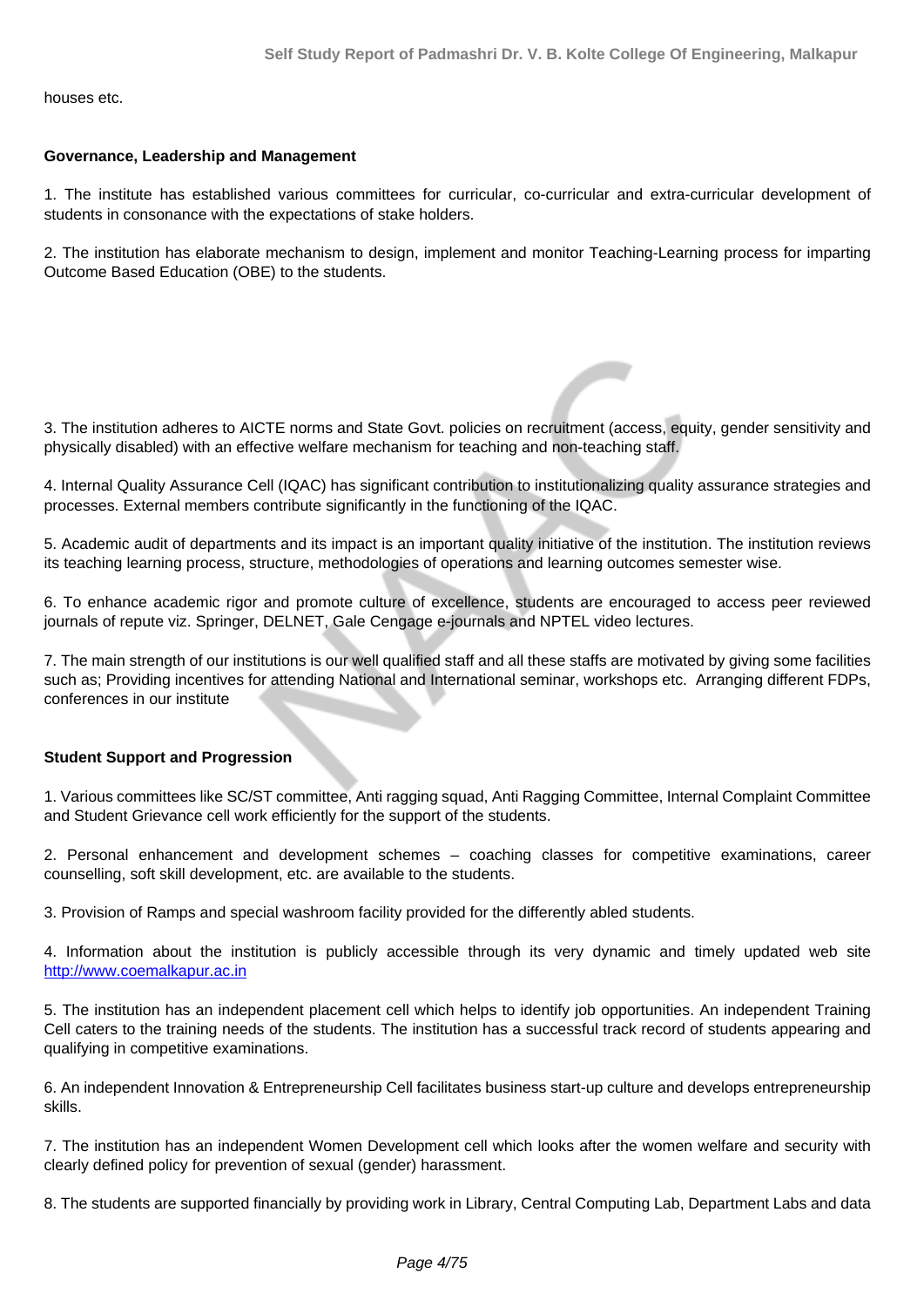entry excluding their academic schedule.

#### **Teaching-learning and Evaluation**

1. The admission process is carried out through Maharashtra- Common Entrance Test Centralized Admission Process (MH-CET-CAP) by strictly following the guidelines specified by DTE, Maharashtra State, Mumbai for UG and PG programme.

2. The Institute takes lots of efforts to enhance student's knowledge.

3. The institution follows a system of mentor-mentee to meet the academic and personal needs of students. The learning environment is conducive for critical thinking, creativity and scientific temper.

4. The institution meticulously plans and organizes its teaching schedule. Projects / field experiences are integrated into the learning programmes. Student centred methods are an integral part of the pedagogy adopted by the faculty

5. Experiential learning, participative learning, problem solving methodologies are used for enhancing learning experiences. New technologies like virtual laboratories are deployed by the institution to enhance student learning.

6. Feedback on the evaluation of teachers is leveraged for improvement of the quality of teaching-learning process. The institution gives due recognition to innovative and creative contributions of its faculty and students.

7. The institution has adequate, well qualified faculty as prescribed by AICTE norms. The induction and in-service academic development programmes are integral part of faculty training. The faculty are encouraged to demonstrate creativity and innovation in teaching.

8. The institution adheres to the academic calendar for conduct of examinations. Transparency and security of evaluation system is ensured. The institution follows an effective mechanism for redressal of grievances pertaining to examinations.

#### **Curricular Aspects**

1. The institute is affiliated to Sant Gadget Baba Amravati University, Amravati, hence it follows the curriculum as prescribed by the university. The vision, mission and objectives of the institution are communicated to the students, teachers, staff and other stakeholders through prospectus, handbooks, website, brochures and pre-printed stationary etc.

2. The academic calendar is developed in line with the university notified academic calendar and deployed as action plan for effective implementation of the curriculum.

3. Lesson plans, syllabi, files, power point presentations, textbooks, reference books and Internet connectivity like supports are prepared by the faculty for effective curriculum delivery and transaction so as to enrich the teaching practices.

4. The Institution has an Academic Board to ensure that the stated objectives of curriculum are achieved in the course of implementation.

5. The institution offers following options for Diploma, UG and PG programmes leading to B.E. and M.E. degrees.

6. The institution follows a semester system and the curriculum offers a number of free /professional elective options through Choice Based Credit System (CBCS).

7. Options are available to students for acquiring additional skills and enrichment Certificate courses along with their regular curricula. All learners have access to value-added programmes, including communication skills / soft skills.

8. Institution through Academic Board monitors and evaluates the quality of the enrichment programmes being offered. Structured feedback from stakeholders, adjunct faculty, students is obtained for enriching the curriculum.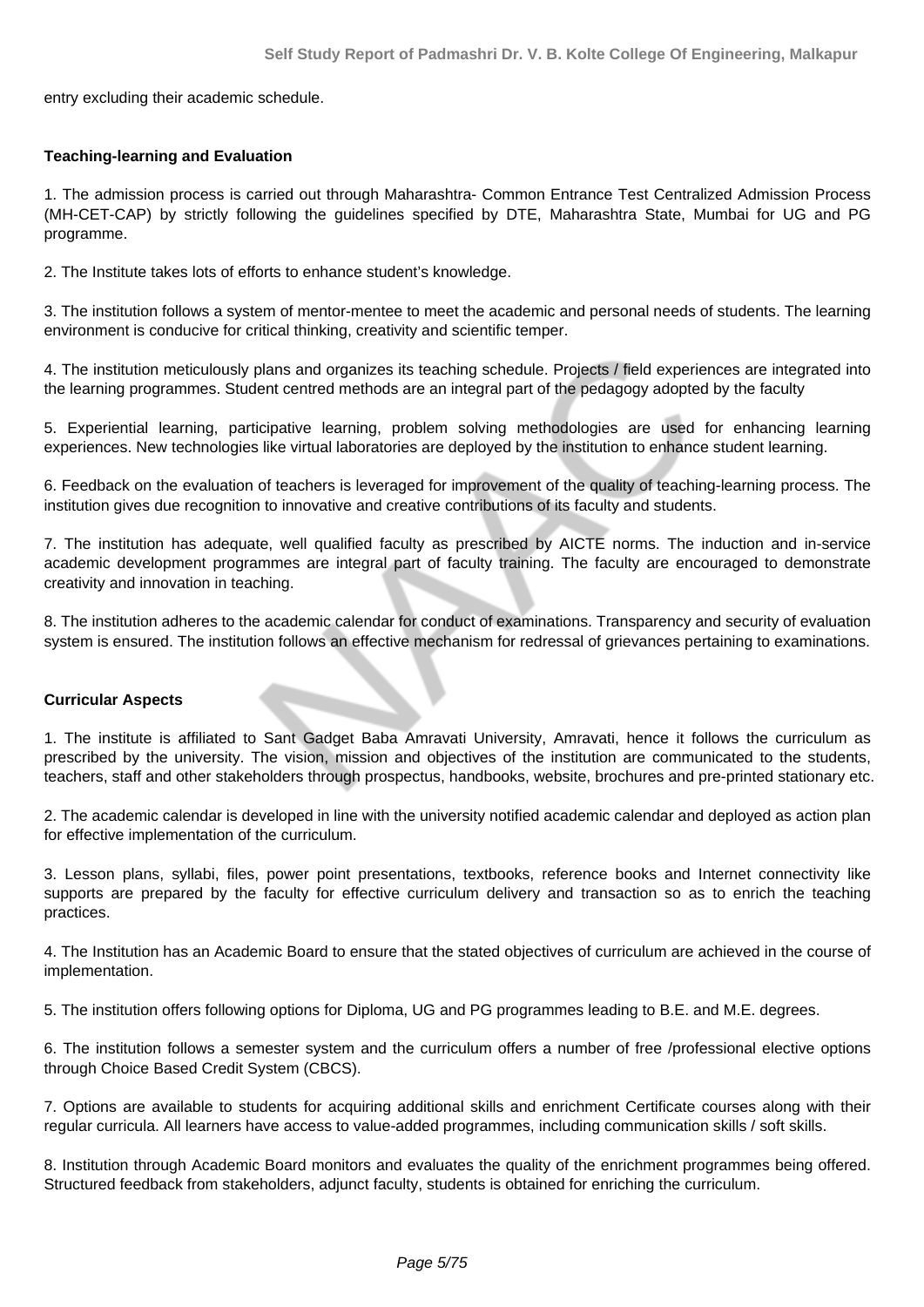#### **Infrastructure and Learning Resources**

1. The institution has adequate physical infrastructure and facilities for teaching learning as prescribed by the AICTE norms like laboratories Furniture, fixtures, equipment and good laboratory practices

2. The state-of-art 284 computers, Internet connectivity with the speed of 32 Mbps and campus wide Wi-Fi facility are in place

3. The library has adequate physical facilities such as reading room, reprography and internet bandwidth as prescribed by the AICTE. The library operations (issue of books, getting the necessary references, etc) are all IT-enabled and userfriendly.

4. The library is computerized and networked with other libraries like NDL, NPTEL, INFLIBNET. The Library Advisory Committee is responsible for the effective functioning of the library.

5. The library is stocked with adequate number of journals (national + international) and other library resources (i.e. CDs, NPTEL Videos, etc.).

6. The institution is connected with the National Knowledge

7. Network and other such facilities. Budget provision is made for purchase, upgrading and maintenance of computers.

8. The institution frequently upgrades its IT facility and has latest computing facilities – hardware and software. The faculties are provided with the requisite facilities for preparation of computer aided teaching learning material.

9. An independent Operation & Maintenance Cell is in place with established procedures and systems for maintaining and utilizing physical and academic support facilities, buildings, laboratories, equipment's etc.

#### **Institutional Values and Best Practices**

1. Solar power has been the major area of renewable energy system at the campus. The street lighting has been made solar based with the energy efficient LED lights. A grid connected 5KW solar power system is in operation for day-time electricity requirements. Green audit of the institute is planned in near future.

2. The campus has been made eco-friendly by tree plantation, effective recycling of the waste for compost and a mechanism for rain water harvesting.

3. Awareness regarding environment consciousness is created by displaying appropriate messages/slogans on notice boards, class rooms, laboratories, corridors and campus.

4. The institute has adopted several energy saving measures like switching off the lights, fans and electronic equipment when not in use. Renewable energy measures such as use of solar panels, solar heaters, and are promoted both in the institute and the hostels.

5. Another of the best practices is the free book bank facility to all the students for all the semesters. Each and every student is issued a set of all the textbooks required during a semester free of cost.

6. The institute has established an efficient firefighting system. The network of the firefighting system is wide spread.

 7. National Service scheme (NSS) volunteers work with villages, slums and voluntary agencies. In addition, NSS team frequently organize blood donation camps, awareness programs, plantation drives, Swachata Abhiyan etc.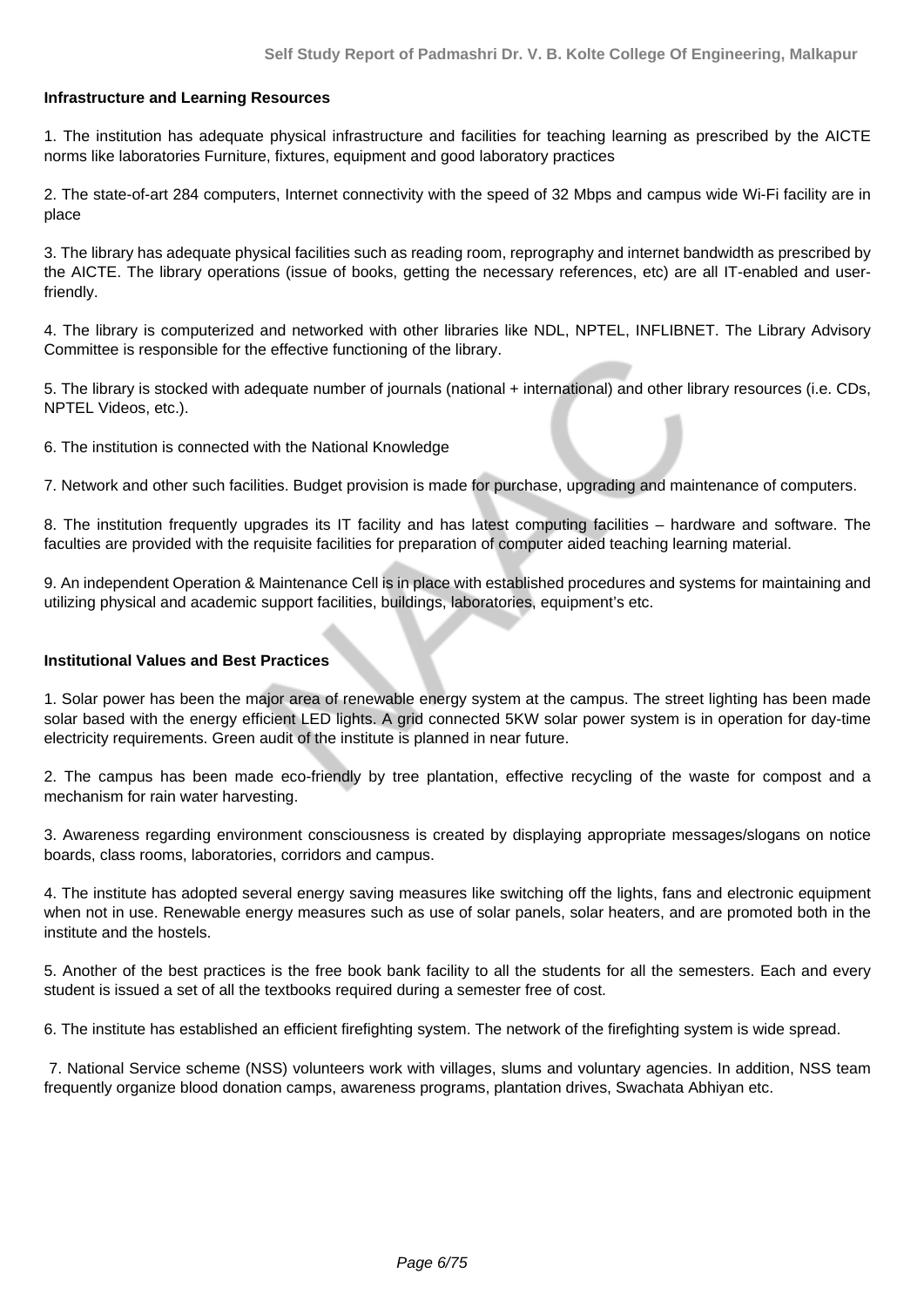## **2. PROFILE**

## **2.1 BASIC INFORMATION**

| Name and Address of the College |                                                               |  |  |  |
|---------------------------------|---------------------------------------------------------------|--|--|--|
| Name                            | Padmashri Dr. V. B. Kolte College Of Engineering,<br>Malkapur |  |  |  |
| Address                         | Muktainagar Road, Malkapur                                    |  |  |  |
| City                            | Malkapur                                                      |  |  |  |
| <b>State</b>                    | Maharashtra                                                   |  |  |  |
| Pin                             | 443101                                                        |  |  |  |
| Website                         | www.coemalkapur.ac.in                                         |  |  |  |

| <b>Contacts for Communication</b>                                             |                   |               |              |                                |                              |  |
|-------------------------------------------------------------------------------|-------------------|---------------|--------------|--------------------------------|------------------------------|--|
| <b>Designation</b><br><b>Telephone with</b><br><b>Name</b><br><b>STD Code</b> |                   | <b>Mobile</b> | Fax          | Email                          |                              |  |
| Principal<br>07267-226700<br>A W Kharche                                      |                   | 9028044902    | 07267-224943 | coemalkapur@rediff<br>mail.com |                              |  |
| <b>IQAC</b><br>Coordinator                                                    | Yugesh<br>Kharche | 07267-222650  | 9096167920   | 07267-222450                   | yugeshkharche7@g<br>mail.com |  |

| Status of the Institution |         |  |
|---------------------------|---------|--|
| <b>Institution Status</b> | Private |  |

| Type of Institution   |              |  |
|-----------------------|--------------|--|
| By Gender             | Co-education |  |
| <sup>I</sup> By Shift | Regular      |  |

| <b>Recognized Minority institution</b>     |    |  |
|--------------------------------------------|----|--|
| If it is a recognized minroity institution | No |  |

| <b>Establishment Details</b>                                                                                 |                                        |                      |  |  |  |
|--------------------------------------------------------------------------------------------------------------|----------------------------------------|----------------------|--|--|--|
| Date of establishment of the college<br>10-07-2010                                                           |                                        |                      |  |  |  |
| University to which the college is affiliated/ or which governs the college (if it is a constituent college) |                                        |                      |  |  |  |
| <b>State</b><br>University name<br><b>Document</b>                                                           |                                        |                      |  |  |  |
| Maharashtra                                                                                                  | Sant Gadge Baba Amravati<br>University | <b>View Document</b> |  |  |  |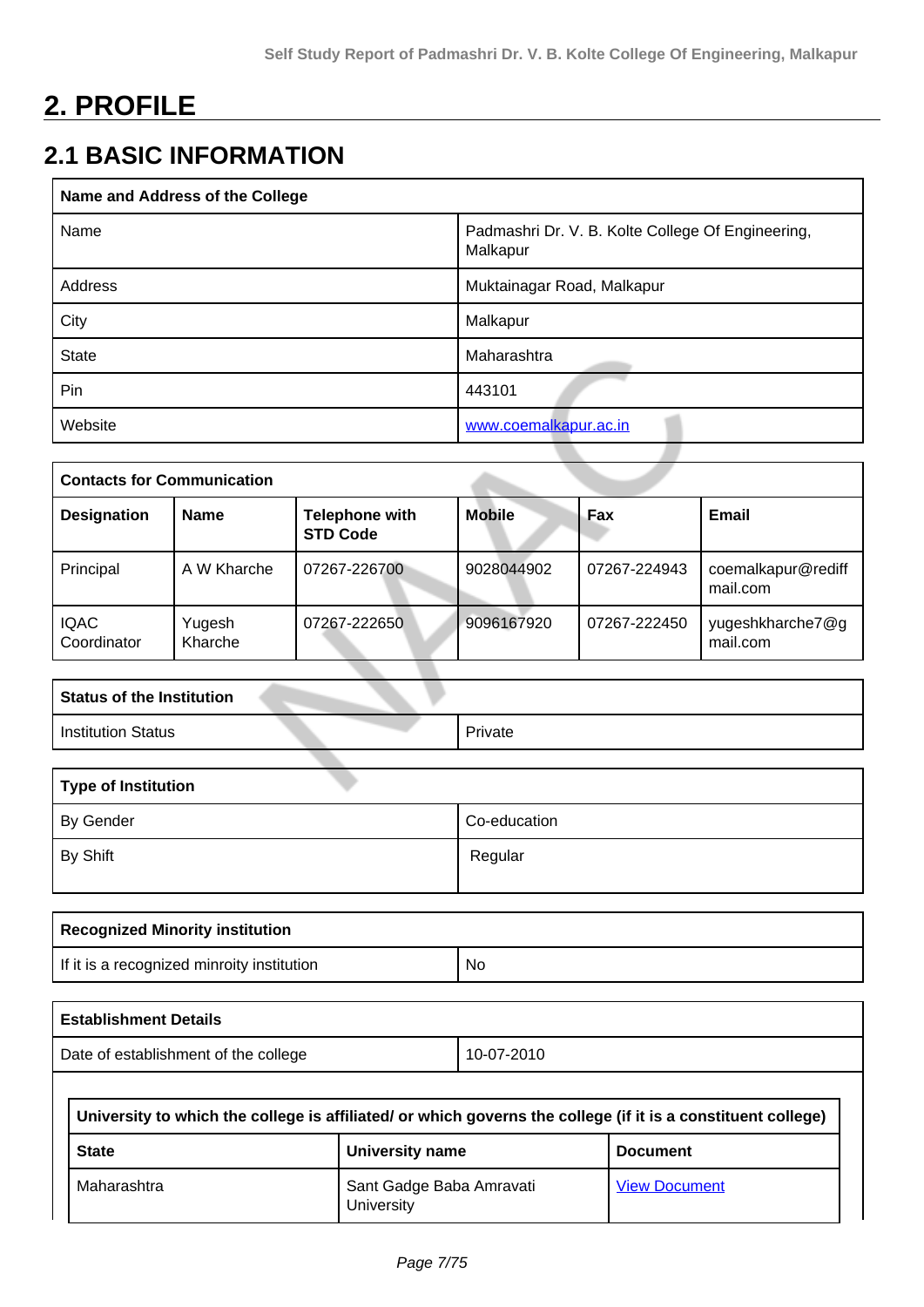| Details of UGC recognition |             |  |
|----------------------------|-------------|--|
| <b>Under Section</b>       | <b>Date</b> |  |
| 2f of UGC                  |             |  |
| 12B of UGC                 |             |  |

## **Details of recognition/approval by stationary/regulatory bodies like AICTE,NCTE,MCI,DCI,PCI,RCI etc(other than UGC)**

| <b>Statutory</b><br><b>Regulatory</b><br><b>Authority</b> | <b>Recognition/Appr</b><br>oval details Institu<br>tion/Department<br>programme | Day, Month and<br>year(dd-mm-yyyy) | <b>Validity in months</b> | <b>Remarks</b>                       |
|-----------------------------------------------------------|---------------------------------------------------------------------------------|------------------------------------|---------------------------|--------------------------------------|
| <b>AICTE</b>                                              | <b>View Document</b>                                                            | 10-04-2017                         | 12                        | APPROVED FOR<br><b>ACADEMIC YEAR</b> |

| Details of autonomy                                                                                                                  |           |  |  |  |
|--------------------------------------------------------------------------------------------------------------------------------------|-----------|--|--|--|
| Does the affiliating university Act provide for conferment<br>of autonomy (as recognized by the UGC), on its<br>affiliated colleges? | Yes       |  |  |  |
| If yes, has the College applied for availing the<br>autonomous status?                                                               | <b>No</b> |  |  |  |

| <b>Recognitions</b>                                                                  |    |  |  |
|--------------------------------------------------------------------------------------|----|--|--|
| Is the College recognized by UGC as a College with<br>Potential for Excellence(CPE)? | No |  |  |
| Is the College recognized for its performance by any<br>other governmental agency?   | No |  |  |

| <b>Location and Area of Campus</b>                                                                                               |                            |            |       |          |  |  |
|----------------------------------------------------------------------------------------------------------------------------------|----------------------------|------------|-------|----------|--|--|
| <b>Campus Area in</b><br><b>Built up Area in</b><br>Location*<br><b>Campus Type</b><br><b>Address</b><br><b>Acres</b><br>sq.mts. |                            |            |       |          |  |  |
| Main campus area                                                                                                                 | Muktainagar Road, Malkapur | Semi-urban | 10.84 | 12848.94 |  |  |

## **2.2 ACADEMIC INFORMATION**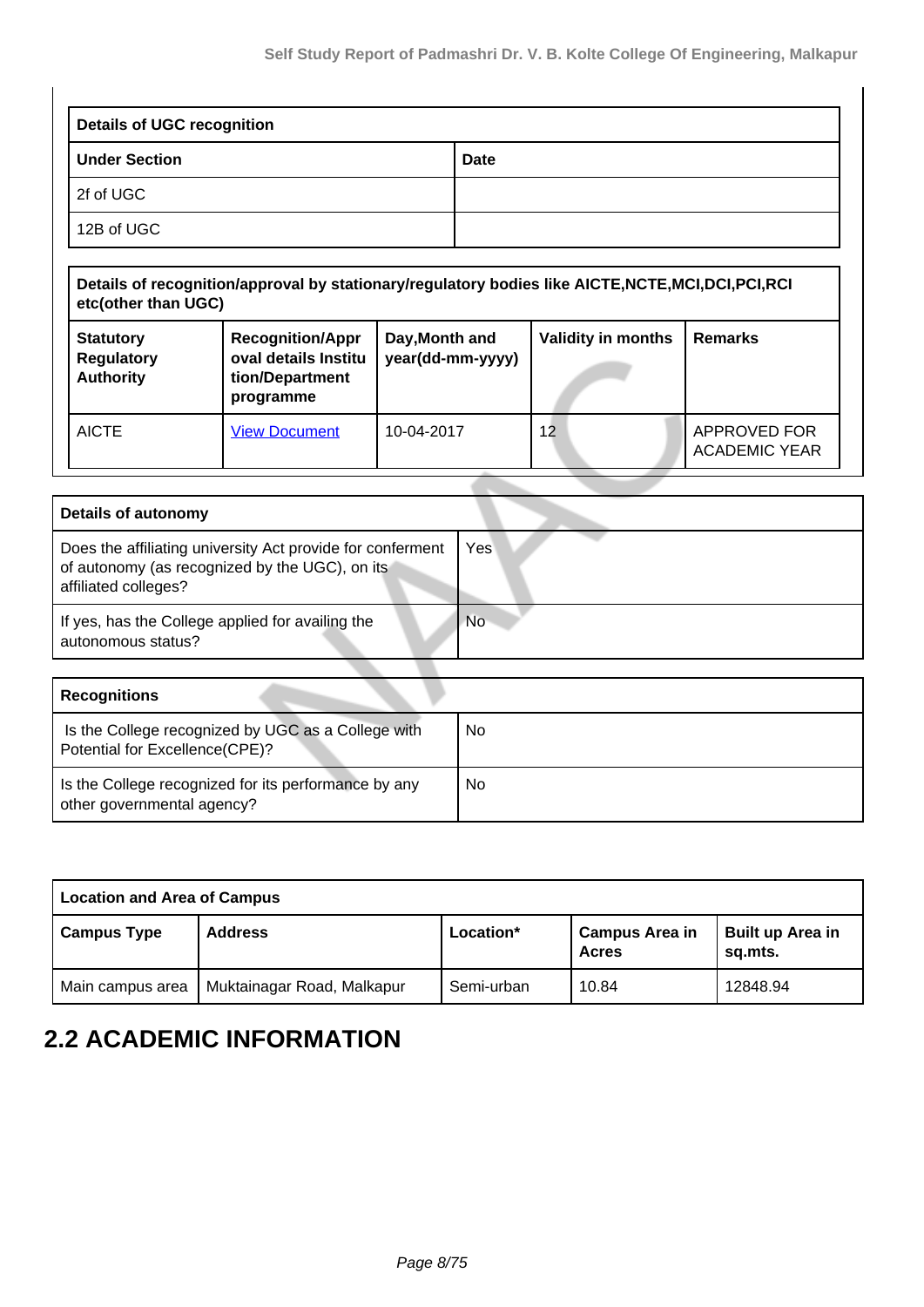| Details of Programmes Offered by the College (Give Data for Current Academic year) |                                                      |                                     |                               |                                        |                                      |                                             |
|------------------------------------------------------------------------------------|------------------------------------------------------|-------------------------------------|-------------------------------|----------------------------------------|--------------------------------------|---------------------------------------------|
| Programme<br>Level                                                                 | Name of Pro<br>gramme/Cou<br>rse                     | <b>Duration in</b><br><b>Months</b> | <b>Entry</b><br>Qualification | <b>Medium of</b><br><b>Instruction</b> | <b>Sanctioned</b><br><b>Strength</b> | No.of<br><b>Students</b><br><b>Admitted</b> |
| UG                                                                                 | BE, Mechanica                                        | 48                                  | <b>HSC</b>                    | English                                | 60                                   | 13                                          |
| UG                                                                                 | <b>BE,Civil</b>                                      | 48                                  | <b>HSC</b>                    | English                                | 60                                   | 19                                          |
| UG                                                                                 | <b>BE, Electrical</b>                                | 48                                  | <b>HSC</b>                    | English                                | 60                                   | 8                                           |
| UG                                                                                 | BE, Computer                                         | 48                                  | <b>HSC</b>                    | English                                | 60                                   | 13                                          |
| UG                                                                                 | <b>BE, Electronic</b><br>s And Teleco<br>mmunication | 48                                  | <b>HSC</b>                    | English                                | 60                                   | $\overline{0}$                              |
| PG                                                                                 | ME, Mechanic<br>al                                   | 24                                  | ENGG.<br><b>GRADUATE</b>      | English                                | 24                                   | 3                                           |
| PG                                                                                 | ME, Electrical                                       | 24                                  | ENGG.<br><b>GRADUATE</b>      | English                                | 18                                   | 3                                           |
| PG                                                                                 | ME, Computer                                         | 24                                  | ENGG.<br><b>GRADUATE</b>      | English                                | 24                                   | 4                                           |
| PG                                                                                 | ME, Electronic<br>s And Teleco<br>mmunication        | 24                                  | ENGG.<br><b>GRADUATE</b>      | English                                | 18                                   | $\mathbf 0$                                 |

## **Position Details of Faculty & Staff in the College**

|                                                                                        | <b>Teaching Faculty</b> |             |               |                |                            |                |               |                            |      |                |             |       |
|----------------------------------------------------------------------------------------|-------------------------|-------------|---------------|----------------|----------------------------|----------------|---------------|----------------------------|------|----------------|-------------|-------|
|                                                                                        | <b>Professor</b>        |             |               |                | <b>Associate Professor</b> |                |               | <b>Assistant Professor</b> |      |                |             |       |
|                                                                                        | Male                    | Female      | <b>Others</b> | Total          | Male                       | Female         | <b>Others</b> | Total                      | Male | Female         | Others      | Total |
| Sanctioned by<br>the UGC<br>/University<br><b>State</b><br>Government                  |                         |             |               | $6\phantom{1}$ |                            |                |               | 12                         |      |                |             | 75    |
| Recruited                                                                              | $\mathbf{1}$            | $\mathbf 0$ | $\mathbf 0$   | $\mathbf{1}$   | $\overline{0}$             | $\overline{0}$ | $\mathbf 0$   | $\mathbf 0$                | 19   | $6\phantom{1}$ | $\mathbf 0$ | 25    |
| Yet to Recruit                                                                         |                         |             |               | 5              |                            |                |               | 12                         |      |                |             | 50    |
| Sanctioned by<br>the Managemen<br>t/Society or<br>Other<br>Authorized<br><b>Bodies</b> |                         |             |               | 3              |                            |                |               | 4                          |      |                |             | 67    |
| Recruited                                                                              | $\overline{2}$          | $\mathbf 0$ | $\mathbf 0$   | $\overline{2}$ | $\overline{2}$             | $\mathbf 0$    | $\mathbf 0$   | $\overline{2}$             | 41   | 22             | $\mathbf 0$ | 63    |
| Yet to Recruit                                                                         |                         |             |               | 1              |                            |                |               | $\overline{2}$             |      |                |             | 4     |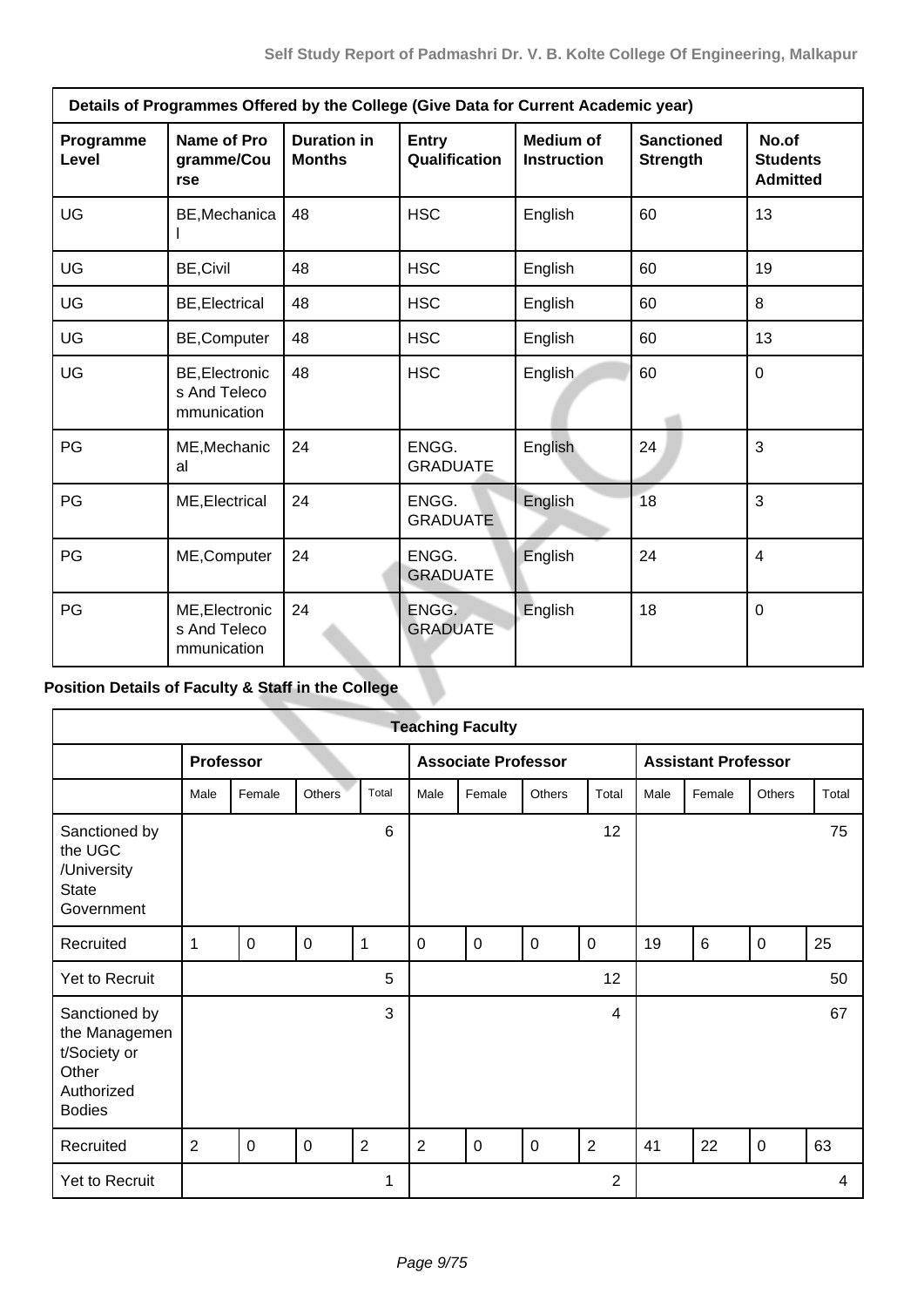|                                                                                 | <b>Non-Teaching Staff</b> |               |               |              |  |  |  |  |  |  |
|---------------------------------------------------------------------------------|---------------------------|---------------|---------------|--------------|--|--|--|--|--|--|
|                                                                                 | <b>Male</b>               | <b>Female</b> | <b>Others</b> | <b>Total</b> |  |  |  |  |  |  |
| Sanctioned by the<br><b>UGC</b> /University<br><b>State Government</b>          |                           |               |               | 44           |  |  |  |  |  |  |
| Recruited                                                                       | 15                        |               | 0             | 16           |  |  |  |  |  |  |
| Yet to Recruit                                                                  |                           |               |               | 28           |  |  |  |  |  |  |
| Sanctioned by the<br>Management/Society<br>or Other Authorized<br><b>Bodies</b> |                           |               |               | 44           |  |  |  |  |  |  |
| Recruited                                                                       | 37                        | 4             | 0             | 41           |  |  |  |  |  |  |
| Yet to Recruit                                                                  |                           |               |               | 3            |  |  |  |  |  |  |

|                                                                                 | <b>Technical Staff</b> |               |               |              |  |  |  |  |  |  |
|---------------------------------------------------------------------------------|------------------------|---------------|---------------|--------------|--|--|--|--|--|--|
|                                                                                 | <b>Male</b>            | <b>Female</b> | <b>Others</b> | <b>Total</b> |  |  |  |  |  |  |
| Sanctioned by the<br><b>UGC</b> /University<br><b>State Government</b>          |                        |               |               | 10           |  |  |  |  |  |  |
| Recruited                                                                       | $\overline{7}$         | 3             | $\mathbf 0$   | 10           |  |  |  |  |  |  |
| Yet to Recruit                                                                  |                        |               |               | 0            |  |  |  |  |  |  |
| Sanctioned by the<br>Management/Society<br>or Other Authorized<br><b>Bodies</b> |                        |               |               | 10           |  |  |  |  |  |  |
| Recruited                                                                       | $\overline{7}$         | 3             | 0             | 10           |  |  |  |  |  |  |
| Yet to Recruit                                                                  |                        |               |               | 0            |  |  |  |  |  |  |

## **Qualification Details of the Teaching Staff**

|                                 | <b>Permanent Teachers</b> |        |        |             |                            |               |          |                            |        |       |  |
|---------------------------------|---------------------------|--------|--------|-------------|----------------------------|---------------|----------|----------------------------|--------|-------|--|
| <b>Highest</b><br>Qualification | <b>Professor</b>          |        |        |             | <b>Associate Professor</b> |               |          | <b>Assistant Professor</b> |        |       |  |
|                                 | Male                      | Female | Others | Male        | Female                     | <b>Others</b> | Male     | Female                     | Others | Total |  |
| D.sc/D.Litt.                    | 0                         | 0      | 0      | $\Omega$    | 0                          | $\Omega$      | $\Omega$ | $\Omega$                   | 0      | 0     |  |
| Ph.D.                           |                           | 0      | 0      | 2           | 0                          | $\Omega$      | $\Omega$ | $\Omega$                   | 0      | 3     |  |
| M.Phil.                         | $\Omega$                  | 0      | 0      | $\mathbf 0$ | 0                          | 0             | $\Omega$ | $\Omega$                   | 0      | 0     |  |
| PG                              | 0                         | 0      | 0      | $\mathbf 0$ | 0                          | $\Omega$      | 43       | 27                         | 0      | 70    |  |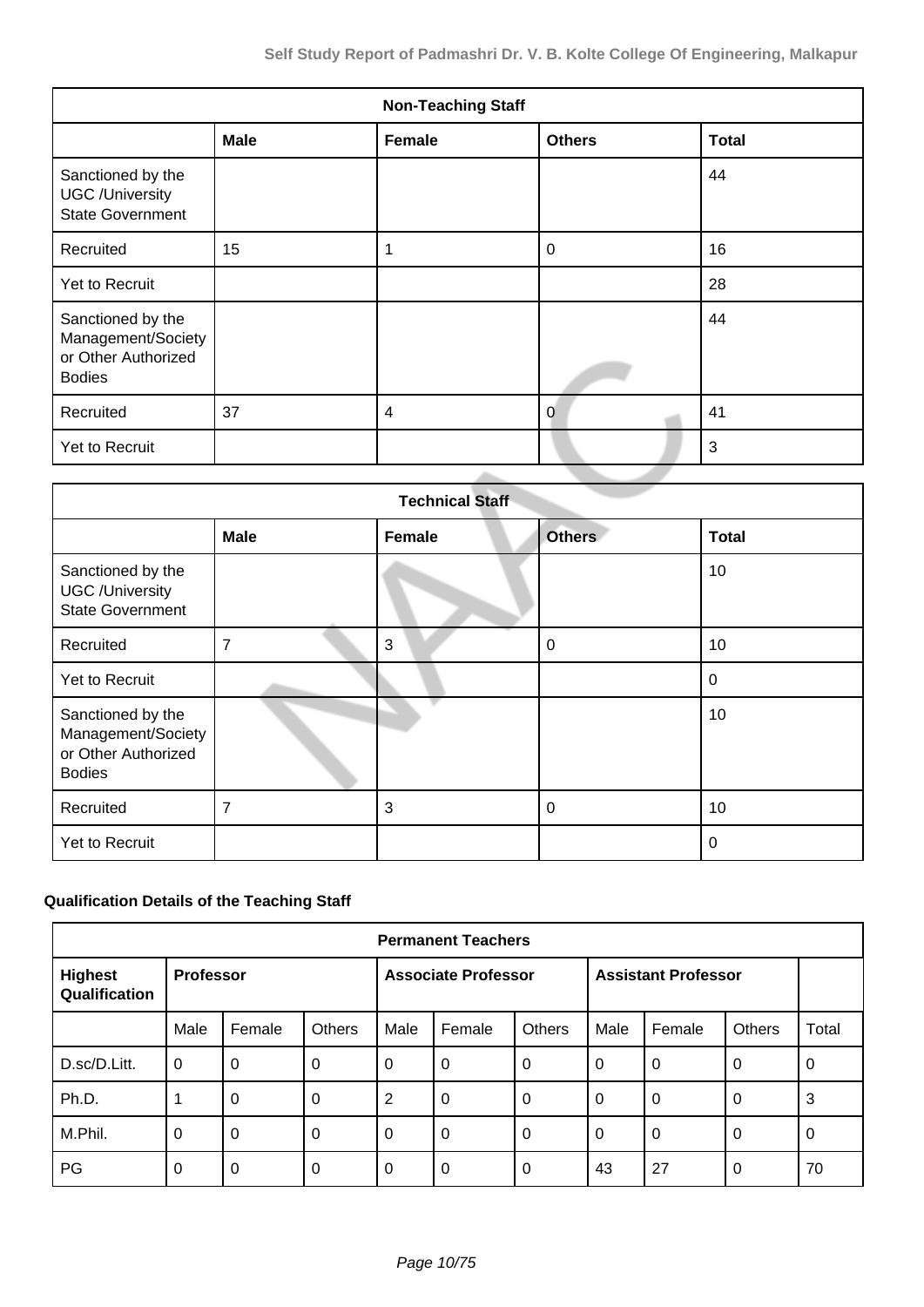| <b>Temporary Teachers</b>       |                  |        |               |                            |        |               |                            |          |        |          |
|---------------------------------|------------------|--------|---------------|----------------------------|--------|---------------|----------------------------|----------|--------|----------|
| <b>Highest</b><br>Qualification | <b>Professor</b> |        |               | <b>Associate Professor</b> |        |               | <b>Assistant Professor</b> |          |        |          |
|                                 | Male             | Female | <b>Others</b> | Male                       | Female | <b>Others</b> | Male                       | Female   | Others | Total    |
| D.sc/D.Litt.                    | $\mathbf 0$      | 0      | 0             | $\Omega$                   | 0      | $\Omega$      | $\Omega$                   | $\Omega$ | 0      | 0        |
| Ph.D.                           | 0                | 0      | 0             | $\mathbf 0$                | 0      | $\Omega$      | $\Omega$                   | $\Omega$ | 0      | $\Omega$ |
| M.Phil.                         | $\mathbf 0$      | 0      | 0             | 0                          | 0      | 0             | 0                          | 0        | 0      | 0        |
| PG                              | 0                | 0      | 0             | $\mathbf 0$                | 0      | 0             | 0                          | 0        | 0      | 0        |

|                                 | <b>Part Time Teachers</b> |        |        |                            |                |               |                            |          |        |       |  |
|---------------------------------|---------------------------|--------|--------|----------------------------|----------------|---------------|----------------------------|----------|--------|-------|--|
| <b>Highest</b><br>Qualification | <b>Professor</b>          |        |        | <b>Associate Professor</b> |                |               | <b>Assistant Professor</b> |          |        |       |  |
|                                 | Male                      | Female | Others | Male                       | Female         | <b>Others</b> | Male                       | Female   | Others | Total |  |
| D.sc/D.Litt.                    | $\mathbf 0$               | 0      | 0      | $\Omega$                   | 0              |               | $\Omega$                   | $\Omega$ | 0      | 0     |  |
| Ph.D.                           | 0                         | 0      | 0      | $\Omega$                   | $\overline{0}$ |               | $\Omega$                   | 0        | 0      | 0     |  |
| M.Phil.                         | 0                         | 0      | 0      | $\overline{0}$             | 0              | 0             | 0                          | 0        | 0      | 0     |  |
| PG                              | 0                         | 0      | 0      | $\Omega$                   | 0              | $\Omega$      | 0                          | $\Omega$ | 0      | 0     |  |

| <b>Details of Visting/Guest Faculties</b> |             |               |               |       |  |  |  |
|-------------------------------------------|-------------|---------------|---------------|-------|--|--|--|
| <b>Number of Visiting/Guest Faculty</b>   | <b>Male</b> | <b>Female</b> | <b>Others</b> | Total |  |  |  |
| engaged with the college?                 | 12          |               |               | 20    |  |  |  |

**Provide the Following Details of Students Enrolled in the College During the Current Academic Year**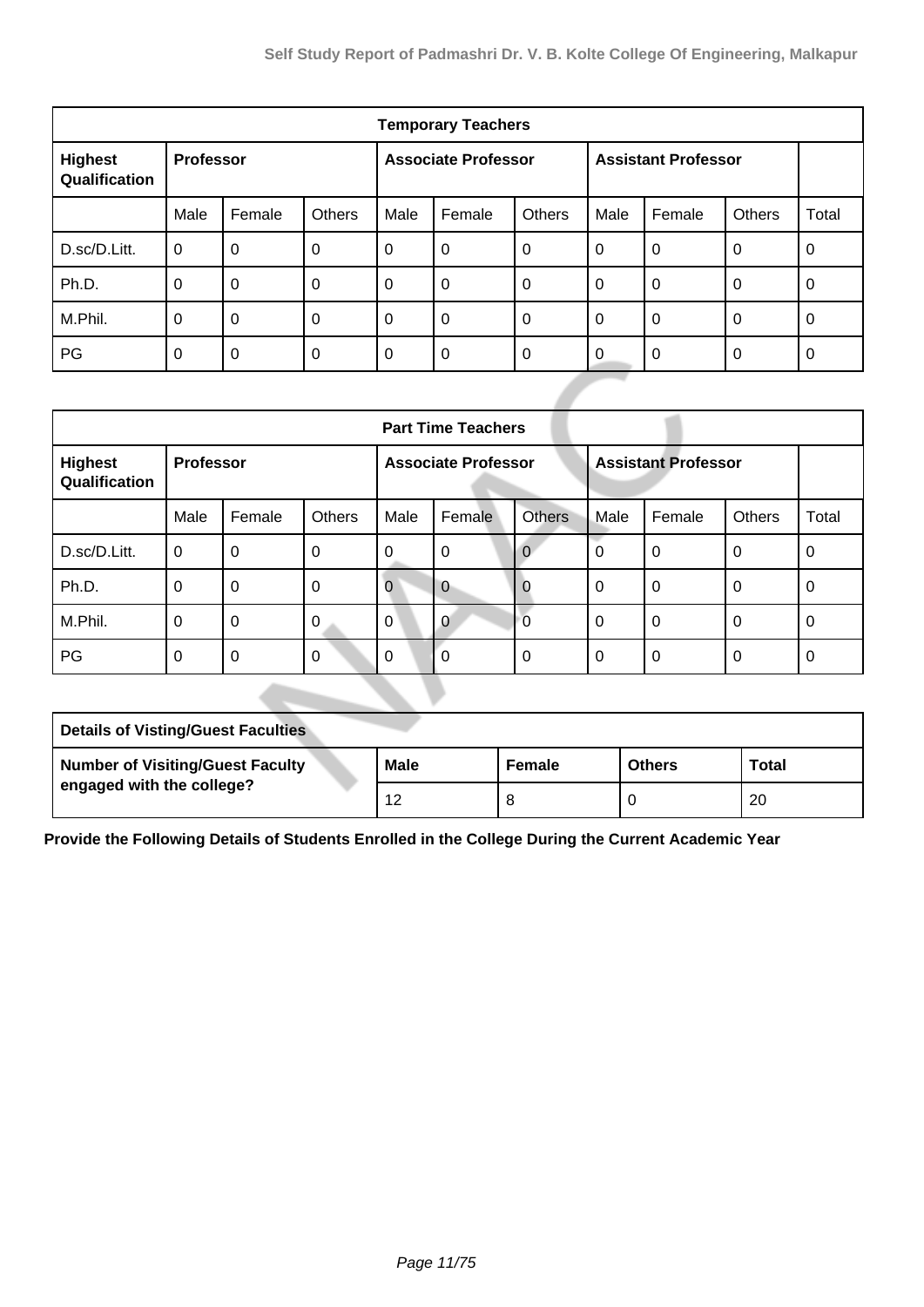| Programme |        | <b>From the State</b><br><b>Where College is</b><br>Located | <b>From Other</b><br><b>States of India</b> | <b>NRI Students</b> | Foreign<br><b>Students</b> | <b>Total</b> |
|-----------|--------|-------------------------------------------------------------|---------------------------------------------|---------------------|----------------------------|--------------|
| PG        | Male   | 9                                                           | 0                                           | 0                   | 0                          | 9            |
|           | Female | 5                                                           | 0                                           | 0                   | 0                          | 5            |
|           | Others | $\mathbf 0$                                                 | 0                                           | $\mathbf 0$         | $\overline{0}$             | $\mathbf 0$  |
| UG        | Male   | 673                                                         | 3                                           | 0                   | 0                          | 676          |
|           | Female | 176                                                         | 0                                           | 0                   | $\Omega$                   | 176          |
|           | Others | $\mathbf 0$                                                 | 0                                           | 0                   | $\mathbf 0$                | 0            |
| Diploma   | Male   | 181                                                         | $\overline{2}$                              | $\mathbf 0$         | 0                          | 183          |
|           | Female | 45                                                          | 0                                           | $\Omega$            | 0                          | 45           |
|           | Others | $\mathbf 0$                                                 | 0                                           | 0                   | 0                          | 0            |

| Provide the Following Details of Students admitted to the College During the last four Academic Years |               |                 |                   |                |                  |
|-------------------------------------------------------------------------------------------------------|---------------|-----------------|-------------------|----------------|------------------|
| Programme                                                                                             |               | Year 1          | Year <sub>2</sub> | Year 3         | Year 4           |
| $\operatorname{\textsf{SC}}$                                                                          | Male          | 28              | 82                | 44             | 33               |
|                                                                                                       | Female        | 6 <sup>1</sup>  | 21                | 12             | 11               |
|                                                                                                       | <b>Others</b> | $\pmb{0}$       | $\pmb{0}$         | $\mathbf 0$    | $\mathbf 0$      |
| <b>ST</b>                                                                                             | Male          | $\overline{4}$  | 6                 | $\overline{5}$ | $\overline{4}$   |
|                                                                                                       | Female        | $\overline{2}$  | $\overline{2}$    | 1              | $\mathbf 0$      |
|                                                                                                       | <b>Others</b> | $\mathbf 0$     | $\mathbf 0$       | $\mathbf 0$    | $\mathbf 0$      |
| <b>OBC</b>                                                                                            | Male          | 79              | 160               | 190            | 142              |
|                                                                                                       | Female        | 16              | 64                | 68             | 38               |
|                                                                                                       | Others        | $\mathbf 0$     | $\pmb{0}$         | $\mathbf 0$    | $\boldsymbol{0}$ |
| General                                                                                               | Male          | 50              | 154               | 80             | 35               |
|                                                                                                       | Female        | $5\phantom{.0}$ | 31                | 11             | 15               |
|                                                                                                       | Others        | $\mathbf 0$     | $\pmb{0}$         | $\mathbf 0$    | $\mathbf 0$      |
| <b>Others</b>                                                                                         | Male          | 22              | 41                | 51             | 34               |
|                                                                                                       | Female        | $\overline{4}$  | 10                | 9              | $\mathbf{1}$     |
|                                                                                                       | Others        | $\mathbf 0$     | $\mathbf 0$       | $\mathbf 0$    | $\mathbf 0$      |
| Total                                                                                                 |               | 216             | 571               | 471            | 313              |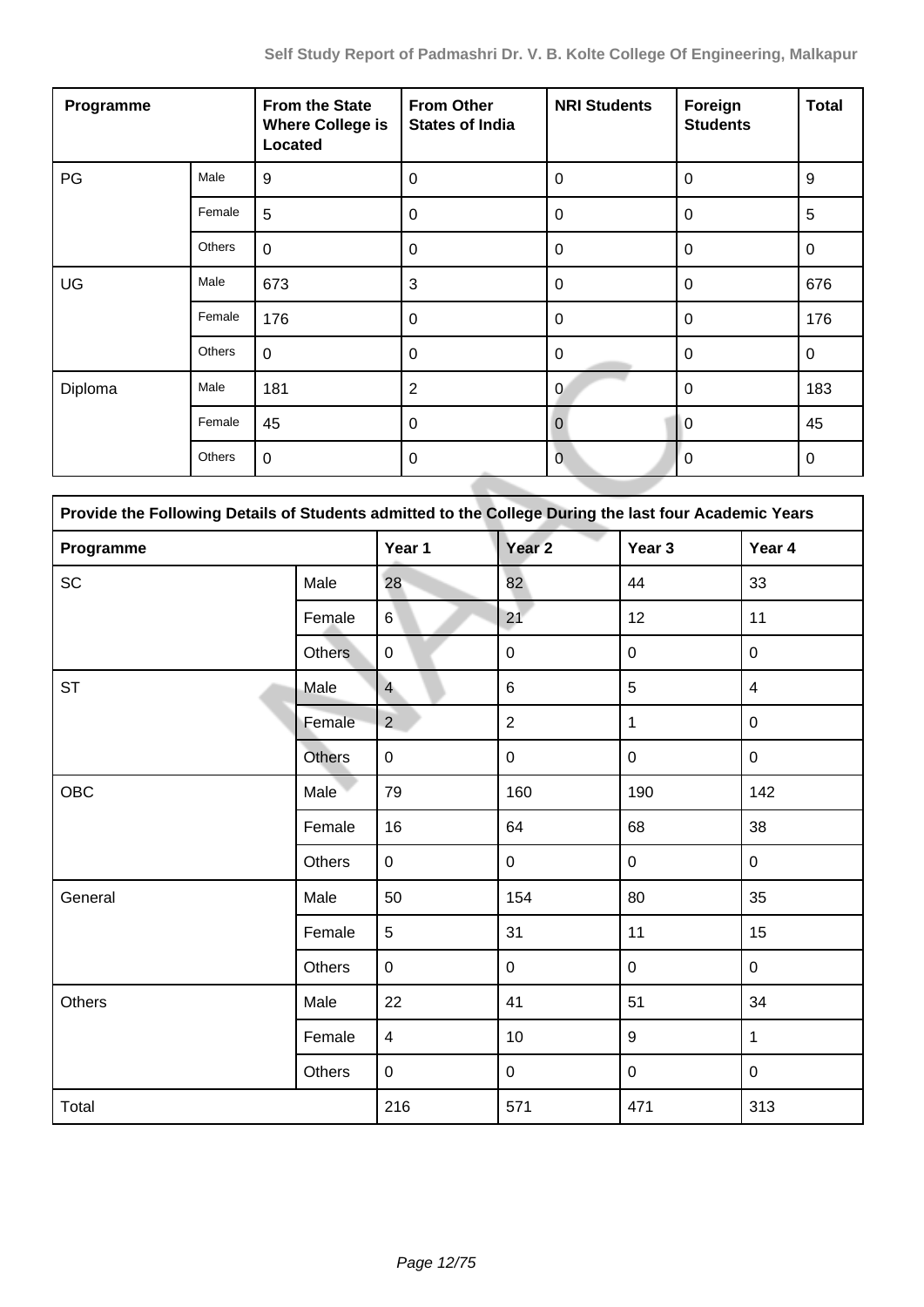## **3. Extended Profile**

## **3.1 Programme**

**Number of courses offered by the institution across all programs during last five years**

**Response : 13**

**Number of self-financed Programmes offered by college**

**Response : 13**

**Number of new programmes introduced in the college during last five years**

**Response : 10**

## **3.2 Student**

**Number of students year wise during last five years**

| 2016-17 | 2015-16 | 2014-15 | 2013-14 | 2012-13 |
|---------|---------|---------|---------|---------|
| 659     | 973     | 848     | 668     | 603     |

**Number of seats earmarked for reserved category as per GOI/State Govt rule year wise during last five years**

| 2016-17 | 2015-16 | 2014-15 | 2013-14 | 2012-13 |
|---------|---------|---------|---------|---------|
| 731     | 787     | 824     | 824     | 678     |

**Number of outgoing / final year students year wise during last five years**

| 2016-17 | 2015-16 | 2014-15 | 2013-14 | 2012-13 |
|---------|---------|---------|---------|---------|
| 115     | 105     | 127     | 144     | 144     |

**Total number of outgoing / final year students**

**Response : 635**

## **3.3 Academic**

**Number of teachers year wise during last five years**

| 2016-17 | 2015-16 | 2014-15 | 2013-14 | 2012-13 |
|---------|---------|---------|---------|---------|
| 98      | 97      | 95      | 95      | 68      |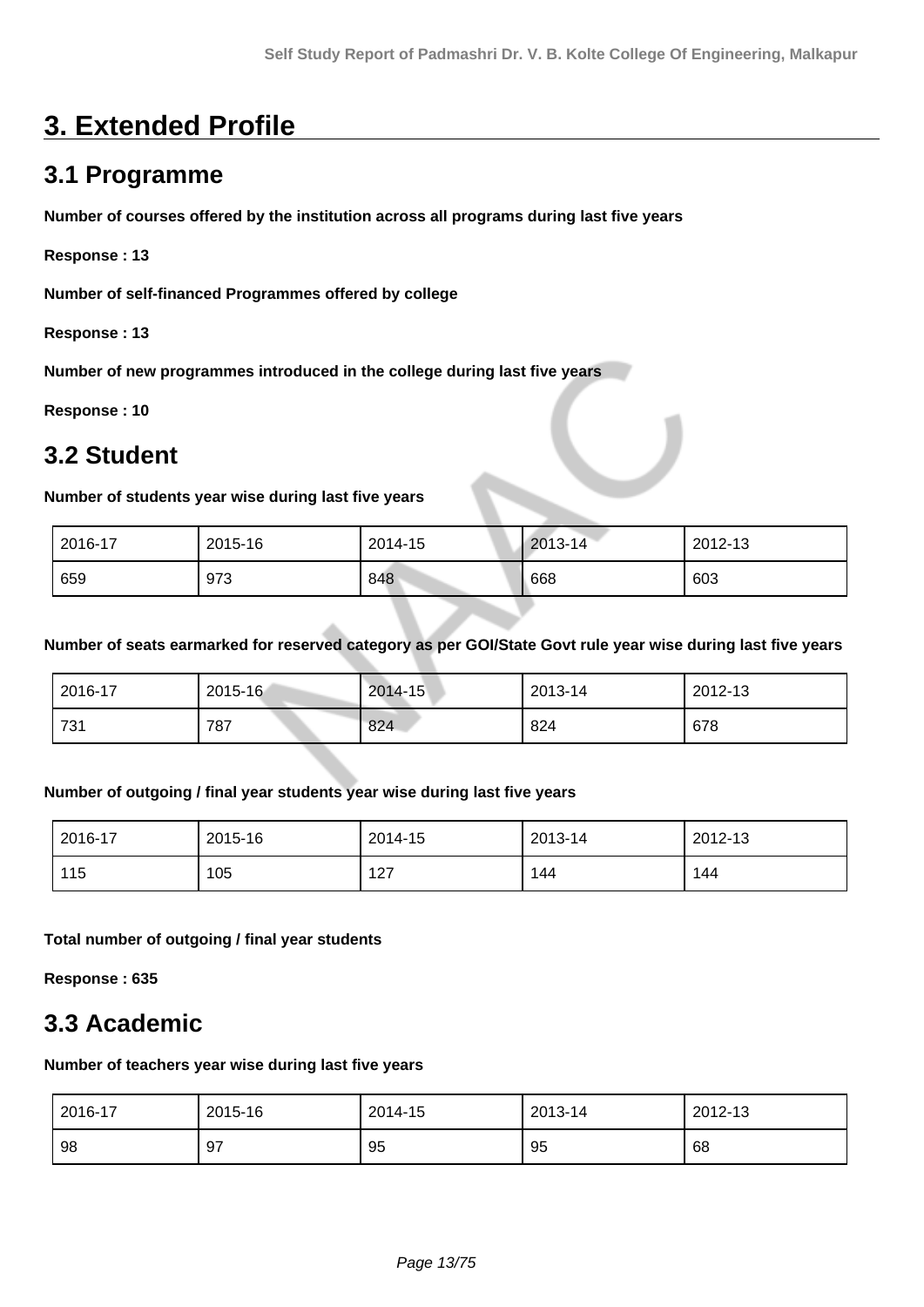### **Number of full time teachers year wise during the last five years**

| 2016-17 | 2015-16 | 2014-15 | 2013-14 | 2012-13 |
|---------|---------|---------|---------|---------|
| 74      | 79      | 74      | 69      | 56      |

### **Number of sanctioned posts year wise during last five years**

| 2016-17 | 2015-16 | 2014-15 | 2013-14 | 2012-13 |
|---------|---------|---------|---------|---------|
| 100     | 100     | 100     | 100     | 70      |

#### **Total experience of full-time teachers**

**Response : 616.9**

**Number of teachers recognized as guides during last five years**

**Response : 2**

**Number of full time teachers worked in the institution during the last 5 years**

**Response : 143**

## **3.4 Institution**

**Total number of classrooms and seminar halls**

**Response : 17**

**Total Expenditure excluding salary year wise during last five years ( INR in Lakhs)**

| 2016-17 | 2015-16 | 2014-15 | 2013-14 | 2012-13 |
|---------|---------|---------|---------|---------|
| 89      | 93      | 184     | 243     | 205     |

 **Number of computers**

**Response : 380**

**Unit cost of education including the salary component(INR in Lakhs)**

**Response : 0.98**

**Unit cost of education excluding the salary component(INR in Lakhs)**

**Response : 0.23**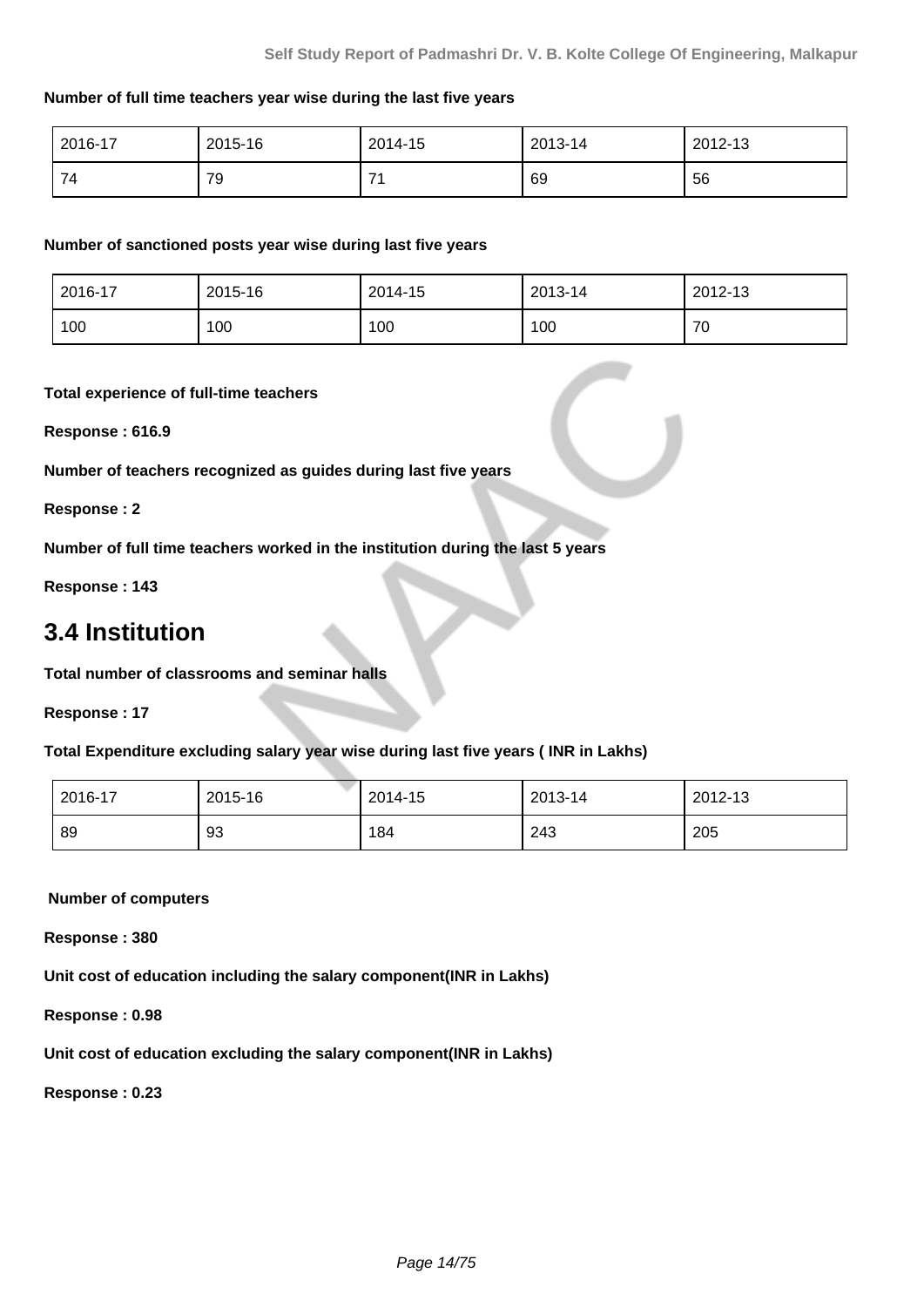## **4. Quality Indicator Framework(QIF)**

## **Criterion 1 - Curricular Aspects**

## **1.1 Curricular Planning and Implementation**

 **1.1.1 The institution ensures effective curriculum delivery through a well planned and documented process** 

## **Response:**

 The institute is affiliated to Sant Gadage Baba Amravati University, Amravati, hence it follows the curriculum as prescribed by the university. The vision, mission and objectives of the institution are communicated to the students, teachers, staff and other stakeholders through prospectus, handbooks, website, brochures and preprinted stationary etc. The institute follows the curriculum and academic calendar prescribed by the university. The printed copies of curriculum and syllabi/handbook are distributed among students and faculty members and uploaded on website. Advance planning of academic activities and calendar in alignment with the university issued academic calendar circular. The Institution has an Academic Board to ensure that the stated objectives of Curriculum are achieved in the course of implementation. Time table is prepared by the department; its formal approval is obtained from the dean (Academic) and it is notified. Workload is prepared by individual head of department referring university syllabi Subjects are allocated to faculties taking into consideration their qualification, their subject specialization, experience and his/her willingness. Individual faculty prepares Course file containing notes, transparencies, soft power point presentations, laboratory manuals, frequently asked questions, are prepared by individual faculties. These course files are reviewed by respective head of departments. Syllabi, files, power point presentations, Videos, textbooks, reference books and Internet connectivity like supports are prepared by the faculty for effective curriculum delivery and transaction so as to enrich the teaching practices. Timely feedback is taken by academic dean / Principal to monitor the effective implementation of academic calendar. Mid-term, assessment examinations such as unit tests, PUT on whole syllabus as per university examination are conducted by department as per schedule in academic calendar. Initiatives taken up or contribution made by the institution for effective curriculum delivery and transaction on the Curriculum provided by the affiliating University or other statutory agency: - The institute is continuously making efforts for effective curriculum delivery quality. The initiatives taken in this direction are as below. The institute identifies training needs and expertise of faculties and supporting staff members and accordingly they are utilized. Institute has identified experienced and qualified human resources from industries and appointed them as adjunct faculties which help students learning actual industry needs. The institute provides well-furnished modern laboratories in all departments with latest facilities for gaining practical knowledge through lab practice and project work. The teaching process is reviewed weekly and associated problems are discussed in departmental meeting for smooth curriculum delivery. The language laboratory promotes the use of modern computer application in learning English languages communication effectively. The modern teaching aids such as LCD projectors, webinars (ICT). NPTEL videos are used for effective teaching learning process. Principal /Dean (Academics) have devised an effective mechanism for monitoring the curriculum delivery and transaction. For example, surprise lab audit during practical Session.

| <b>File Description</b>         | <b>Document</b>      |
|---------------------------------|----------------------|
| additional information          | <b>View Document</b> |
| Link for Additional Information | <b>View Document</b> |

## **1.1.2 Number of certificate/diploma program introduced during the last five years**

## **Response:** 10

1.1.2.1 Number of certificate/diploma programs introduced year wise during the last five years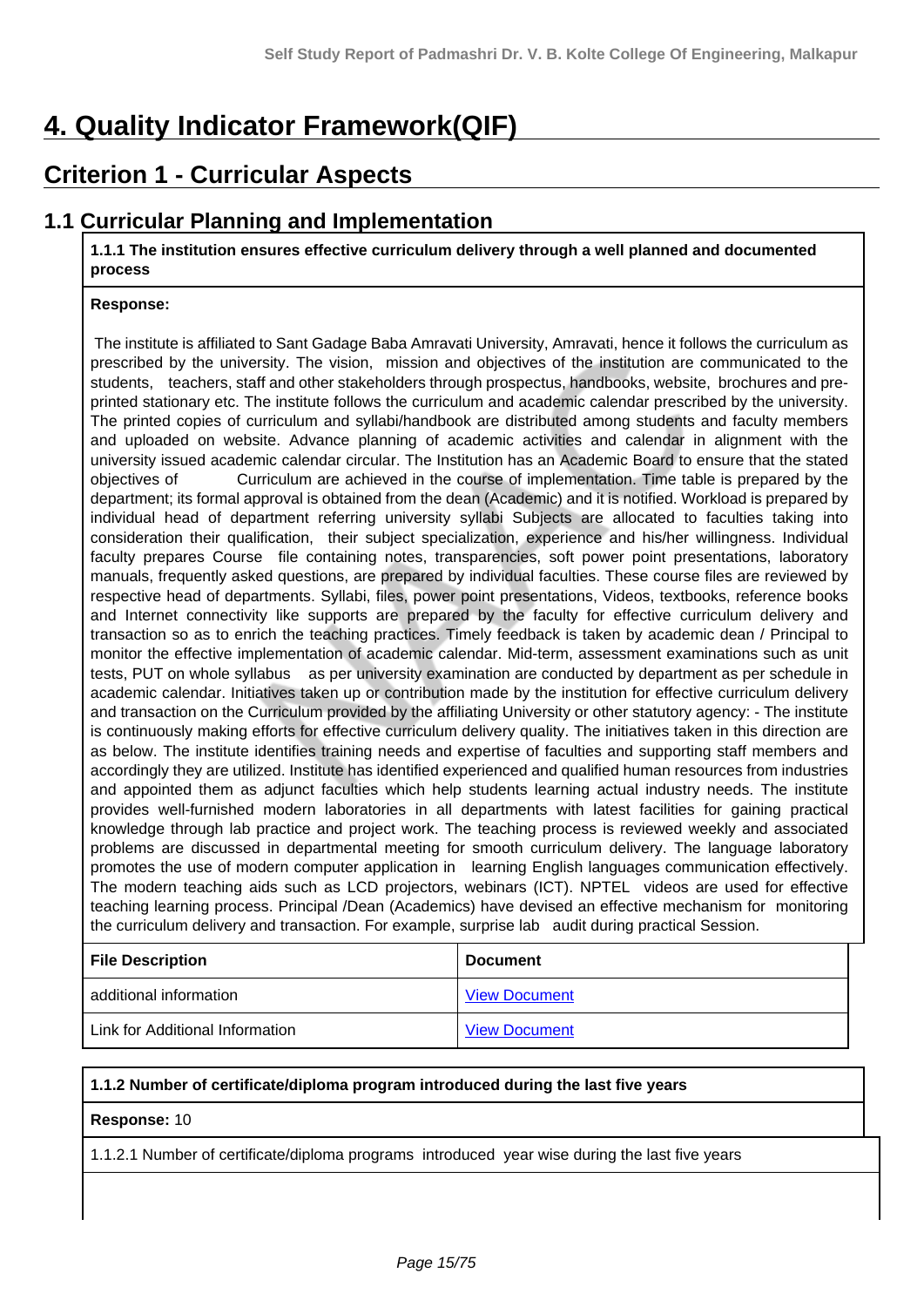|                         | 2016-17                                              | 2015-16 | 2014-15         |                      | 2013-14 | 2012-13 |
|-------------------------|------------------------------------------------------|---------|-----------------|----------------------|---------|---------|
|                         | 3                                                    | 0       | 0               |                      | 3       | 4       |
|                         |                                                      |         |                 |                      |         |         |
| <b>File Description</b> |                                                      |         | <b>Document</b> |                      |         |         |
|                         | Minutes of relevant Academic Council/BOS<br>meetings |         |                 | <b>View Document</b> |         |         |
|                         | Details of the certificate/Diploma programs          |         |                 | <b>View Document</b> |         |         |
|                         |                                                      |         |                 |                      |         |         |

 **1.1.3 Percentage of participation of full time teachers in various bodies of the Universities/ Autonomous Colleges/ Other Colleges, such as BoS and Academic Council during the last five years**

Any additional information View Document

**Response:** 1.97

1.1.3.1 Number of teachers participating in various bodies of the Institution, such as BoS and Academic Council year wise during last five years

| 2016-17 | 2015-16 | 2014-15 | 2013-14 | 2012-13 |
|---------|---------|---------|---------|---------|
|         |         |         | v       |         |

| File Description                                       | <b>Document</b>      |
|--------------------------------------------------------|----------------------|
| Any additional information                             | <b>View Document</b> |
| Details of participation of teachers in various bodies | <b>View Document</b> |

## **1.2 Academic Flexibility**

 **1.2.1 Percentage of new courses introduced of the total number of courses across all programs offered during the last five years**

| <b>UUITILY LIIG IQOL IIVG YGAIO</b>                                    |                      |  |  |  |
|------------------------------------------------------------------------|----------------------|--|--|--|
| Response: 53.85                                                        |                      |  |  |  |
| 1.2.1.1 How many new courses are introduced within the last five years |                      |  |  |  |
| Response: 7                                                            |                      |  |  |  |
| <b>File Description</b>                                                | <b>Document</b>      |  |  |  |
| Details of the new courses introduced                                  | <b>View Document</b> |  |  |  |
| Minutes of relevant Academic Council/BOS<br>meetings.                  | <b>View Document</b> |  |  |  |
| Any additional information                                             | <b>View Document</b> |  |  |  |

 **1.2.2 Percentage of programs in which Choice Based Credit System (CBCS)/Elective course system has been implemented**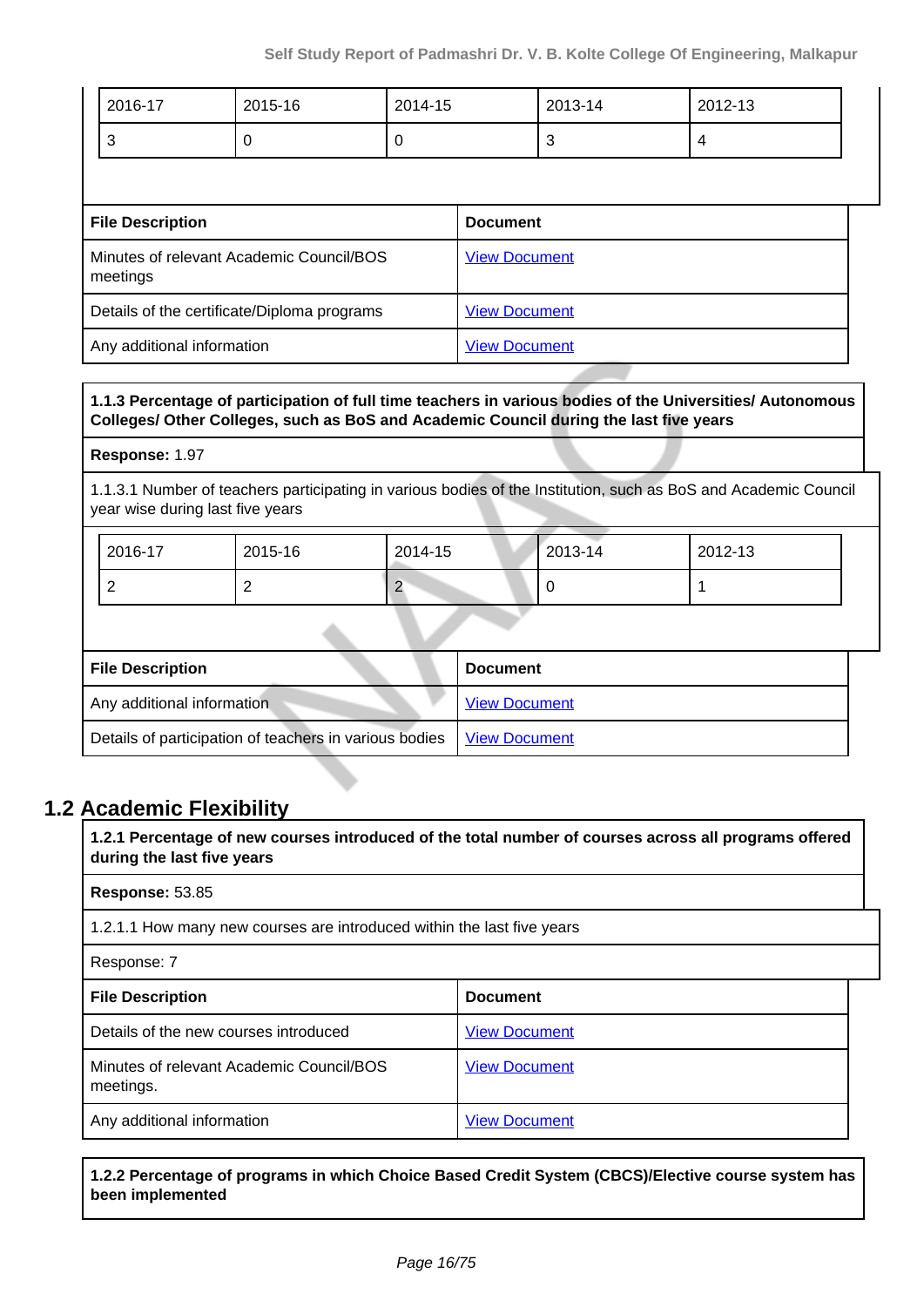| Response: 100                                                                 |                      |  |  |  |
|-------------------------------------------------------------------------------|----------------------|--|--|--|
| 1.2.2.1 Number of programs in which CBCS/ Elective course system implemented. |                      |  |  |  |
| Response: 9                                                                   |                      |  |  |  |
| <b>File Description</b>                                                       | <b>Document</b>      |  |  |  |
| Name of the programs in which CBCS is<br>implemented                          | <b>View Document</b> |  |  |  |
| Minutes of relevant Academic Council/BOS<br>meetings.                         | <b>View Document</b> |  |  |  |
| Any additional information                                                    | <b>View Document</b> |  |  |  |

#### **1.2.3 Average percentage of students enrolled in subject related Certificate/ Diploma programs/Add-on programs as against the total number of students during the last five years**

### **Response:** 51.9

1.2.3.1 Number of students enrolled in subject related Certificate or Diploma or Add-on programs year wise during last five years

| 2016-17 | 2015-16 | 2014-15 | 2013-14 | 2012-13 |
|---------|---------|---------|---------|---------|
| 257     | 491     | 565     | 417     | 247     |

| <b>File Description</b>                                                                        | <b>Document</b>      |
|------------------------------------------------------------------------------------------------|----------------------|
| Details of the students enrolled in Subjects related<br>to certificate/Diploma/Add-on programs | <b>View Document</b> |
| Any additional information                                                                     | <b>View Document</b> |

## **1.3 Curriculum Enrichment**

 **1.3.1 Institution integrates cross- cutting issues relevant to Gender, Environment and Sustainability, Human Values and Professional Ethics into the Curriculum**

### **Response:**

The efforts are made by the institution to integrate the cross cutting issues such as Gender, Climate Change, Environmental Education, Human Rights etc., in support of the curriculum.The institute has taken initiatives and implemented the schemes like: Environmental pollution &Rural Sanitation :- This subject is related to thecivil engineering, it consist of General component of Environment, Water Pollution in which sources of water pollution Effect on water bodies,Noise Pollution:-in which sources of noise pollution,Land Pollution,Environmental Impact Assessment, Rural Sanitation. Advance waste water &Industrial Waste Treatment:- This subject is related to the civil engineering , it consist of unit Physical Unit Process, Biological Unit Process, Low cost Waste Water Treatment, Effect of Discharge of industrial waste water on stream, General Approaches of planning of industrial waste water Treatment and Disposal. Non-Conventional Energy Source:- This subject is related to the Mechanical Engineering, it consist of Renewable & Non- renewable sources, Solar Radiation, Radiation transfer through cover, Solar energy Utilization, Energy from Ocean Automobile Engineering:- This subject is related to the Mechanical Engineering, it consist of Classification of Automobile, power unit,The electrical system, Transmission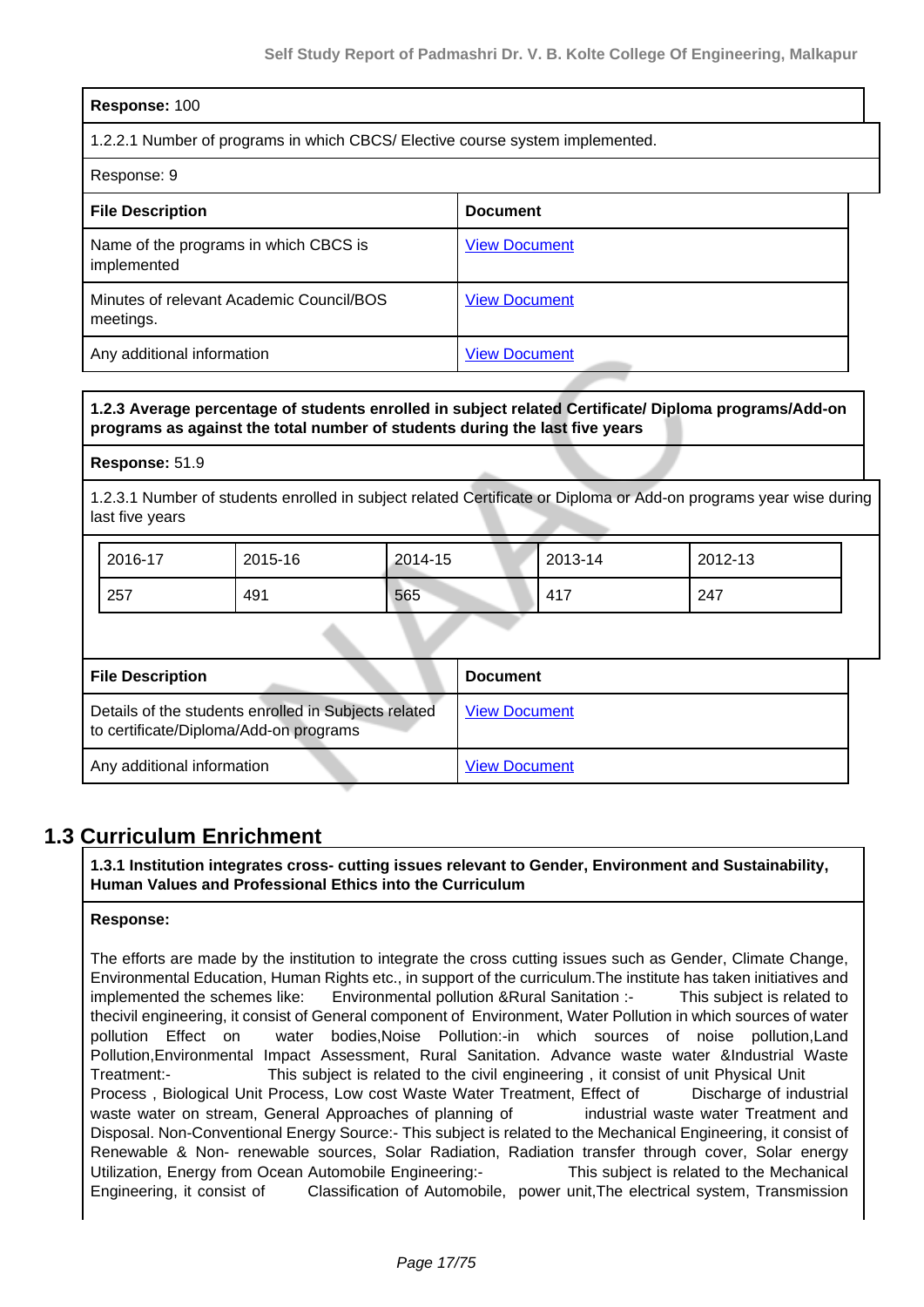system, Braking system, Type of Lubricant, Wheel Balancing, Wheel Alignment Refrigeration and Airconditioning:- This subject is related to the Mechanical Engineering, it consist of Introduction to Automotive Air conditioning, Multi stage pressure system, Refrigation system component & control, Classification of air conditioning System& application . Multimedia Technologies:- This subject is related to the Computer Science& Engineering, it consist of Multimedia Authoring Data Representation, Colour in Image Video, Basics of Digital Audio, Multimedia Data Compression, Basic Video &Data Compression Techniques. Network Security:- This subject is related to the ComputerScience&Engineering, it consist of Introduction of Security Trends, Public Key Cryptography and Message Authentication,Authentication Application. Process control System:- This subject is related to the ElectricalEngineering, it consist of Electronics Instrument for measurement of electrical parameter ,Signal generation and analysis , Signal counting and Recording , Signal Conditioning and Conversion , Signal Power Quality:- This subject is related to the Electrical Engineering, it consist of Introduction of power Quality, Power Quality Characteristics, Power Quality Standard, Power Quality Solution, Wiring and Grounding,. Computer Organisation :- This subject is related to the Electronics & TelecommunicationEngineering, it consist of Organization and Architecture, Structure and Function,External Device , I/O Module ,I/O Channel and IOPs, SCSI and Fire Wire Interfaces. Bio- Medical:- This subject is related to the Electronics & Telecommunication Engineering, it consist of Therapeutic Equipment, Patient care and Monitoring and Safety , Computer in Bio- Medical Engineering , Types Of Leakage Current.

| <b>File Description</b>         | <b>Document</b>      |
|---------------------------------|----------------------|
| Any Additional Inormation       | <b>View Document</b> |
| Link for Additional Information | <b>View Document</b> |

## **1.3.2 Number of valued added courses imparting transferable and life skills offered during the last five years**

**Response:** 15

1.3.2.1 Number of value-added courses imparting transferable and life skills offered during last five years

Response: 15

| <b>File Description</b>                                                      | <b>Document</b>      |  |
|------------------------------------------------------------------------------|----------------------|--|
| Details of the value-added courses imparting<br>transferable and life skills | <b>View Document</b> |  |
| Brochure or any other document relating to value<br>added courses.           | <b>View Document</b> |  |
| Any additional information                                                   | <b>View Document</b> |  |

| 1.3.3 Percentage of students undertaking field projects / internships |                      |  |
|-----------------------------------------------------------------------|----------------------|--|
| <b>Response: 52.65</b>                                                |                      |  |
| 1.3.3.1 Number of students undertaking field projects or internships  |                      |  |
| Response: 357                                                         |                      |  |
| <b>File Description</b>                                               | <b>Document</b>      |  |
| Institutional data in prescribed format                               | <b>View Document</b> |  |
| List of students enrolled                                             | <b>View Document</b> |  |
| Any additional information                                            | <b>View Document</b> |  |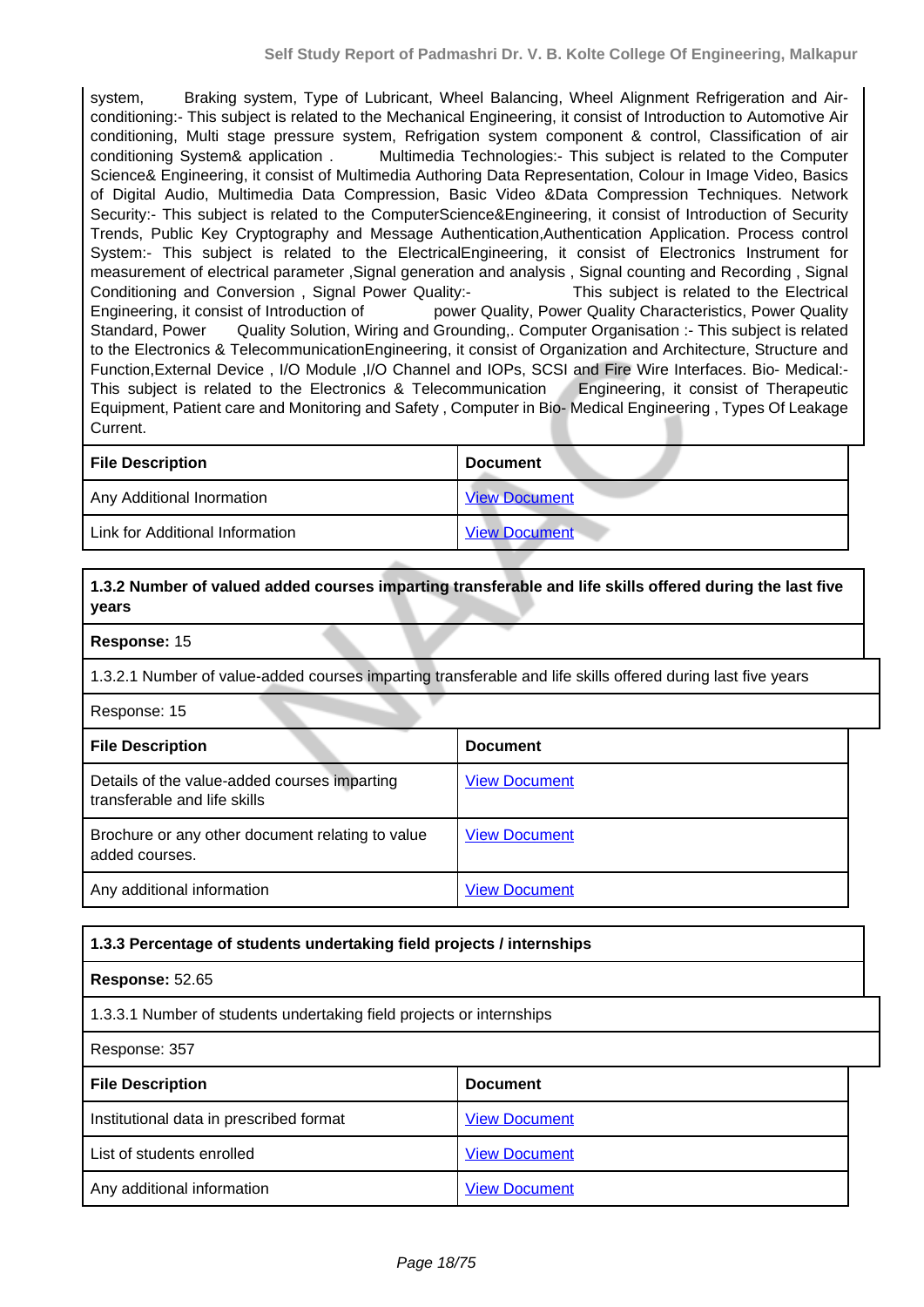## **1.4 Feedback System**

 **1.4.1 Structured feedback on curriculum obtained from 1) Students 2) Teachers 3) Employers 4) Alumni 5) Parents For design and review of syllabus semester wise/ year wise** 

| A.Any 4 of the above<br>B.Any 3 of the above<br>C. Any 2 of the above<br>D. Any 1 of the above<br>Response: A.Any 4 of the above    |                      |
|-------------------------------------------------------------------------------------------------------------------------------------|----------------------|
| <b>File Description</b>                                                                                                             | <b>Document</b>      |
| Any additional information                                                                                                          | <b>View Document</b> |
| Action taken report of the Institution on feedback<br>report as minuted by the Governing Council,<br>Syndicate, Board of Management | <b>View Document</b> |
| URL for stakeholder feedback report                                                                                                 | <b>View Document</b> |

**A. Feedback collected, analysed and action taken and feedback available on website**

- **B. Feedback collected, analysed and action has been taken**
- **C. Feedback collected and analysed**

**D. Feedback collected**

**Response:** A. Feedback collected, analysed and action taken and feedback available on website

| <b>File Description</b>    | <b>Document</b>      |
|----------------------------|----------------------|
| Any additional information | <b>View Document</b> |
| URL for feedback report    | <b>View Document</b> |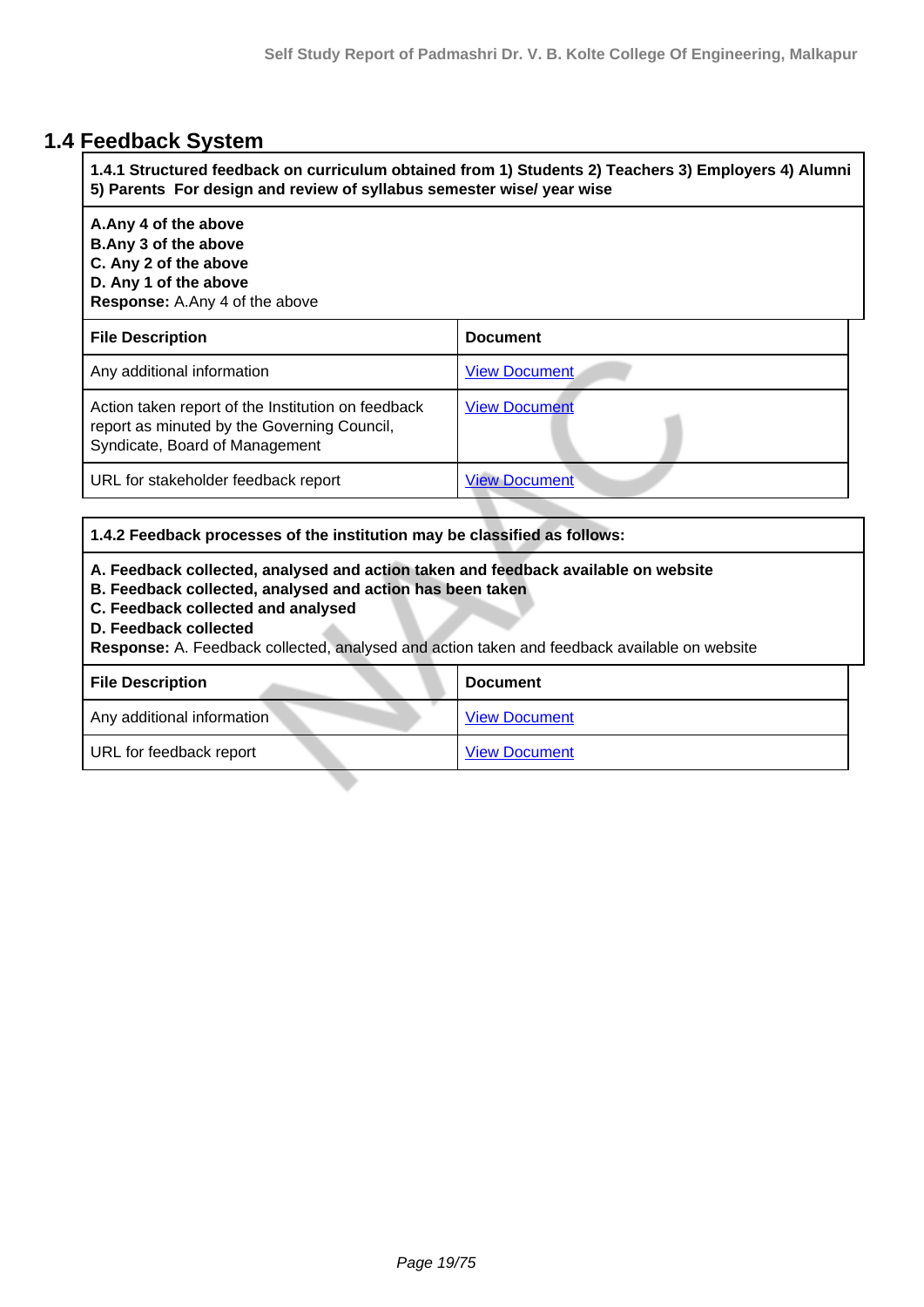٦

## **Criterion 2 - Teaching-learning and Evaluation**

## **2.1 Student Enrolment and Profile**

**2.1.1 Average percentage of students from other States and Countries during the last five years**

|                                         | Response: 0.08                                                       |         |              |                                                                                             |         |  |
|-----------------------------------------|----------------------------------------------------------------------|---------|--------------|---------------------------------------------------------------------------------------------|---------|--|
|                                         |                                                                      |         |              | 2.1.1.1 Number of students from other states and countries year wise during last five years |         |  |
|                                         | 2016-17                                                              | 2015-16 | 2014-15      | 2013-14                                                                                     | 2012-13 |  |
|                                         | $\pmb{0}$                                                            | 0       | $\mathbf{1}$ | $\overline{2}$                                                                              | 0       |  |
|                                         |                                                                      |         |              |                                                                                             |         |  |
|                                         | <b>File Description</b>                                              |         |              | <b>Document</b>                                                                             |         |  |
|                                         | List of students (other states and countries)                        |         |              | <b>View Document</b>                                                                        |         |  |
|                                         | Institutional data in prescribed format                              |         |              | <b>View Document</b>                                                                        |         |  |
|                                         | Any additional information                                           |         |              | <b>View Document</b>                                                                        |         |  |
|                                         |                                                                      |         |              |                                                                                             |         |  |
|                                         | 2.1.2 Average Enrolment percentage (Average of last five years)      |         |              |                                                                                             |         |  |
|                                         | Response: 48                                                         |         |              |                                                                                             |         |  |
|                                         | 2.1.2.1 Number of students admitted year wise during last five years |         |              |                                                                                             |         |  |
|                                         | 2016-17                                                              | 2015-16 | 2014-15      | 2013-14                                                                                     | 2012-13 |  |
|                                         | 216                                                                  | 571     | 471          | 313                                                                                         | 290     |  |
|                                         |                                                                      |         |              |                                                                                             |         |  |
|                                         | 2.1.2.2 Number of sanctioned seats year wise during last five years  |         |              |                                                                                             |         |  |
|                                         | 2016-17                                                              | 2015-16 | 2014-15      | 2013-14                                                                                     | 2012-13 |  |
|                                         | 731                                                                  | 787     | 824          | 824                                                                                         | 678     |  |
|                                         |                                                                      |         |              |                                                                                             |         |  |
|                                         |                                                                      |         |              |                                                                                             |         |  |
|                                         | <b>File Description</b>                                              |         |              | <b>Document</b>                                                                             |         |  |
| Institutional data in prescribed format |                                                                      |         |              | <b>View Document</b>                                                                        |         |  |
|                                         | Any additional information                                           |         |              | <b>View Document</b>                                                                        |         |  |

**applicable reservation policy during the last five years**

**Response:** 48

2.1.3.1 Number of actual students admitted from the reserved categories year wise during last five years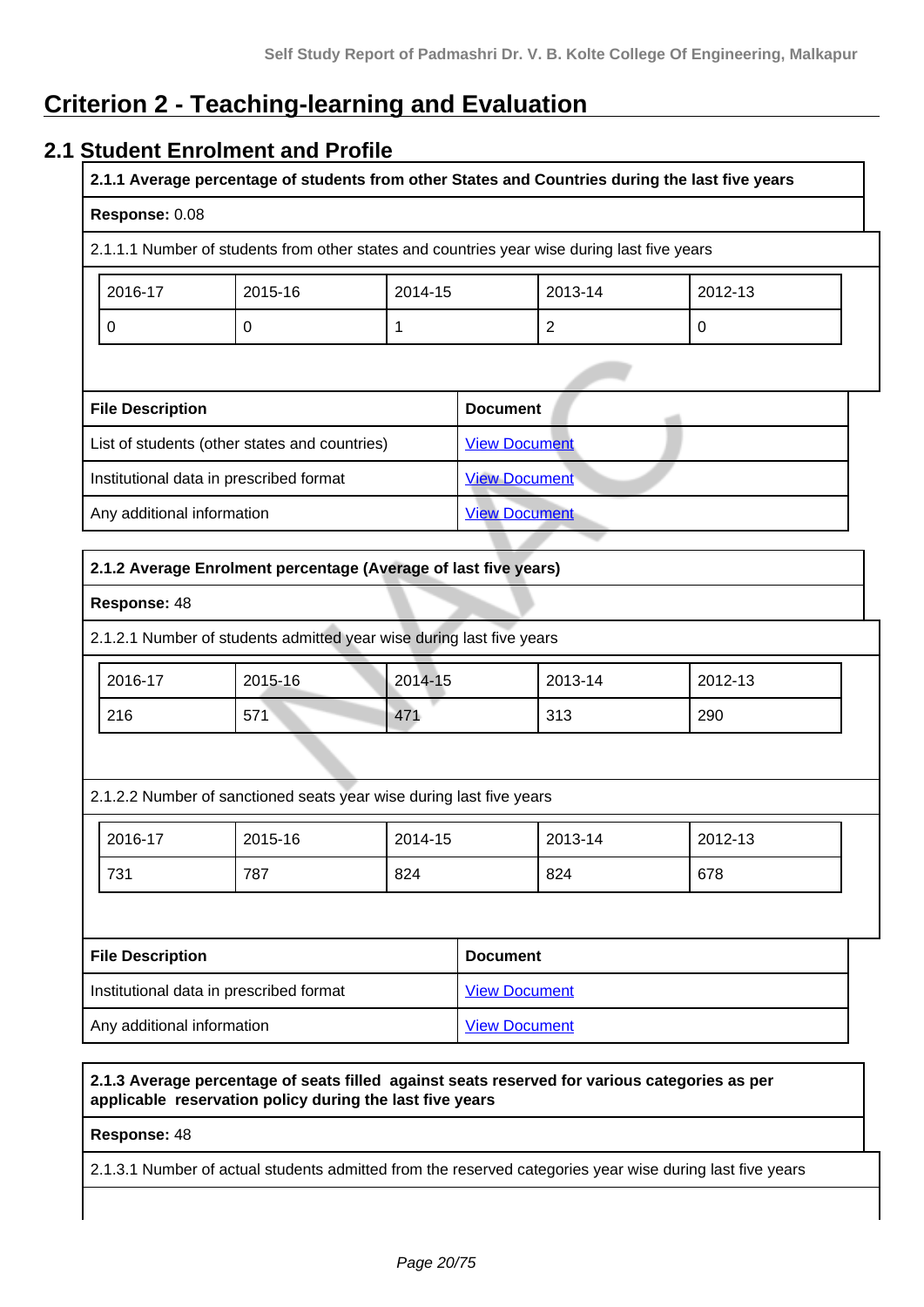|                                         | 2016-17                    | 2015-16              | 2014-15         |                      | 2013-14 | 2012-13 |
|-----------------------------------------|----------------------------|----------------------|-----------------|----------------------|---------|---------|
|                                         | 216                        | 571                  | 471             |                      | 313     | 290     |
|                                         |                            |                      |                 |                      |         |         |
| <b>File Description</b>                 |                            |                      | <b>Document</b> |                      |         |         |
| Institutional data in prescribed format |                            | <b>View Document</b> |                 |                      |         |         |
|                                         | Any additional information |                      |                 | <b>View Document</b> |         |         |

## **2.2 Catering to Student Diversity**

 **2.2.1 The institution assesses the learning levels of the students, after admission and organises special programs for advanced learners and slow learners**

### **Response:**

The institution completely abides the government policies, rules and regulations regarding the needs of differently-abled students. 1. The First Year Engineering students of UG and PG and Direct Second Year Engineering Students are addressed by Principal of the Institute. 2. The institute receives the students from urban and rural part. It has been observed that the communication skill of the students is weak. So institute has a strategy to expose students to English speaking through special classes. 3. Interaction with Head of the department, Faculty Advisor, Teacher Guardian is scheduled on first day of their professional education; this helps understand the needs of the student being admitted. 4. Special classes are arranged for late admitted students, especially students who take direct admission to second year. For DSY students, the special makeup classes are conducted by respective departments in core subject like Mathematics-III for all branches, Strength of Material for Civil Engineering, Electronic devices and Circuits, Computer Organization for Computer Science & Engineering, Network Analysis for Electrical Engineering, Electro-magnetic Field for Electronics and Telecommunication Engineering. 5. Special Soft skill program arranged for students to increase their skills and competence. 6. Provide Special attention to the Slow Learner, special Remedial classes are taken for the weak students to increase their skills and competence by VBKCOE. Slow Learner: The weak students traced out by the faculty team and they are given extra classes in order to cope with their fellow students. These students are counselled by the senior faculty team and get the feedback of their studies and personal issues so that they can perform their studies in a particular defined way. Various assessment tools such as Unit test, Continuous Assessment, Lab viva session, interaction during the lecture, etc. are available for all slow learners students. Remedial classes are conducted for slow learner. These students are asked to discuss personally with the faculty during the extra hours such as the library / seminar hour/evening stay back/Saturday if necessary. Extra assignments, question bank are given for solving. Special English language classes, Guest lectures, Soft skill development programs, Personality development programs are arrange for slow learners. Advanced learner: The students are encouraged to do their final year project in the industries located in and around the institute. The students are exposed to the current trends in the industry by arranging expert lecture by the renowned person from the reputed institution and industries. The students are also encouraged to take up the in plant training in the industry to get the hands on experience about the current technology in the industries. The Institute arranges industrial visits for the students to get technical information about the industries and their technologies. Expert Lectures Personality development programs are arranged for advanced learners. 7. Video lectures made available during theory classes. 8. Library facilities, Digital Library, E-Journals, Book Bank Facility, NPTEL facilities provided to all students to enhance technical contents along with the prescribed books as per the syllabus.

| <b>File Description</b>         | <b>Document</b>      |
|---------------------------------|----------------------|
| Any additional information      | <b>View Document</b> |
| Link for Additional Information | <b>View Document</b> |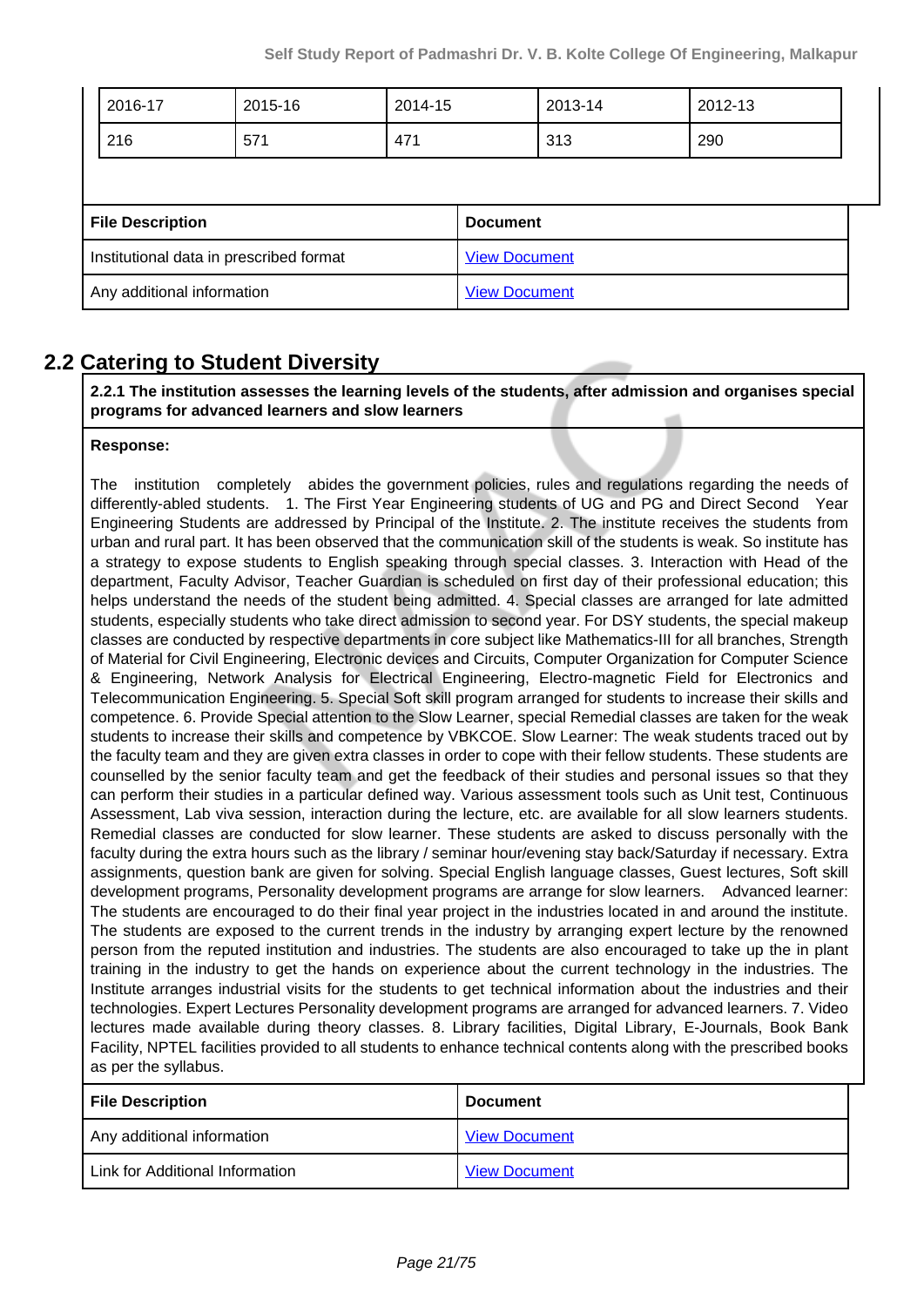| Response: 7.29                             |                      |
|--------------------------------------------|----------------------|
| <b>File Description</b><br><b>Document</b> |                      |
| Institutional data in prescribed format    | <b>View Document</b> |
| Any additional information                 | <b>View Document</b> |

## **2.2.3 Percentage of differently abled students (Divyangjan) on rolls**

| Response: 0                                           |                      |
|-------------------------------------------------------|----------------------|
| 2.2.3.1 Number of differently abled students on rolls |                      |
|                                                       |                      |
| <b>File Description</b>                               | <b>Document</b>      |
| Institutional data in prescribed format               | <b>View Document</b> |

## **2.3 Teaching- learning Process**

 **2.3.1 Student centric methods, such as experiential learning, participative learning and problem solving methodologies are used for enhancing learning experiences**

### **Response:**

The faculties delivers the sessions in a more interactive way using various tools like LCD projectors for presentations, Animations, Video lectures, interactive sessions using the chalk and talk method. Interactive learning is promoted through workshop conduction by the institute for the Students-Technical, soft skills, aptitude etc. Technological facilities available at the Institute for effective teaching are Central Library, Virtual Laboratories, Tutorial Rooms, Printed Journal, Magazines, Digital Resources like E-books, E Journals: DELNET, e-Shodhsindhu and NPTEL Video Lectures Students are encouraged for Earn-and-learn. The faculty members use teaching practices beside the chalk and talk method of lecture, the faculty uses the following methods: Experimental Learning: To develop the experimental skill among the students Industrial visit is organized in each semester to choose the right techniques to design, create and test a system with accuracy. Students are sending to Industries for Industrial training refers to work experience that is relevant to professional development prior to graduation. The training & placement department do professional counselling of the students. The field visits, on-site learning and internships are arranged for the students. The visits help in experimental learning and enable the students to understand the social problems and find solutions. Participative Learning: Project based learning: The project work under the faculty helps the students to reviewed the outcomes and impact of research. It also helps the students to pool the finding and arrived at solution. National level workshops/ projects, exhibitions at various departments make the platform for the students available to enhance the extracurricular abilities like leadership skills, management skills etc. apart from traditional teaching. They are encouraged to participate in workshops, conferences, seminars within the college as well as in various other Institutions. They are motivated for involvement in projects, research publications etc. Institution has held programmes on celebration of Ganesh festival with Green Concept, Poster competition, tree plantation has been organized. Problem solving methodologies: Industrial Training is organized for students to develop the practical and professional skills required for an Engineer to solve Engineering problems. Students are encouraged to go for various projects from well-known industry so that to get direct exposure to the industry. Students are encouraged to prepare models to describe the engineering design process. Interactive method: Every department organizes guest lectures, expert lectures of eminent professionals and academicians. The teacher conduct group discussion , seminar and involve the students to present case studies to enable them understand the subject better.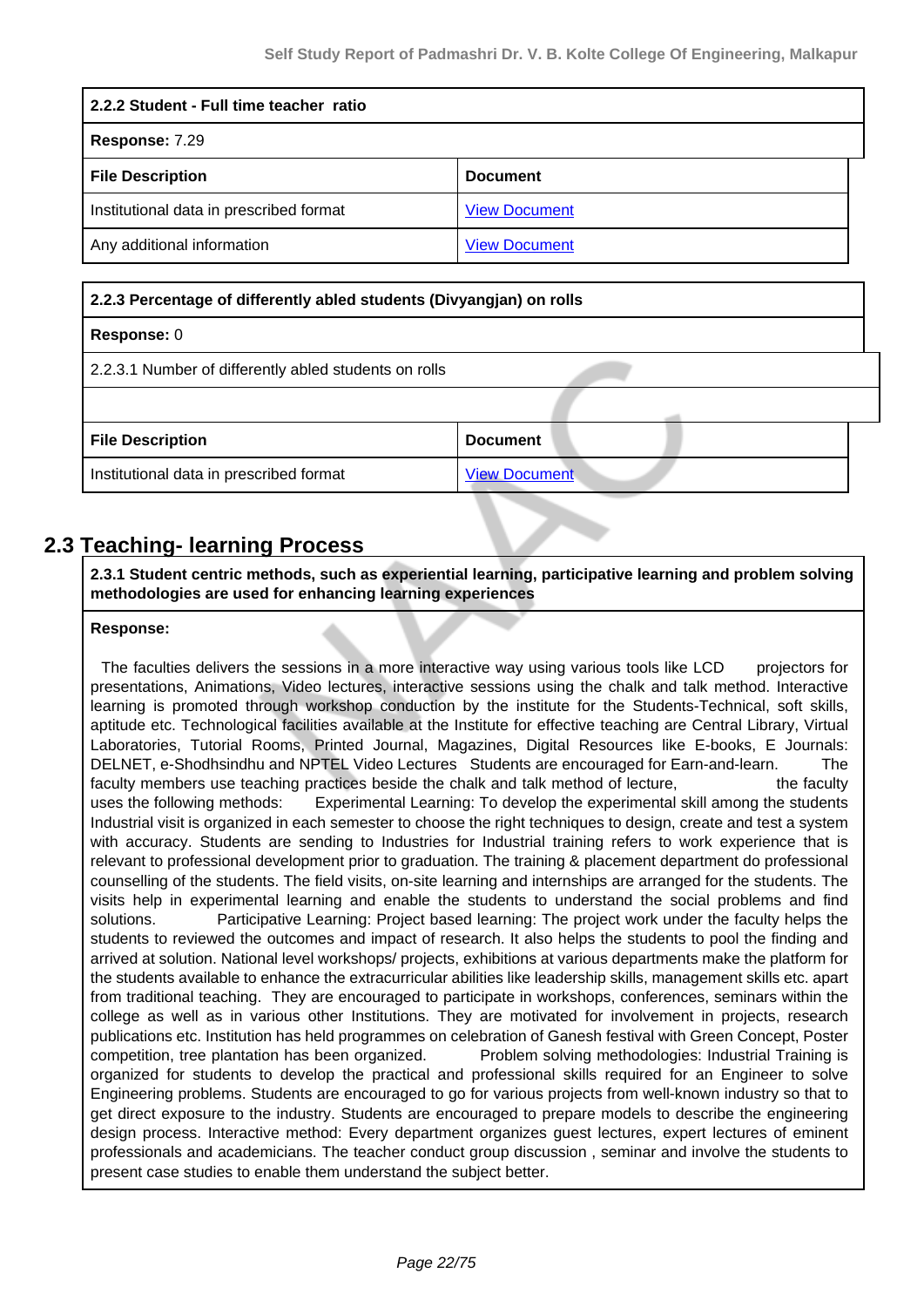| File Description                | <b>Document</b>      |
|---------------------------------|----------------------|
| Any additional information      | <b>View Document</b> |
| Link for Additional Information | <b>View Document</b> |

## **2.3.2 Average percentage of teachers using ICT for effective teaching with Learning Management Systems (LMS), E-learning resources etc.**

**Response:** 91.4

2.3.2.1 Number of teachers using ICT

Response: 85

| <b>File Description</b>                                                      | <b>Document</b>      |
|------------------------------------------------------------------------------|----------------------|
| List of teachers (using ICT for teaching)                                    | <b>View Document</b> |
| Any additional information                                                   | <b>View Document</b> |
| Provide link for webpage describing the "LMS/<br>Academic management system" | <b>View Document</b> |

| Response: 9.29                                                                           |                      |  |
|------------------------------------------------------------------------------------------|----------------------|--|
| 2.3.3.1 Number of mentors                                                                |                      |  |
| Response: 73                                                                             |                      |  |
| <b>File Description</b>                                                                  | <b>Document</b>      |  |
| Any additional information                                                               | <b>View Document</b> |  |
| Year wise list of number of students, full time<br>teachers and students to mentor ratio | <b>View Document</b> |  |

### **2.3.4 Innovation and creativity in teaching-learning**

### **Response:**

 In line with Institute vision, conscious efforts are taken in the academic and allied activities of the Institute to nurture critical thinking, creativity and scientific temper among the students. Institute aspires to have a transformational impact on students through comprehensive education by inculcating qualities of competence, confidence and excellence. Some of the innovative teaching methodologies adopted are: Critical Thinking: Students are inspired to participate in different co-curricular activities like Tech-Tantra, Paper presentations, poster presentations, paper publication, model making competition, software contests and other various co-curricular activities like project competition Workshops, Seminars etc. Students also actively participate in the annual Technical & Cultural event "Relish" which comprises activities like fun games, singing, dance, drama etc. for students in which students showcase their creativity and talents. Industrial visits are organized for the students to gain practical knowledge about the functioning which gives a way to broad thinking. Industry sponsored projects are allocated to the students which lead to critical thinking. Students participate in different skits, short plays and dramas on wide range of societal issues like Dowry system, child marriage, child abuse, Tobacco smoking and drawing in contemporary issues like cleanliness campaign, Environment, Pollution, health and hygiene etc. Students are encouraged to participate in Clean and Green programmes, such as programmes on pollution control, environmental protection etc. conducted by the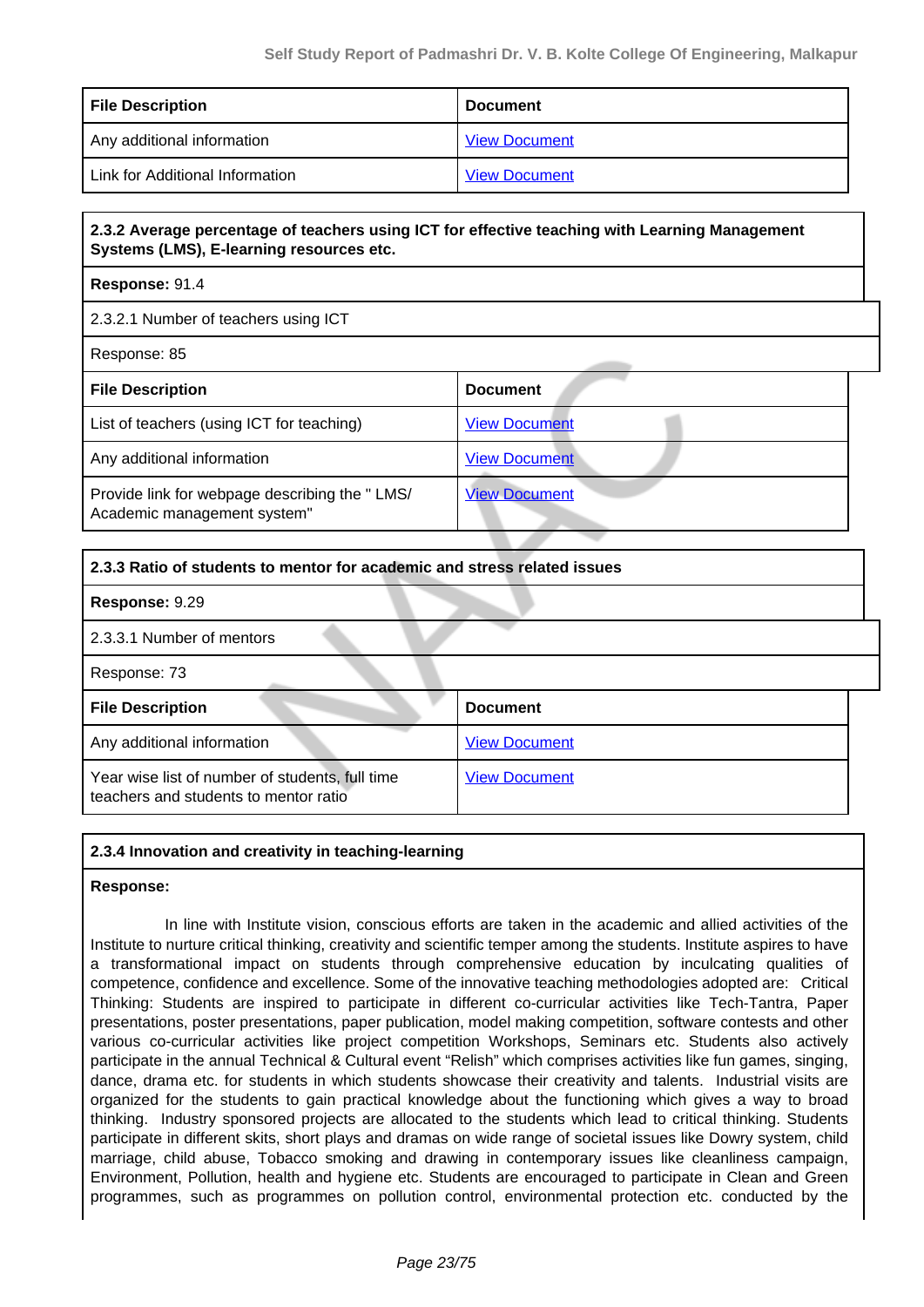Institution, Government and NGOs. The NSS unit of college encourages students to organize and participate in activities related to social cause. Throughout the year the NSS unit organizes lectures for the students on various social aspects such as woman empowerment, AIDS awareness, blood donation and so on to inculcate social awareness among the students. The Innovation and Entrepreneurship Development Cell takes the responsibility of: Motivating and involving the students in various programme funded by Department of Science & Technology. Transforming them to Entrepreneurs by organizing Entrepreneurship Awareness Camps. The students are encouraged to design their own applications/mini projects using the available equipment and software in the laboratory. During classroom session they are involved in discussions, query solving, problem solving, quiz; at times short delivery of a concept explanation Every department includes content beyond syllabus to keep the students abreast with the latest Technology; this includes workshop on PLC SCADA Expert lectures of industry persons, scientists, are organized to share their experiences and to make them aware of new technology and practices followed in industry. Students are motivated to become members of Professional societies chapter and student forums like ISTE. Students who are interested in research and development work are motivated and encouraged to present their work in different conferences / journals. Students are rewarded for their best and outstanding performance in project, research and other relevant areas. Faculty members are also engaged with research work in association with potential students by sharing their innovative concepts with these students. Research forum, Alumni guidance time-to-time given to the students by arranging programs. All these events provide useful insights to the students in order to nurture critical thinking, creativity and scientific temperament among them.

| File Description           | <b>Document</b>      |
|----------------------------|----------------------|
| Any additional information | <b>View Document</b> |

## **2.4 Teacher Profile and Quality**

| Response: 74.6                                                   |                      |  |
|------------------------------------------------------------------|----------------------|--|
| <b>File Description</b>                                          | <b>Document</b>      |  |
| Year wise full time teachers and sanctioned posts<br>for 5 years | <b>View Document</b> |  |
| List of the faculty members authenticated by the<br>Head of HEI  | <b>View Document</b> |  |

| Response: 3.64                                                                                |         |         |                                                                                  |         |  |
|-----------------------------------------------------------------------------------------------|---------|---------|----------------------------------------------------------------------------------|---------|--|
|                                                                                               |         |         | 2.4.2.1 Number of full time teachers with Ph.D. year wise during last five years |         |  |
| 2016-17                                                                                       | 2015-16 | 2014-15 | 2013-14                                                                          | 2012-13 |  |
| 3                                                                                             | 3       | 3       | 3                                                                                |         |  |
|                                                                                               |         |         |                                                                                  |         |  |
| <b>File Description</b>                                                                       |         |         | <b>Document</b>                                                                  |         |  |
| List of number of full time teachers with PhD and<br>number of full time teachers for 5 years |         |         |                                                                                  |         |  |

### **2.4.3 Average teaching experience of full time teachers in number of years**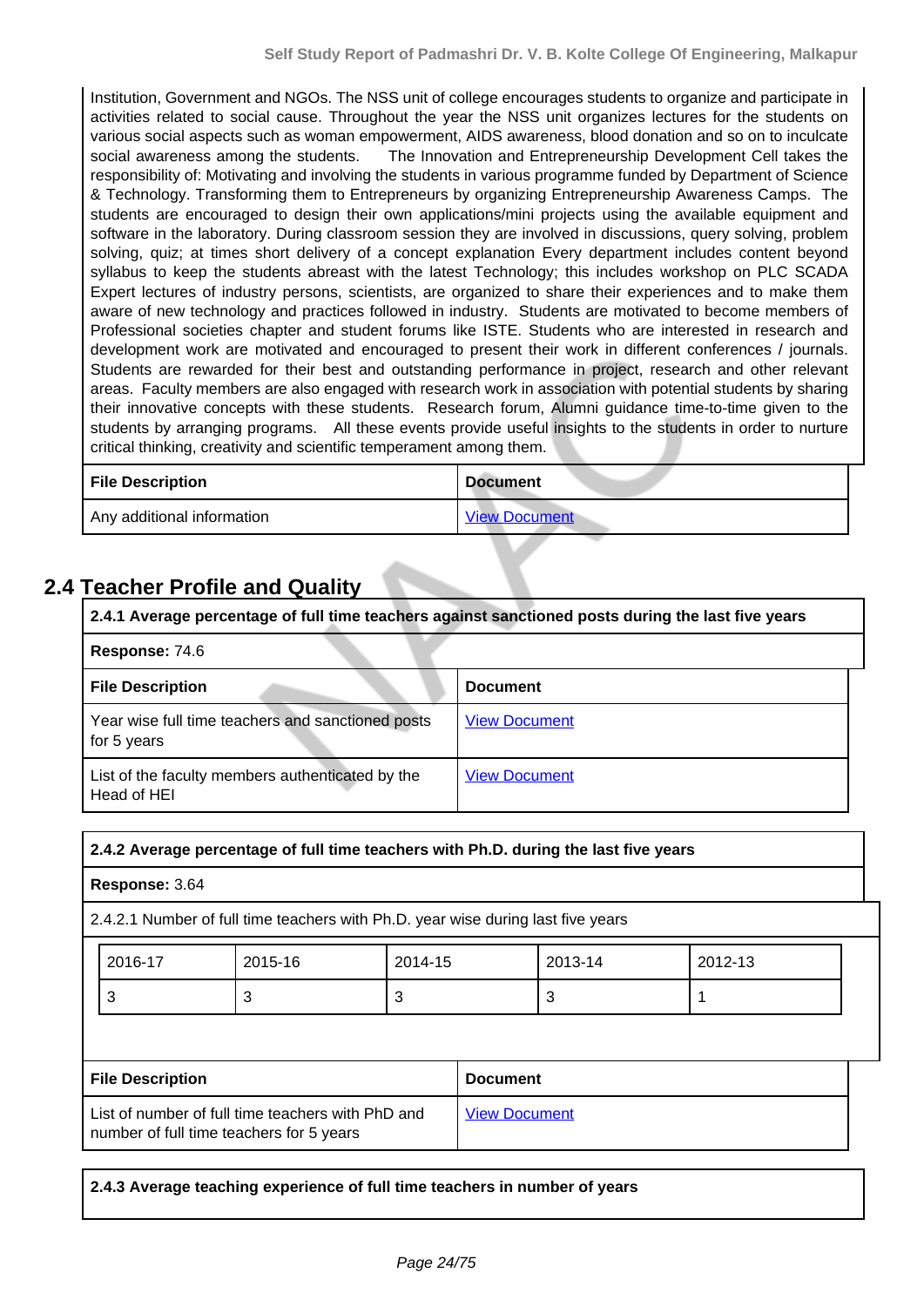| Response: 6.63                                                                    |                      |  |
|-----------------------------------------------------------------------------------|----------------------|--|
| <b>File Description</b>                                                           | <b>Document</b>      |  |
| List of Teachers including their PAN,<br>designation, dept and experience details | <b>View Document</b> |  |

## **2.4.4 Average percentage of full time teachers who received awards, recognition, fellowships at State, National, International level from Government, recognised bodies during the last five years**

#### **Response:** 1.66

2.4.4.1 Number of full time teachers receiving awards from state /national /international level from Government recognised bodies year wise during last five years

| 2016-17 | 2015-16 | 2014-15 | 2013-14 | 2012-13 |
|---------|---------|---------|---------|---------|
|         | ີ       |         | υ       |         |

| <b>File Description</b>                          | <b>Document</b>      |
|--------------------------------------------------|----------------------|
| e-copies of award letters (scanned or soft copy) | <b>View Document</b> |
| Institutional data in prescribed format          | <b>View Document</b> |
| Any additional information                       | <b>View Document</b> |

## **2.4.5 Average percentage of full time teachers from other States against sanctioned posts during the last five years**

**Response:** 9.57

2.4.5.1 Number of full time teachers from other states year wise during last five years

| 2016-17 | 2015-16 | 2014-15 | 2013-14 | 2012-13 |
|---------|---------|---------|---------|---------|
| 12      | 14      | -4      | O       | _       |

| <b>File Description</b>                                                                            | <b>Document</b>      |
|----------------------------------------------------------------------------------------------------|----------------------|
| List of full time teachers from other state and state<br>from which qualifying degree was obtained | <b>View Document</b> |

## **2.5 Evaluation Process and Reforms**

### **2.5.1 Reforms in Continuous Internal Evaluation(CIE) system at the institutional level**

#### **Response:**

The institution implements all the evaluation reforms as prescribed by the Sant Gadge Baba Amravati University, Amravati. Moreover, institute has introduced some other evaluation reforms. The following major evaluation reforms initiated by the institution on its own: Principal, academic dean and the HOD prepares the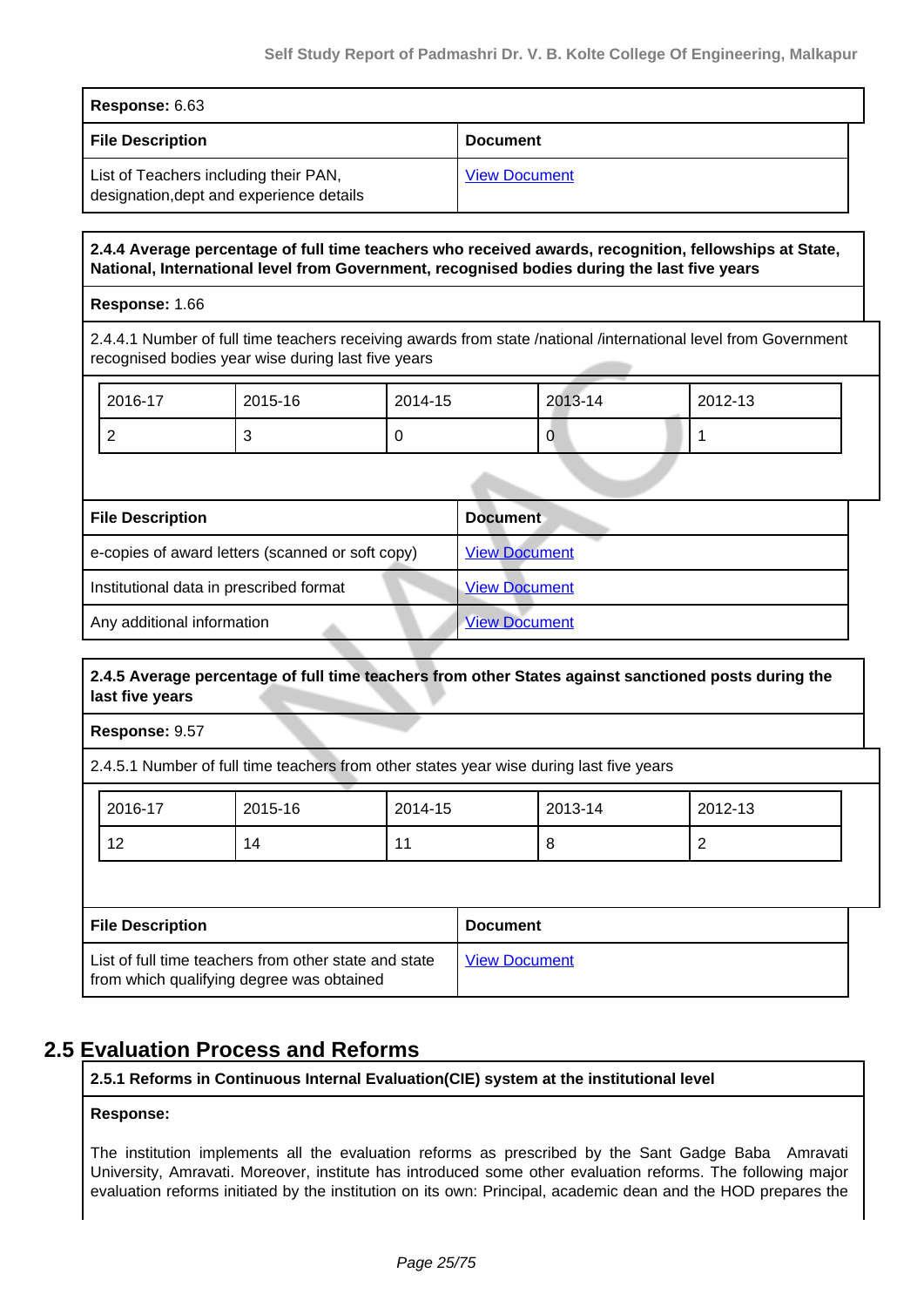academic calendar of the institute includes start date, date of Internal tests, holidays, Unit Tests and Preuniversity exam etc. displayed on the notice boards and Website well in advance. This helps the Head of Departments to better organize the teaching Learning activities so as to have a smooth transition towards examinations and provide better results. Institute conducts, Assignments, Unit Tests, Common test based on complete syllabus, Pre-university test (PUT) for all students in each semester. The teachers distribute tutorial problems, assignments, lecture notes and other relevant materials to the student also Question Bank is provided to the students. The question paper patterns for the internal examinations have been standardized by the institution, in respect of Part A and Part B questions and units coverage with a view to quantitatively assess the specified Course outcomes for each course. Institute notifies related evaluation process and related documentation on the notice board. This includes schedule of assignment, internal class tests, submission and University (Theory and Practical) examination. Students are required to study several laboratory courses during each semester as part of the curriculum. Laboratory manuals are available with all laboratories which provide the instructions to the students and make them understand how to carry out lab experiments The assignment carried down by students in laboratory classes has to be recorded in laboratory record book which is evaluated by the concerned faculty member. In addition to this Practical Manual has to be maintained by the students in each laboratory class. The college monitors and communicates the progress and performance of the students to them. The information of short attendance in the class is communicated to the parents by respective class counsellor through phone and by post also. The performance of the student is evaluated in terms of previous results, class test, assignments, attendance and their participation in the classroom activities as well as institute level activities. The institution abide with the directions issued by the Honorable Supreme Court of India where in a student is required to maintain a minimum 75 % of attendance as prescribed by the university. Students are required to meet the minimum eligibility criteria of attendance to appear in the University examination. Students are well-informed about the tutorial classes being counted separately for the purpose of attendance. It gives feedback to students and parents about the performance. Teacher guardian scheme take the feedback of students about the academic performance. At the end of Term University conducts examination and evaluate the student performance.

| <b>File Description</b>         | <b>Document</b>      |
|---------------------------------|----------------------|
| Any additional information      | <b>View Document</b> |
| Link for Additional Information | <b>View Document</b> |

## **2.5.2 Mechanism of internal assessment is transparent and robust in terms of frequency and variety**

### **Response:**

 The transparency/weightage in the internal assessment is maintained strictly as per University rules and regulations. The internal assessment is made by faculty members keeping in mind the following aspects/factors of the student's performance during the academic year: Class Attendance 2. Class Assignments 3. Performance of the sessional exams 4. Practical performance 5. Practical Viva In addition to all the above aspects, the behaviour of the student in the class, overall response in class, independent learning and communication skill, viva during performing the practical, project work, and participation in national or international competition etc. are also taken into consideration to assess the student. Students are required to maintain a minimum 75 % of attendance as prescribed by the university.Students are clearly made aware of the eligibility conditions required to appear in the university examination of respective semester. Attendance of the students is maintained and display on notice board at end of the month. Shortlisted that student who has less attendance and their attendance is communicated to their parents via phone calls. The evaluation process is transparent without any biasing. In order to maintain transparency, the answer sheets are distributed to the students after evaluation and discussed properly. The faculty evaluates the assignment and class tests and provides them marks according to their performance. The record of attendance is also maintained to give them marks according to their status. In addition to this the project work by the students also helps to assess the practical and technical knowledge of the students. After preparing the assessment report, it is submitted by the concerned faculty to Head of Department. The results of the tests are made available on the notice boards and the same are openly discussed with the students in person. The parents are also made aware about the same through letters sent by the Institute for Poor performers and Low attendance. The institution implements all the evaluation reforms as prescribed by the Sant Gadge Baba Amravati University, Amravati. Assignments are given to students which are measure for analyzing the student's learning capacity and the given assignments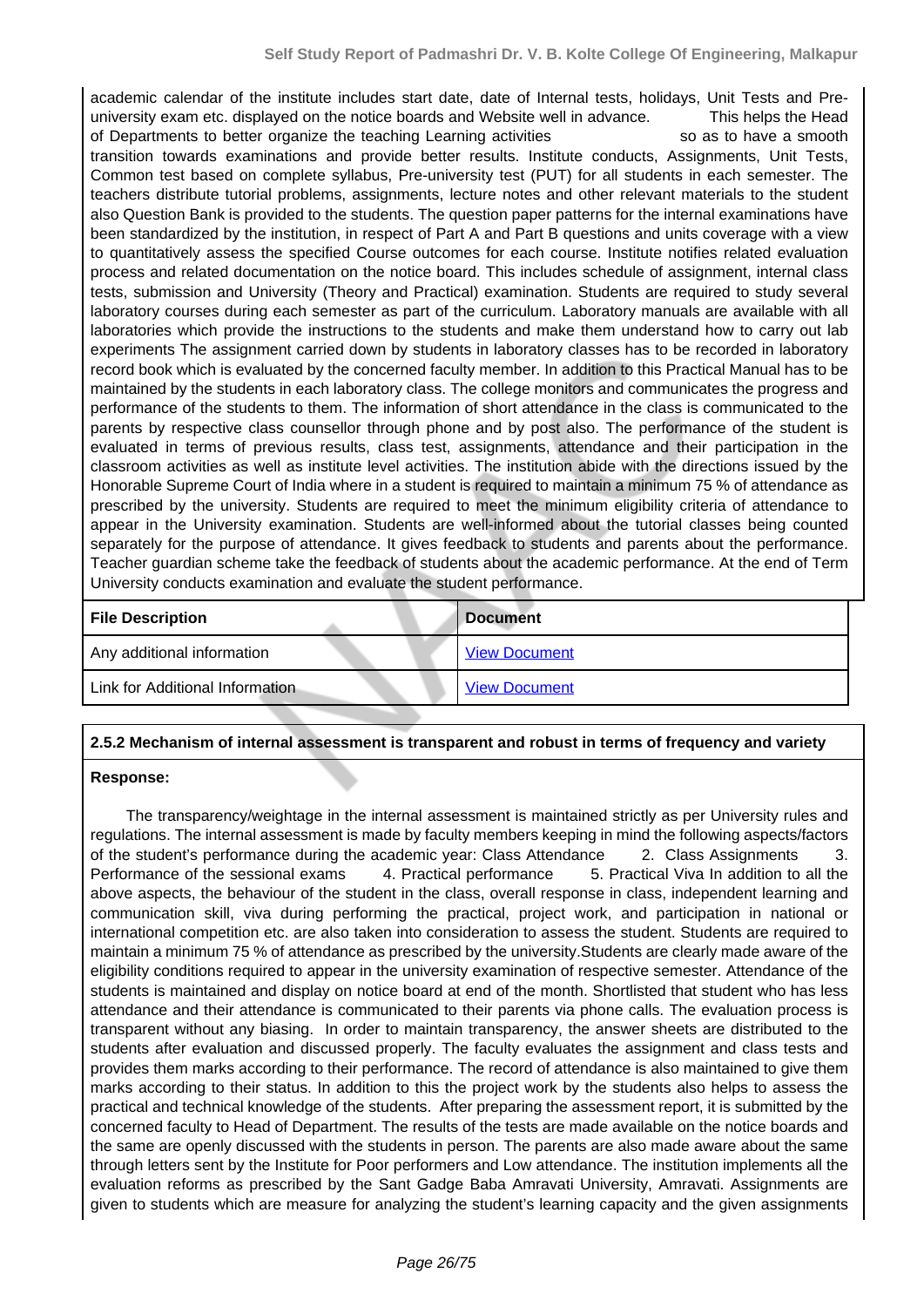are discussed in class of all subjects which helps the students learning. Sessional exams are conducted twice in semester and the result of class tests are displayed on notice board. Also PUT is conducted at the end of the semester; the paper of PUT is designed like university question paper. And the mark of PUT is considered for the internal assessment.

| <b>File Description</b>         | <b>Document</b>      |
|---------------------------------|----------------------|
| Any additional information      | <b>View Document</b> |
| Link for Additional Information | <b>View Document</b> |

## **2.5.3 Mechanism to deal with examination related grievances is transparent, time-bound and efficient**

### **Response:**

The college and university have a well defined process for addressing the grievances with reference to evaluation The University provides full opportunity to students to seek redress in examination related matters. As indicated above under examination reforms, the student is allowed to see all the marks and view the answer-books of all written examinations. Thus, a student is fully aware of the written performance. In case of any query or grievance the student may first take his/her appeal to individual faculty and further appeal to the HOD/Director. The appeal may further be taken up with the concerned Dean or finally the VC, whose decision is final. The University appointed one faculty member for the institute as an exam coordinator for the period of three years. He / She look after the grievance /queries related to the university examination. University exam coordinator is work as mediator between Students College and university which help to speed up the University examination process University exam coordinator gives the information of University circular, notices to the students, higher authority and displayed the same on notice board. Fill the examination form and submit to university within a time. The evaluation at the college level is done by the concerned teacher teaching the subject. In case of poor performance of the student in sessional examination, extra assignments are given to them. The queries of the students are solved by the respective subject teacher individually. The concerned teacher addresses these grievances in person. In case it cannot be handled by the teacher the next level of escalation is Teacher Guardian, then Head of the department and further if the need be the Principal. The University has a different system of redressal of student grievance. They have to apply online for grievance redressal with respect to evaluation of answer sheets.

| <b>File Description</b>         | <b>Document</b>      |
|---------------------------------|----------------------|
| Any additional information      | <b>View Document</b> |
| Link for Additional Information | <b>View Document</b> |

### **2.5.4 The institution adheres to the academic calendar for the conduct of CIE**

### **Response:**

The institution regularly and systematically evaluates and monitors the quality of teaching in the following ways: Principal, academic dean and the HOD prepares the academic calendar of the institute and department wise that includes start date, date of Internal tests, holidays, evaluation schedule, assessment Schedule, Academic events, Sports Schedule, Unit Tests and Pre-university exam etc. displayed on the notice boards and Website well in advance. The institution adheres the academic calendar. As the institute is affiliated to Sant Gadge Baba Amravati University, Amravati, examinations are conducted by affiliating university; the result analysis process is carried out twice in a year i.e. for every semester. Two class tests per semester, surprise tests, assignments, tutorials, presentations and orals, etc. are conducted at regular intervals and their results are analysed and discussed with students to improve quality of teaching-learning. The quality of course material, assignments, experiment list, lab manual prepared by the faculty is assessed internally and suitable suggestions for enriching the course materials lab manuals and assignments are given by the senior faculty of the departments A regular student's feedbacks are taken during the session and at the end of the session. These feedbacks are then made available to the respective faculties through their respective Head of the Departments with appropriate suggestions for better performance & results. The Head of the Department takes intermittent verbal feedbacks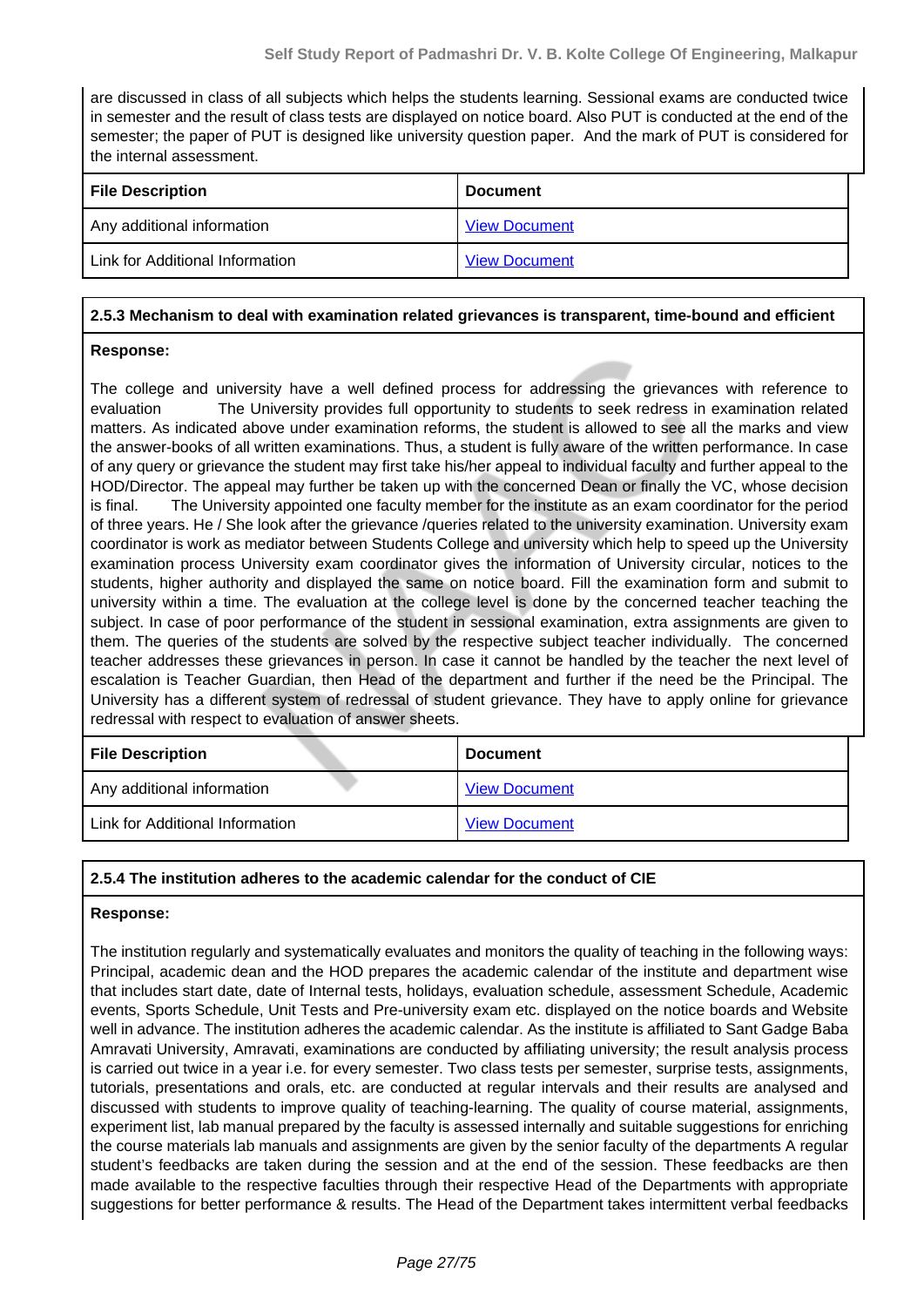and provides the same to the respective faculties through direct interaction. The institute believes in learning and enhancements. Various faculties are deputed to study the best practices followed Various Institutes and tries to adopt the best of them.

| File Description                | <b>Document</b>      |
|---------------------------------|----------------------|
| Any additional information      | <b>View Document</b> |
| Link for Additional Information | <b>View Document</b> |

## **2.6 Student Performance and Learning Outcomes**

 **2.6.1 Program outcomes, program specific outcomes and course outcomes for all programs offered by the Institution are stated and displayed on website and communicated to teachers and students**

### **Response:**

 Graduate attributes are qualities, skills and competence that a student should develop as a consequence of the learning process, they engage with while at college. No graduate attributes has been specified by the affiliating university. However, the institute follows graduate attributes suggested by NBA which are follows Institute has stated their own learning outcomes. All the departments of the institute have the well-defined programme objectives and outcomes. Programme Educational Objectives and Programme outcomes, program specific outcomes are displayed on Institute website, department notice board and printed in course files. For every course/subject have separate course objective and outcomes. Course objectives and outcomes are framed/ reframed by respective teaching faculty by considering the feedback from the students, alumni, parents and syllabus. These are discussed by faculty in the classrooms, with staff in departmental meetings. These are also reflected in course files. The students and the faculty are disseminated through: Institute website Department notice boards Laboratory notice boards To develop the learning process of the student institute has always follow outcomes based on educational approach. With the help of the class test, assignments we can observed students learning difficulties, institute always organised the industrial visits, remedial classes, extra lectures, guest lectures for improving performance and to enhancing knowledge of students. Institute always focus on student performance. Institute pays attention not only to the curricular but also to the co curricle and extracurricular activates for the overall development of the student. Extra-curricular activities to sensitize students towards ethics, environment, society and lifelong learning. Various Co-curricular activities develop the skills among the students like team work, problem solving, communication, multi-discipline and leadership etc. Institute organized the project competitions for the student, it helps to develop the problem solving skill. Institute encourages the independent learning which includes paper presentation by students, project, and innovative mini project, it improve technical knowledge to solve complex engineering problem and an ability to design a process to meet desired needs such as economic environmental health and safety. Institute has well equipment communication laboratory, to Use audio – visual aids to communicate effectively and efficiently to improve the communication skill among students. Various program are organised to enhance the students' ability to analyse real-life problems and provide viable solutions with design and development of socially relevant projects.

| <b>File Description</b>                       | <b>Document</b>      |
|-----------------------------------------------|----------------------|
| Any additional information                    | <b>View Document</b> |
| COs for all courses (exemplars from Glossary) | <b>View Document</b> |
| Link for Additional Information               | <b>View Document</b> |

## **2.6.2 Attainment of program outcomes, program specific outcomes and course outcomes are evaluated by the institution**

### **Response:**

The process of attainment of COs, POs and PSOs starts from writing appropriate COs for each course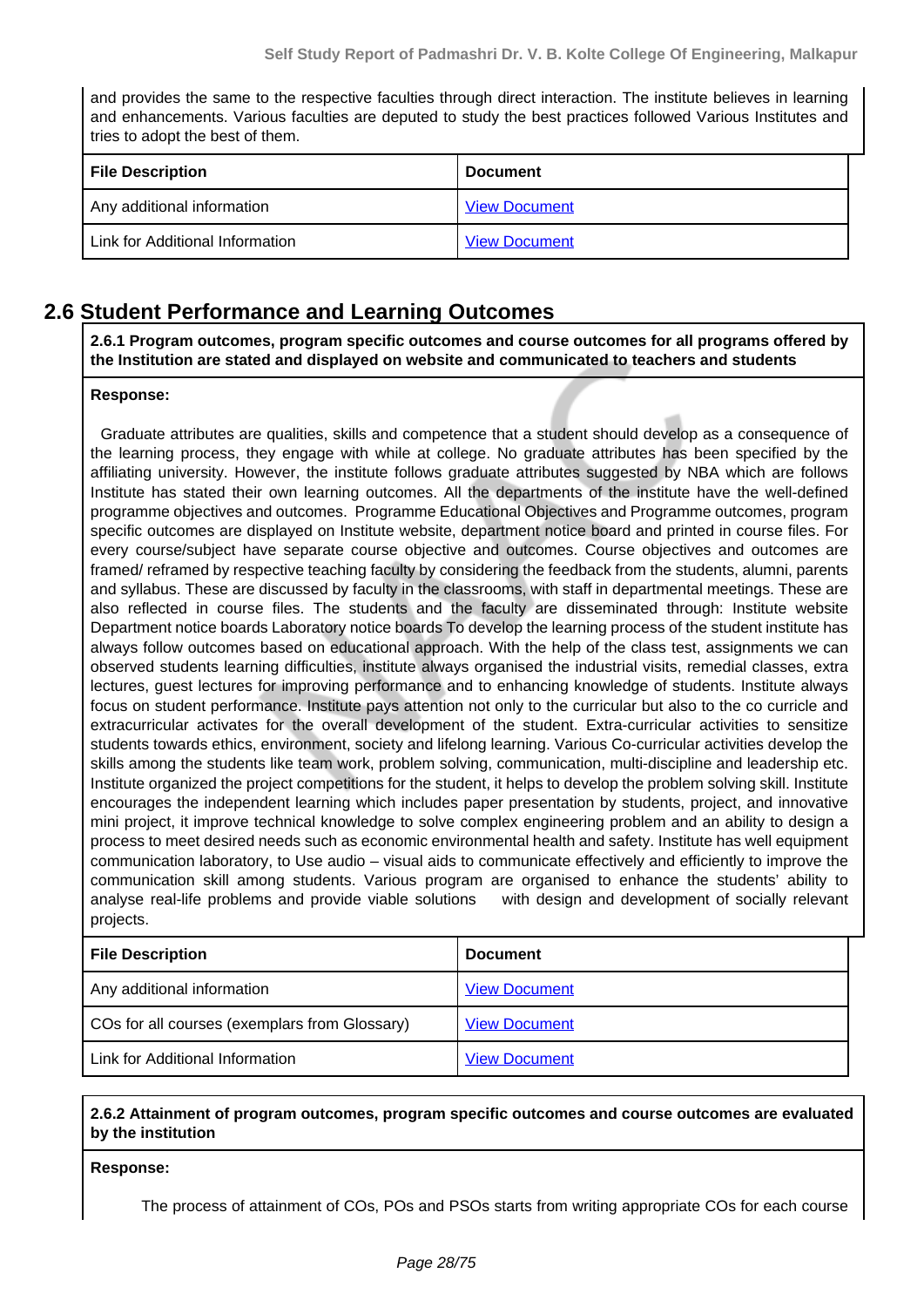of the program from first year to fourth year in a four-year engineering degree program. The course outcomes are written by the respective faculty member using action verbs of learning levels. A mapping matrix is prepared in this regard for every course in the program including the elective subjects. The course outcomes written and their mapping with POs are reviewed frequently by a committee of senior faculty members before they are finalized. Attainment of Cos: Course Outcomes are narrower statements that describe what students are expected to know, and be able to do at the end of each course. These relate to the skills, knowledge, and behaviour that students acquire in their matriculation through the course. In a university affiliated college, the CO attainment levels can be measured based on the results of the internal assessment and external examination conducted by the university. This is a form of direct measurement of attainment. In the university to which the author's institute is affiliated to, three internal assessment tests are conducted for each course in a semester. After the two tests, the average of these percentages is computed to decide the attainment level. Similarly, after the declaration of the university results, the percentage of students who attained the COs is computed. Here, it is assumed that the questions answered by a student cover all the course outcomes defined for that course. In a meeting of senior faculty members in the author's institute, many discussions were held on setting the target attainment level (percent of marks scored by a student in a course) for deciding the course attainment level. The target percent of marks scored by the students is set by the course faculty member based on the university results of the course in the institute in the past three years. Overall Course Outcome Attainment: The overall CO attainment level in the course considered is then computed as Overall CO attainment level = 50% of CO attainment level in IA tests + 50% of CO attainment level in SEE Overall CO attainment level =  $0.5x3 + 0.5x0 = 1.5$ . It is assumed here that all the COs defined for the course are covered in class tests. Attainment of POs : Program Outcomes (POs) are one step broader statements than COs that describe what students are expected to know and be able to do upon the graduation. These relate to the skills, knowledge, and behavior that students acquire in their matriculation through the program. Program outcomes and 'program specific outcomes' are attained through the attainment of COs. This is called direct attainment of POs and PSOs.

| <b>File Description</b>         | <b>Document</b>      |
|---------------------------------|----------------------|
| Any additional information      | <b>View Document</b> |
| Link for Additional Information | <b>View Document</b> |

| 2.6.3 Average pass percentage of Students                                         |                      |  |
|-----------------------------------------------------------------------------------|----------------------|--|
| Response: 63.2                                                                    |                      |  |
| 2.6.3.1 Total number of final year students who passed the university examination |                      |  |
| Response: 79                                                                      |                      |  |
| 2.6.3.2 Total number of final year students who appeared for the examination      |                      |  |
| Response: 125                                                                     |                      |  |
| <b>File Description</b>                                                           | <b>Document</b>      |  |
| Any additional information                                                        | <b>View Document</b> |  |
| Institutional data in prescribed format                                           | <b>View Document</b> |  |

## **2.7 Student Satisfaction Survey**

| 2.7.1 Online student satisfaction survey regarding teaching learning process |                      |  |
|------------------------------------------------------------------------------|----------------------|--|
| <b>Response:</b>                                                             |                      |  |
| <b>File Description</b><br><b>Document</b>                                   |                      |  |
| Database of all currently enrolled students                                  | <b>View Document</b> |  |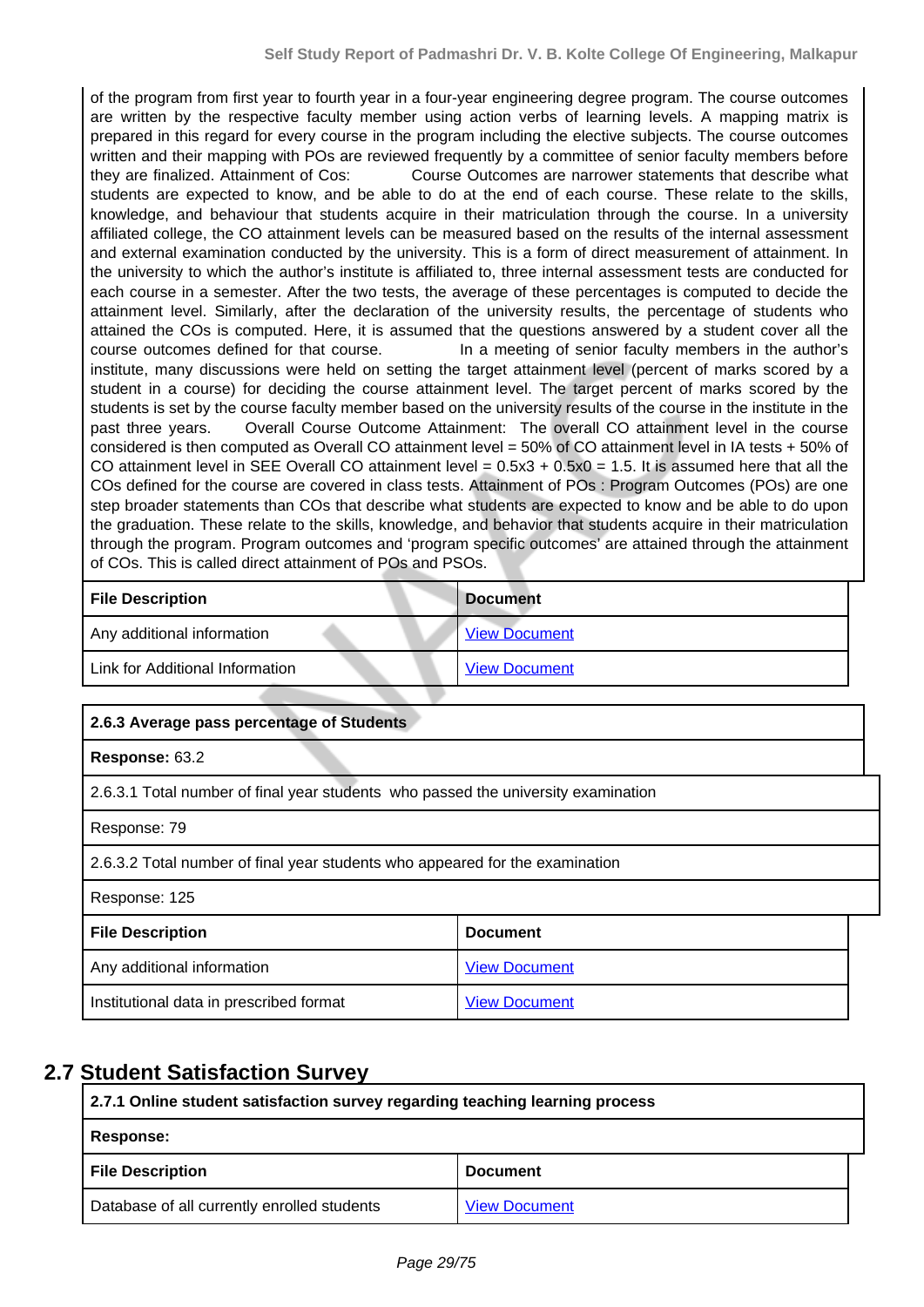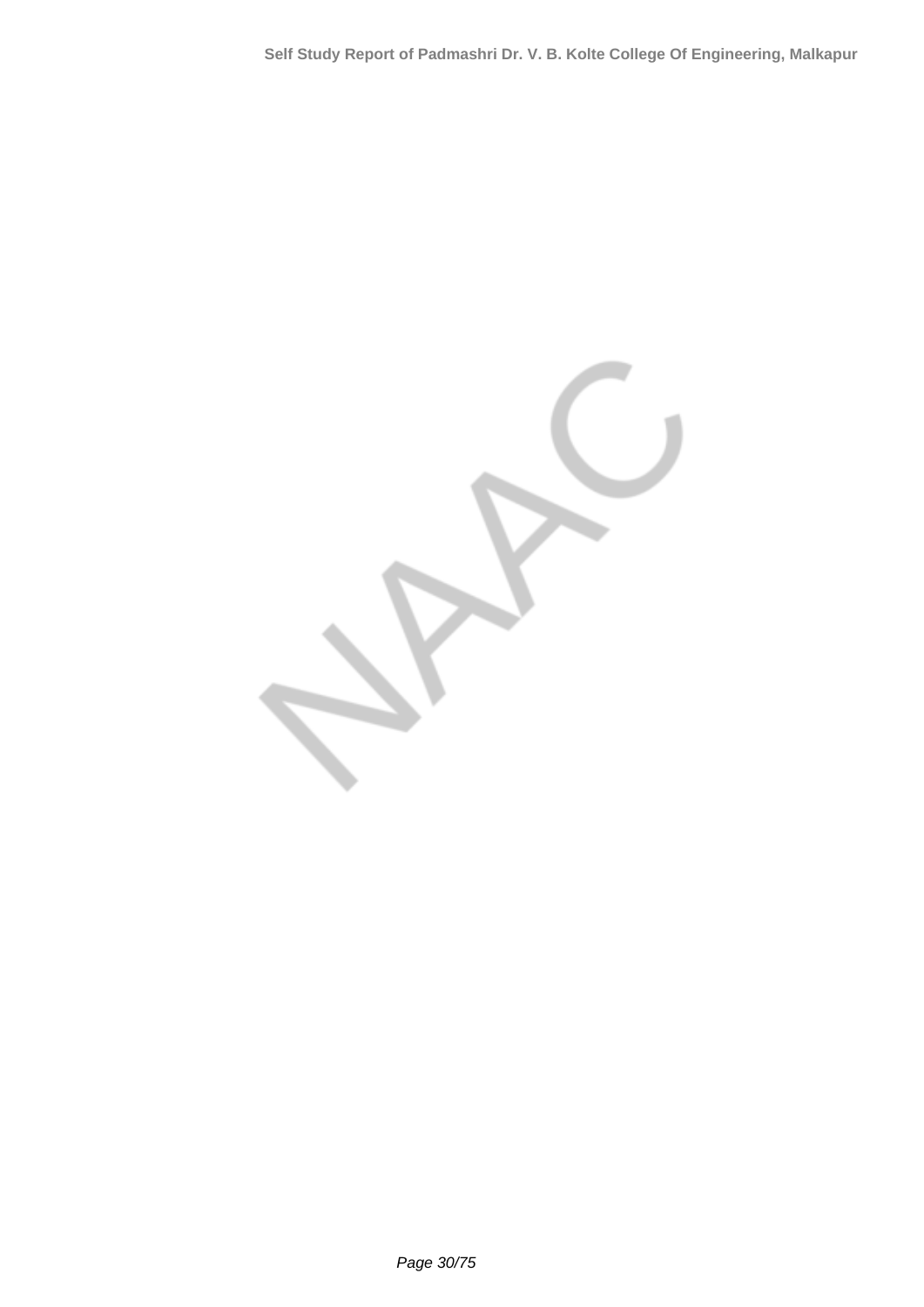## **Criterion 3 - Research, Innovations and Extension**

## **3.1 Resource Mobilization for Research**

 **3.1.1 Grants for research projects sponsored by non government sources such as industry ,corporate houses, international bodies, endowment, chairs in the institution during the last five years**

## **Response:** 2.11

3.1.1.1 Total Grants for research projects sponsored by the non-government sources such as industry, corporate houses, international bodies, endowments, Chairs in the institution year wise during last five years(INR in lakhs)

| 2016-17 | 2015-16 | 2014-15 | 2013-14 | 2012-13 |
|---------|---------|---------|---------|---------|
| 0.42    | 0.71    | 0.58    | 0.40    |         |

| <b>Document</b>      |
|----------------------|
| <b>View Document</b> |
| <b>View Document</b> |
| <b>View Document</b> |
|                      |

| Response: 0                                              |  |
|----------------------------------------------------------|--|
| 3.1.2.1 Number of teachers recognised as research guides |  |
|                                                          |  |
|                                                          |  |

| 3.1.3 Average number of research projects per teacher funded by government and non government<br>agencies during the last five years |                      |  |
|--------------------------------------------------------------------------------------------------------------------------------------|----------------------|--|
| Response: 0.27                                                                                                                       |                      |  |
| 3.1.3.1 Number of research projects funded by government and non-government agencies during last five years<br>Response: 38          |                      |  |
|                                                                                                                                      |                      |  |
| Supporting document from Funding Agency                                                                                              | <b>View Document</b> |  |
| List of research projects and funding details                                                                                        | <b>View Document</b> |  |
| Funding agency website URL                                                                                                           | <b>View Document</b> |  |

## **3.2 Innovation Ecosystem**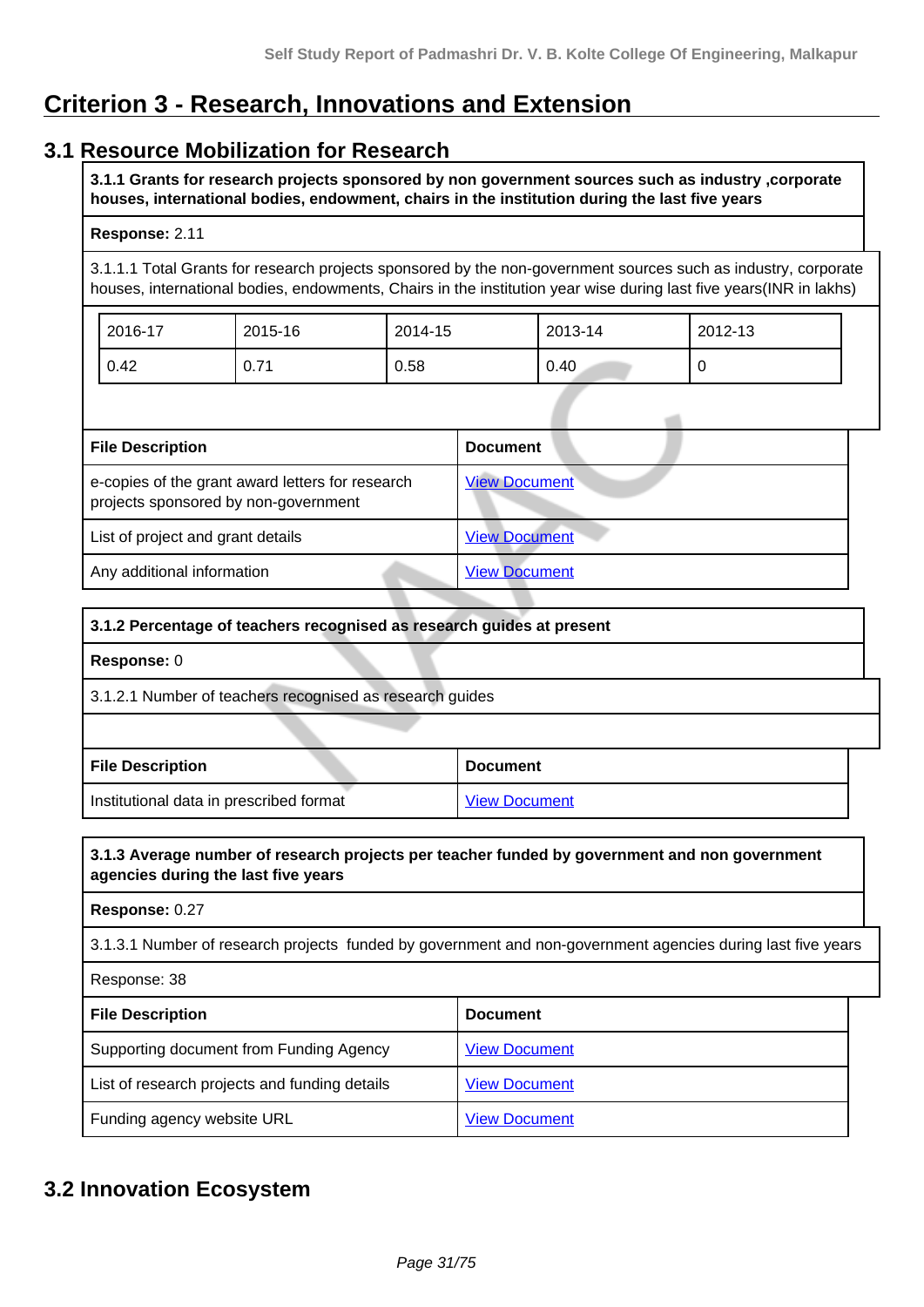## **3.2.1 Institution has created an ecosystem for innovations including incubation centre and other initiatives for creation and transfer of knowledge**

## **Response:**

 The EDP cell has been established in 2012 to promote the idea of entrepreneurship among the students of the college as this is very much essential for the economic growth of the country. The programmed content includes class room training on essentials of entrepreneurship survey of the prevalent economic scenario, identification of business opportunities, role and function as well as schemes of assistance offered by various constituents of the support system, preparation of a technically feasible and economically viable project report, Achievement Motivation Training and also the nuances of management of an enterprise. Sessions on technology and finance are also arranged, depending upon the nature of project selected Objectives: The cell has been encouraging the innovative idea of students by providing technical support and introducing them to the appropriate change agents for future related interaction. Short-term objectives: These objectives can be achieved immediately. In the short-term, the individuals are trained to be an entrepreneur and made competent enough to scan existing market situation and environment. The person, who would be the future entrepreneur, should first set the goal as an entrepreneur. The information related to the existing rules and regulations is essential at this stage. Long-term objectives: The ultimate objective is that the trained individuals successfully establish their own business and they should be equipped with all the required skills to run their business smoothly. Functions: The cell is an effective platform for the students to develop the entrepreneurial attitude as it arranges several seminars and workshops. Through which they provided with an opportunity eminent entrepreneur and government official's alumni, who have established their own enterprise are invented to share their experiences with students regularly. Industrial visit are arrange for the students and staff. Faculty developments program are organized for the college staff to inspire the students to become the leaders in the society by inculcating the entrepreneurial spirit in them. An Entrepreneurship Development Programme primarily plays four roles to help an individual to become an entrepreneur. They are: Stimulatory Role: It aims at influencing people in large number to be the entrepreneur. This includes: developing managerial, technical, financial, and marketing skill inculcating personality traits promotes and reforms entrepreneurial behavior and values identifying potential entrepreneur applying scientific methods motivational training and building proper attitude strengthening the motive of a person and giving recognition the valuable know-how of the local products and the processes help in selection of products, preparation of project reports Supportive Role: It helps in the following ways: registration of the business procurement of fund Arrangement of land, power, water, shed etc. support in purchase of right kind of machinery and equipment supply of raw materials and common facilities Providing tax relief, subsidy etc. guidance in product marketing support for management consultancy Sustaining Role: It aims at providing an effective safeguard to businesses to sustain against the cut-throat market competition. This includes: help in modernization, expansion, and diversification additional financing for further development deferring interest payment creating new marketing processes helping access to improved services and facility centers Socio-economic Role: It aims at upgrading the socio-economic status of the public and includes: identifying entrepreneurial qualities in practicality creating employment opportunities in micro, small, and medium industries on an immediate basis arresting concentration of industries by supporting regional development in a balanced manner focusing on the equal distribution of income and wealth of the nation channelizing the latent resources for building an enterprise

| <b>File Description</b>         | <b>Document</b>      |
|---------------------------------|----------------------|
| Any additional information      | <b>View Document</b> |
| Link for Additional Information | <b>View Document</b> |

### **3.2.2 Number of workshops/seminars conducted on Intellectual Property Rights (IPR) and Industry-Academia Innovative practices during the last five years**

### **Response:** 42

3.2.2.1 Total number of workshops/seminars conducted on Intellectual Property Rights (IPR) and Industry-Academia Innovative practices year wise during last five years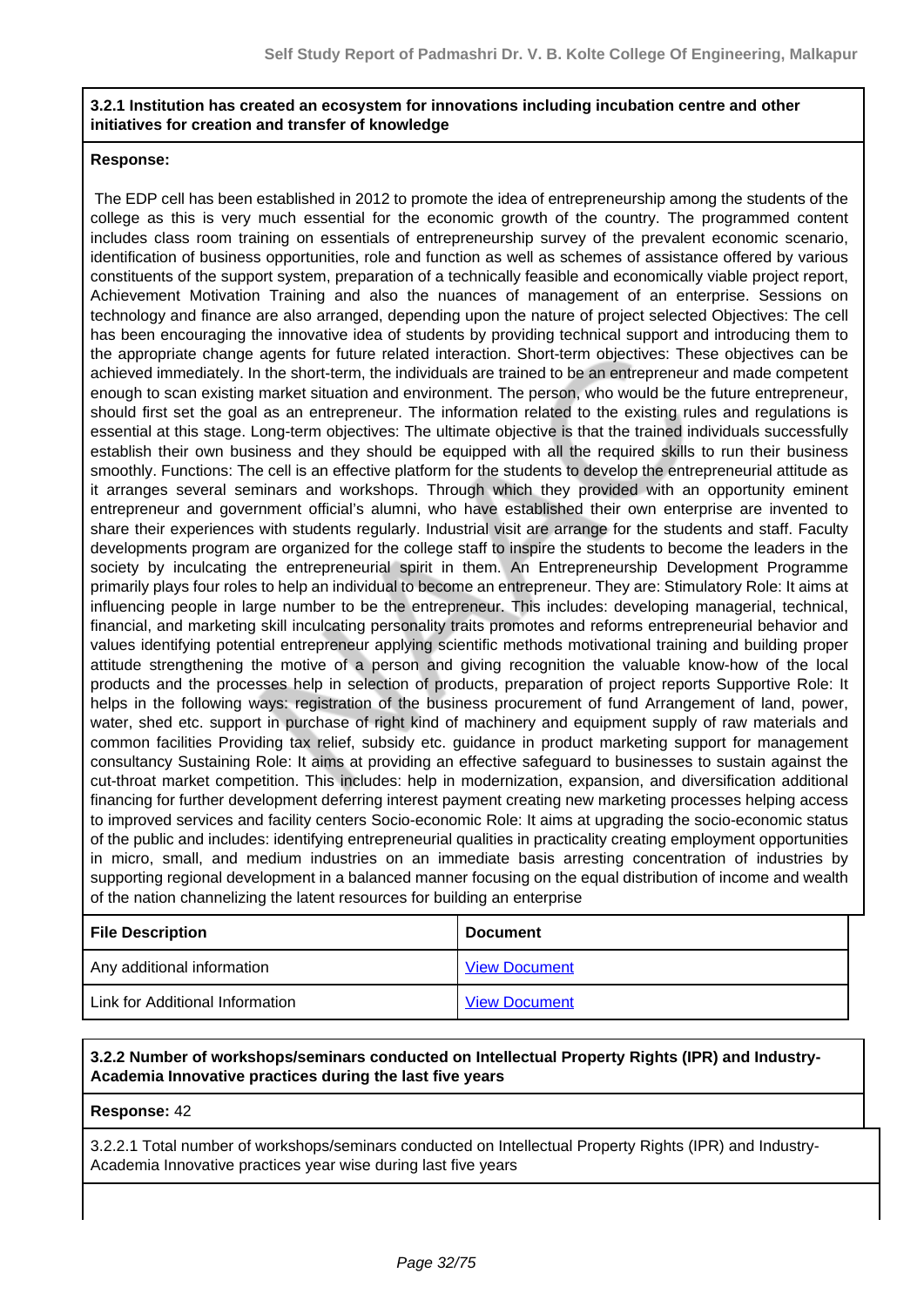| 2016-17                    | 2015-16                                        | 2014-15 |                      | 2013-14 | 2012-13 |
|----------------------------|------------------------------------------------|---------|----------------------|---------|---------|
| 11                         | 9                                              |         |                      | 8       |         |
|                            |                                                |         |                      |         |         |
| <b>File Description</b>    |                                                |         | <b>Document</b>      |         |         |
|                            | List of workshops/seminars during last 5 years |         | <b>View Document</b> |         |         |
| Report of the event        |                                                |         | <b>View Document</b> |         |         |
| Any additional information |                                                |         | <b>View Document</b> |         |         |

## **3.3 Research Publications and Awards**

| <b>Response: Yes</b>                    |                      |
|-----------------------------------------|----------------------|
| <b>File Description</b>                 | <b>Document</b>      |
| Any additional information              | <b>View Document</b> |
| Institutional data in prescribed format | <b>View Document</b> |

## **3.3.2 The institution provides incentives to teachers who receive state, national and international recognition/awards Response:** Yes

| <b>File Description</b>            | <b>Document</b>      |
|------------------------------------|----------------------|
| List of Awardees and Award details | <b>View Document</b> |
| e- copies of the letters of awards | <b>View Document</b> |
| Any additional information         | <b>View Document</b> |

## **3.3.3 Number of Ph.D.s awarded per teacher during the last five years**

### **Response:** 0

3.3.3.1 How many Ph.Ds awarded within last five years

| <b>File Description</b>                                                                              | <b>Document</b>      |  |
|------------------------------------------------------------------------------------------------------|----------------------|--|
| List of PhD scholars and their details like name of<br>the guide, title of thesis, year of award etc | <b>View Document</b> |  |

## **3.3.4 Number of research papers per teacher in the Journals notified on UGC website during the last five years**

**Response:** 0.38

3.3.4.1 Number of research papers in the Journals notified on UGC website during the last five years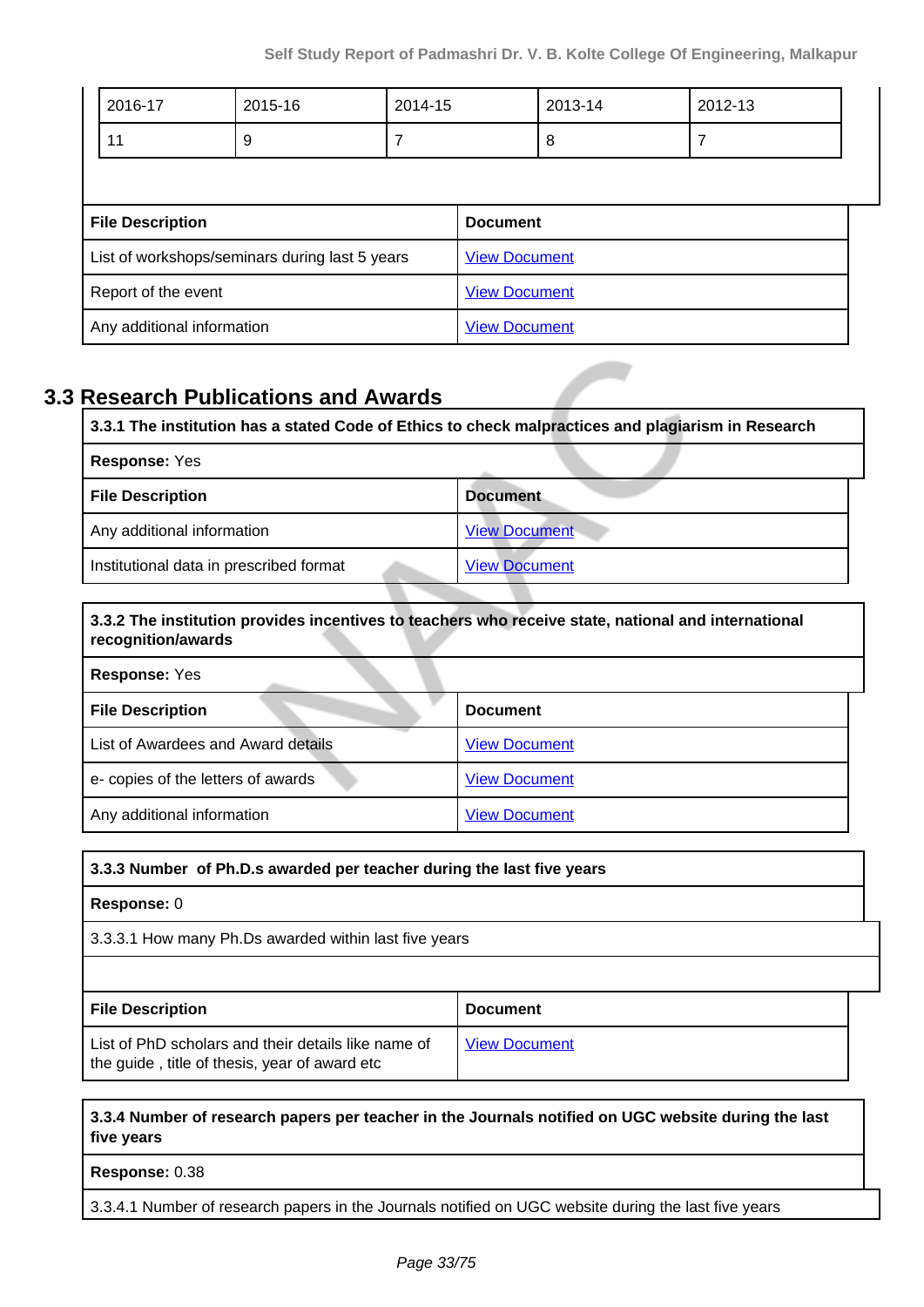| 2016-17                    | 2015-16                                                                                                                                                                         | 2014-15 |                      | 2013-14        | 2012-13        |  |
|----------------------------|---------------------------------------------------------------------------------------------------------------------------------------------------------------------------------|---------|----------------------|----------------|----------------|--|
| 54                         | 23                                                                                                                                                                              | 30      | 8                    |                | 18             |  |
|                            |                                                                                                                                                                                 |         |                      |                |                |  |
| <b>File Description</b>    |                                                                                                                                                                                 |         | <b>Document</b>      |                |                |  |
| Any additional information |                                                                                                                                                                                 |         | <b>View Document</b> |                |                |  |
|                            | List of research papers by title, author, department,<br>name and year of publication                                                                                           |         | <b>View Document</b> |                |                |  |
| Response: 0.01             | 3.3.5 Number of books and chapters in edited volumes/books published and papers in<br>national/international conference proceedings per teacher during the last five years      |         |                      |                |                |  |
|                            | 3.3.5.1 Total number of books and chapters in edited volumes / books published, and papers in<br>national/international conference-proceedings year wise during last five years |         |                      |                |                |  |
|                            |                                                                                                                                                                                 |         |                      |                |                |  |
| 2016-17                    | 2015-16                                                                                                                                                                         | 2014-15 |                      | 2013-14        | 2012-13        |  |
| 1                          | 0                                                                                                                                                                               | 0       |                      | $\overline{0}$ | $\overline{2}$ |  |
|                            |                                                                                                                                                                                 |         |                      |                |                |  |
| <b>File Description</b>    |                                                                                                                                                                                 |         | <b>Document</b>      |                |                |  |
| published                  | List books and chapters in edited volumes / books                                                                                                                               |         | <b>View Document</b> |                |                |  |

## **3.4 Extension Activities**

 **3.4.1 Extension activities in the neighbourhood community in terms of impact and sensitising students to social issues and holistic development during the last five years**

### **Response:**

Padm. Dr.V. B. Kolte College of Engineering Malkapur promotes the faculty and students to work for social activities and aims at holistic development of students to become responsible citizens by following means Our institute through faculty and students, contributes to the neighborhood community by undertaking programs such as Blood donation camps Swachhta Abhiyan Celebrating special days Different awareness programs special programs NSS supported by SGBAU Amravati university Faculty and students are encouraged to participate and undertake, in collaboration with other organizations, programs of social importance. Information regarding these programs is circulated through notices and Heads of Departments. Institute appreciates the services provided by students and faculty by considering their working for such activities as 'on duty' Similarly, time spend by students are marked as present on their subjects. Institute has an active NSS cell through which different social activities are planned for each academic year. Every year, institute periodically organizes various camps and people oriented programs though NSS cell. The activities / programs which are organized by NSS volunteers in nearby villages, city area and college campus include Tree Plantation Awareness Program For Former Suicide Women Awareness Program Literacy Program Yoga Program Public awareness from different cultural event Cleanliness & Health Awareness Program The student members participate in the activities and also contribute by proposing novel ideas for the functioning of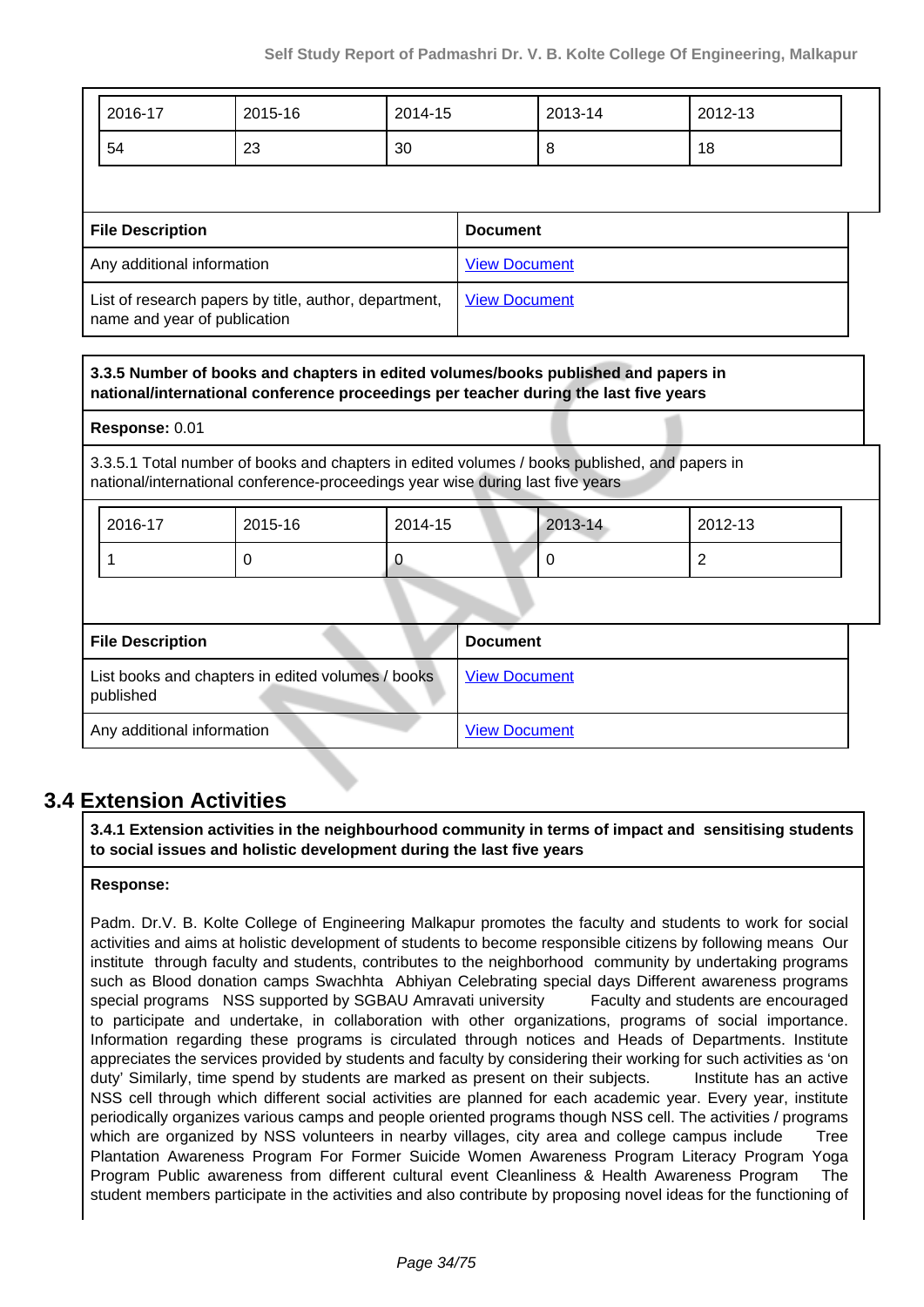the association. Functions are organized during National days such as Independence Day and Republic Day students are encouraged to organize and participate in the day's events. The tangible outcome of promoting such activities is the growth of leadership quality, team building capacity, adaptability and awareness on social illnesses and the role of the individual in addressing the same. The objectives of the extension activities are To expose the students to real life situations To help students learn to balance academics and socially responsible Activities To assist students appreciate what they have and realize the need to share with the under- privileged Impact Of This Activity The realization of the above objectives and the change in the mindset of the students perceptible attitude are the expected outcomes. Exposure to the societal needs aids the students to realize the worth of the circumstances from which they hail. Secondly, the students focus better on the academics and are inspired to innovate and or work on projects, the impact of which ultimately benefit the society. Thirdly the awareness created has stimulated students to extend financial and other types of help to the down trodden. On the whole, such the experiences impact the Students attitudes towards more relevant, realistic and empathetic approach towards life. The institution actively seeks participation of students in social activities to make them socially active and help them to understand problems faced by the community. Participation of students with community through various outreach programs had greater impact in building them a good human being along with technical expertise the table below shows the impact of such programs.

| <b>File Description</b>         | <b>Document</b>      |
|---------------------------------|----------------------|
| Any additional information      | <b>View Document</b> |
| Link for Additional Information | <b>View Document</b> |

## **3.4.2 Number of awards and recognitions received for extension activities from Government /recognised bodies during the last five years**

**Response:** 43

3.4.2.1 Total number of awards and recognition received for extension activities from Government /recognised bodies year wise during last five years

| 2016-17 | 2015-16 | 2014-15 | 2013-14 | 2012-13 |
|---------|---------|---------|---------|---------|
| 10      | 10      | 10      | J<br>Ð  |         |

| <b>File Description</b>                                      | <b>Document</b>      |
|--------------------------------------------------------------|----------------------|
| Number of awards for extension activities in last 5<br>years | <b>View Document</b> |
| Any additional information                                   | <b>View Document</b> |

## **3.4.3 Number of extension and outreach programs conducted in collaboration with industry, community and Non-Government Organisations through NSS/NCC/Red cross/YRC etc., during the last five years**

### **Response:** 62

3.4.3.1 Number of extension and outreach programs conducted in collaboration with industry,community and Non-Government Organisations through NSS/NCC/Red cross/YRC etc.,year wise during last five years

| 2016-17 | 2015-16 | 2014-15 | 2013-14 | 2012-13 |
|---------|---------|---------|---------|---------|
| 21      | -       | 10      | 10      |         |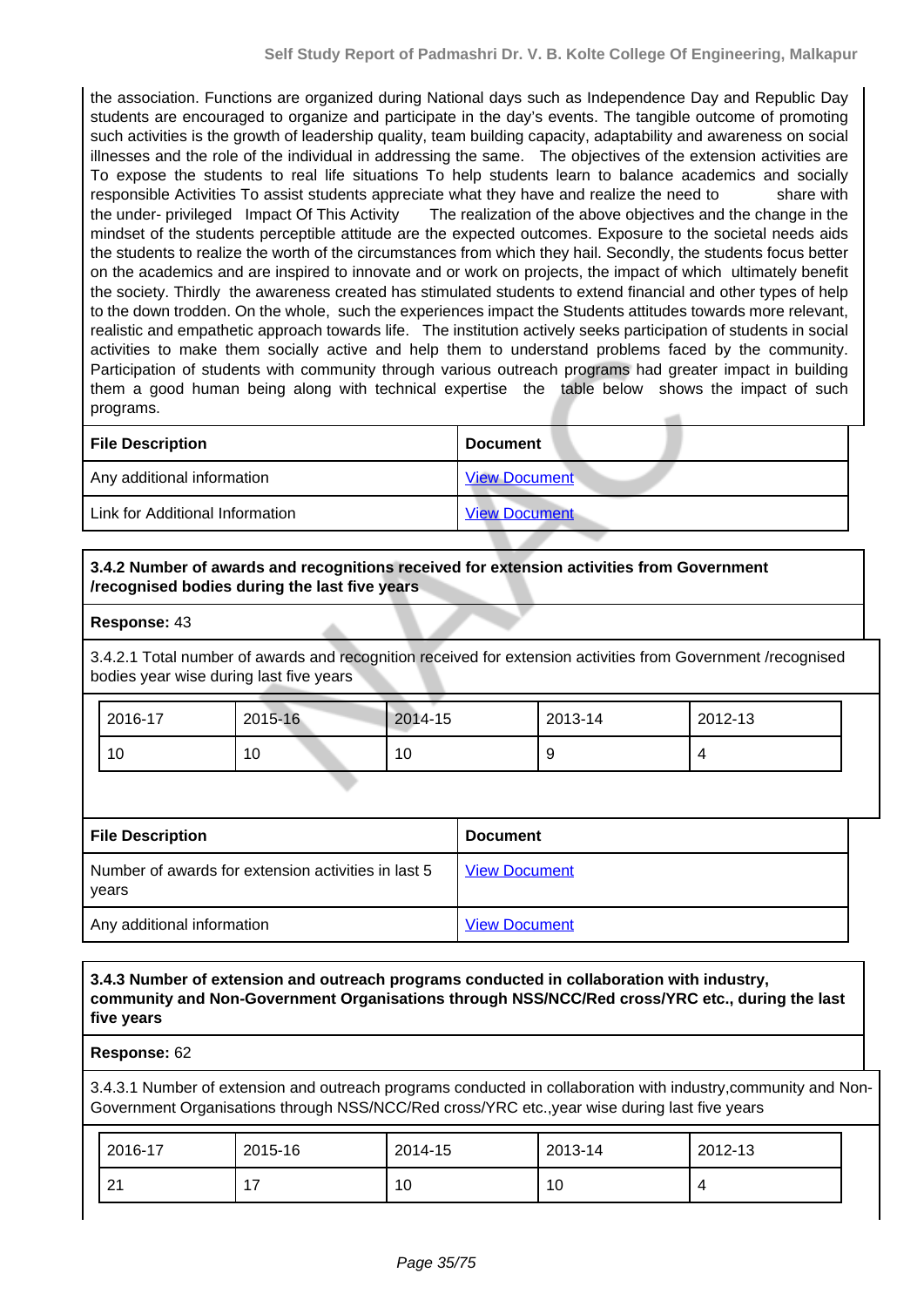| <b>File Description</b>                                                                                        | <b>Document</b>      |
|----------------------------------------------------------------------------------------------------------------|----------------------|
| Number of extension and outreach programs<br>conducted with industry, community etc for the last<br>five years | <b>View Document</b> |
| Reports of the event organized                                                                                 | <b>View Document</b> |
| Any additional information                                                                                     | <b>View Document</b> |

#### **3.4.4 Average percentage of students participating in extension activities with Government Organisations, Non-Government Organisations and programs such as Swachh Bharat, Aids Awareness, Gender Issue, etc. during the last five years**

### **Response:** 42.89

3.4.4.1 Total number of students participating in extension activities with Government Organisations, Non-Government Organisations and programs such as Swachh Bharat, Aids Awareness, Gender Issue, etc. year wise during last five years

| 2016-17 | 2015-16 | 2014-15 | 2013-14 | 2012-13 |
|---------|---------|---------|---------|---------|
| 500     | 435     | 320     | 375     |         |

| <b>File Description</b>                                                                        | <b>Document</b>      |
|------------------------------------------------------------------------------------------------|----------------------|
| Average percentage of students participating in<br>extension activities with Govt. or NGO etc. | <b>View Document</b> |
| Report of the event                                                                            | <b>View Document</b> |
| Any additional information                                                                     | <b>View Document</b> |

## **3.5 Collaboration**

 **3.5.1 Number of linkages for faculty exchange, student exchange, internship, field trip, on-the-job training, research, etc during the last five years**

### **Response:** 22

3.5.1.1 Number of linkages for faculty exchange, student exchange, internship, field trip, on-the-job training, research, etc year-wise during last five years

| 2016-17 | 2015-16 | 2014-15 | 2013-14 | 2012-13 |
|---------|---------|---------|---------|---------|
| 10      | ີ       | ັ       |         | 4       |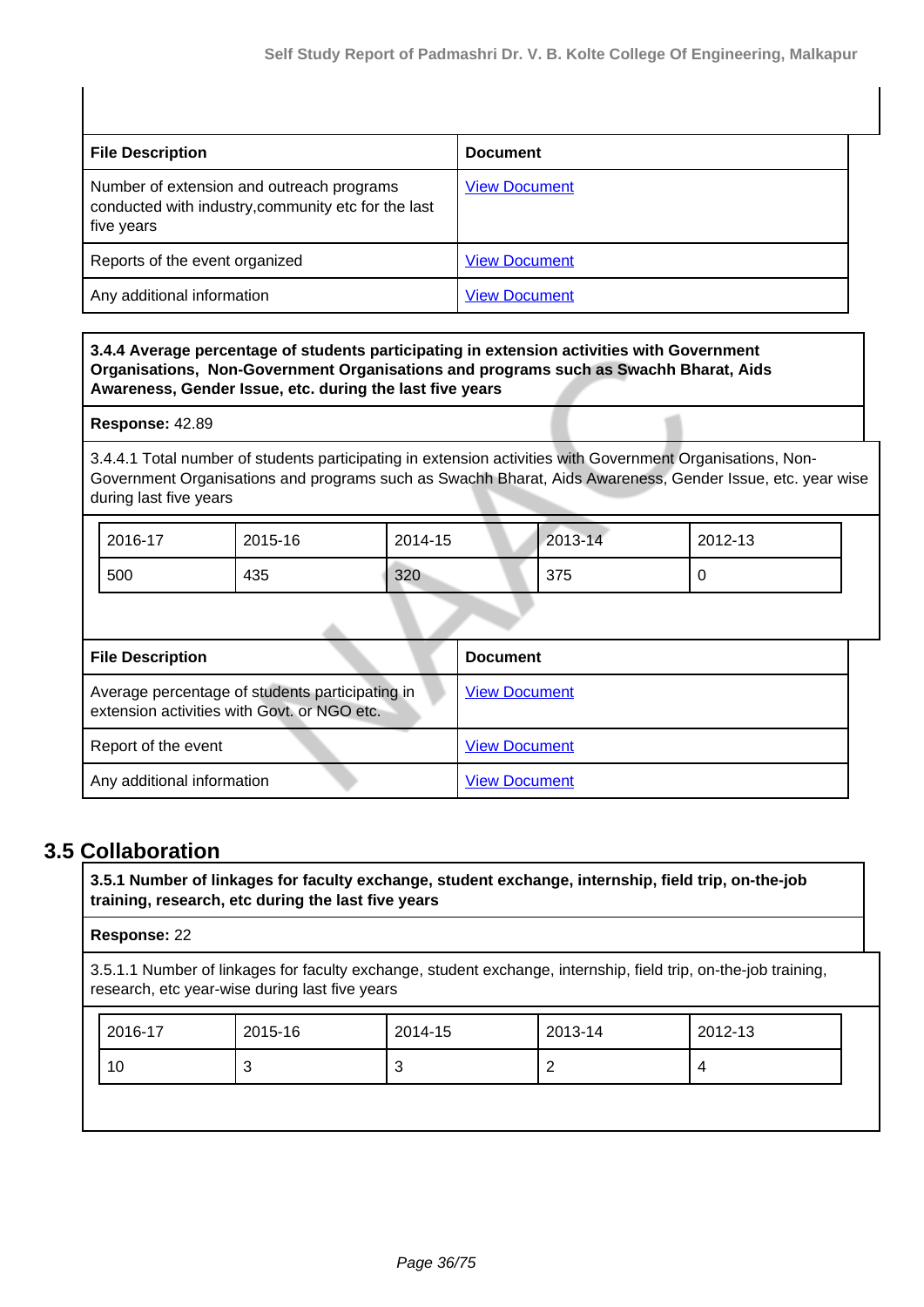| File Description                                                 | <b>Document</b>      |
|------------------------------------------------------------------|----------------------|
| Number of Collaborative activities for research,<br>faculty etc. | <b>View Document</b> |
| Copies of collaboration                                          | <b>View Document</b> |

#### **3.5.2 Number of functional MoUs with institutions of national, international importance, other universities, industries, corporate houses etc. during the last five years (only functional MoUs with ongoing activities to be considered)**

#### **Response:** 15

3.5.2.1 Number of functional MoUs with institutions of national, international importance, other universities, industries, corporate houses etc. year wise during last five years

| 2016-17 | 2015-16 | 2014-15 | 2013-14 | 2012-13 |
|---------|---------|---------|---------|---------|
|         | -       |         | ⌒<br>U  | _       |

| <b>File Description</b>                                                                                                                      | <b>Document</b>      |
|----------------------------------------------------------------------------------------------------------------------------------------------|----------------------|
| Details of functional MoUs with institutions of<br>national, international importance, other universities<br>etc. during the last five years | <b>View Document</b> |
| e-copies of the MoUs with institution/ industry/<br>corporate house                                                                          | <b>View Document</b> |
| Any additional information                                                                                                                   | <b>View Document</b> |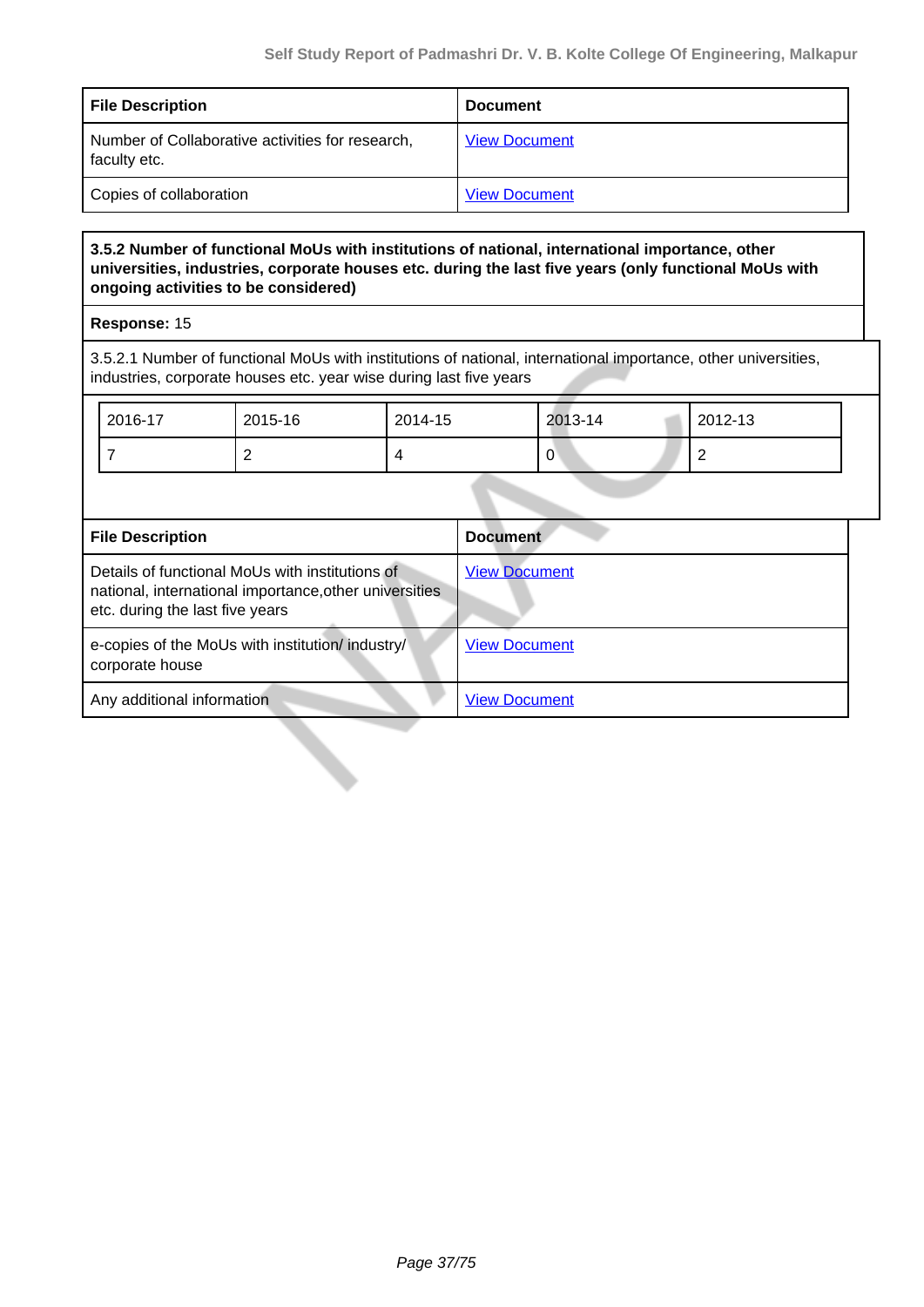## **Criterion 4 - Infrastructure and Learning Resources**

## **4.1 Physical Facilities**

 **4.1.1 The institution has adequate facilities for teaching- learning. viz., classrooms, laboratories, computing equipment, etc.**

#### **Response:**

The Institute has always adopted policies and procedures to create the infrastructure at par with the standards and norms of AICTE and SGBAU with respect to the human resources, laboratory equipment, built-up area, learning resources and other teaching learning aids. Modern teaching & learning methodologies are adopted. These include problem based learning through PowerPoint presentations, experimentation. The policy followed by the Institution that will facilitate effective teaching and learning is as to broadly include: • Classrooms, Tutorial Rooms & Laboratories are well equipped with all the furniture and teaching aids like Green Board, LCD Projectors etc. • Centralized Computer center is in place with 100 machines. • Feedback on infrastructure is collected for maintaining effective teaching & Learning environment. • There is a policy and budgetary provision for new construction and enhancement/renovation of existing infrastructure. • The area of renovation and maintenance is identified and channelized systematically through Head of the Department to the respective Cell Coordinators (Operation & Maintenance Cell and Building & Works cell) to the Principal.

| <b>File Description</b>         | <b>Document</b>      |
|---------------------------------|----------------------|
| additional information          | <b>View Document</b> |
| Link for Additional Information | View Document        |

#### **4.1.2 The institution has adequate facilities for sports, games (indoor, outdoor) gymnasium, yoga centre etc. and cultural activities**

#### **Response:**

Facilities available for extracurricular activities- Apart from curriculum, the Institute gives importance to extra-curricular activities. Institute emphasizes on student fitness, social responsibilities, cultural activities & their participation in sport events. The institution has well developed facility for Sports both outdoor and indoor. Institute is equipped with a playground; a gymnasium to facilitate the students in exploring their skills. Students are provided enough platforms to explore their hidden talents by organizing annual social gathering, technical events, project & paper presentation competition, etc. Students are encouraged to participate in state, National, University and International level competitions. Sports- The institution has well developed facility for Sports both outdoor and indoor. The campus has been sports & games facilities which are available for student of our institution. Institute is equipped with a playground. Following table enumerates the list of Sports - Indoor and Outdoor games. National Service Scheme (NSS)- NSS has been introduced at Padm. Dr. V. B. Kolte College of Engineering and Polytechnic since 2013 as a part of the academic programs and since then NSS has been functioning as a regular feature in the realm of education. The overall objective of the scheme is "Education and Service to the Community". It is a student-centered program in which projects are implemented by the NSS volunteers in the community in close collaboration with Sant Gadge Baba Amravati University, Amravati. The college has NSS unit with capacity of 50 students. The NSS-Cell organizes various activities like: Water harvesting awareness programme Road Safety Swaccha Bharat Abhiyan at prime locations in the city Blood Donation Programme Awareness program about save girls Tree Plantation International Yoga Day Celebration every year since 21 June 2015 Voter ID registration Form Yoga- The "International Yog-Day" was celebrated at VBKCOE. Since 2015 Faculty and students of the Institute get actively involved in Yoga on International Yoga day which is observed on 21st June every year. Gymnasium- We also know that a regular exercise routine is one of the surest paths to a longer and healthier life. The institute provide gym machines for students to build up their health. Cultural Activities-<br>Students are encouraged to participate at intercollegiate and interuniversity competitions in cultural activities like singing, dancing, and drama. Separate Cell with Coordinator and Departmental members is working to monitor the activities of students related to cultural events.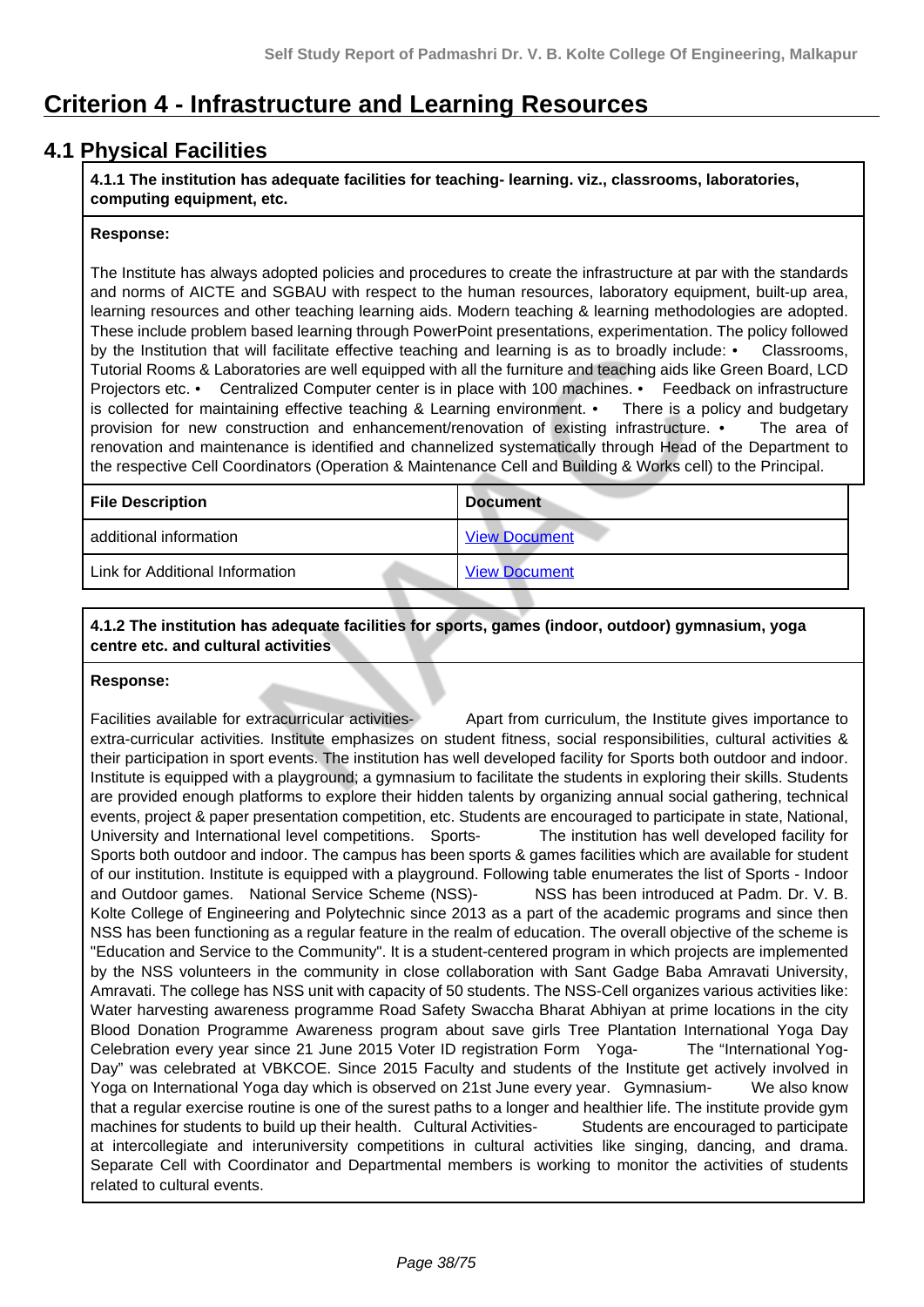| File Description                | <b>Document</b>      |
|---------------------------------|----------------------|
| additional information          | <b>View Document</b> |
| Link for Additional Information | <b>View Document</b> |

#### **4.1.3 Percentage of classrooms and seminar halls with ICT - enabled facilities such as smart class, LMS, etc**

#### **Response:** 100

4.1.3.1 Number of classrooms and seminar halls with ICT facilities

#### Response: 17

| <b>File Description</b>                                               | <b>Document</b>      |
|-----------------------------------------------------------------------|----------------------|
| Number of classrooms and seminar halls with ICT<br>enabled facilities | <b>View Document</b> |
| any additional information                                            | <b>View Document</b> |
| Link for additional information which is optional                     | <b>View Document</b> |

#### **4.1.4 Average percentage of budget allocation, excluding salary for infrastructure augmentation during the last five years.**

**Response:** 20.26

4.1.4.1 Budget allocation for infrastructure augmentation, excluding salary year wise during last five years (INR in lakhs)

| 2016-17 | 2015-16   | 2014-15 | 2013-14 | 2012-13 |
|---------|-----------|---------|---------|---------|
|         | າາ<br>ں ے | 50      | 80      | 20      |

| <b>File Description</b>                                                      | <b>Document</b>      |
|------------------------------------------------------------------------------|----------------------|
| Any additional information                                                   | <b>View Document</b> |
| Details of budget allocation, excluding salary during<br>the last five years | <b>View Document</b> |

### **4.2 Library as a Learning Resource**

#### **4.2.1 Library is automated using Integrated Library Management System (ILMS)**

#### **Response:**

College library includes complete track of books, journals, newspapers, CD's, videos, photos etc. There are number of Textbooks, reference books available in the college library. College library is automated using integrated library management system. In library Biyani Software is used for automation purpose. Software used to manages the catalog of a library. This helps to keep the records of whole transactions of the books available in the library. This software is used for issue and return books. It also shows availability of the books and number of books present in the library. This software is user friendly. It manages the complete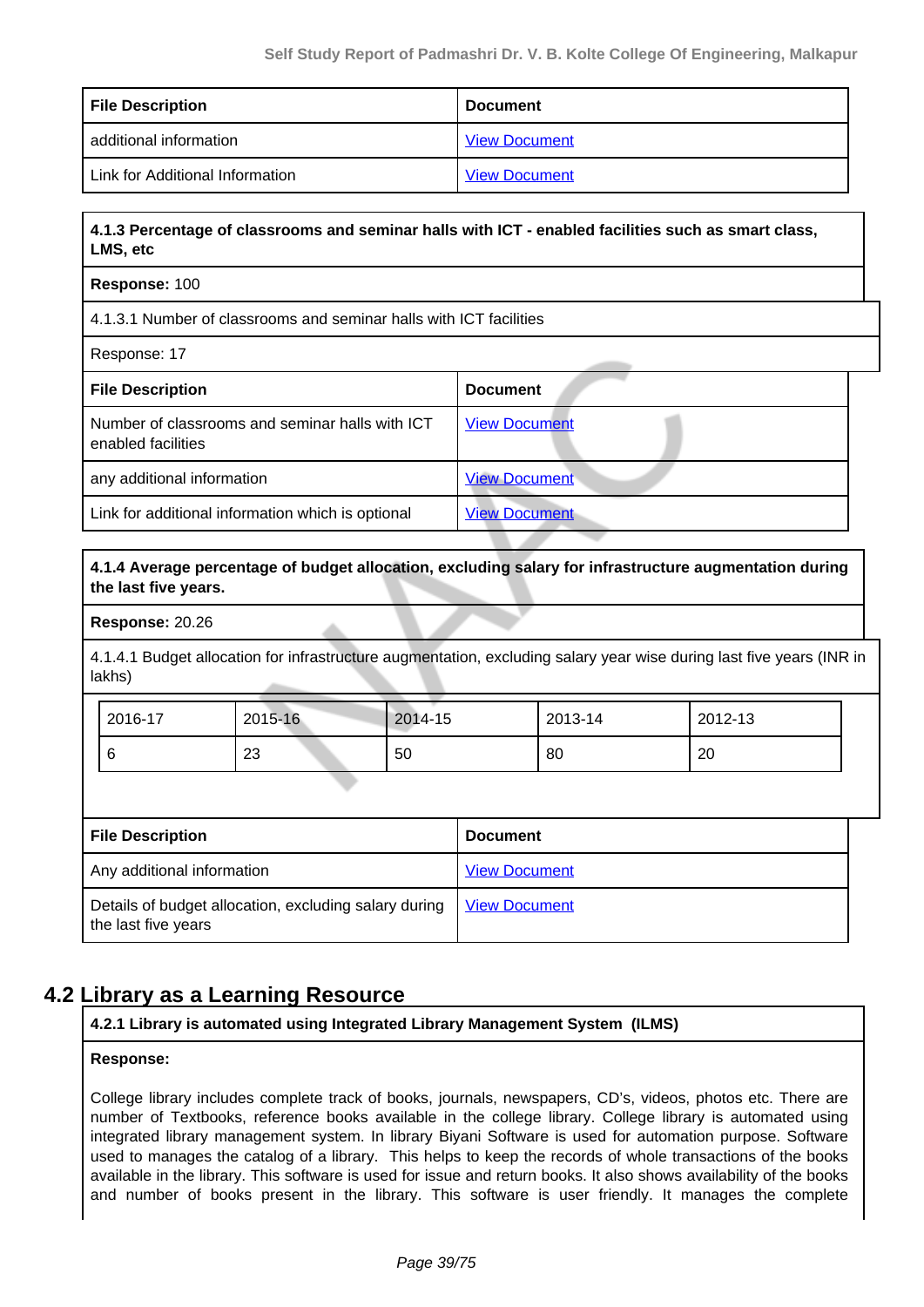management of the entire library through the software's easy interface. It removes manual process of issuing books by easy and simplified way of issuing book saving time and effort. The librarian can issue, return and reserve book for a particular student through the software's interface. The software automatically shows fine levied by automatically counting days from the date if issue in case of late return of the book. Generate customized report for library items, library inventory and library fine collection. Library is integrated with all modern facilities and accessories like Bar Code, RFID tag etc. Features of Library management system in a college - Keep record of different categories like; Books, Journals, Newspapers, Magazines, etc. Classify the books subject wise. Easy way to enter new books. Keep record of complete information of a book like; Book name, Author name, Publisher's name, Date/ Year of publication, Cost of the book, Book purchasing date/ Bill no. Easy way to make a check-out. Easy way to make a check-in. Automatic fine calculation for late returns. Different criteria for searching a book. Different kind of reports like; total no. of books, no. of issued books, no. of journals, etc. Easy way to know how many books are issued to a particular student. Easy way to know the status of a book. Event calendar for librarian to remember their dates. My Notes section for librarian to write any note. No need to invest heavily on Hardware. Library provides unique facility for automatic importing/migration of existing data in the system. Book bank facility is available in college library. This facility is provided to the top 8 % students in college from each department semester wise. College provides Digital Library facility to the students and faculty. It provides study material such as e-Journals, e-Books, e-Newspaper, and online videos.

| <b>File Description</b>         | <b>Document</b>      |
|---------------------------------|----------------------|
| Any additional information      | <b>View Document</b> |
| Link for Additional Information | <b>View Document</b> |

#### **4.2.2 Collection of rare books, manuscripts, special reports or any other knowledge resources for library enrichment**

#### **Response:**

College Library provides rare books, manuscripts, special reports or any other knowledge resource for library enrichment. These collections actively support the teaching, learning and research needs of students and faculty from all disciplines, and the wider scholarly community. The primary holdings are in the humanities and social sciences however they also encompass the rare book collections of the former Library. The humanities and social sciences and in particular art and architecture, history, literature, the history of ideas (philosophy and religion), travel and exploration, and the history of the book form the core of the collection. As well, there are some significant scientific holdings both in the general collection and in some of the special collections. The holdings are divided into a general collection and a number of special collections. The most significant holdings and collections are described on the Special Collections web page. Special collections highlighting social and cultural history include the Sati by Sane Guruji, Shrimati Ramabai Rande ( Amchya Ayushyatil Kahi Athvani) by Shrimati Ramabai Rande, Mi Vanvasi by Sau. Sindhutai Sapkal, Dyasparv by Ravsaheb Shinde, Chandrakant Khand 1 by Iccharam desai, Chandrakant Khand 3 by Iccharam desai, Eka Etihaskaracha Etihas by S. V. Patil, Etihaskar Ek Thor Samajsevak by by S. V. Patil etc. Other knowledge resource books are available in a library to motivate the students and increase their knowledge. It should be noted that records for a significant portion of the holdings of Rare Books and Special Collections do not yet appear in the library on-line catalogue. For these materials, readers should consult the Library's staff who can provide assistance in locating these materials. In Library there is collection of special reports like Dissertations of Post Graduate Students, Project reports of Graduate Students, Seminar Reports from different departments.

| <b>File Description</b>         | <b>Document</b>      |
|---------------------------------|----------------------|
| Any additional information      | <b>View Document</b> |
| Link for Additional Information | <b>View Document</b> |

#### **4.2.3 Does the institution have the following:**

**1.e-journals**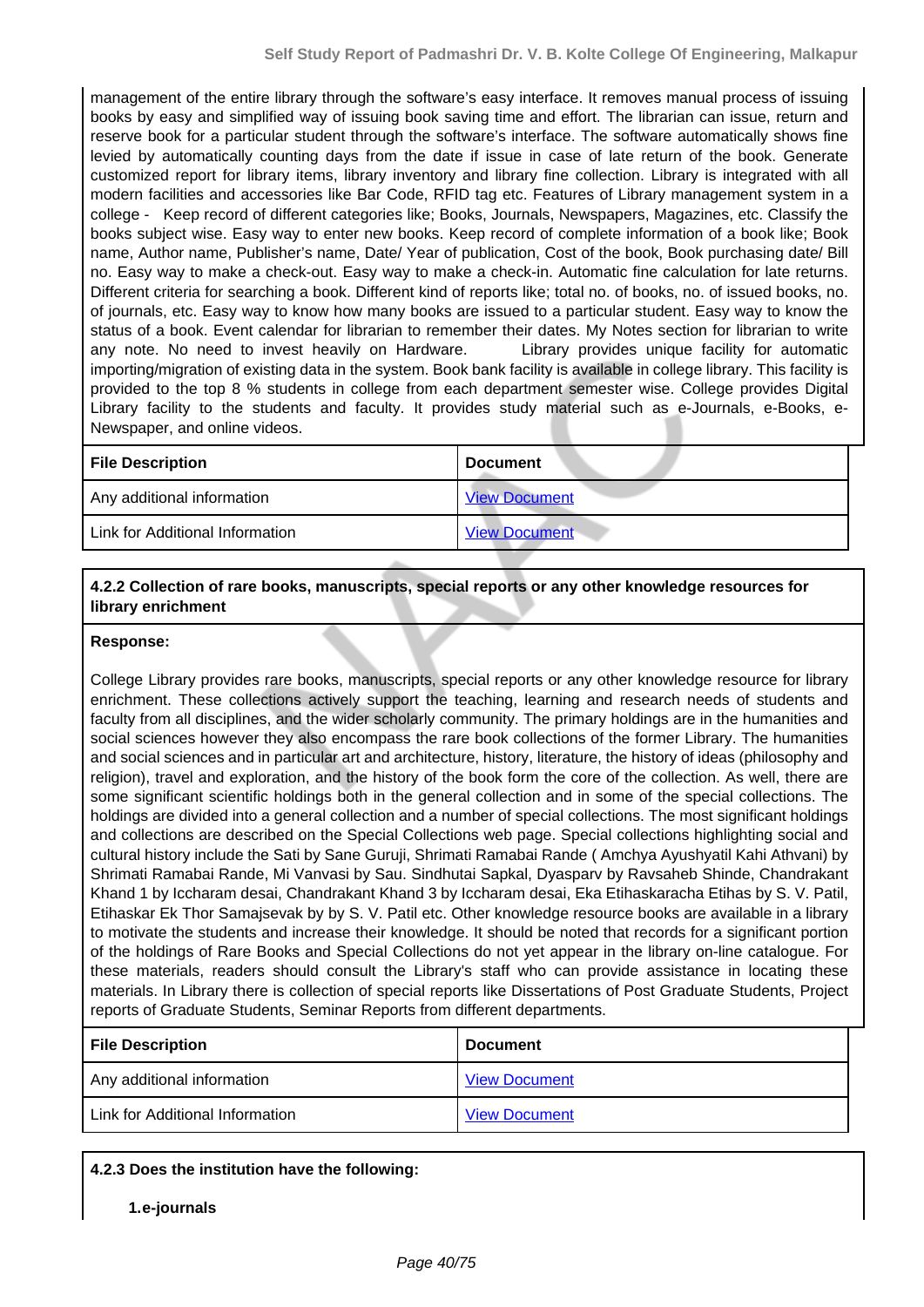#### **2.e-ShodhSindhu**

- **3.Shodhganga Membership**
- **4.e-books**
- **5.Databases**

| A. Any 4 of the above<br>B. Any 3 of the above<br>C. Any 2 of the above<br>D. Any 1 of the above<br>Response: A. Any 4 of the above |                      |
|-------------------------------------------------------------------------------------------------------------------------------------|----------------------|
| <b>File Description</b>                                                                                                             | <b>Document</b>      |
| Details of subscriptions like e-journals, e-<br>ShodhSindhu,Shodhganga Membership etc.                                              | <b>View Document</b> |
| Any additional information                                                                                                          | <b>View Document</b> |

#### **4.2.4 Average annual expenditure for purchase of books and journals during the last five years (INR in lakhs)**

#### **Response:** 5.16

4.2.4.1 Annual expenditure for purchase of books and journals year wise during last five years (INR in lakhs)

| 2016-17 | 2015-16 | 2014-15 | 2013-14 | 2012-13 |
|---------|---------|---------|---------|---------|
| 0.92    | 5.92    | 4.88    | 6.15    | 7.92    |

| <b>File Description</b>                                                                        | <b>Document</b>      |
|------------------------------------------------------------------------------------------------|----------------------|
| Any additional information                                                                     | <b>View Document</b> |
| Details of annual expenditure for purchase of books<br>and journals during the last five years | <b>View Document</b> |

| <b>Response: Yes</b>                                      |                      |
|-----------------------------------------------------------|----------------------|
| <b>File Description</b>                                   | <b>Document</b>      |
| Any additional information                                | <b>View Document</b> |
| Details of remote access to e-resources of the<br>library | <b>View Document</b> |

#### **4.2.6 Percentage per day usage of library by teachers and students**

**Response:** 6.49

4.2.6.1 Average number of teachers and students using library per day over last one year

Response: 50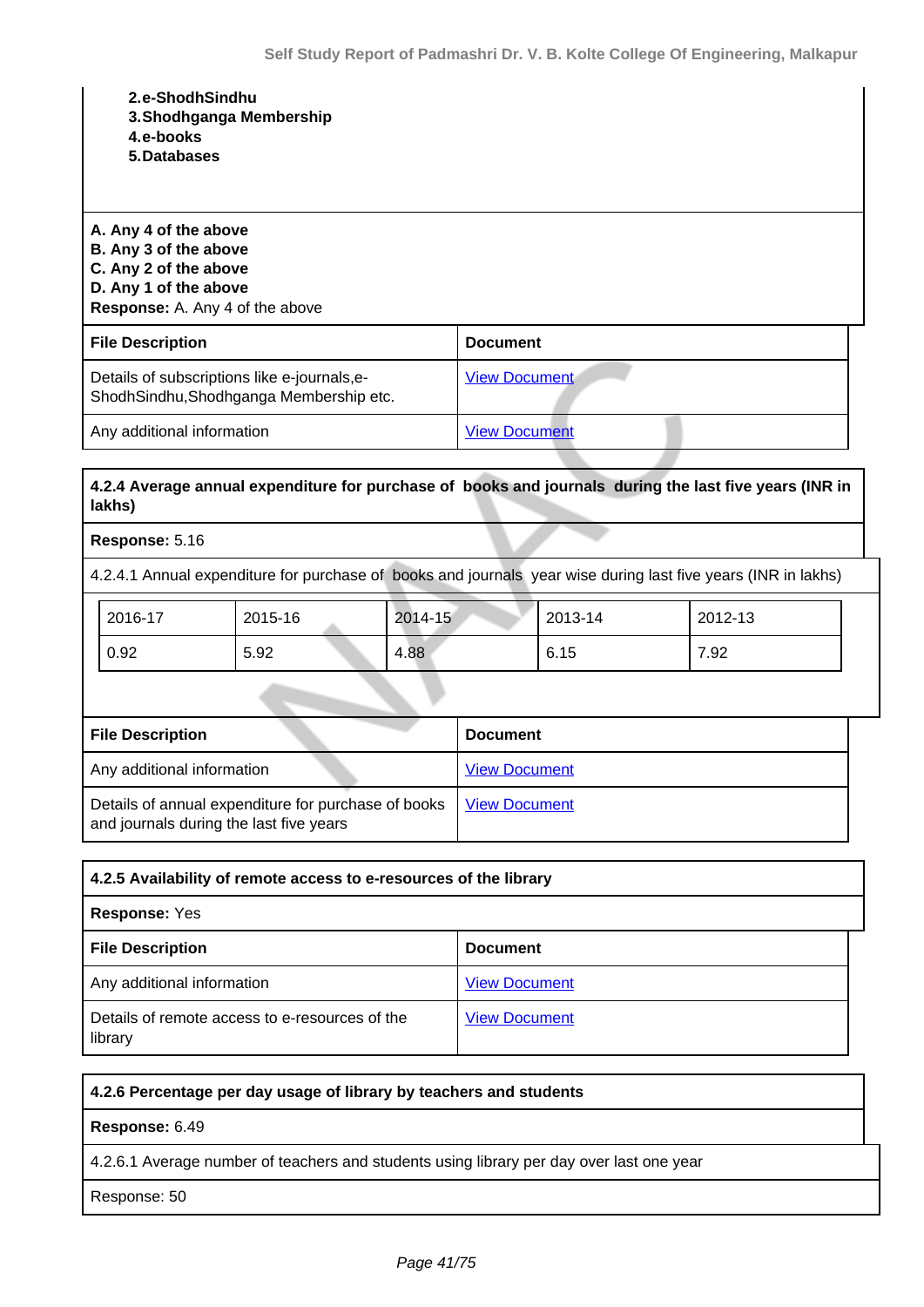| <b>File Description</b>                           | <b>Document</b>      |
|---------------------------------------------------|----------------------|
| Any additional information                        | <b>View Document</b> |
| Details of library usage by teachers and students | <b>View Document</b> |

## **4.3 IT Infrastructure**

#### **4.3.1 Institution frequently updates its IT facilities including Wi-Fi**

#### **Response:**

Institute is having more than 285 computer system including Dell, HP and some are assembled. Computer systems are protected by antivirus. All computer systems are in working condition. Along with computers we have 9 laptops (HP, Compaq, IBM, ASUS) with antivirus in working condition. Institute is having genuine operating systems and legal softwares along with some open source software's. All the computers are connected with LAN by 10 mbps connectivity. It is controlled by remote server by Client-Server Architecture. Institute is having Wi-Fi facility. We have BSNL internet connection under NMEICT\_VPN plan of 10 mbps. (Speedlink-32mbps, Railtel-10mbps). The printers, scanners are provided for office, department and in computer laboratories for students. CCTV cameras are available in college campus (including classes, labs) for surveillance purpose. Language lab is available for communication purpose with ETNL software for the students. All classrooms are facilitating with LCD projector for teaching and learning purpose.

| <b>File Description</b>         | <b>Document</b>      |
|---------------------------------|----------------------|
| Any additional information      | <b>View Document</b> |
| Link for Additional Information | View Document        |

| 4.3.2 Student - Computer ratio |                      |
|--------------------------------|----------------------|
| Response: 1.78                 |                      |
| <b>File Description</b>        | <b>Document</b>      |
| Student - Computer ratio       | <b>View Document</b> |
| Any additional information     | <b>View Document</b> |

| $< 5$ MBPS<br><b>5-20 MBPS</b><br><b>20-35 MBPS</b><br>35-50 MBPS<br>Response: >=50 MBPS |                      |
|------------------------------------------------------------------------------------------|----------------------|
| <b>File Description</b>                                                                  | <b>Document</b>      |
| Details of available bandwidth of internet connection<br>in the Institution              | <b>View Document</b> |
|                                                                                          |                      |

 **4.3.4 Facilities for e-content development such as Media Centre, Recording facility, Lecture Capturing System (LCS)**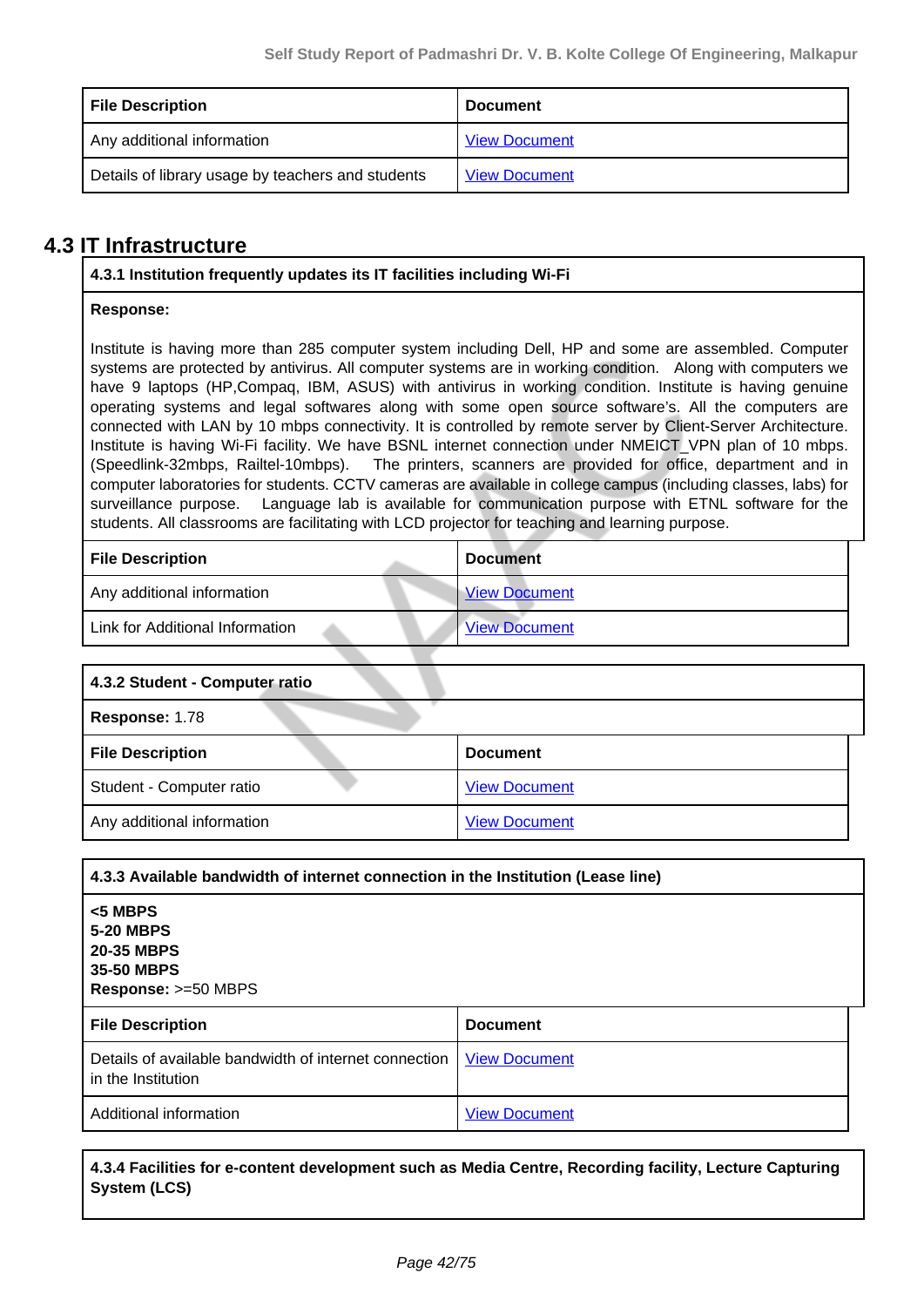| <b>Response: Yes</b>                                                                  |                      |
|---------------------------------------------------------------------------------------|----------------------|
| <b>File Description</b>                                                               | <b>Document</b>      |
| Facilities for e-content development such as Media<br>Centre, Recording facility, LCS | <b>View Document</b> |
| Any additional information                                                            | <b>View Document</b> |
| Link to photographs                                                                   | <b>View Document</b> |

## **4.4 Maintenance of Campus Infrastructure**

 **4.4.1 Average Expenditure incurred on maintenance of physical facilities and academic support facilities excluding salary component, as a percentage during the last five years**

| Response: 7.17             |                                                                                                 |                      |                      |         |                                                                                                              |  |
|----------------------------|-------------------------------------------------------------------------------------------------|----------------------|----------------------|---------|--------------------------------------------------------------------------------------------------------------|--|
|                            | salary component year wise during last five years (INR in lakhs)                                |                      |                      |         | 4.4.1.1 Expenditure incurred on maintenance of physical facilities and academic support facilities excluding |  |
| 2016-17                    | 2015-16                                                                                         | 2014-15              |                      | 2013-14 | 2012-13                                                                                                      |  |
| 1.31                       | 2.18                                                                                            | 20.12                |                      | 35.76   | 13.09                                                                                                        |  |
|                            |                                                                                                 |                      |                      |         |                                                                                                              |  |
| <b>File Description</b>    |                                                                                                 |                      | <b>Document</b>      |         |                                                                                                              |  |
| Any additional information |                                                                                                 | <b>View Document</b> |                      |         |                                                                                                              |  |
|                            | Details about assigned budget and expenditure on<br>physical facilities and academic facilities |                      | <b>View Document</b> |         |                                                                                                              |  |

 **4.4.2 There are established systems and procedures for maintaining and utilizing physical, academic and support facilities - laboratory, library, sports complex, computers, classrooms etc.**

**Response:** 

Computer maintenance For maintenance of Computer in each department, Repair and Maintenance of Computer system is initiated by Laboratory In charge as and when required. As a precautionary measure laboratory in charge, along with laboratory assistant, ensures proper working of all computer's at the beginning of each semester. Like Updation of software, hardware parts cleaned regularly, use anti-virus and update windows. In case of any repair requirement, service is hired from outside agencies. For that HOD send request letter to the principal for demanding amount for the maintenance purpose. On the request and application received from HOD is verified by the authorized investigator after that amount is sanction to the HOD. After receiving amount all required parts are purchase and then lab assistant/ external agencies does the maintenance. After the maintenance of all computer system HOD submit the detail budget allocation of the sanction amount and if any amount is remaining then that amount is refund to the account section for further process. To maintain internet connectivity and network external agency is appointed. For Class Room General civil maintenance and upkeep of civil infrastructure is carried out by the Building department of the trust. For the maintenance of the class room, institute has given contract to an external agency. The institute has also appointed daily wages laborers for casual repairs of buildings and petty contractor for substantial works by calling quotation for the same. If any damage is found then civil department head send request letter to the principal for demanding amount for the maintenance of building. On the request and application received from HOD is verified by the authorized investigator after that amount is sanction to the HOD. After receiving amount all required material is purchase and external agency does the maintenance. After the maintenance of building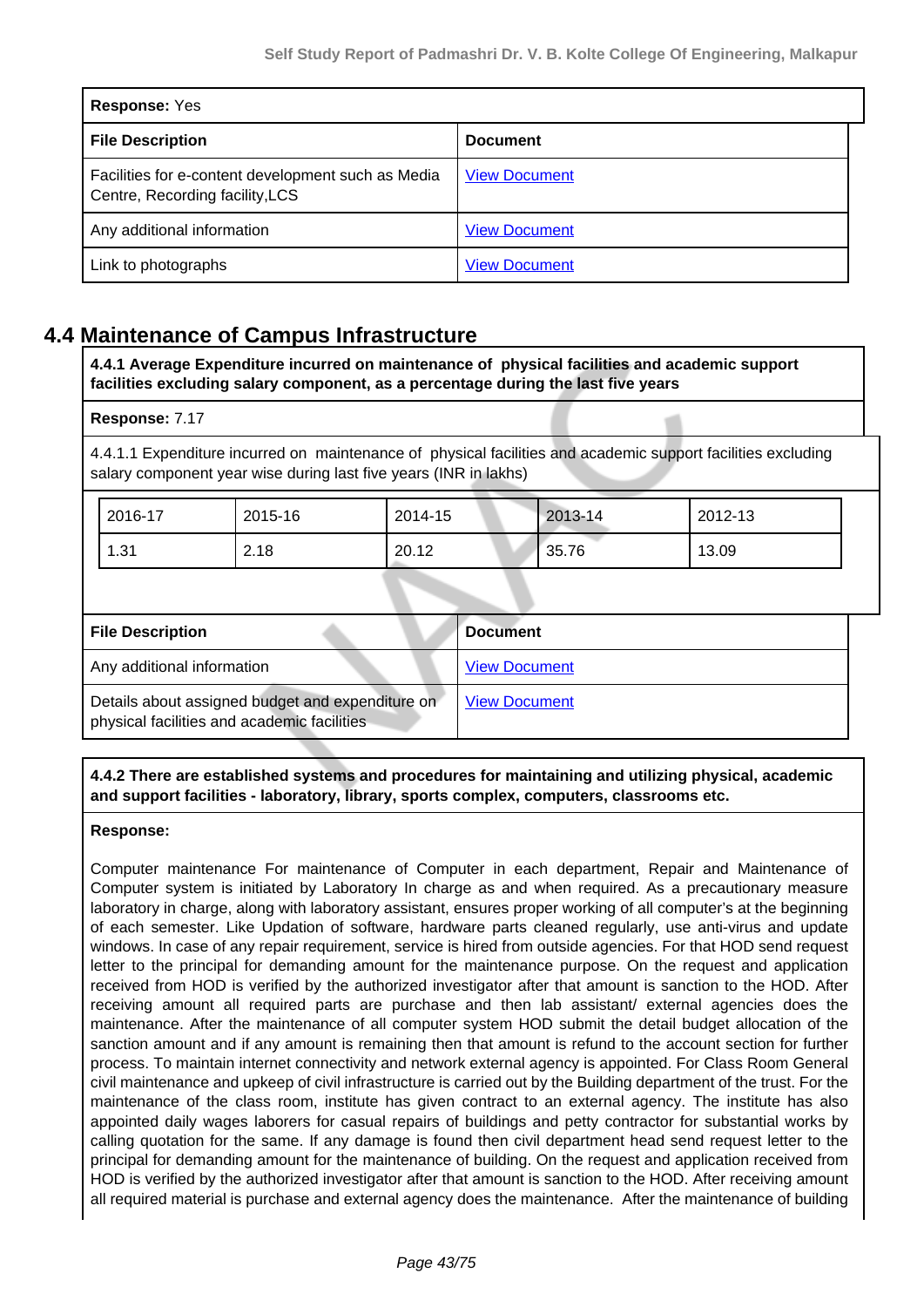is done, HOD submit the detail budget allocation of the sanction amount and if any amount is remaining then that amount is refund to the account section for further process. Electrical Maintenance is looked after by Electrical Maintenance coordinator and his team. For Laboratory For maintenance of Laboratory in each department at the beginning of each semester laboratory in charge, along with laboratory assistant perform routine maintenance and check all equipment's and does the maintenance by oiling the equipment's, Check bearing lubrication and if any damage is found, repairs can be carried out by the Lab In-charge/ Lab assistant, however if the damage is too difficult for our in-house team to repair then we hire external agency to ensure that the repairs are carried out and the equipment remains safe. For that lab In-charge inform to the head of department then HOD send request letter to the principal for demanding amount for the maintenance purpose. On the request and application received from HOD is verified by the authorized investigator after that amount is sanction to the HOD. After receiving amount all required material is purchase lab assistant does the maintenance. After the maintenance of all equipment HOD submit the detail budget allocation of the sanction amount and if any amount is remaining then that amount is refund to the account section for further process. The maintenance of furniture items and metal fixtures of all laboratories is carried out by person from workshop section. For Sports For maintenance of sport complex of our institute, ground maintenance can be carried out by the sport In-charge with the help of peon. For rolling purpose of the ground external agency is appointed. And if any sport goods got damage then the sport In-charge glued/blowed that goods or in case if that goods is not repairable then sport In-charge purchase new one. For Library Library In-charge work along with Library assistant to identify the volumes with minor damage such as loose pages or loose hinges before they become major problems. Once damaged books have been identified then books are rebound or glued by the library binder.

| <b>File Description</b>         | <b>Document</b>      |
|---------------------------------|----------------------|
| Any additional information      | <b>View Document</b> |
| Link for Additional Information | <b>View Document</b> |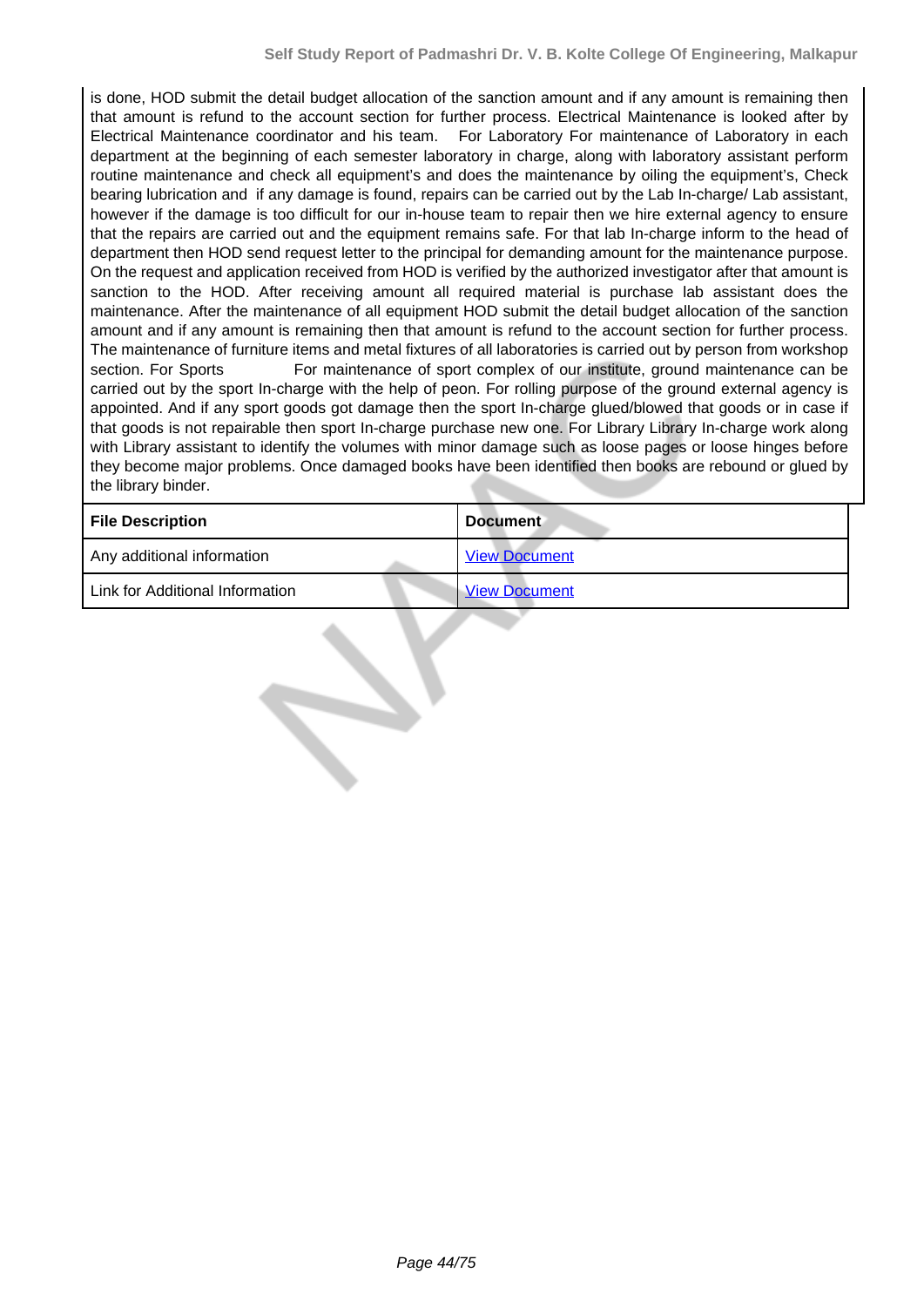## **Criterion 5 - Student Support and Progression**

### **5.1 Student Support**

 **5.1.1 Average percentage of students benefited by scholarships and freeships provided by the Government during the last five years**

#### **Response:** 84.87

5.1.1.1 Number of students benefited by scholarships and freeships provided by the Government year wise during last five years

| 2016-17 | 2015-16 | 2014-15 | 2013-14 | 2012-13 |
|---------|---------|---------|---------|---------|
| 574     | 808     | 633     | 628     | 516     |

| <b>File Description</b>                                                                                                            | <b>Document</b>      |
|------------------------------------------------------------------------------------------------------------------------------------|----------------------|
| Any additional information                                                                                                         | <b>View Document</b> |
| Average percentage of students benefited by<br>scholarships and freeships provided by the<br>Government during the last five years | <b>View Document</b> |
| upload self attested letter with the list of students<br>sanctioned scholarships                                                   | <b>View Document</b> |

#### **5.1.2 Average percentage of students benefitted by scholarships, freeships, etc. provided by the institution besides government schemes during the last five years**

**Response:** 11.82

5.1.2.1 Total number of students benefited by scholarships, freeships, etc provided by the institution besides government schemes year wise during last five years

| 2016-17 | 2015-16 | 2014-15 | 2013-14 | 2012-13 |
|---------|---------|---------|---------|---------|
| -94     | 99      | 83      | 92      | 67      |

| <b>File Description</b>                                                                                     | <b>Document</b>      |
|-------------------------------------------------------------------------------------------------------------|----------------------|
| Number of students benefited by scholarships and<br>freeships besides government schemes in last 5<br>vears | <b>View Document</b> |
| Any additional information                                                                                  | <b>View Document</b> |

#### **5.1.3 Number of capability enhancement and development schemes –**

**1.For competitive examinations**

- **2.Career counselling**
- **3.Soft skill development**
- **4.Remedial coaching**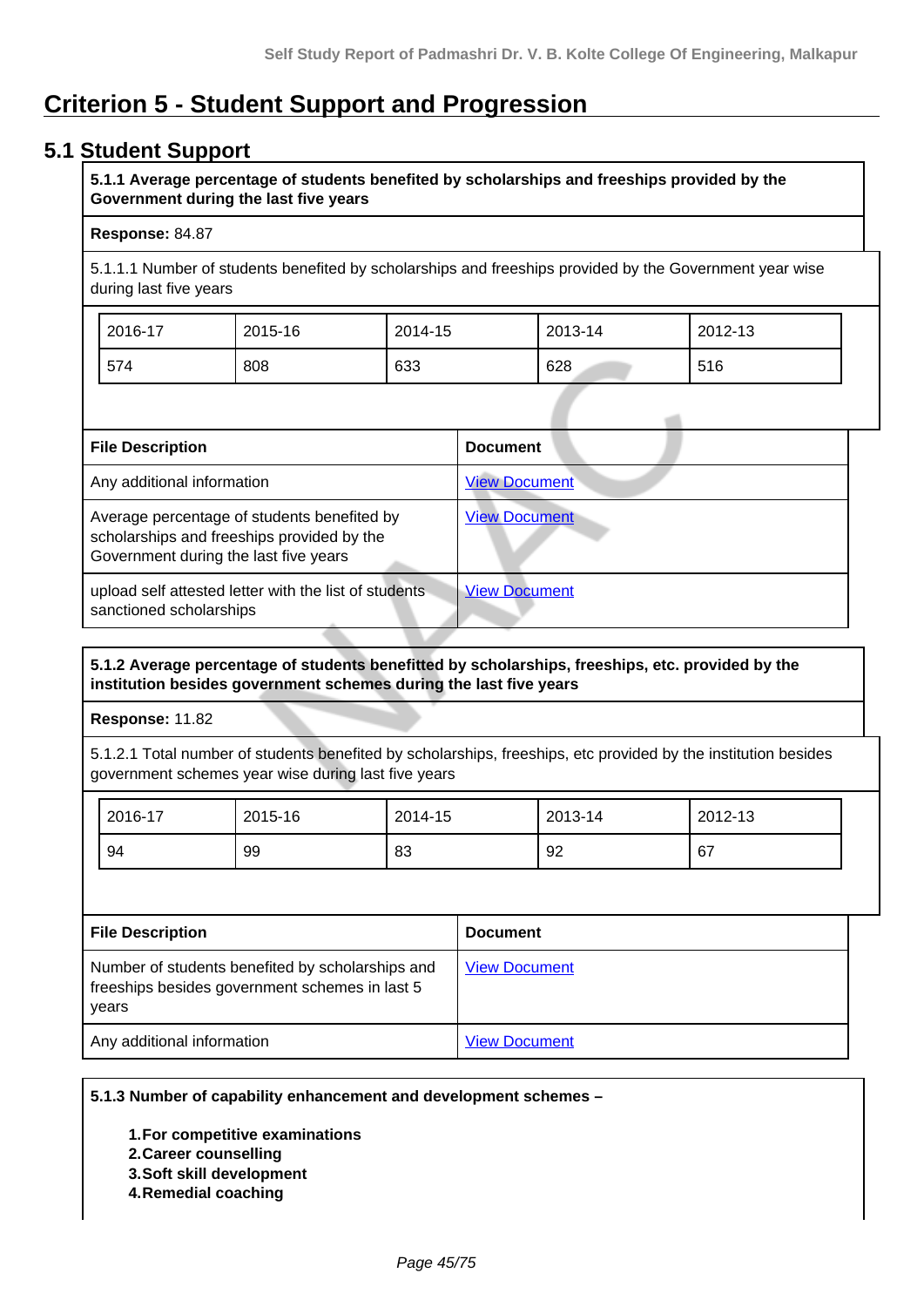#### **5.Language lab**

- **6.Bridge courses**
- **7.Yoga and meditation**
- **8.Personal Counselling**

| A. 7 or more of the above<br>B. Any 6 of the above<br>C. Any 5 of the above<br>D. Any 4 of the above<br>Response: A. 7 or more of the above |                      |
|---------------------------------------------------------------------------------------------------------------------------------------------|----------------------|
| <b>File Description</b>                                                                                                                     | <b>Document</b>      |
| Any additional information                                                                                                                  | <b>View Document</b> |
| Details of capability enhancement and development<br>schemes                                                                                | <b>View Document</b> |
| Link to Institutional website                                                                                                               | <b>View Document</b> |

#### **5.1.4 Average percentage of student benefitted by guidance for competitive examinations and career counselling offered by the institution during the last five years**

#### **Response:** 9.8

5.1.4.1 Number of students benefited by guidance for competitive examinations and career counselling offered by the institution year wise during last five years

| 2016-17 | 2015-16 | 2014-15 | 2013-14 | 2012-13 |
|---------|---------|---------|---------|---------|
| 85      | 95      | 78      | 67      | 43      |

| <b>File Description</b>                                                                                                       | <b>Document</b>      |
|-------------------------------------------------------------------------------------------------------------------------------|----------------------|
| Number of students benefited by guidance for<br>competitive examinations and career counselling<br>during the last five years | <b>View Document</b> |
| Any additional information                                                                                                    | <b>View Document</b> |

#### **5.1.5 Average percentage of students benefitted by Vocational Education and Training (VET) during the last five years**

#### **Response:** 6.2

5.1.5.1 Number of students attending VET year wise during last five years

| 2016-17 | 2015-16 | 2014-15 | 2013-14 | 2012-13 |
|---------|---------|---------|---------|---------|
| 78      | 48      | 52      | 54      | υ       |
|         |         |         |         |         |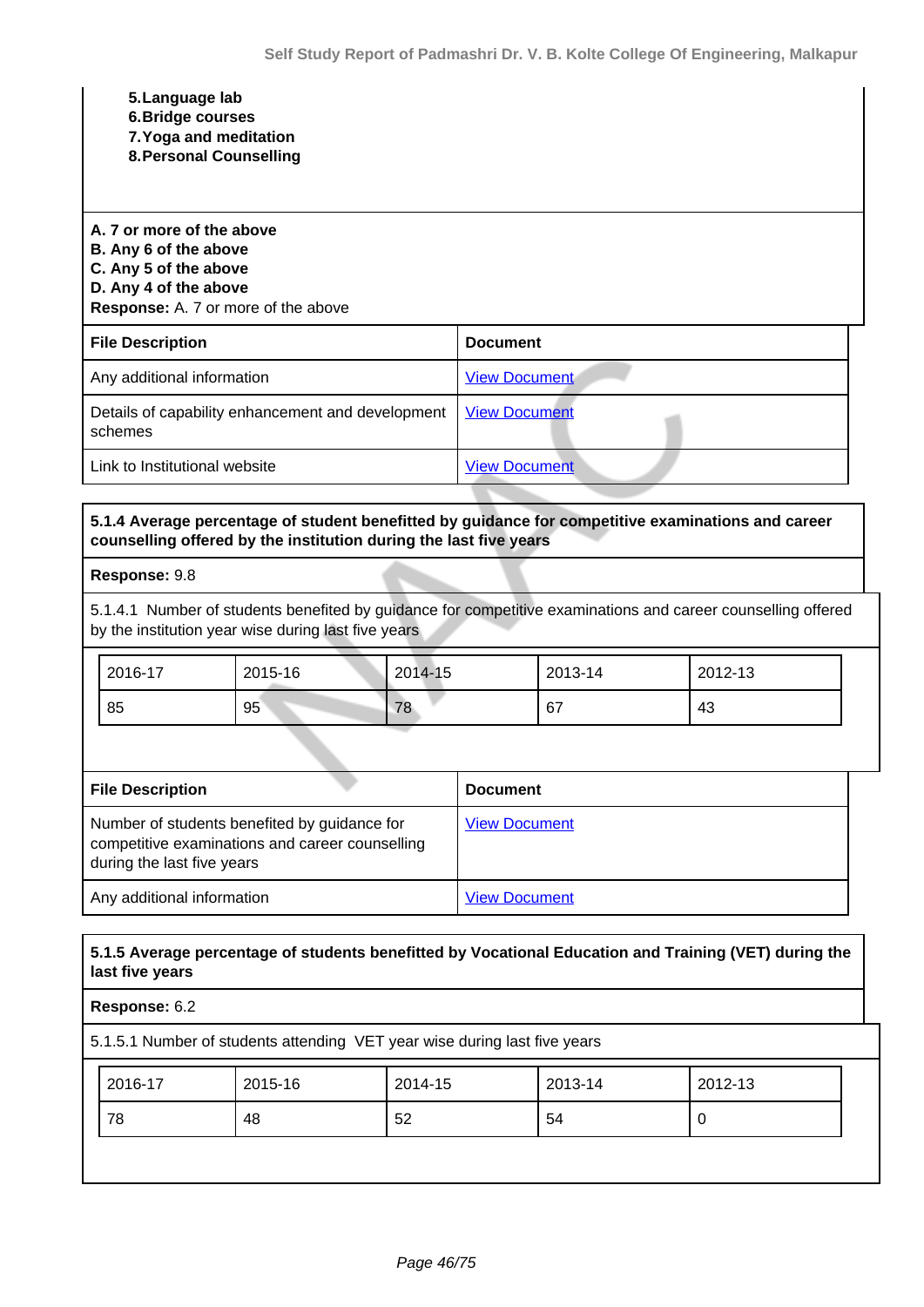| File Description                          | <b>Document</b>      |
|-------------------------------------------|----------------------|
| Details of the students benifitted by VET | <b>View Document</b> |
| Any additional information                | <b>View Document</b> |

#### **5.1.6 The institution has a transparent mechanism for timely redressal of student grievances including sexual harassment and ragging cases**

| Response: Yes                                                                                                                      |                      |  |
|------------------------------------------------------------------------------------------------------------------------------------|----------------------|--|
| <b>File Description</b>                                                                                                            | <b>Document</b>      |  |
| Any additional information                                                                                                         | <b>View Document</b> |  |
| Details of student grievances including sexual<br>harassment and ragging cases                                                     | <b>View Document</b> |  |
| Minutes of the meetings of student redressal<br>committee, prevention of sexual harassment<br>committee and Anti Ragging committee | <b>View Document</b> |  |

## **5.2 Student Progression**

| Response: 21.44 |         |                                                                             |         |         |  |
|-----------------|---------|-----------------------------------------------------------------------------|---------|---------|--|
|                 |         | 5.2.1.1 Number of outgoing students placed year wise during last five years |         |         |  |
| 2016-17         | 2015-16 | 2014-15                                                                     | 2013-14 | 2012-13 |  |
| 39              | 33      | 32                                                                          | 24      |         |  |

| <b>File Description</b>                                    | <b>Document</b>      |
|------------------------------------------------------------|----------------------|
| Self attested list of students placed                      | <b>View Document</b> |
| Any additional information                                 | <b>View Document</b> |
| Details of student placement during the last five<br>years | <b>View Document</b> |

#### **5.2.2 Percentage of student progression to higher education (previous graduating batch)**

#### **Response:** 4.35

5.2.2.1 Number of outgoing students progressing to higher education

#### Response: 5

| <b>File Description</b>                            | <b>Document</b>      |
|----------------------------------------------------|----------------------|
| Any additional information                         | <b>View Document</b> |
| Details of student progression to higher education | <b>View Document</b> |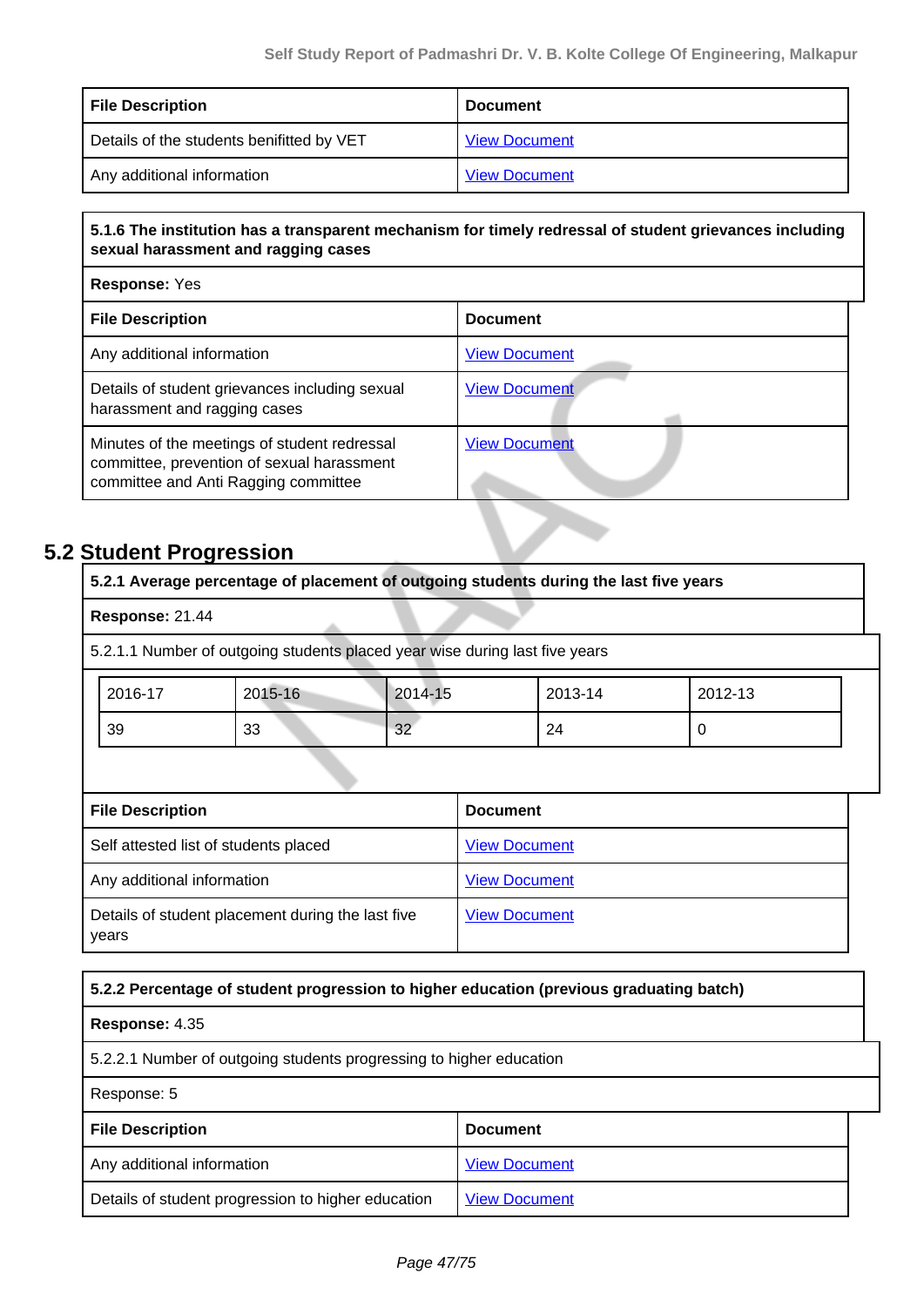# **5.2.3 Average percentage of students qualifying in state/national/ international level examinations during the last five years (eg: NET/SLET/GATE/ GMAT/CAT, GRE/ TOFEL/ Civil Services/State government examinations) Response:** 1.4 5.2.3.1 Number of students qualifying in state/ national/ international level examinations (eg: NET/SLET/GATE/GMAT/CAT, GRE/TOFEL/Civil Services/State government examinations) year wise during last five years 2016-17 2015-16 2014-15 2013-14 2012-13 3 0 0 0 0 5.2.3.2 Number of students who have appeared for the exams year wise during last five years 2016-17 2015-16 2014-15 2013-14 2012-13 43 | 46 | 42 | 47 | 47 | 47 **File Description Document** Any additional information View Document Number of students qualifying in state/ national/ international level examinations during the last five years View Document Upload supporting data for the same View Document

## **5.3 Student Participation and Activities**

 **5.3.1 Number of awards/medals for outstanding performance in sports/cultural activities at national / international level (award for a team event should be counted as one) during the last five years.**

#### **Response:** 31

5.3.1.1 Number of awards/medals for outstanding performance in sports/cultural activities at national/international level (award for a team event should be counted as one) year wise during last five years

| 2016-17 | 2015-16 | 2014-15 | 2013-14 | 2012-13 |
|---------|---------|---------|---------|---------|
|         | G       | ь       |         | 6       |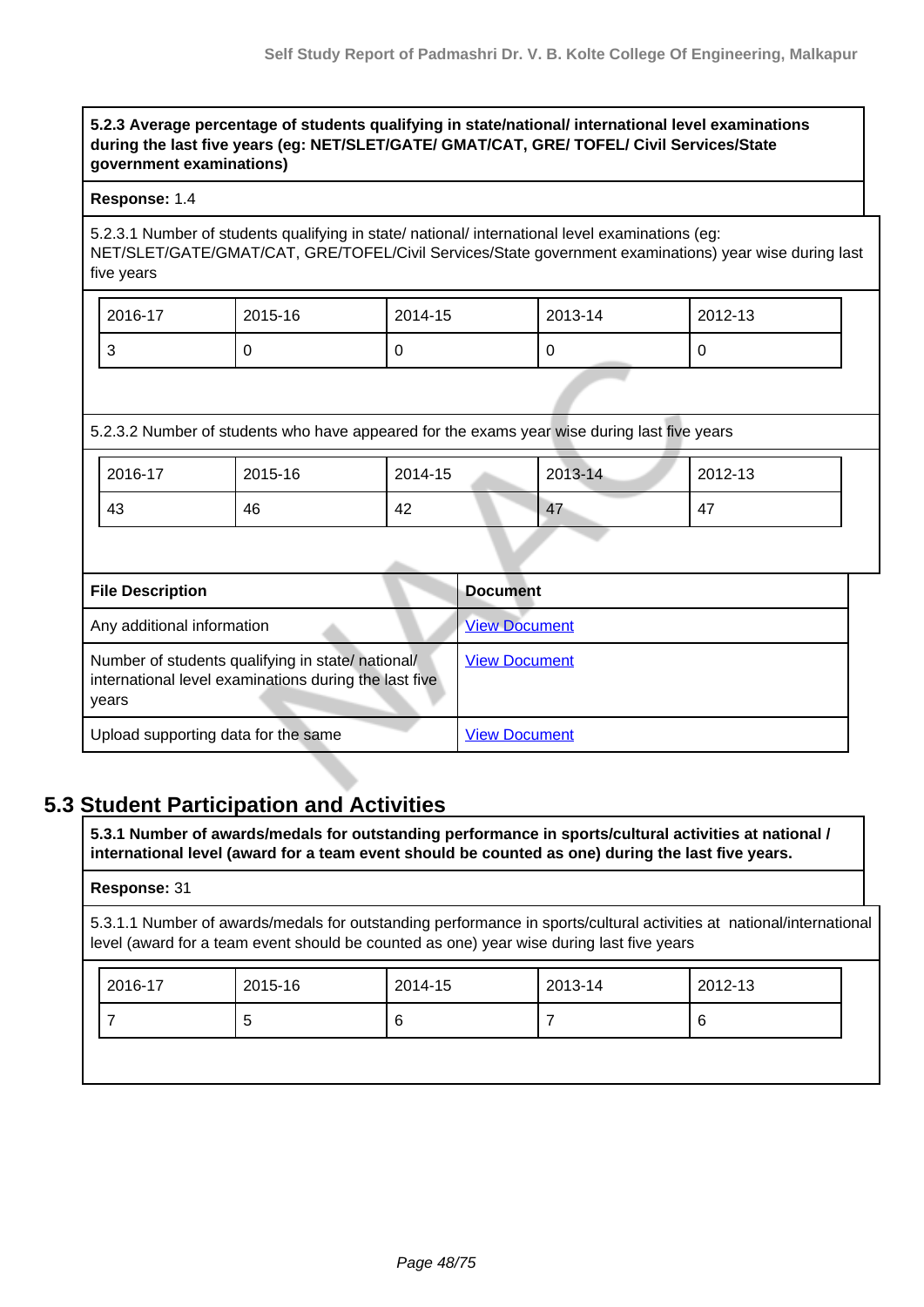| <b>File Description</b>                                                                                                                            | <b>Document</b>      |
|----------------------------------------------------------------------------------------------------------------------------------------------------|----------------------|
| Any additional information                                                                                                                         | <b>View Document</b> |
| Number of awards/medals for outstanding<br>performance in sports/cultural activities at<br>national/international level during the last five years | <b>View Document</b> |
| e-copies of award letters and certificates                                                                                                         | <b>View Document</b> |

#### **5.3.2 Presence of an active Student Council & representation of students on academic & administrative bodies/committees of the institution**

#### **Response:**

A Student Council is a representative structure through which works in partnership with college management and staff and parents for the benefit of the college and its students. In our institution the Student Representative Committee is to provide students with an opportunity to voice the views, suggestions and concerns of their points through the most appropriate channels. Our institution also acknowledges the important role that an active Student Representative Committee has in fostering a vibrant academic and social network. Our institution having self funded student committees which are follows the rules and regulation design by SGBAU Amravati. In student council there one student candidate is selected as general secretary and all student council members are class representation of respective class. General Secretary conducts regular meetings of class representation. General Secretary and class representatives have responsibility of monitoring and maintaining discipline and showing their class active participation in college activities. Student Council is one of the most active student organizations within our college. We plan most of the college largest events like annual social gathering, national level sports tournament, and celebration of Ganapati fest. Also by the means of student council we arrange various freedom fighters birth anniversary and anniversary. The main role of a Student Council as set out in the Education Act is "to promote the interests of the college and the involvement of students in the affairs of the college, in co-operation with the management, parents and teaching staff". General Secretary list showing the student council of last four years: Academic Year Name of Student Branch 2016-17 Shubham Mandwale COMP 2015-16 Niraj Koli COMP 2014-15 Mahesh Shingote MECH 2013-14 Raj Susare CIVIL 2012-13 Umesh Warade COMP We have student representatives in the following academic bodies: NSS Alumni Anti ragging committee Vishakha committee Placement & Alumni Cell. IQAC.

| <b>File Description</b>         | <b>Document</b>      |
|---------------------------------|----------------------|
| Any additional information      | <b>View Document</b> |
| Link for Additional Information | <b>View Document</b> |

#### **5.3.3 Average number of sports and cultural activities/ competitions organised at the institution level per year**

**Response:** 8.8

5.3.3.1 Number of sports and cultural activities / competitions organised at the institution level year wise during last five years

|        | 2015-16<br>2016-17<br>2014-15 | 2013-14 | 2012-13 |
|--------|-------------------------------|---------|---------|
| Ð<br>Ð |                               |         |         |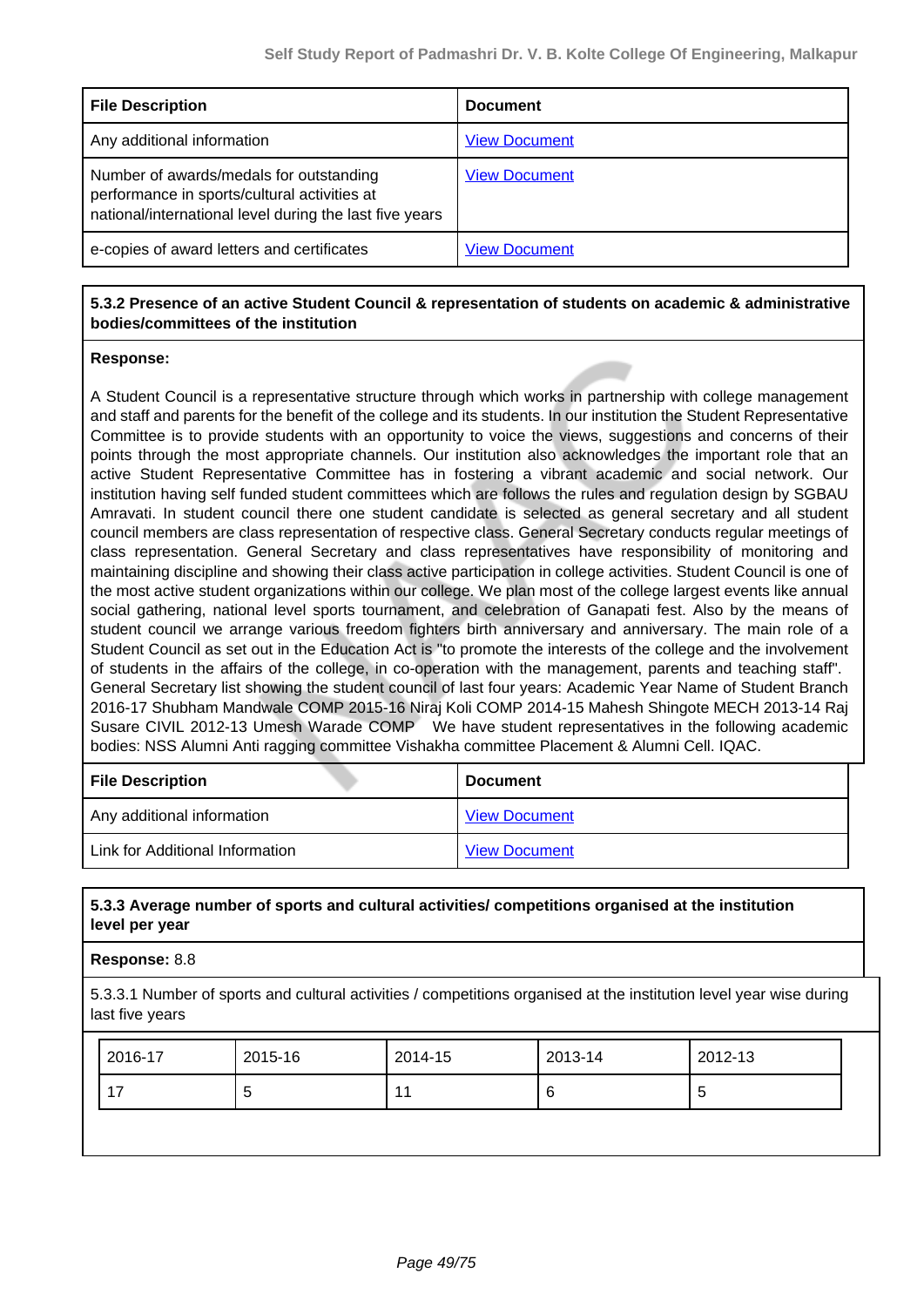| <b>File Description</b>                                                       | <b>Document</b>      |
|-------------------------------------------------------------------------------|----------------------|
| Any additional information                                                    | <b>View Document</b> |
| Number of sports and cultural activities /<br>competitions organised per year | <b>View Document</b> |
| Report of the event                                                           | <b>View Document</b> |

## **5.4 Alumni Engagement**

 **5.4.1 The Alumni Association/Chapters (registered and functional) contributes significantly to the development of the institution through financial and non financial means during the last five years**

#### **Response:**

In our institute having the alumni Association which is partially contribute in institute development and student progression and helping them to get a job. Institute takes Alumni Feedback to improve functioning and services of organization. Our alumni association works as partners to bridge the gap between the industry and academics. Alumni also support in placement and continue bringing good name to the organization. Through the alumni association there is so many guest lecture held in institute which is help student to boost up their knowledge and gain something new experience about recent trends. Also Alumni association contribute financially for taking an International Event in institution. In that way Alumni Association help to develop the Institute. Year Branch Name of Alumni Date Activity 2015-16 Civil Uday Kasar 13/08/2015 Guest Lecture Comp Sachin Vyawahare 04/08/2015 Inside IT Guest Lecture Electrical Uday Sambhaji Patil 28/08/2015 Carrier Guidance EXTC Monica Tayade 12/08/2015 Guest Lecture on embedded system MECH Amir Khan 15/08/2015 Guest Lecture 2016-17 Civil Yogesh Gawatre 14/08/2016 Guest Lecture Comp Sapna Tayde 17/02/2017 SAP Guest Lecture EXTC Khyati Bhimjiyani 18/08/2016 Guest lecture on Career Guidance Electrical Uday Sambhaji Patil 14/08/2016 Guest Lecture Mech Vikrant Patil 20/08/2016 Guest Lecture

| <b>File Description</b>         | <b>Document</b>      |
|---------------------------------|----------------------|
| Any additional information      | <b>View Document</b> |
| Link for Additional Information | <b>View Document</b> |

| <1 Lakh<br>1 Lakh - 3 Lakhs<br>3 Lakhs - 4 Lakhs<br>4 Lakhs - 5 Lakhs<br>Response: 1 Lakh - 3 Lakhs |                 |
|-----------------------------------------------------------------------------------------------------|-----------------|
| <b>File Description</b>                                                                             | <b>Document</b> |

#### **5.4.3 Number of Alumni Association / Chapters meetings held during last five years**

#### **Response:** 5

5.4.3.1 Number of Alumni Association /Chapters meetings held year wise during last five years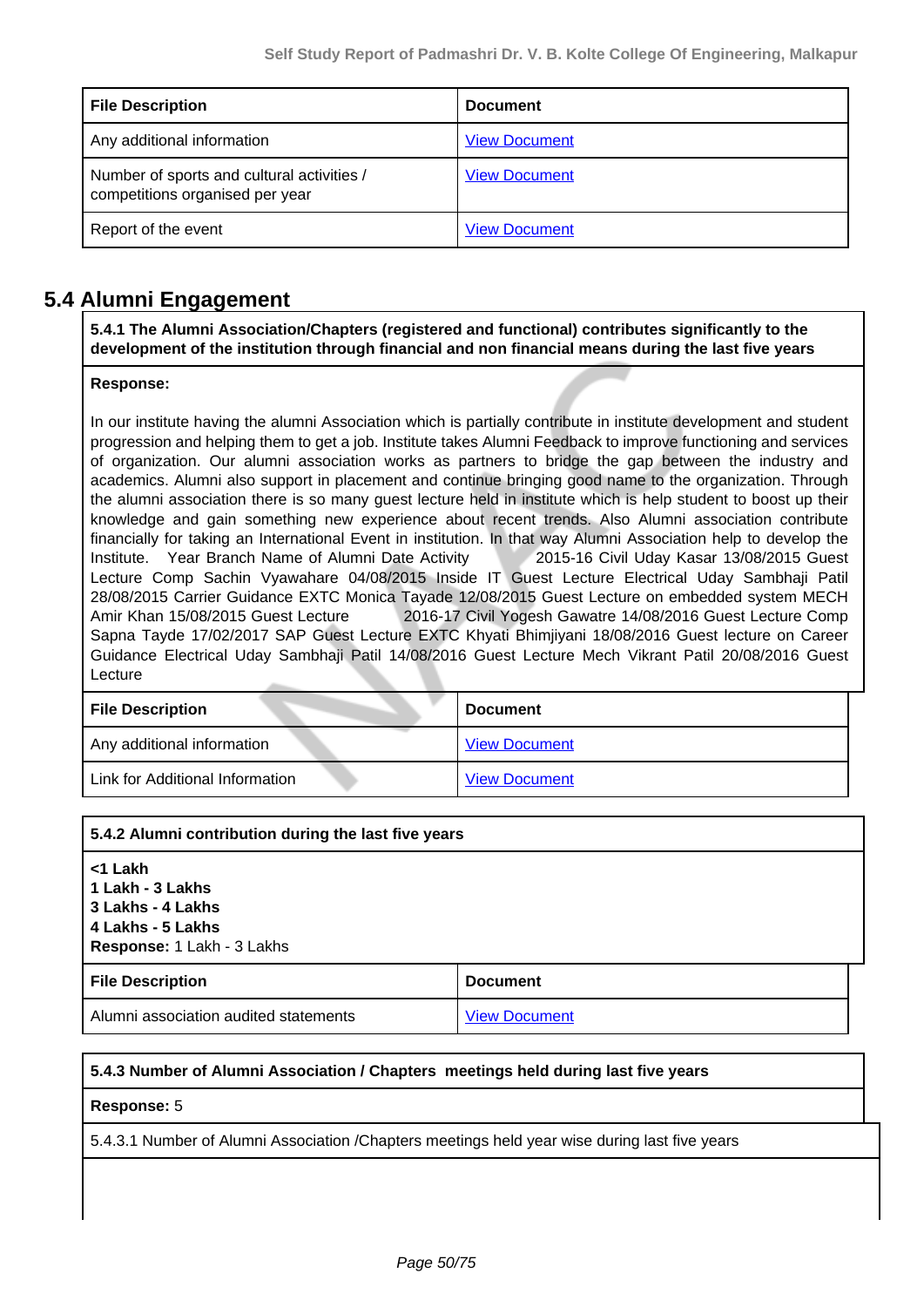| 2016-17                               | 2015-16<br>2014-15                               |                      |                      | 2013-14 | 2012-13 |  |
|---------------------------------------|--------------------------------------------------|----------------------|----------------------|---------|---------|--|
|                                       |                                                  |                      |                      |         |         |  |
|                                       |                                                  |                      |                      |         |         |  |
| <b>File Description</b>               |                                                  | <b>Document</b>      |                      |         |         |  |
| Any additional information            |                                                  | <b>View Document</b> |                      |         |         |  |
| conducted during the last five years. | Number of Alumni Association / Chapters meetings |                      | <b>View Document</b> |         |         |  |
| Report of the event                   |                                                  | <b>View Document</b> |                      |         |         |  |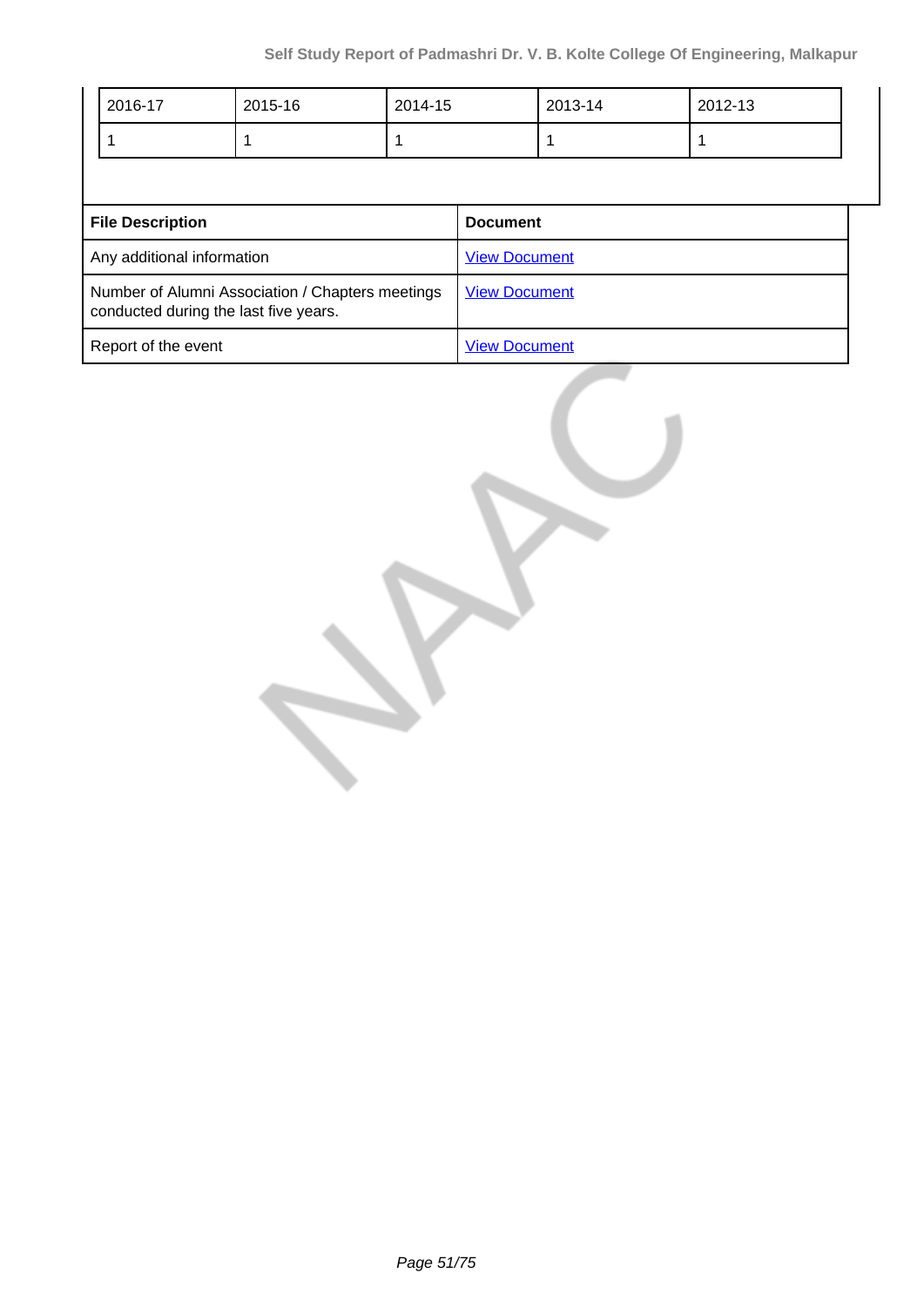## **Criterion 6 - Governance, Leadership and Management**

## **6.1 Institutional Vision and Leadership**

 **6.1.1 The governance of the institution is reflective of an effective leadership in tune with the vision and mission of the institution**

#### **Response:**

Vision To be an Organization providing quality Education to the masses to bring about a social change in the region by establishing and nurturing the technical, management and allied institutions to become center of excellence. Mission To nurture and maintain quality environment for academic excellence, research and development of entrepreneurship, through dedicated staff and transparent management for bringing about a social change, through affordable education. To impart holistic training to all students so that they develop right kind of attitude, knowledge & skills which will help them to serve the nation in a better way. To imbibe in the students, basic human values in order to help them, develop individually. To Provide education at reasonable expenditure, especially for middle class population. To provide up-to-date and trained professionals to industry who will serve as an entrepreneur and will lead their companies successfully. Nature of Governance:- Ø The administration of the institute is done by the Principal of the college on daily basis. Ø The administrative policy adopted by the college is Horizontal administrative Method i.e. principal to H.O.D and other representatives. The departments run their academic as per the university norms in relative autonomy manner. Ø The Head of the departments reports their departmental activity to the principal on regular basis. Ø The principal convenes meetings of H.O.D with IQAC members frequently regarding the improvement of the quality methodologies. Ø The Principal also arrange meetings with each departmental staff to discuss on matters of the faculty and interaction with them in personal level. Prospective Plan & Participation of Teachers in Decision Making: - Ø The college governs with set of constitution which sets out its mission and vision. Ø The Principal in consultation with the Governing Body and Local Management Committee and implements the Plan & Policy of the college from time to time.  $\varnothing$  The faculty also gets represented in this process as there are faculty members who are elected to the governing body and Local Management Committee for example. Mr. P.K Patil and Mr. M.Javed are the members of Governing Body and Mr. A Pateriya,, Mrs. V. N Patil and Mr. P.K Patil are also the members of the Local Management Committee, and all of them are also the faculty member as well. Governing Body:- Ø Governing Body not in the role of daily management, It includes setting and monitoring the institute mission, directions, Goals and Strategies and outcomes with in the Organization's constitutional boundary. Ø College Governing Body consists of 12 members among them two of the faculty members are also be included to form effective governance. Ø Ensures that the organization complies with all relevant policy and legal requirements Ø Recruiting and inducting new committee and other Board Members

| <b>File Description</b>         | <b>Document</b>      |
|---------------------------------|----------------------|
| Any additional information      | <b>View Document</b> |
| Link for Additional Information | <b>View Document</b> |

#### **6.1.2 The institution practices decentralization and participative management**

#### **Response:**

Introduction:- The top management, principal and faculty work cohesively for progress of Institute, The Management and the principal, Deans, Head of the department and the cell coordinators jointly formulate the action plan for marching towards its vision of becoming center of excellence in technical education. The role of top management, Principal and faculty in design and implementation of quality policies in also reflected in organizing the Technical Event TECH TANTRA- 2017. Background:- The college Local Management Body was planned to organize the technical event in the year 2017 in the month of January. In conduction of the event successfully it has been decided to make involvement of every department. A meeting was held along with the local management body, Principal and head of the departments with the minutes to plan for organizing and estimate the budget for organizing the event. Objective: - Conduction of event smoothly in fragmented manner of involvement of individual faculty. To groom the Technical Skills and Talents of the students effectively. To explore the Leadership, Planning, Efficiently decision Making ability of the faculty members. Execution of the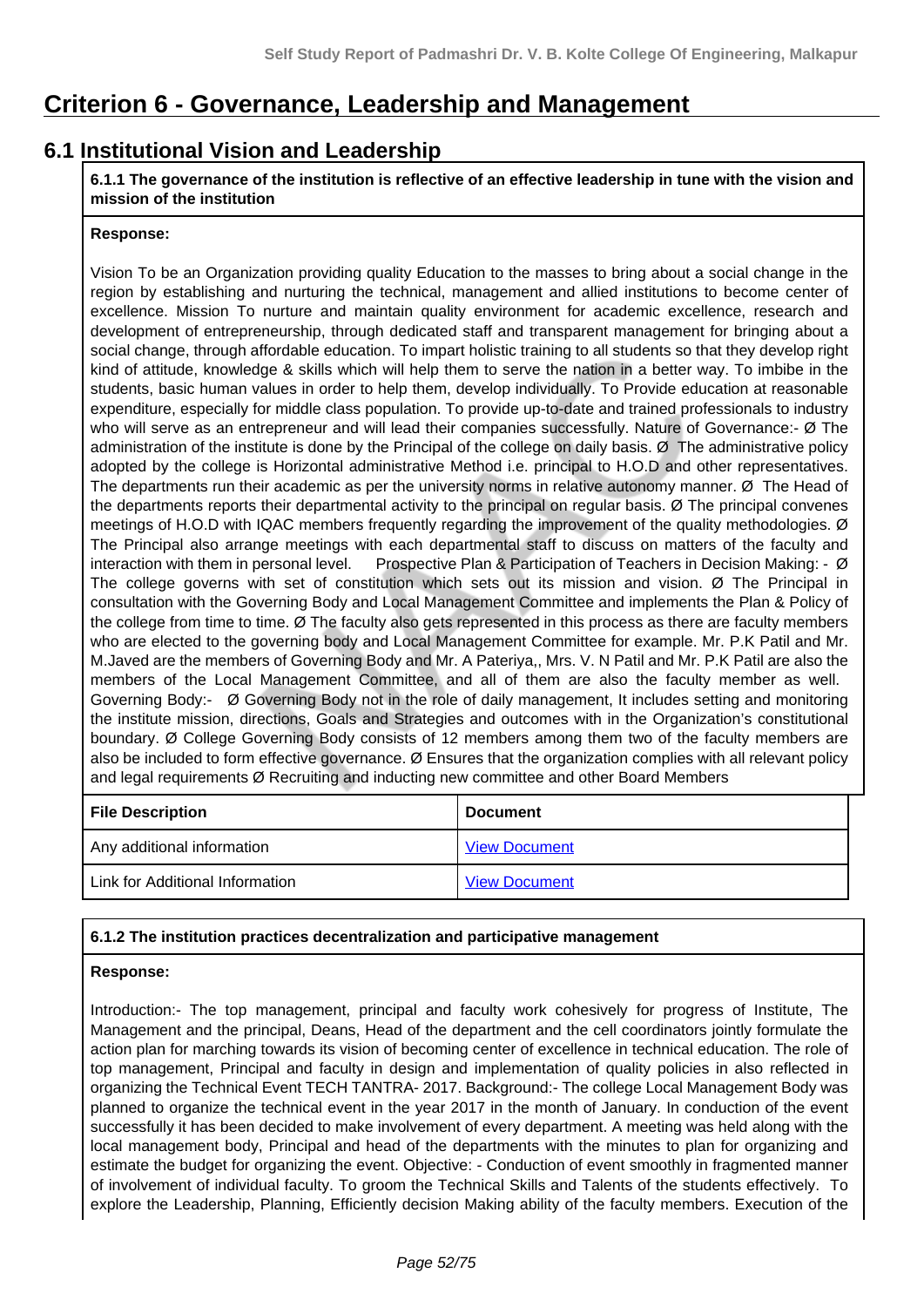Event: - The Principal, Dean academic and Head of the department decided to make the involvement of faculty members and distribute the event department wise headed by and under the principal guidance of the Dean Academic Mr P. D Chourey and Mr S.R Shekokar appointed as Program Convener. Appointed Mr. A Pateriya, Mr Girish Patil and Mr S. D Lawange as a member of technical Committee and also appoint a student Mr Shubham Mandwale as Event Coordinator The Events decided to be placed in the technical events are ROBO RACE, ROBO WAR, Seminar Presentation, Poster Presentation, Technical Quiz and Computer Gaming and decided to be conducted for two days from 27/01/17 to 28/01/17 The Convener took several Meeting with HODs to plan the event to be made successful and prepare the requirements to implement the same. The HODs of each department formed a committee, department wise followed by department faculty as the Incharges of specific events to be organized properly. The Program convener placed the budget of the event in front of the Local Management Committee and the proposal had been accepted and the amount of 1, 63,800/ has been sanctioned. Conduction of Event:- The Seminar Presentation had been conducted by Electrical department under the Staff Co- Ordinator Mr. Saurabh Thakare The Robo Race & Robo war had been conducted by Mechanical department under the Staff Co- ordinator Mr. M.Z Khan The Poster Presentation had been conducted by Civil department under the Staff Co- Ordinator Mr. Parag Chopde The Techno Quiz had been conducted by E &TC department under the Staff Co- Ordinator Mr. Umesh Wagh The Computer Gaming had been conducted by Computer Sc. Department under the Staff Co- Ordinator Mr. Anant Zhambre. Conclusion: - The event organized successfully and made an effective technical impact among students. Total 438 students had been participated in the event and show their technical potential and also the faculties showed their intellectual management capability and participate effectively to make the TECH TANTRA- 2017 successful.

| File Description                | <b>Document</b>      |
|---------------------------------|----------------------|
| Any additional information      | <b>View Document</b> |
| Link for Additional Information | <b>View Document</b> |

## **6.2 Strategy Development and Deployment**

**6.2.1 Perspective/Strategic plan and Deployment documents are available in the institution**

#### **Response:**

Introduction:- Our college was established since 2010 and we are growing towards the development on day by day and the power requirement also increased in a proportional manner. The energy requirements completely depends on the state electricity supply company "MahaVitaran".As the up gradation of the Lab and high load equipment purchased in advancement of the institute, The Bill cost is high and increasing manner, As a result, Padm. Dr VB Kolte college of Engineering initiated a step in collaboration with the Management, towards the issue and they started the process in order to minimize the cost by introducing the renewable energy to fulfill the requirement. Objective:- The main objective to mainframe the solar system introduced are Minimize the cost Generate the power and share with the local distribution board Utilize the roof top effectively and generate the energy to fulfill the power requirement of the institute Plan and Initiative Methods:- The problem was introduced by the principal Dr. A.W Kharche to the Local Management Body. Then the Local Management Body calls a meeting of all the Head of the departments. In the first meeting the minutes discussed on the how to minimize the cost of the electricity power and form a committee heading Mr. R.K Verma to study the case detail and find out some solutions. Two suggestion came from the committee after 3 weeks and they are i> install the capacitor bank locally to control the power factor which will result nearly 10% of the cost will be minimized ii> Install a Solar roof Plant which can be Installed in the roof top and it can fulfill the requirement and minimize the cost up to 60% with subsidy. The second proposal has been approved and passed by the local Management committee and put up in the governing body, then the governing body passed the proposal. The Local Management committee formed a executing body to implement the plant headed by Mr. R.K Verma Strategic Plan:- Following steps has been carried out by the team to implement the installation of roof top solar power plant. Calculated the average total annually requirement of power by the institute by analyzing the bill i.e. 56,200 KW. Estimated the approximate power requirement to minimize the cost. Estimated the approximate value of generation of solar plant to fulfill the estimated requirement with economically expenditure i.e. 25 KW /hr. Then the detailed report had been passed in the meeting and decided to implement a 125 KW/day solar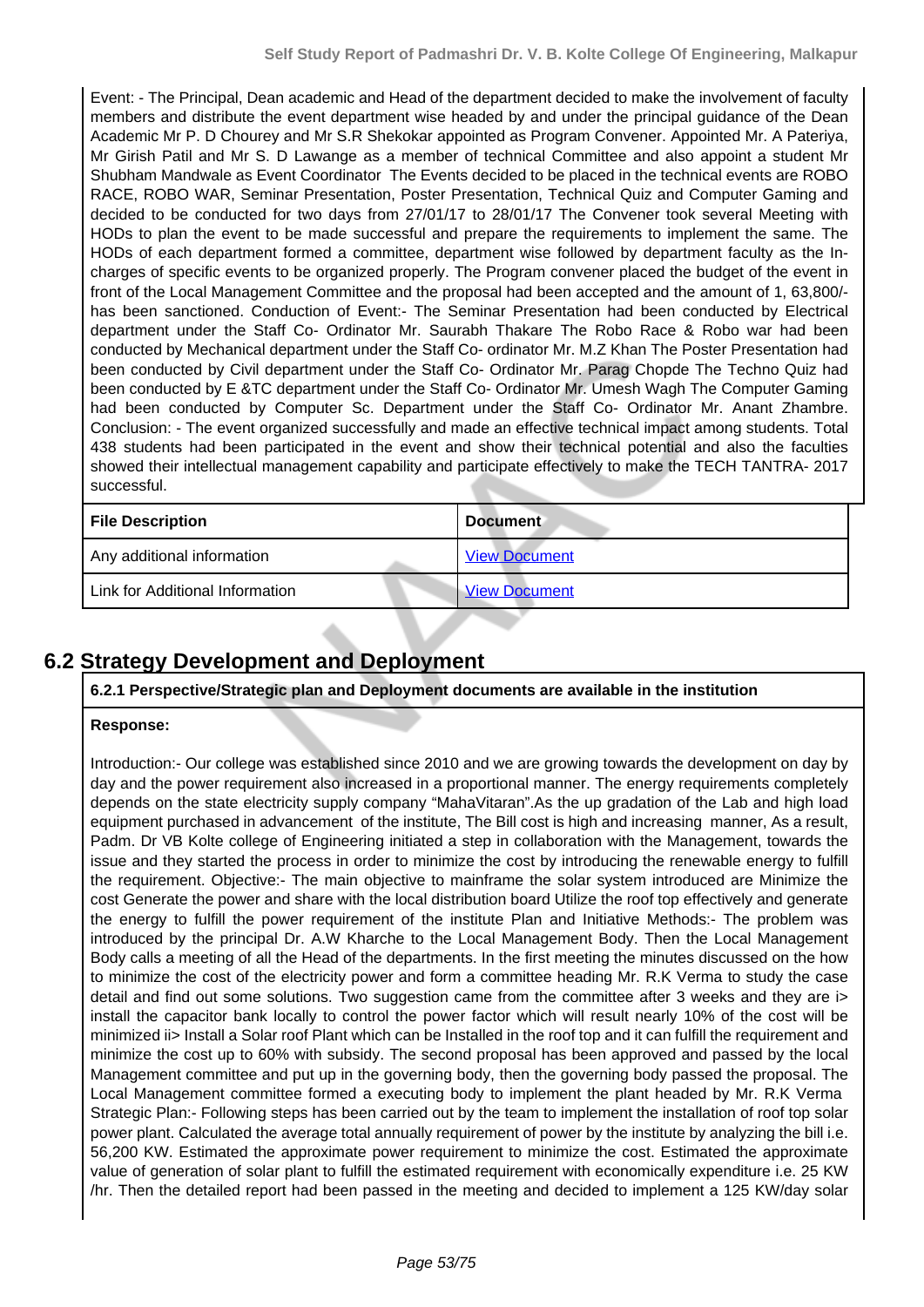power system at roof top of the building to fulfill 75% of power requirement i.e. 45000 KW per year. As per the above estimated value college called the quotations from various companies and finalized the SHRIAUNSH RENEWABLE ENERGY LLP, Pune The company came and demonstrate the roof top and did the installation and commissioning of the solar system at the roof top, The work had been carried out for around 3 weeks. The final system has been integrated with the existing system and the line has been charged on 16th of March 2017. Conclusion:- The solar system is currently working effectively . As our college in the trend of development, therefore the main pull back factor has been overcome through installing the solar power system at the roof top.

| <b>File Description</b>                                   | <b>Document</b>      |
|-----------------------------------------------------------|----------------------|
| Any additional information                                | <b>View Document</b> |
| Strategic Plan and deployment documents on the<br>website | <b>View Document</b> |
| Link for Additional Information                           | <b>View Document</b> |

#### **6.2.2 Organizational structure of the institution including governing body, administrative setup, and functions of various bodies, service rules, procedures, recruitment, promotional policies as well as grievance redressal mechanism**

#### **Response:**

 Functions & Repnibiliy Internal Quality he Internal Quality Assurance Cell is responsible for handling all the activities like feedback for improving the quality of performance by the institute. Governance & he e-Governance & Admin Cell is primarily responsible for computerization of all academic, financial and administrative activities related with the College, AICTE, DTE, SGBAU, SSS PNS, SWD, VYWS and any other government agency. nrollment & Student Welfare Cell he Enrollments & Student Affairs Cell is responsible for all the affairs related with the students like Students Council, Student's Magazine, Students Anti-Ragging Cell and Students enrollments. Examination Cell he Examination Cell is mainly responsible for all types of internal and external evaluations including theory and practical examinations. The Examination & Quality Assurance Cell Coordinator coordinates the institute's curricular activities with examinations by preparing academic and exam calendar. Innovation & Entrepreneurship Development Cell The Innovation & Entrepreneurship Development Cell (IEDC) is not only responsible for establishing healthy relationship with the industry but also explore the possibilities of setting up SSI unit under the aegis of the Lok Sewa Shikshan Bahhuddeshiya Mandal, Malkapur. The main objective of the cell aims at spearheading entrepreneurship movement and creating self-employment opportunities. National Services Scheme Cell National Service Scheme (NSS) is playing an important role in enriching the souls and minds of the students. The overall objective of this National Service Scheme is 'Education and Service' to the society and by the society. The students joining this scheme develop many behavioral interactive skills. They visit the rural areas as NSS volunteers during the camps organized by the college. The NSS volunteers take initiative in developing a Technocratic Environment and also help the underprivileged people to develop themselves. Unnat Bharat Abhiyan Cell Unnat Bharat Abhiyan Cell is responsible for conducting activities outside the institute to create awareness among the people regarding of government the advancement strategies. Placement & Alumni Cell The Placement & Alumni Cell is primarily responsible for the activities related with campus placements and alumni Women Development & Grievance Cell The Women Development & Grievance Cell is responsible for women counseling activities across the institute including the counseling of the girls students, lady faculty and lady staff. The welfare shall include the personal as well as social welfare of the girl students. Skill Development Cell Skill Development Cell is responsible for arranging skill development training sessions in institute by the sources inside the institute for the institute and for the students outside the institute. Recruitment process The establishment section of the Institute floats an advertisement, looking at the requirement of staff-teaching, support, non-teaching in newspapers and on website. On receiving the applications, those fulfilling the criteria are called for Interview by an Interview panel consisting of the Principal, HOD, subject expert and Representation from the Management. The Committee finalizes the candidates looking at the academic record and performance in interviews. Grievance Redressal Committees Grievance Redressal Committees have been constituted desperately in respect of staff and students with senior faculty as chairman and staff as members of respective committee as given below. Details of various committee members Cell to deal with redressal of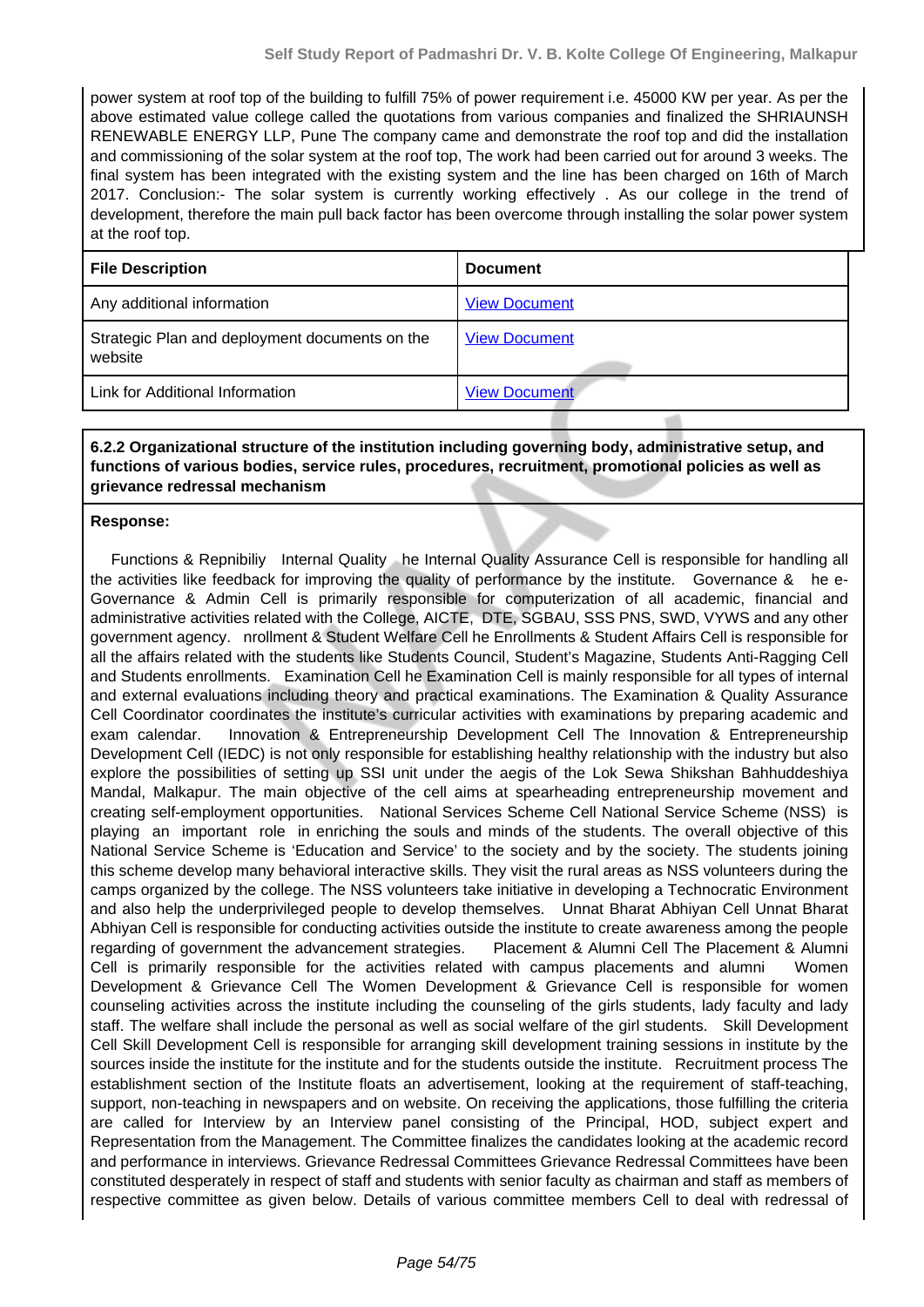Grievance of students. Cell to deal with redressal of faculty Grievances. Cell to deal with a redressal of grievances of non-teaching staff. The grievance of the individual will be given fair and reasonable opportunity to be heard in detail before the chairman and other members of the concerned committee in a peaceful and conciliatory environment depending upon the issue if need to be, appropriate evidence in the form of a material evidence or personal witness may be introduced by the aggrieved person. The chairman of the committee, in constitution with the members will submit the report principal, to the at the earliest possible time. The principal in turn, depending nature, magnitude and jurisdiction of the issue, will arrange for the appropriate and early measure of redressal of grievance, under the management and same will be communicate to the 'aggrieved person'. The evaluation at the college level is done by the concerned teacher teaching the subject. The concerned teacher addresses these grievances in person. In case it cannot be handled by the teacher the next level of escalation is Faculty advisor, then Head of the department and further if the need be the Principal.

| <b>File Description</b>         | <b>Document</b>      |
|---------------------------------|----------------------|
| Any additional information      | <b>View Document</b> |
| Link for Additional Information | <b>View Document</b> |

| A. All 5 of the above<br>B. Any 4 of the above<br>C. Any 3 of the above<br>D. Any 2 of the above<br>Response: A. All 5 of the above |                      |
|-------------------------------------------------------------------------------------------------------------------------------------|----------------------|
| <b>File Description</b>                                                                                                             | <b>Document</b>      |
| Any additional information                                                                                                          | <b>View Document</b> |
| Details of implementation of e-governance in areas<br>of operation Planning and                                                     | <b>View Document</b> |
| Development, Administration etc                                                                                                     |                      |

#### **6.2.4 Effectiveness of various bodies/cells/committees is evident through minutes of meetings and implementation of their resolutions**

#### **Response:**

Innovation & Entrepreneurship Development Cell The Innovation & Entrepreneurship Development Cell (IEDC) is not only responsible for establishing healthy relationship with the industry but also explore the possibilities of setting up SSI unit under the aegis of the Lok Sewa Shikshan Bahhuddeshiya Mandal, Malkapur. The main objective of the cell aims at spearheading entrepreneurship movement and creating self-employment opportunities. Ii this cell organizes some program like carrier guidance program and entrepreneurship awareness camp etc. for the beneficiary of final year students to help by the placement Placement & Alumni Cell The Placement & Alumni Cell is primarily responsible for the activities related with campus placements and alumni. This cell also work final year students the beneficiary of the campus placemats. And to organize some program i.e. carrier guidance program, soft skill development, personality development etc. Programme background Successful activity conducted in collaboration with the Innovation & Entrepreneurship Development Cell and Placement & Alumni Cell, which helps students to get place in reputed industries or to prepare for interview with full confidence or to go for higher education in renowned organization, we are organize carrier guidance programme on dated 26/09/2014 to 28/09/2014 for the beneficiary of third & final year students through the placement. Organization of this program starts with some primary meeting which includes detailed planning of program, schedule preparation for three days, finalization of Eminent speakers from academia and industries such as Dr.A.W.Kharche (Academician), Hemant Purohit (Industry Manager), Sayyad Vajahat Ali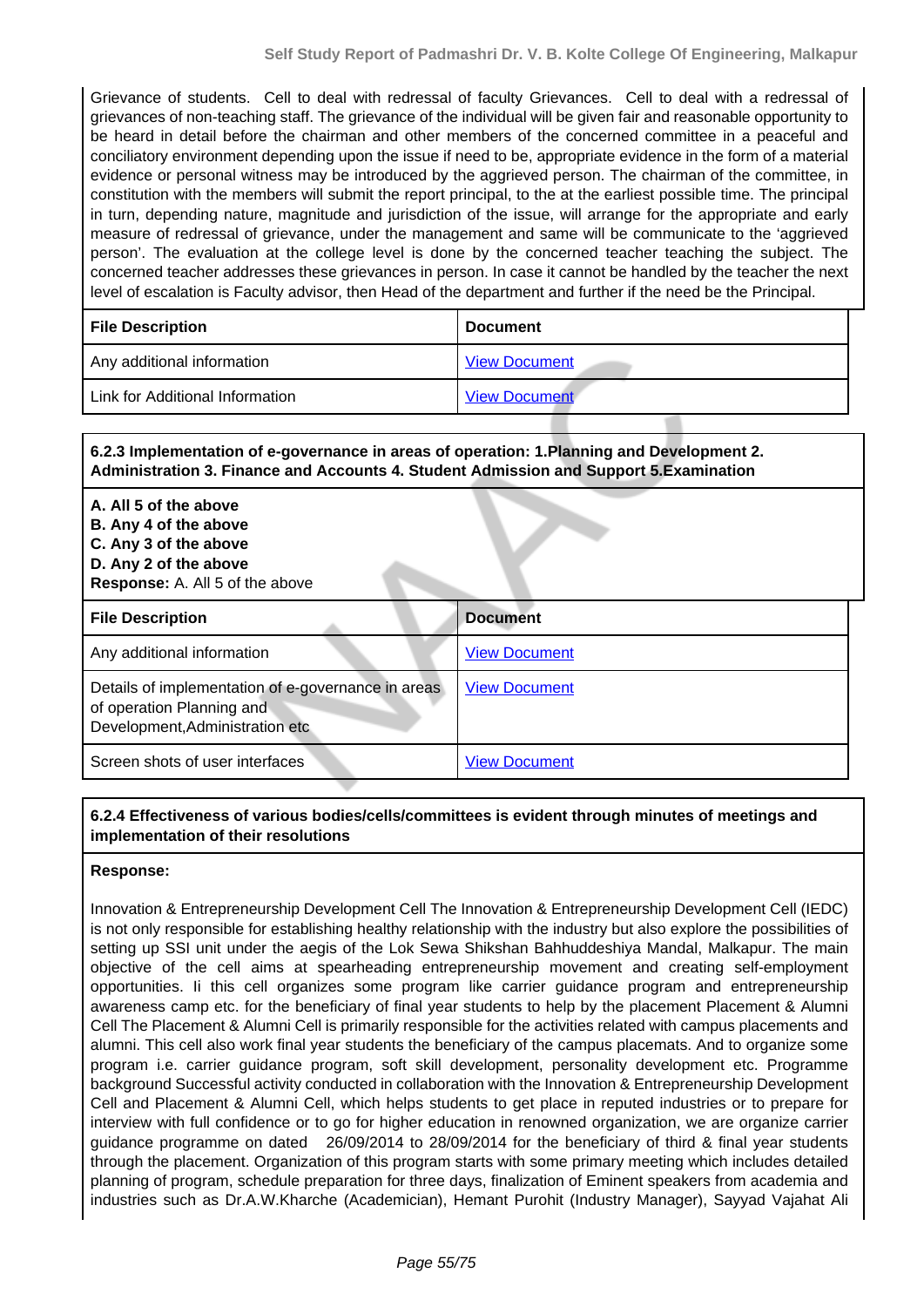Rifaquat Ali, Mr. M.A.Nasim (Industry Specialist) proposal preparation for fund to MHRDS BOAT WR-MUMBAI, Responsibility work allotted to college staff for smooth conduction of whole programs etc. Introduction Introduction: Career Guidance and the School-to-Work Transition Much has been written about the difficulties young people face when transitioning from their role as a student in school to an adult in the workplace. Traditional educational systems often do not provide the knowledge and skills demanded by the modern labor market, leaving youth with a gap in terms of both hard and soft skills that reduces their opportunities for employment. Additional vocational and life skills training,. One aspect of this difficult transition that is not often addressed, however, is the need for career guidance to assist youth in making informed educational and professional choices about their future, and facilitate their successful transition to the world of work. Career guidance services provide youth with the tools they need to understand their skills and interests, form a career plan, and get started on the steps to achieve this plan. Young people who benefit from these services will find themselves better equipped to undertake a structured and strategic job search, and ultimately pursue a meaningful, rewarding career. Career guidance is particularly important for youth at risk who often do not receive this support through their schools, families, or personal networks and lack the information to make career choices. They may also struggle to overcome additional barriers, including incomplete educational qualifications, psychosocial issues, and poverty. Although these youth may feel forced to rush directly into looking for work to start earning money, benefitting from career guidance will in fact help them to be more successful in finding and holding onto a job that will allow them to support themselves and their families Target group Career Guidance program was designed to target youth from third and final year students ,who were unemployed or under-employed, and unsure about their next steps or options available for pursuing their education and/or securing employment. A minimum educational requirement of functional literacy and completion of primary college . was instituted to ensure youth would be able to participate in training activities. Youth from low socio-economic backgrounds with varying levels of educational attainment were included,. less successful than women academically, less likely to look for academic/training opportunities, and more likely to disengage from society and be in conflict with the law. Training and Services The training cycle provided under the Career Guidance Program covered a total three day period. This included life skills training, which encompasses a variety of topics from personal competencies to healthy behaviors to employability skills, and was adapted. Particular emphasis was given to lessons on managing conflict, healthy lifestyles, and CV writing, as these were seen to be specific needs of the beneficiary population. One day was devoted to career testing to match participants' personality, skills, and interests with various career tracks. Several career tests were used, most importantly . It was originally planned that youth would be identified to pursue either an "education track" or a "job readiness track" and would only take part in one of the two corresponding workshops, but experience showed that all youth had needs in both areas, and it was best to pursue the two tracks in combination. Participants were also able to take part in one-on-one coaching sessions, in which they conducted a Strengths, Weaknesses, Opportunities and Threats (SWOT) analysis of their skills and received individualized support with the job search process, CV preparation, and mock interviews. Program Outcomes A follow-up study of program participants, conducted by an external evaluator, found that a large number of the program's graduates were better equipped to make decisions about their career and future, and to take the steps necessary to achieve their goals. In particular, the study found that 74 percent of unemployed youth have actively engaged in a job search, taking the first step to finding meaningful and rewarding work. Moreover, 54 percent of youth reported that after completing the program, they have a clear idea of the schools and resources for continuing their education. This illustrates the program's success in instilling in beneficiaries the importance of education and a desire to continue their education during a relatively short period of time. Another important measure for evaluating the success of the Career Guidance program is the level of participants' satisfaction—particularly given many young people's lack of understanding of the importance of a career guidance program at its outset

| File Description                | <b>Document</b>      |
|---------------------------------|----------------------|
| Any additional information      | <b>View Document</b> |
| Link for Additional Information | <b>View Document</b> |

### **6.3 Faculty Empowerment Strategies**

**6.3.1 The institution has effective welfare measures for teaching and non-teaching staff**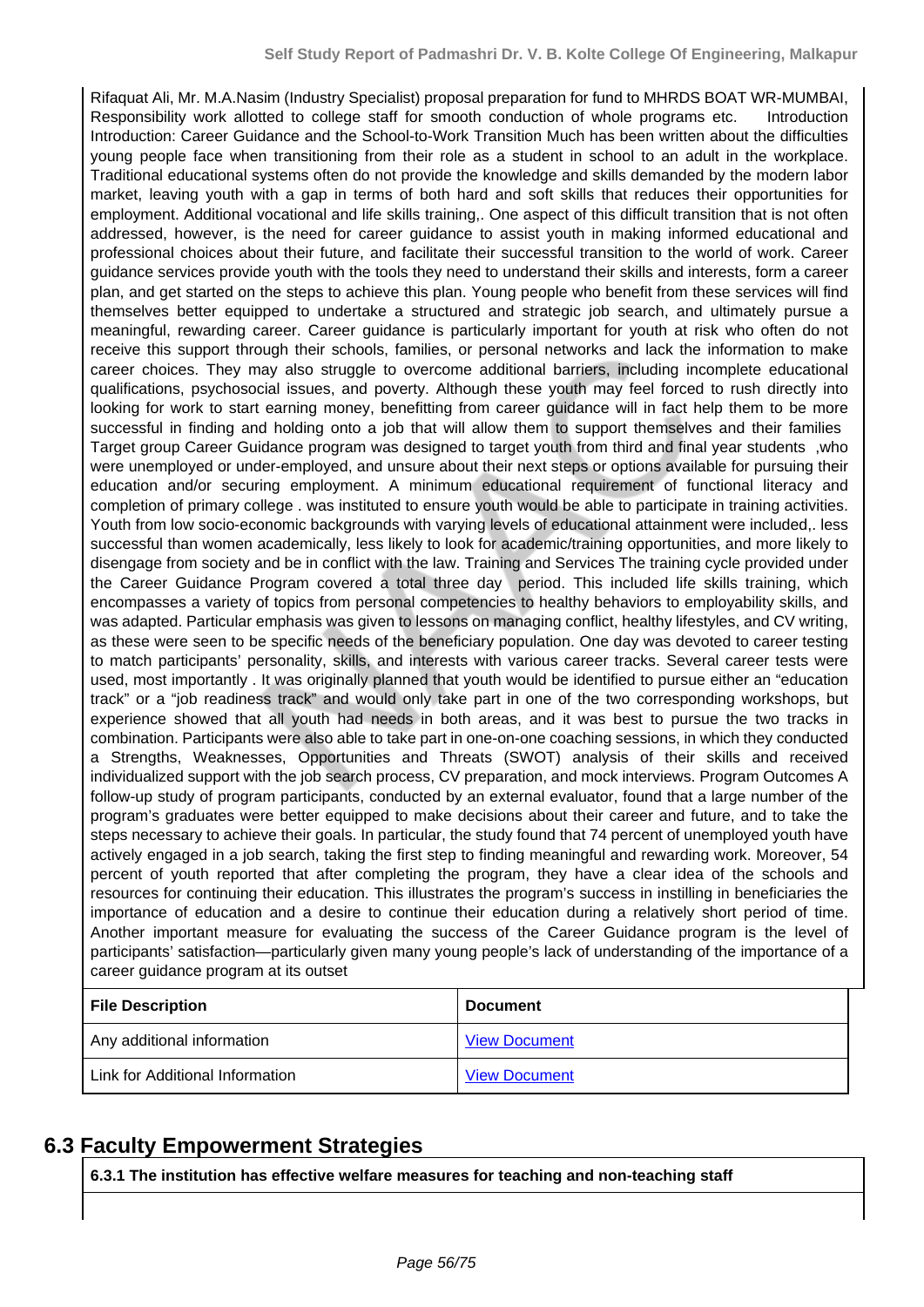#### **Response:**

Effective welfare measures for teaching staff Faculty improvement higher education Faculty Attending number of FDP programme Attend and present research papers in National/International conferences. Publish research papers in recognized journals. Attend skill enhancement activities like seminars/ guest lecture/ Faculty Development Programs. Faculty organized for National / International conference/ workshop. Enabling staff to make use of latest equipment through awareness program. Faculty gives Awards by national and international events Faculty gives extra time for other than college time Various promotions under career advancement scheme. Teacher pupil interaction that makes the lesson concept interesting to students Appropriate eliciting strategies (such as brain storming, Group Discussion & Pupil initiated questioning) based on pupils experiences Teaching subject result should be improve Any fund received by government and nongovernment agencies Number of consultancy project start in our institute Effective welfare measures for Non-teaching staff Knowledge of specific job requirement Knowledge of appropriate methods , practices and procedure Set priorities, plan and execute duties and responsibilities in logical and systematic manners Usage time, resources and energies effectively to achieve goals extra time given other than college time

| <b>File Description</b>         | <b>Document</b>      |
|---------------------------------|----------------------|
| Any additional information      | <b>View Document</b> |
| Link for Additional Information | <b>View Document</b> |

#### **6.3.2 Average percentage of teachers provided with financial support to attend conferences/workshops and towards membership fee of professional bodies during the last five years**

#### **Response:** 9.67

6.3.2.1 Number of teachers provided with financial support to attend conferences / workshops and towards membership fee of professional bodies year wise during last five years

| 2016-17        | 2015-16 | $2014 - 15$ | 2013-14 | 2012-13 |
|----------------|---------|-------------|---------|---------|
| $\overline{A}$ |         | J           | ັ       |         |

| <b>File Description</b>                                                                                                    | <b>Document</b>      |
|----------------------------------------------------------------------------------------------------------------------------|----------------------|
| Details of teachers provided with financial support to<br>attend conferences, workshops etc. during the last<br>five years | <b>View Document</b> |
| Any additional information                                                                                                 | <b>View Document</b> |

#### **6.3.3 Average number of professional development /administrative training programs organized by the institution for teaching and non teaching staff during the last five years**

#### **Response:** 1.8

6.3.3.1 Total number of professional development / administrative training programs organized by the Institution for teaching and non teaching staff year wise during last five years

| 2016-17 | 2015-16 | 2014-15 | 2013-14 | 2012-13 |
|---------|---------|---------|---------|---------|
| ີ       |         | _       |         | -       |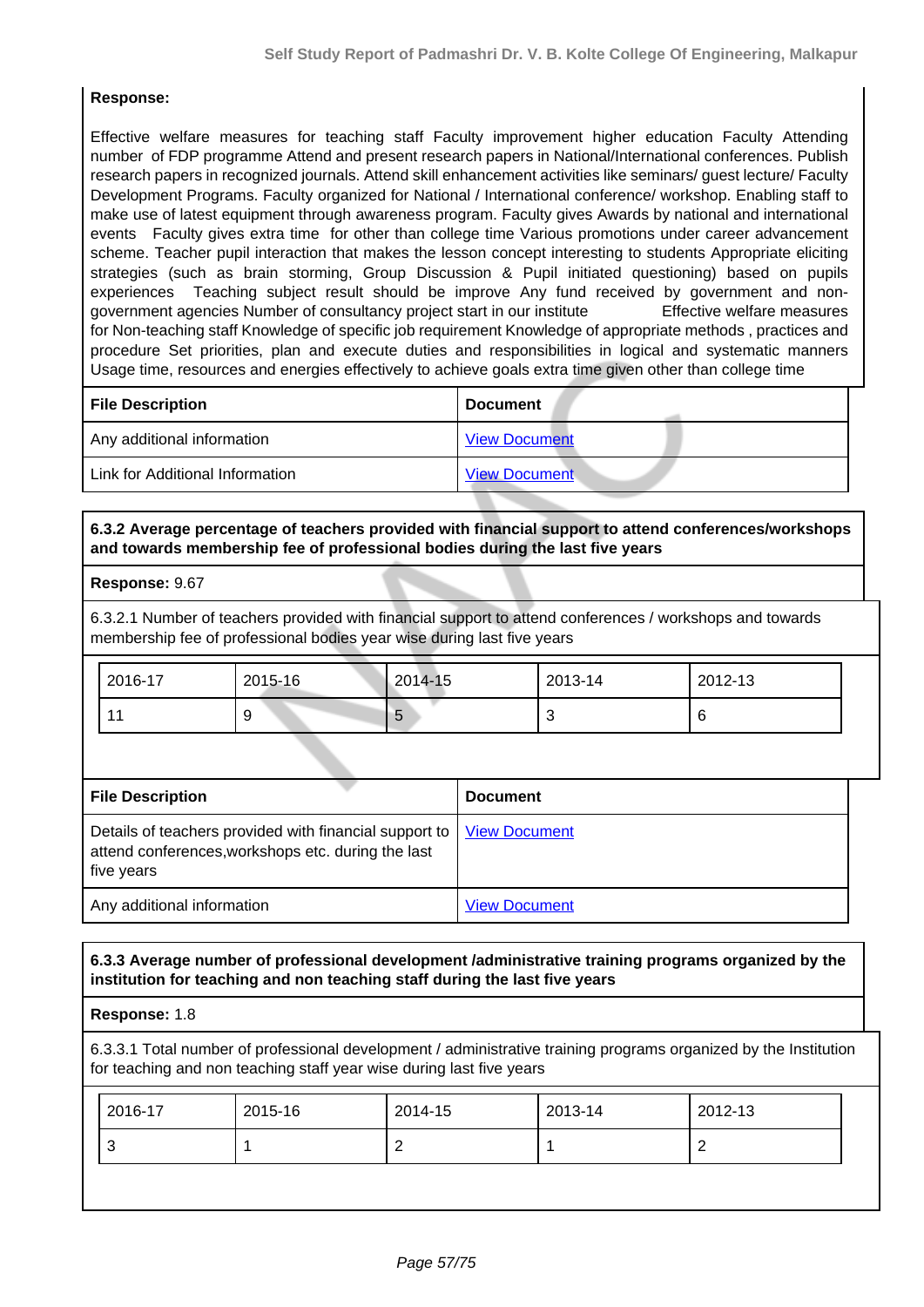| <b>File Description</b>                                                                                                                       | <b>Document</b>      |
|-----------------------------------------------------------------------------------------------------------------------------------------------|----------------------|
| Any additional information                                                                                                                    | <b>View Document</b> |
| Reports of Academic Staff College or similar<br>centers                                                                                       | <b>View Document</b> |
| Details of professional development / administrative<br>training programs organized by the Institution for<br>teaching and non teaching staff | <b>View Document</b> |

 **6.3.4 Average percentage of teachers attending professional development programmes viz., Orientation Programme, Refresher Course, Short Term Course, Faculty Development Programme during the last five years**

**Response:** 60.01

6.3.4.1 Total number of teachers attending professional development programs, viz., Orientation Program, Refresher Course, Short Term Course, Faculty Development Programs year wise during last five years

| 2016-17 | 2015-16 | 2014-15 | 2013-14 | 2012-13 |
|---------|---------|---------|---------|---------|
| 55      | 18      | 45      | 47      | 40      |

| <b>File Description</b>                                                                          | <b>Document</b>      |
|--------------------------------------------------------------------------------------------------|----------------------|
| Any additional information                                                                       | <b>View Document</b> |
| IQAC report summary                                                                              | <b>View Document</b> |
| Details of of teachers attending professional<br>development programs during the last five years | <b>View Document</b> |

#### **6.3.5 Institution has Performance Appraisal System for teaching and non-teaching staff**

#### **Response:**

The college designed an "Annual Self-Assessment for the Performance Based Appraisal System (PBAS)" to evaluate the annual appraisal of the faculty members and appraise them as per their individual performance in the following performance evaluation factor. The PBAS system adopts the SWOC analysis method. The final outcome of the PBAS system is the decision taken by the local management committee by analyzing the PBAS report of the employees. The performance evaluation factor is divided in to mainly 2 types i> Primary Factor ii> Secondary Factors. Primary Performance Evaluation Factor:- Functional & Technical Skills Communication Skills Problem solving & Decision Making Teaching-learning evaluation related activities, Co-curricular, extension, professional development related activities, Research, publications and academic contributions, and Result performance of their respective subject. Other credential, significant contributions with respect to the session and organization. Secondary Performance Evaluation Factor:- Punctuality and regularity. Attitude to words work Perceptivity and sensitivity Initiative Innovation and creativity Job knowledge Following steps carried out to evaluate Performance Appraisal for Faculty Members The Appraisal report prepared by the faculty on the basis of the appraisal factors as mentioned above, has been submitted to the IQAC committee annually The IQAC committee examines the report of each and every faculty and give their remarks The report then forwarded to the Principal and put off the remarks.. The Principal along with the local management committee go through the report and analyze the report using the SWOC analysis. The Local Management committee then decides appropriate incentives to the faculties on the basis of their performance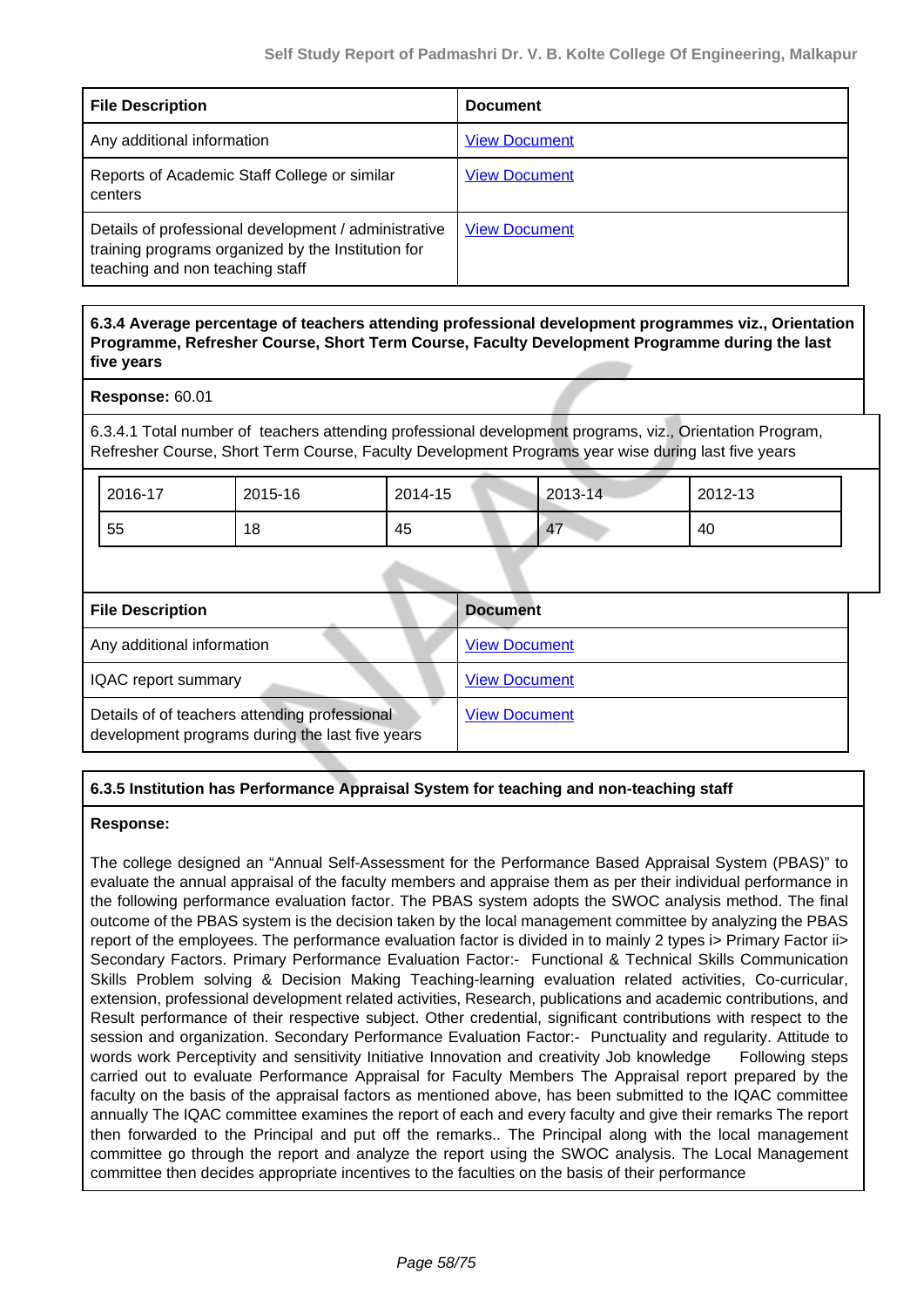| <b>File Description</b>    | <b>Document</b>      |
|----------------------------|----------------------|
| Any additional information | <b>View Document</b> |

## **6.4 Financial Management and Resource Mobilization**

**6.4.1 Institution conducts internal and external financial audits regularly**

#### **Response:**

POLICY It is the policy of this institution to establish and support an internal auditing department as an independent appraisal function to examine and evaluate Institute activities as a service to management and the Board of Governors. The Office of Internal Audit (IA) and External Audit reports administratively to the President and functionally to the Audit Subcommittee of the Executive Committee of the Board of Governors and provides an assessment of the Institute's internal control environment and risks. MISSION The mission of the Office of Internal Audit is to provide an independent, objective assurance and consulting activity designed to add value and improve the Institute's operations. The Office of Internal Audit aims to help the Institute accomplish its objectives by bringing a systematic, disciplined approach to evaluate and improve the effectiveness of risk management, control, and governance processes. AUTHORITY To accomplish its assigned responsibilities, IA has full access to all Institute records, properties and personnel, and is free, within its scope, to review plans, systems, procedures and records. SERVICES The Office of Internal Audit audits for internal controls related to: Compliance with policies and procedures, laws, and regulations Accomplishment of goals and objectives and authorization of transactions Reliability and accuracy of data Efficiency and effectiveness of operations and the economical use of resources Safeguarding of assets Fraud prevention and detection In conducting its work, IA performs the following services: Audits: Both internal and External Audits are scheduled annually based on assessed risk or by management request. Audits are more detailed in nature and are intended to provide a certain level of assurance on the adequacy of internal controls for the business unit or process and may encompass various business processes. The scope of all audits may be integrated to include audit procedures which may include the following engagement types and scope: Operational – effectiveness and efficiency of operations and the economical use of resources Financial – fiscal management and the validity, accuracy, and proper accounting of financial transactions Compliance – compliance with state, and/or local laws and regulations, and Institute or other applicable policies, procedures, and contractual requirements Reviews: Higher level engagements addressing a specific concern or activity and is intended to provide a basic level of understanding of the process and its internal controls for the improvement of institution. Procedures may include trend analysis, Consulting: Engagements conducted at the request of or in collaboration with management to review specific processes and provide advice on policy development, operations, internal controls, system development initiatives, process improvements, and an array of other financial matters of the institutions. Compliance: IA serves as the Institute's liaison to coordinate, monitor, respond to, and report on all external audits, reviews and site visits. Management is required to report to IA the notification of any compliance activities they may receive from external agencies/auditors. IA will collaborate with the unit management to provide assistance to external auditors, to prepare the departmental auditees(s) for the visit, and write the response to all external audit reports. AUDIT FILES All documentation obtained during the course of an IA/EA engagement are the property of institutions. Requests for audit files and reports must be made in writing to the Associate Vice President and Chief Audit Executive (CAE). AUDIT REPORTS Upon completion of an audit, review, or investigation, IA will provide management with a draft report that will include IA's findings and recommendations. Management must provide IA with a response to the findings and recommendations within 20 calendar days. The final IA report will be distributed electronically to senior and departmental management and others as deemed appropriate. Copies of IA's reports will also be provided to the external auditors and the Audit Subcommittee of the Board of Governors. FOLLOW-UP IA will follow up with management to ensure that all of management's action plans are implemented within the prescribed time frames. The status of all open items will be reported to management on a yearly basis and to the President and the Audit Subcommittee of the Board of Governors on a quarterly basis. PROFESSIONAL STANDARDS Internal Audit complies with the Institute policies and procedures and various professional accounting, auditing, investigative and information technology standards, which include, but are not limited to the following: • The Institute of Internal Auditors (IIA) • The Information Systems Audit and Control Association (formally known as ISACA) • The Association of Certified Fraud Examiners (ACFE) • The Institute of Chartered Accountants of India (ICAI) • State Government where applicable Task Responsibility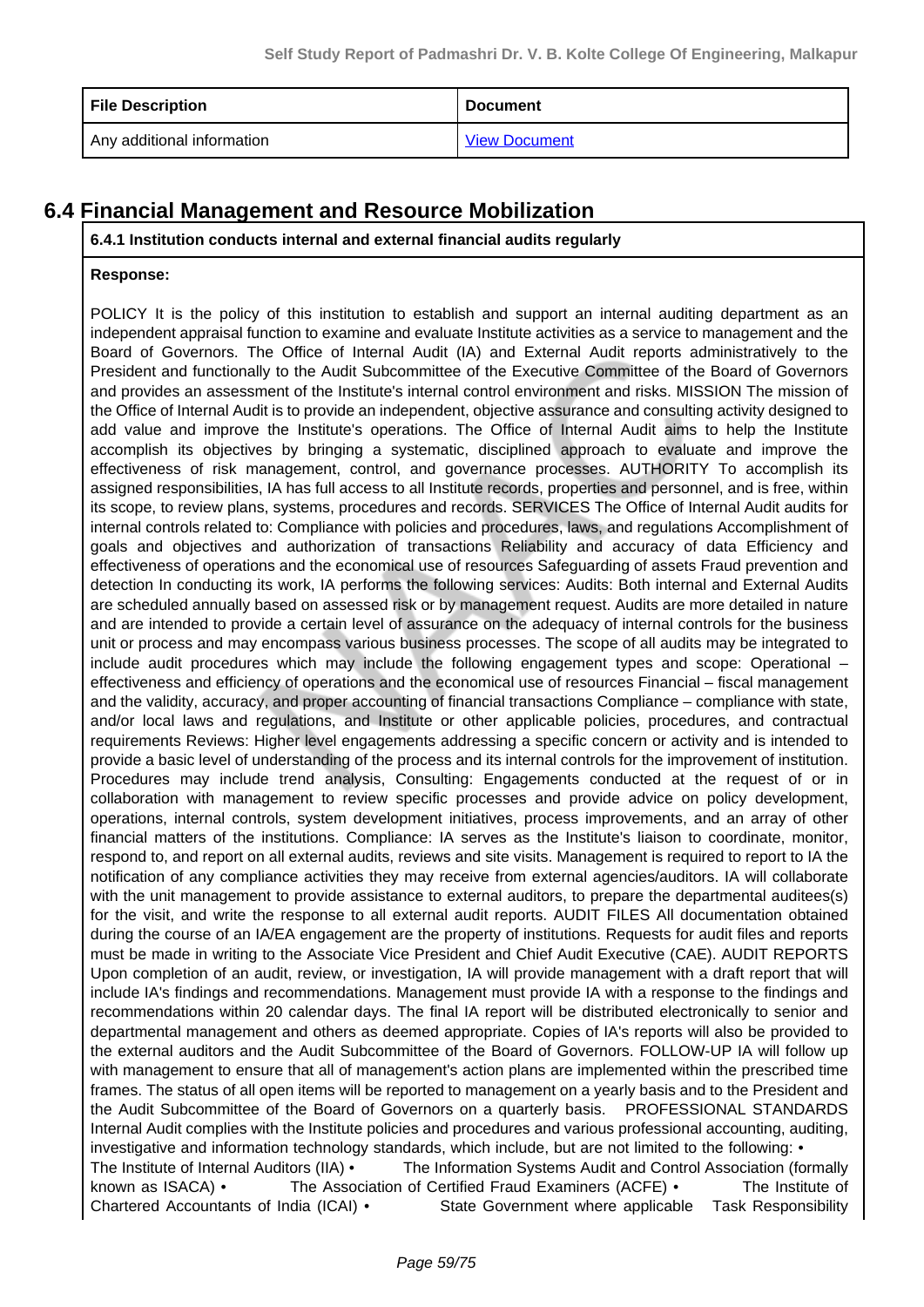Process Requesting IA Services Unit Management Email the IA AVP/CAE and include the following: Unit or process Type of IA service needed Desired timing Justification for the request IA AVP/CAE Provide management with a response to the request and plan the engagement accordingly. Notification of External Audits, Reviews, and Site Visits Unit Management Email the IA Quality Assurance Manager and include the following: Agency name Auditors' names Proposed date(s) Copy of any written correspondence Unit name, account number(s), grant(s) or contract(s) involved Grant/contract award amount Grant/contract term Documentation request list Internal Audit Conduct a pre-audit meeting with the unit management. Include a representative from Sponsored Program Administration (SPA) if a grant or contract. Coordinate the audit with the external agency and other personnel as needed. Attend meetings with management and the external auditors as needed. Obtain support for all potential findings. Prepare all audit responses in collaboration with unit management and others as needed. Submit the final response to the external auditors. Report all external audits to the President, senior management, the external auditors, and the Audit Subcommittee of the Board of Governors. Follow up on management's action plans to ensure they are implemented in compliance with the external auditor's recommendations. Engaging External Auditors Internal Audit Serves as the lead liaison for all Institute external audit services. Collaborates with the President, Audit Subcommittee, and the Chief Financial Officer on the external audit services needed. Collaborates with the Procurement and Strategic Sourcing (PSS) department, and other unit management as needed.

| <b>File Description</b>         | <b>Document</b>      |
|---------------------------------|----------------------|
| Any additional information      | <b>View Document</b> |
| Link for Additional Information | <b>View Document</b> |

#### **6.4.2 Funds / Grants received from non-government bodies, individuals, Philanthropers during the last five years (not covered in Criterion III)**

**Response:** 5.75

6.4.2.1 Total Grants received from non-government bodies, individuals, philanthropers year wise during last five years (INR in lakhs)

| 2016-17 | 2015-16 | 2014-15 | 2013-14  | 2012-13 |
|---------|---------|---------|----------|---------|
| 1.10    | .25     | .05     | .20<br>- | 1.15    |

| <b>File Description</b>                                                                      | <b>Document</b>      |
|----------------------------------------------------------------------------------------------|----------------------|
| Annual statements of accounts                                                                | <b>View Document</b> |
| Any additional information                                                                   | <b>View Document</b> |
| Details of Funds / Grants received from non-<br>government bodies during the last five years | <b>View Document</b> |

#### **6.4.3 Institutional strategies for mobilisation of funds and the optimal utilisation of resources**

#### **Response:**

A plan is prepared at the beginning of every financial year for proper utilization of financial resources. Institute has well defined mechanism to monitor effective and efficient use of available resources. Management takes care of the collection of tuition fees, salary distribution, tax payment, loan distribution, preparing purchase orders for the laboratory equipment, teaching aids, etc. Every financial transaction is recorded. All procedures and dealings are computerized through software. Quotations are evaluated on the basis of cost and quality and principle of competitive bidding. After comparison, purchase order on the suitable vendor is issued. The following three types of accounts are operated: Receipts & Payment Accounts. Income & Expenditure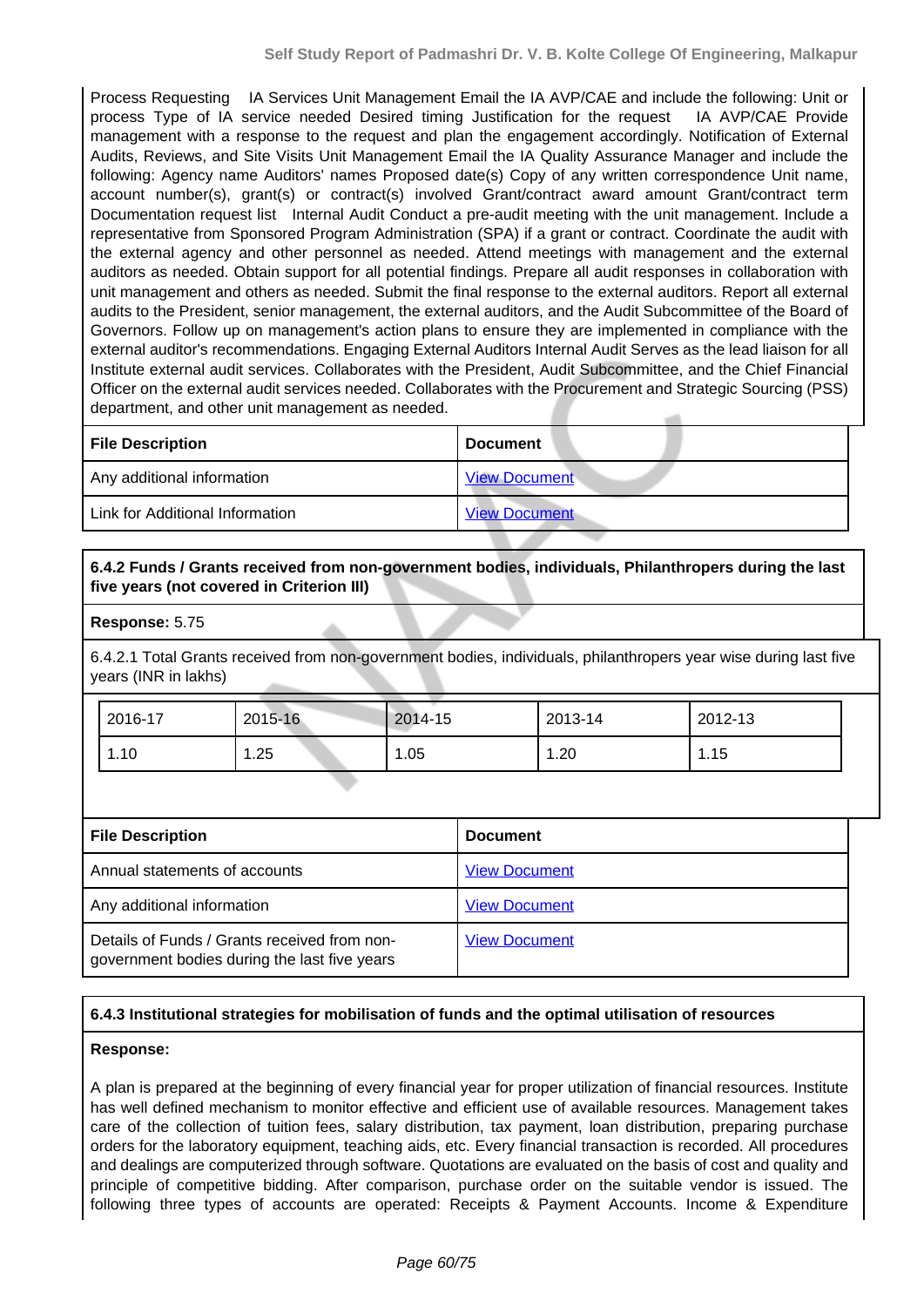Accounts. Balance Sheets. Each and every transaction is supported by the vouchers and bills. All the collections are deposited directly in the bank and all expenditure on recurring and non-recurring, are incurred through cheques. Internal audit is done periodically. The external audit is done by the Chartered Accountant before the session comes to an end. For efficient use of the financial resources, the budget is formulated. Account section looks after the following types of payments/expenditures: Recurring Non-recurring There is also a purchase committee for approval to purchases and development of infrastructure. Following are the members of Purchase Committee: Case Study of mobilization of funds and the optimal utilization of resources "ENTERPRENEURSHIP DEVLOPMENT CELL:-DST-NIMAT PROJECT 2016-2017" Padm. Dr. V. B. Kolte College of Engineering & Polytechnic, Malkapur sending proposal to conducting Programme by DST NIMAT Project 2016-17 EDI Ahmadabad, NSTEDB New, Delhi India Sponsored Three days Programme Scheduled of Entrepreneurship Awareness Camps (EAC) on Academic year 2016-17 we are sending proposal to EDI Ahmedabad & we are continuously working from this body from last two year so in this year they are sanctioned four entrepreneurship awareness camp Programme for this academic year SANCTION LETTER NO. & DATE: EDI/DST-NIMAT/16-17/RLS-1/178, signing Agreement on the date of 7/07/2016. Sanctioned fund amount Rs.80, 000/- initially they are releasing 70% fund after completion of four Programme remaining fund released. After getting sanction letter we are make Action plan according to this plan we conduct following Programme below scheduled Programme 14 sept to 16 sept 2016 for our Polytechnic second year student participating 75 student 19 Dec to 21 Dec 2016 B.sc & M.sc students at G.G.Khadse college Muktainagar participating 75 students 22 Jan to 24 Jan 2017 for our B.E. Final year participating 81 students 16 Feb to 18 Feb 2017 for D.Pharm and M.Pharm student at pharmacy college malkapur Participating 93 students For this above Programme we are manage to conducting session different faculty in industrial area, academic professionals, bank manager, personality development and motivational speaker & industrial visits. List of faculty conducting sessions Dr.Prakash G. Chandak,Dr.A.W.Kharche, Mr.Anup Puranik, Mr.Mohan Pachpande,Mr.S.S.Dawange, Mr.M.J, Deshpande, Mr.N.E.Patil,Mr.Rushil Gove ,Mr. Jayesh Zilthe, Mr. Manish Gupta etc. successfully co-ordinate by programme Prof. S.R.Shekokar &Prof. R.M.Choudhari as programme co ordiator this Programme is helpful to start up own business .

| <b>File Description</b>         | <b>Document</b>      |
|---------------------------------|----------------------|
| Any additional information      | <b>View Document</b> |
| Link for Additional Information | <b>View Document</b> |

## **6.5 Internal Quality Assurance System**

 **6.5.1 Internal Quality Assurance Cell (IQAC) has contributed significantly for institutionalizing the quality assurance strategies and processes**

#### **Response:**

1)NEWSLETTER OF IQAC: QUALITY INITIATIVES & ENDEAVOURS Goal: The main aim of the practice is to get maximum involvement of all the stakeholders by providing them complete information about the activities of the IQAC. The basic principle underlying this approach is that if the people involved in any productive activity are well informed, the participation index and involvement grows at a higher pace. The Context: While emphasizing the need for dissemination of information about the plans and prospects of the working of IQAC, it was very important in the very first year of accreditation to inform the people and create awareness among themselves about the underlying need of moving into the post accreditation era. Without any appropriate and suitable financial & administrative setup and attitudinal strengths, the process of creating awareness was very cumbersome. With only the zeal and motivation to work as the desired force available with the institution and with only one goal to move along the aspirations of NAAC, the principal and the co-ordinator moved towards getting all the stakeholders involved with the optimum use of the minimum possible resources with the tool of an IQAC newsletter. The Practice: The institution with a clear motive to make optimum use of the resources available, developed a self-devised system of providing information about the activities of the NAAC in the accreditation scenario. The principal and coordinator of the college decided to prepare a document that could provide a complete and clear information about the activities of the NAAC, IQAC and the role of the college in the accreditation setup. A small document of only four pages was prepared which included the introduction and background of the accreditation process of the college, vision and mission of college, concept, objectives and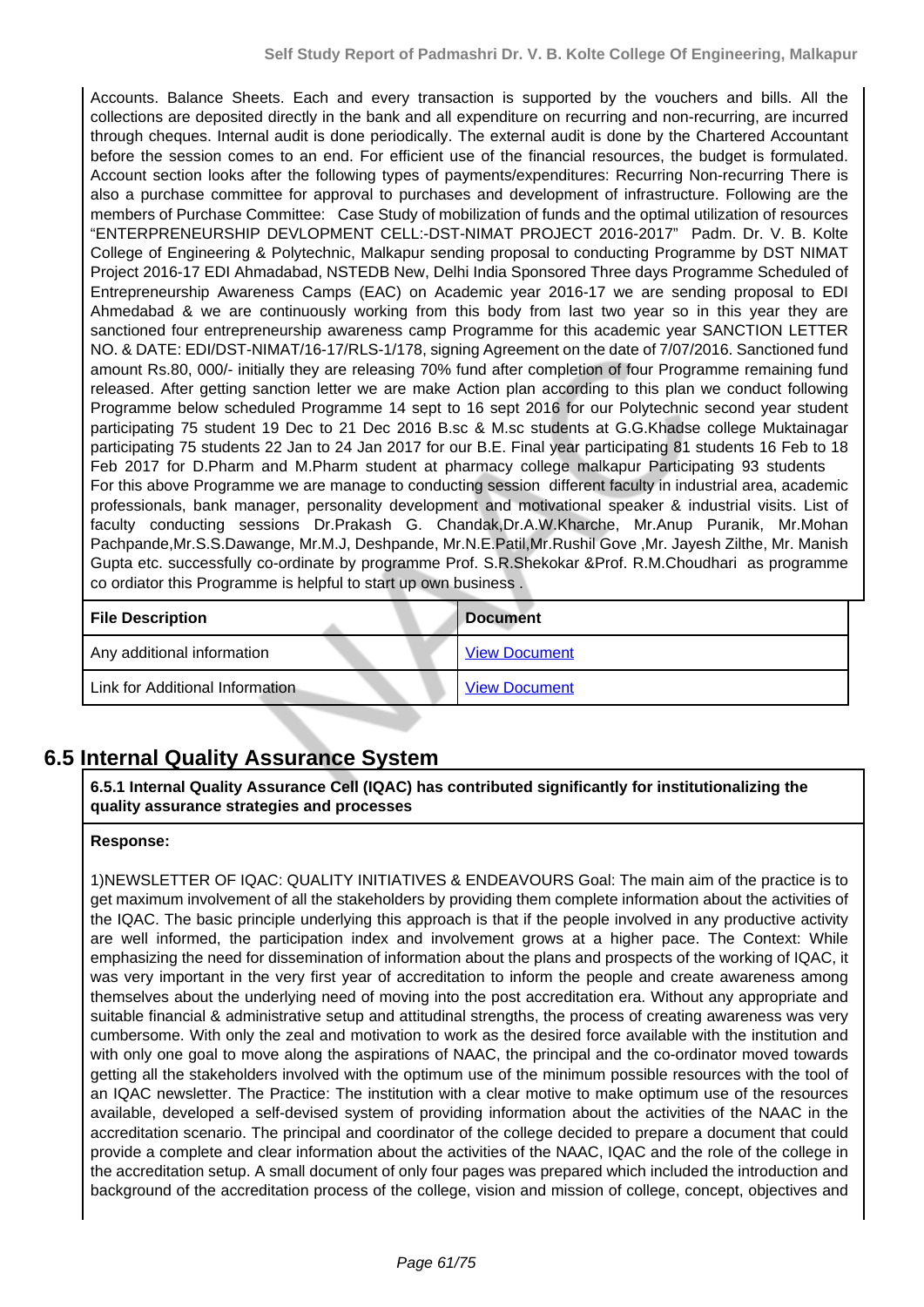function of the IQAC, plan chalked out, objectives and targets accomplished, recent milestones and future plans. The whole document was prepared by IQAC coordinator and published. The copies were distributed among all the faculty members, office staff, non teaching employees, Alumni association incharge and some copies kept in library reading room for use of students. The copies of this leaflet were also displayed on the different notice boards. The cost of the newsletter titled "Quality initiatives and Endeavours" was less but the impact and response was enormous. A moderate effort on the part of the institution to get maximum out of minimum. A leaflet was released by the director, public instruction, Malkapur. It was a very successful endeavour as everyone having a stake in the institution got information about the institution's accreditation efforts for quality enhancement as well as motivated all to work collectively and effectively for the accomplishment of the future plans. This shows that small and moderate efforts, made with clear vision and motives, can do wonders. Problem Encountered and resources required: Being a private college and having so many financial, administrative and other handicaps. The various endeavours aimed at quality sustenance and enhancement face some problems. But the attitude and motivation of even a few persons connected with quality pursuits is enough to march forward. This was an innovative exercise devised by the college requiring less amount of finances. So, no serious problems were faced while implementing this practice. The efforts of the principal and motivated faculty members paid rich dividends. Notes: The adoption of this practice and other quality related initiatives undertaken by the institution have proved that the small and moderate people at small places can do wonders and create a congenial atmosphere for all the stakeholders. IQAC Initiative: Students as Important Stakeholders in Quality Goal: To involve all the stakeholders in the quality initiatives of the College and to be a transparent institution to the students as major stakeholders. The Context: The growth and success of the institution involves the participation of the students as an important stakeholder in the planning, decisionmaking and implementation process. The college has decided to involve the students, who are one of the major stakeholders in Higher Education. With the involvement of the students, the institution will benefit in the overall functioning of its activities; as a result, there will be a quality enhancement in the institution as well as in the functioning of the students' council. The Practice: It is a herculean task to obtain the inputs on a continuous basis from all the 1861 students of the college. Hence, we have a democratically elected Students Council which meets on the last Wednesday of every month. The Principal addresses them with the relevant initiatives. The Students Council comprises of a boy and a girl representative of each class, headed by a Chairman and Vice-chairperson and a Secretary. The student representatives and office bearers are elected from among those who are academically fit and without any disciplinary action against them. The teachers of the various departments in the capacity of tutors also discuss matters with the students. The recommendations, suggestions and the requests of the students are placed before appropriate committees for approval. The response of the students obtained through the feedback also acts as an important input in all our efforts. Since IQAC has representatives from all the committees and bodies of the College, a fruitful integration and coordination of policies is possible. Evidence of Success: It is a controlled democracy, wherein the students are drawn into the process of policymaking and implementation. It serves as a constant forum for expressing their appeals and grievances. The College has gained on a continuous basis through this on-going mechanism of student-administration interaction. Problems encountered and Resources required: Since the date and time are fixed for the year, the problem of the students not attending the meeting is very remote. However, since the student strength in the college is more than 1800, having a Single Students' Council for all the programs would be impractical and not truly representative. Hence the college has started to add students in various committees of college like IQAC cell, Training & Alumni cell etc. This has proved to be very effective. Time becomes a constraint, when the Principal has to conduct meetings of various committees on the same day. However, this has been overcome by the Principal earmarking the last Wednesday of every month exclusively for these meetings. Allocation of funds and monitoring of its use is done by the Principal and the respective Staff-in-charge. Contact Details: The Principal Padm.Dr.V.B.Kolte College of Engineering, Malkapur-443101, Maharashtra India. Telephone: (07267) 224943, 226700 Email: coemalkapur@rediffmail.com

| <b>File Description</b>         | <b>Document</b>      |
|---------------------------------|----------------------|
| Any additional information      | <b>View Document</b> |
| Link for Additional Information | <b>View Document</b> |

 **6.5.2 The institution reviews its teaching learning process, structures & methodologies of operations and learning outcomes at periodic intervals through IQAC set up as per norms**

**Response:**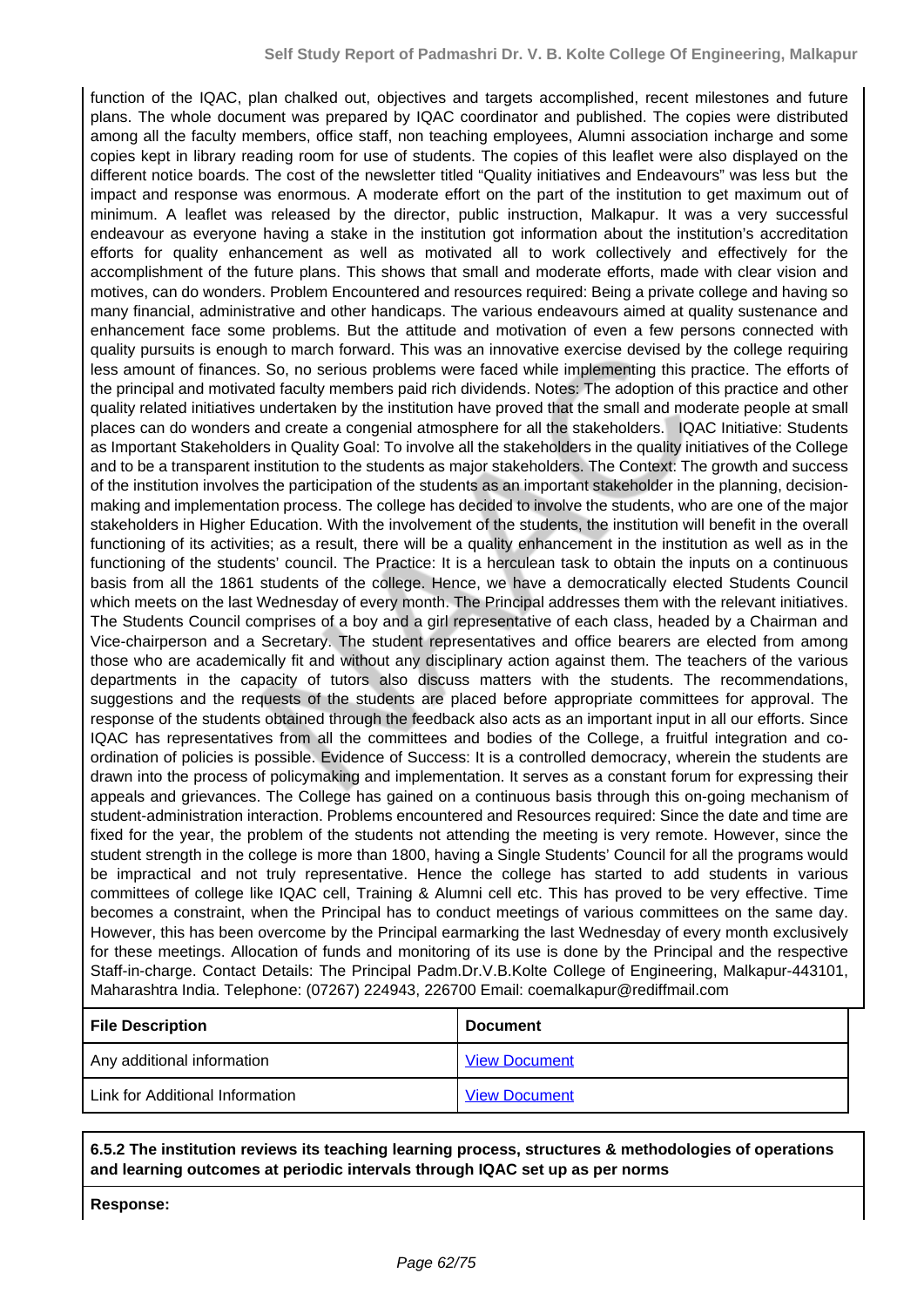Quality of Academic program is sustained through: Teaching learning process: 1.Teachers are encouraged to use electronic teaching aids such as LCD etc. wherever necessary. Students' opinion on teaching effectiveness is taken on 2 different occasions. First is at the end of 4 weeks of instruction, second at the time of 14th week of instruction. These two feedbacks are shared with the faculty members concerned so that midcourse corrections can be taken up by the faculty concerned. The faculty members are counseled if their feedback score is not up to the mark. This is ensuring effectiveness in teaching and hence the quality. In order to make the students self learners, the college has been preparing and distributing course files and lab manuals to all the students. a) Course files - give the syllabus content, lecture schedules, rudiments of each of the units in the subject concerned. This gives overall idea and also indicates the depth up to which the study is expected to be carried out. The end exam questions (both long answer and short answer types) are also incorporated in the course files so that the students will solve these problems and get an idea of effectiveness in answering the question papers. b) Lab manuals – these are prepared for each of the laboratory which the students go through and given to every student. This manual gives the list of the experiments to be carried out, the aim of each experiment, the equipment used, the theory and procedure for doing experiment and glimpses of the analysis of the results are indicated. Thus the students are expected to read before hand so that when the students go to the laboratory, they can straight away conduct experiments, analyse the results and draw conclusions. c) Visual aids – OHPs are provided in every class room and the teachers are trained to use visual aids effectively. LCD Projector is made available in seminar halls and in the respective departments for teachers if they wish to use. Recently college started fixing LCDs almost in all class rooms. 2. Daily monitoring of teachers' attendance and their taking classes allotted to them as per time table. No class remains free without a teacher any day. If any teacher has taken leave or absent due to any reason, the concerned teacher/HoD is required to make the alternative arrangement for taking his class. This ensures that students are provided instruction by teachers' whole day without a gap. This ensures discipline and also helps completion of syllabus in time. 3. Ensuring effective learning in the VBKCOE , mid tests are conducted 3 times in a semester which is leading to better concentration on the part of the students to understand and assimilate the subject. Besides this, 3 assignments are being given in each semester in each subject so that the students will have to do similar study for his/her end examinations which promotes student centered learning. A novel initiative is also taken for giving some weightage to attendance. In the UG programme, where the sessional marks are 10, 5 marks are allocated for attendance and 5 marks for the assignment submission. This is promoting students' attendance enormously and hence the academic environment is improving. 4. Daily monitoring of attendance in each class of each student and reporting the same to parents. Problems of continuous absence of anyone are also taken up with their parents. Quite often we call the parents for advising them on seriousness of shortages in attendance which may result in detaining of the student, causing loss of an academic year. 5. HODs monitor the progress course coverage on each theory and practical class, thus ensuring uniform course coverage matching with the Mid-test requirement. HoDs make sure that tutorials and assignments are regularly conducted as per time schedules. The college ensures maintenance of exam schedules for Mid-test as well as semester examinations. 6. Effective evaluation: As stated above, the evaluation in each theory subject is as follows: Sessional marks - 10 + 5M for student's performance +5M for attendance End semester Exams - 80 Total - 100 7. Encouragement for R&D: Teaching and Research must go together. With this aim, research is promoted by the college in the following ways and means: Teachers are given 6 months leave to complete their work during their Ph.D work. Encouragement for publication of papers in international journals based on the impact factor of the journal. ISTE membership and subscription with all transactions to access: Senior professors of the department are given membership by the college and all transactions are subscribed to library which is helping all the teachers and PG students to use them for their research work. Recently comfort with Ph.D. degree four members & total four members are pursuing. This is helping to promote research culture in the college among the teaching community which will definitely have a bearing on the teaching process. The main strategies for innovation in teaching learning and evaluation are as follows: a) Updating the curriculum content to match with the requirements in job market, national priorities, and global direction in technological development. b) Creating a conducive teaching learning environment with class rooms equipped with modern tools like visual facilities, good ambience in the class rooms, continuous monitoring of progress in lecture schedules matching with the examination pattern. c) Regular feedback from students on teaching effectiveness is paving the way for mid-course corrections through counseling. d) Creating modern supporting infrastructure like library equipped with, digital library, which provide online access to large number of national/international technical journals. Wi-Fi, internet are made available in the campus. e) Well defined rules and regulations of conducting examination and maintaining high level of confidentiality through various measures from the start of paper setting to the end of declaration of results. The scheme of evaluation includes increased number of assignments, mid-sessional tests and weightage given to attendance. This has influence on effectiveness in learning. f) A right balance in internal and external examinations (20 & 80 Marks respectively) 8. Encourage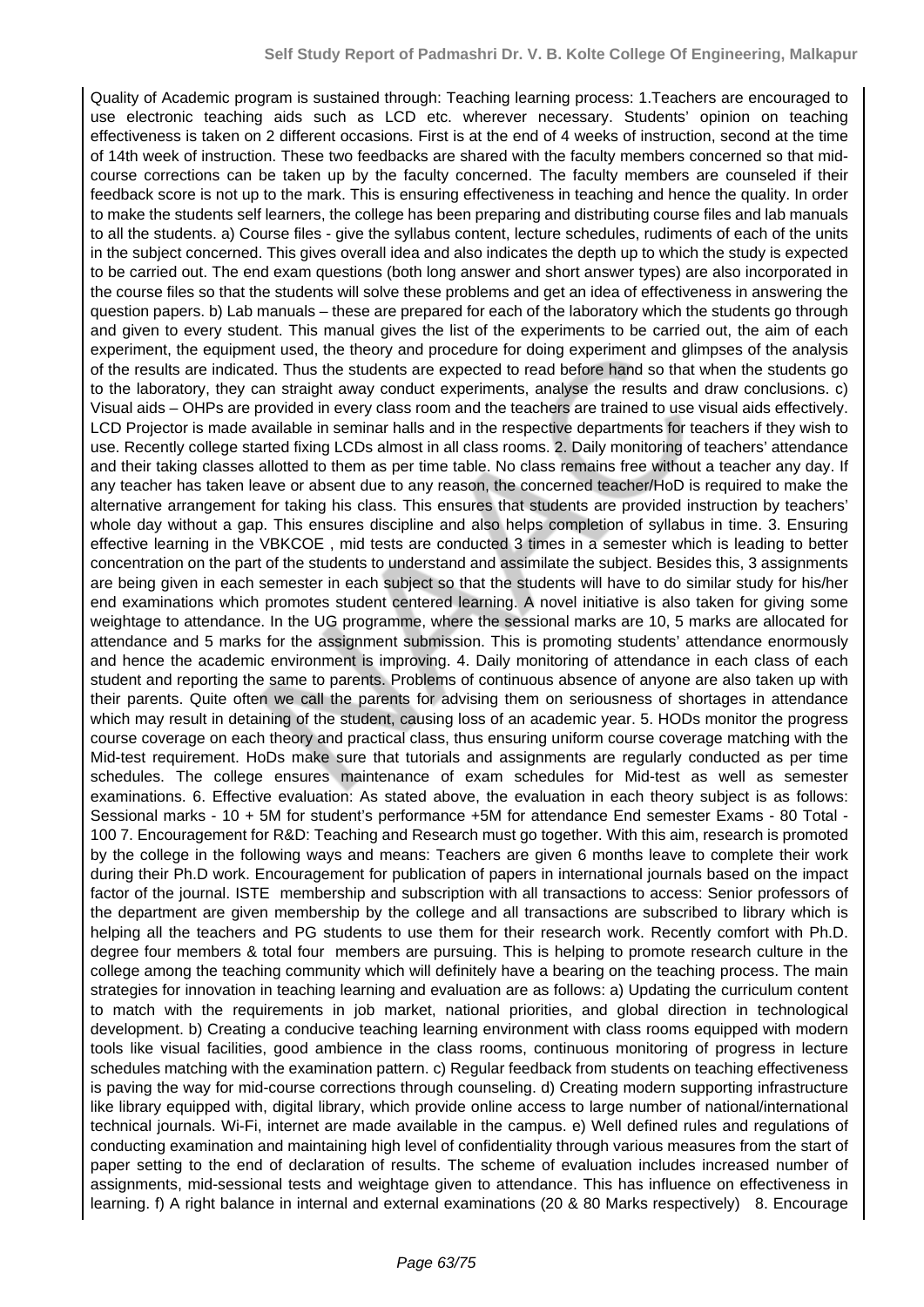the staff for applying research projects to funding agencies like MHRD'S BOAT, DST etc. 9. Encourage all the staff to register for Ph.D. qualification and publish papers in Conferences/journals. Financial & non-financial incentives are given to faculty & staff to carry out research work. Further staff members are given TA/DA, registration fee, etc. to attend the conferences to present the papers. The faculty are given cash incentives for publishing research papers in national and international journals. 10. The faculty is provided adequate time/duty leave to interact with external guides for their research work. Every teacher spends 2 hours extra in the college in a week to accelerate their work. 11. The college invested adequate funds in developing infrastructure of test equipment's, hardware, software tools (beyond practical labs requirement of curriculum) to support internal R&D and project work. 12. Arranging guest lectures by the eminent professors from form other colleges and researchers from Industries and R&D organizations. 13. All the departments in the institution conduct seminars, workshops, conferences in their areas of academic interests on regular basis for the benefit of staff to engage themselves in research activity.

| <b>File Description</b>         | <b>Document</b>      |
|---------------------------------|----------------------|
| Any additional information      | <b>View Document</b> |
| Link for Additional Information | <b>View Document</b> |

#### **6.5.3 Average number of quality initiatives by IQAC for promoting quality culture per year**

**Response:** 2.4

6.5.3.1 Number of quality initiatives by IQAC for promoting quality year-wise for the last five years

| 2016-17 | 2015-16 | 2014-15                | 2013-14 | 2012-13 |
|---------|---------|------------------------|---------|---------|
|         |         | $\boldsymbol{\Lambda}$ |         | ີ       |

| <b>File Description</b>                                                         | <b>Document</b>      |
|---------------------------------------------------------------------------------|----------------------|
| Number of quality initiatives by IQAC per year for<br>promoting quality culture | <b>View Document</b> |
| Any additional information                                                      | <b>View Document</b> |
| <b>IQAC</b> link                                                                | <b>View Document</b> |

**6.5.4 Quality assurance initiatives of the institution include:**

- **1.Regular meeting of Internal Quality Assurance Cell (IQAC); timely submission of Annual Quality Assurance Report (AQAR) to NAAC; Feedback collected, analysed and used for improvements**
- **2.Academic Administrative Audit (AAA) and initiation of follow up action**
- **3.Participation in NIRF**
- **4.ISO Certification**
- **5.NBA or any other quality audit**
- **A. Any 4 of the above**
- **B. Any 3 of the above**
- **C. Any 2 of the above**
- **D. Any 1 of the above**

**Response:** A. Any 4 of the above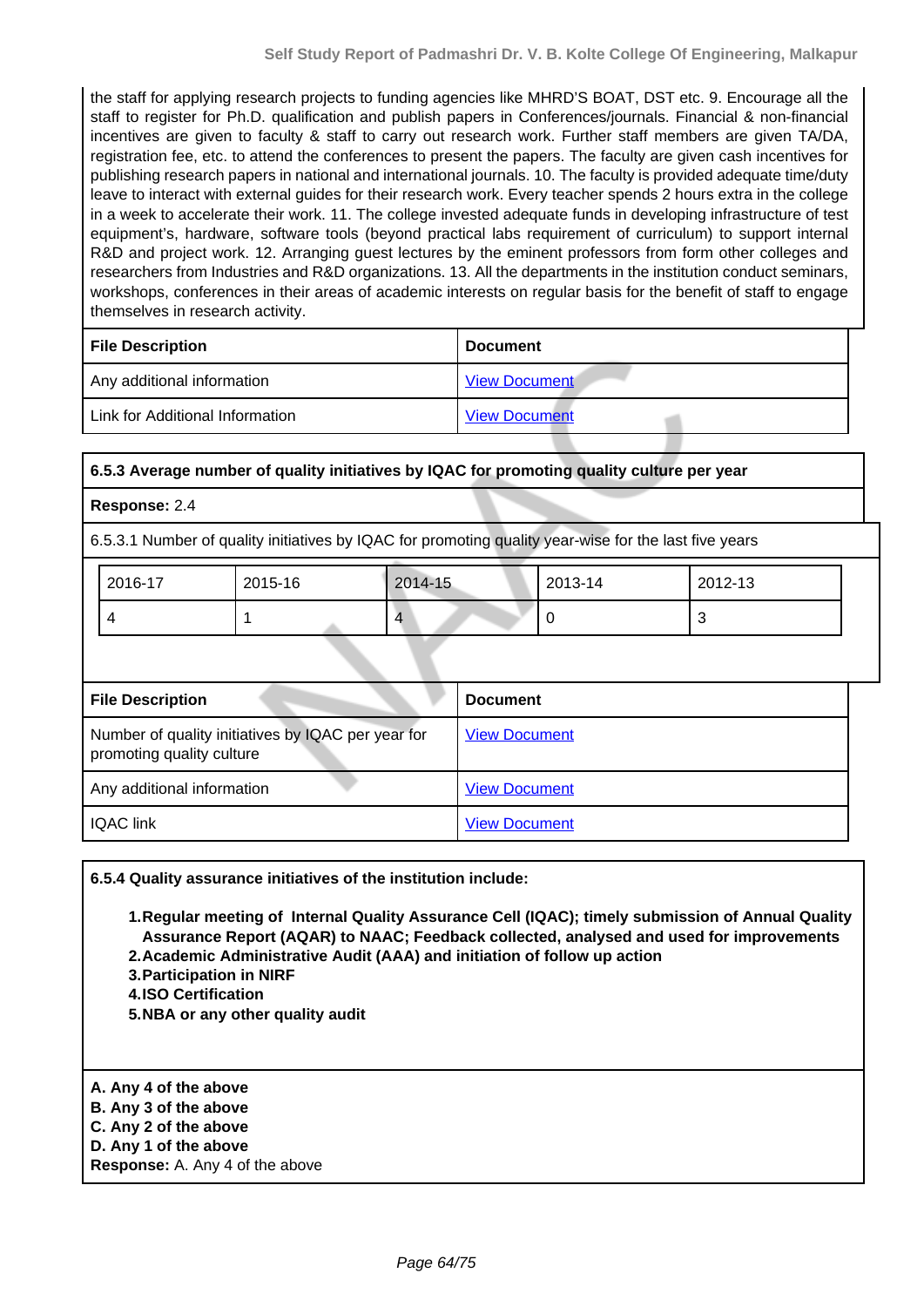| <b>File Description</b>                                        | <b>Document</b>      |
|----------------------------------------------------------------|----------------------|
| Any additional information                                     | <b>View Document</b> |
| Details of Quality assurance initiatives of the<br>institution | <b>View Document</b> |
| e-copies of the accreditations and certifications              | <b>View Document</b> |
| Annual reports of institution                                  | <b>View Document</b> |

 **6.5.5 Incremental improvements made for the preceding five years with regard to quality (in case of first cycle) and post accreditation quality initiatives (second and subsequent cycles)**

#### **Response:**

The Institution's move towards the CBCS system greatly helped the learners to choose from an array of Allied Optional subjects. The students successfully adopted an interdisciplinary approach to learning that enabled them to choose additional courses to acquire more than the required credits. Progressive University Test conducted to improved the results of students in university examination. National / International Level conference are organized successfully in order to create research environment among staff as well as students. We are constantly trying to conduct funded programs under various government/ non-government agencies in order to empower student's capabilities. Various MOU's are signed in last few years with government and private organization to generate revenue for institution through various consultancy testing projects. Administrative and Academic audits are conducted every year through external experts as well as Institutional Higher Authorities for SWOC Analysis of institution. New courses of diploma and P.G. Level in order to enriched the institutional environment. Online feedback has been started in order to development of Egovernance system. Field projects, implant training & summer vacation trainings are implemented in order to make students aware of industrial exposure. ICT enabled lab has been introduced to enriched teaching learning process. GATE qualified and Ph.d faculties are available in campus to developed research environment. At around 100% enrolled students are availing benefits of scholarship from various government schemes. Various Alumni programs are conducted through Alumni fund. In order to save electricity, Solar system implemented in college campus.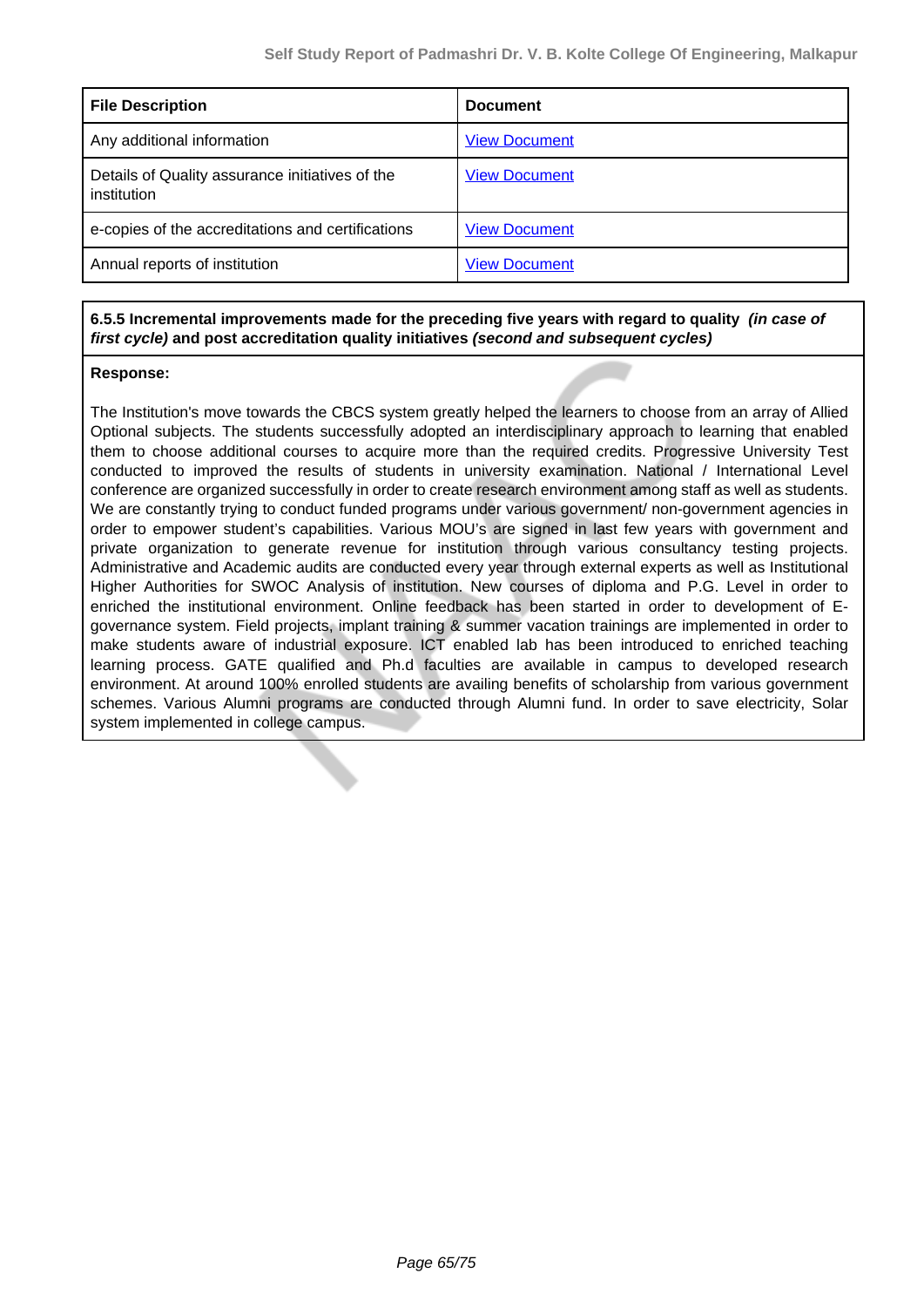## **Criterion 7 - Institutional Values and Best Practices**

### **7.1 Institutional Values and Social Responsibilities**

 **7.1.1 Number of gender equity promotion programs organized by the institution during the last five years** 

#### **Response:** 10

7.1.1.1 Number of gender equity promotion programs organized by the institution year wise during last five years

| 2016-17  | 2015-16 | 2014-15 | 2013-14 | 2012-13 |
|----------|---------|---------|---------|---------|
| <u>_</u> | -       |         | -       | -       |

| <b>File Description</b>                                                  | <b>Document</b>      |
|--------------------------------------------------------------------------|----------------------|
| Any additional information                                               | <b>View Document</b> |
| Report of the event                                                      | <b>View Document</b> |
| List of gender equity promotion programs organized<br>by the institution | <b>View Document</b> |

#### **7.1.2**

#### **1.Institution shows gender sensitivity in providing facilities such as:**

**1.Safety and Security**

**2.Counselling**

**3.Common Room**

#### **Response:**

a) Safety & Security: College building & Campus & Girls hostel are protected by CCTV cameras. Security guard is appointed for girls hostel & College building College Campus is raging free Fire extinguisher are available at each floor of the building Different comities & cells are formed for complain, suggestions &for solution of the issues Medical room is available and yearly medical checkup facility available Neat and clean hygienic environment is maintained in the college keeping in mind health of students. Women Development cell arranges for talks by Doctors on issues related to Body hygiene and health Water coolers are equipped with Water Purifiers b) Counseling: Regular expert & guest lecturers & career guidance program are conducted for students. Mentoring & Grievance cell is available for betterment of student parent faculty healthy relationship Personality and skill development classes are organized by in-house and experts for overall development of the students. c) Common Room: Girls common room having all facility including facility of sanitary napkins vending machine etc. Boys & girls common room are regularly inspected by the respective committees. Initiatives for gender sensitivity: Regular personal n professional counseling facility is available at college where students can come daily at particular time and discuss their problem with the experts about their issues. Regular Feedback and problem discussion facility available in both the hostels (boys & girls) which helps students to be move freely and build confidence in themselves to feel safe within campus and out of the campus. Anti ragging committee visit both hostel and interact with students in college campus regularly. This helps institution to bring safety and security in campus and hostel both. Conduct regular gender sensitization programs in every 6month this bring gender equity in the students. Offer employment and gives equal opportunities for all. Also promote students for higher education to girls also. Conduct awareness program for sexual harassment.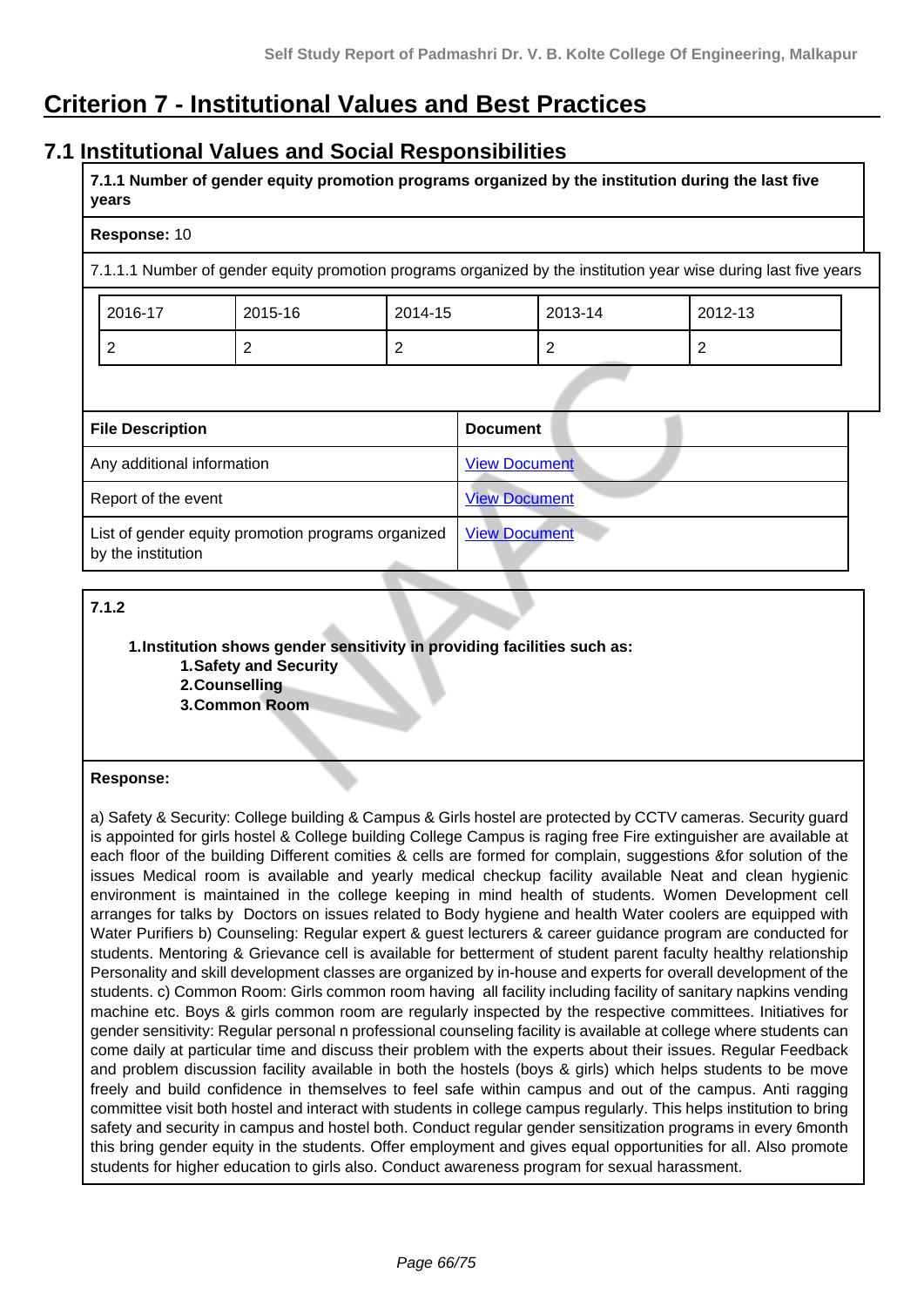| File Description           | <b>Document</b>      |
|----------------------------|----------------------|
| Any additional information | <b>View Document</b> |

# **7.1.3 Alternate Energy initiatives such as: 1.Percentage of annual power requirement of the Institution met by the renewable energy sources Response:** 0.08 7.1.3.1 Annual power requirement met by the renewable energy sources (In Kilowatt) Response: 45 7.1.3.2 Total annual power requirement (In Kilowatt) Response: 56278 **File Description Document** Any additional information and View Document Details of power requirement of the Institution met by renewable energy sources View Document Link for Additional Information View Document

# **7.1.4 Percentage of annual lighting power requirements met through LED bulbs Response:** 0.03 7.1.4.1 Annual lighting power requirement met through LED bulbs (In Kilowatt) Response: 17 7.1.4.2 Annual lighting power requirement (In Kilowatt) Response: 56278

| <b>File Description</b>                                            | <b>Document</b>      |
|--------------------------------------------------------------------|----------------------|
| Details of of lighting power requirements met<br>through LED bulbs | <b>View Document</b> |
| Any additional information                                         | <b>View Document</b> |

#### **7.1.5 Waste Management steps including:**

- **Solid waste management**
- **Liquid waste management**
- **E-waste management**

#### **Response:**

Waste Management :- Solid waste management In order to manage the solid waste institute took grand initiative to provide the waste of iron and other type of machine waste is given to the workshop or students for implementing their projects related with the course. Other material nut-bolt is also use in project components.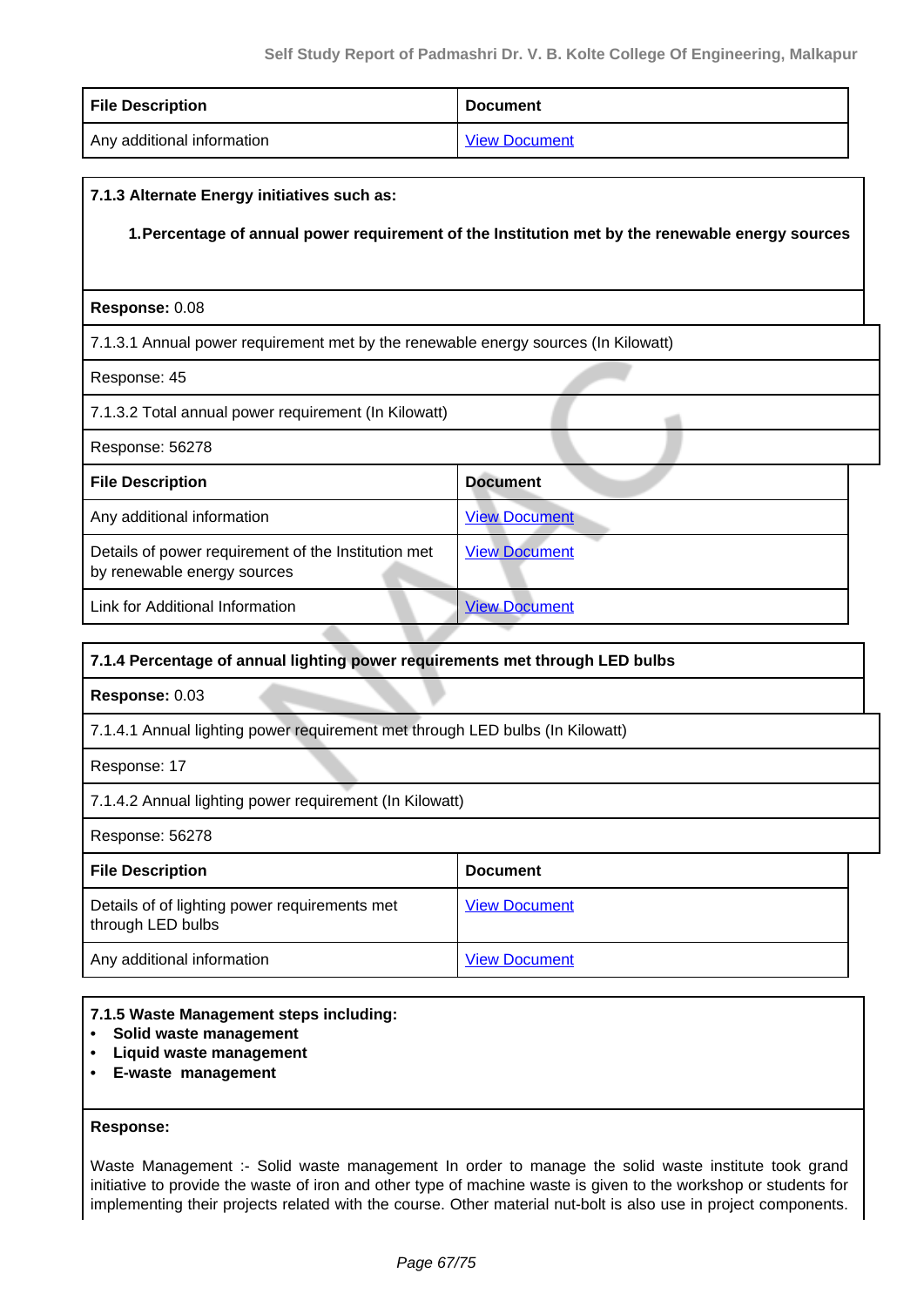The garbage is used for making the composted fertilizers which can provided to plants in the garden. E- Waste management This waste includes the discarded keyboards, CPU, & other equipments. Which take in hardware lab for the knowledge about the internal parts of the component. This is E-waste is available in the hard ware lab for the basic knowledge and practical knowledge enhancement of the student. Some the equipments are reuse for maintenance purposes. Liquid waste The liquid waste that is mainly we get in the institute is the waste water coming from toilet and bathrooms has been drained out of the college in the local area sewages. Other types of liquid waste like oil are re used in workshops and labs for over oiling of the machines and in workshop machines.

| <b>File Description</b>         | <b>Document</b>      |
|---------------------------------|----------------------|
| Any additional information      | <b>View Document</b> |
| Link for Additional Information | <b>View Document</b> |

#### **7.1.6 Rain water harvesting structures and utilization in the campus**

#### **Response:**

Rain water harvesting is a method used to collect, convey and store rain water for later use.The institute took a step in order to implement rain water harvesting. This implementation is done near the boys hostel of the institute. Under this a huge pit at boy's hostel campus was dig which can store a large amount of rain water. This pit is also connected through pipes outlets with roof of the hostel building from where maximum water can be filled in the pit. Which is further can use for the domestic daily use and nearby garden of the hostel for irrigation of the plants and after filtering the water can also used for drinking. The water storage of rain water also helpful to increase ground water level. At this local area everyone is suffering for drinking water and for the other usages of water. This step of water harvesting is very helpful to overcome from the shortage of water for all purposes.

| <b>File Description</b>         | <b>Document</b>      |
|---------------------------------|----------------------|
| Any additional information      | <b>View Document</b> |
| Link for Additional Information | <b>View Document</b> |

- **7.1.7 Green Practices**
- **Students, staff using**
- **a) Bicycles**
- **b) Public Transport**
- **c) Pedestrian friendly roads**
- **Plastic-free campus**
- **Paperless office**
- **Green landscaping with trees and plants**

#### **Response:**

Green Practices Bicycle In our college maximum students use bicycle for reaching the college , we are suggest the student to use bicycle due to that pollution should be avoided & traffic should be minimize. And for that our college provided the separate bicycle stand for keeping the bicycle in parking. Public transport In our college most of student travels in public transport such as bus or railways so our college provided the bus & railway passes to the both girls as well as boys. Pedestrian's friendly roads In our college college we provide the pedestrian rights-of-way for walking purpose. In college campus there is cement-concrete road are available & which are neat & clean . Plastic free campus Our college campus is free from plastic ,we provide the dustbin at every place & due to the use of dustbin there is no any type of waste plastic in campus & we suggest & aware the staff as well as students to avoid most of use of plastic. Green landscaping with trees and plants Our college campus is cover with green plants & trees in that various types of tress are planted. In front of college there is the garden is available, due to the greenery there is fresh air & good environment created.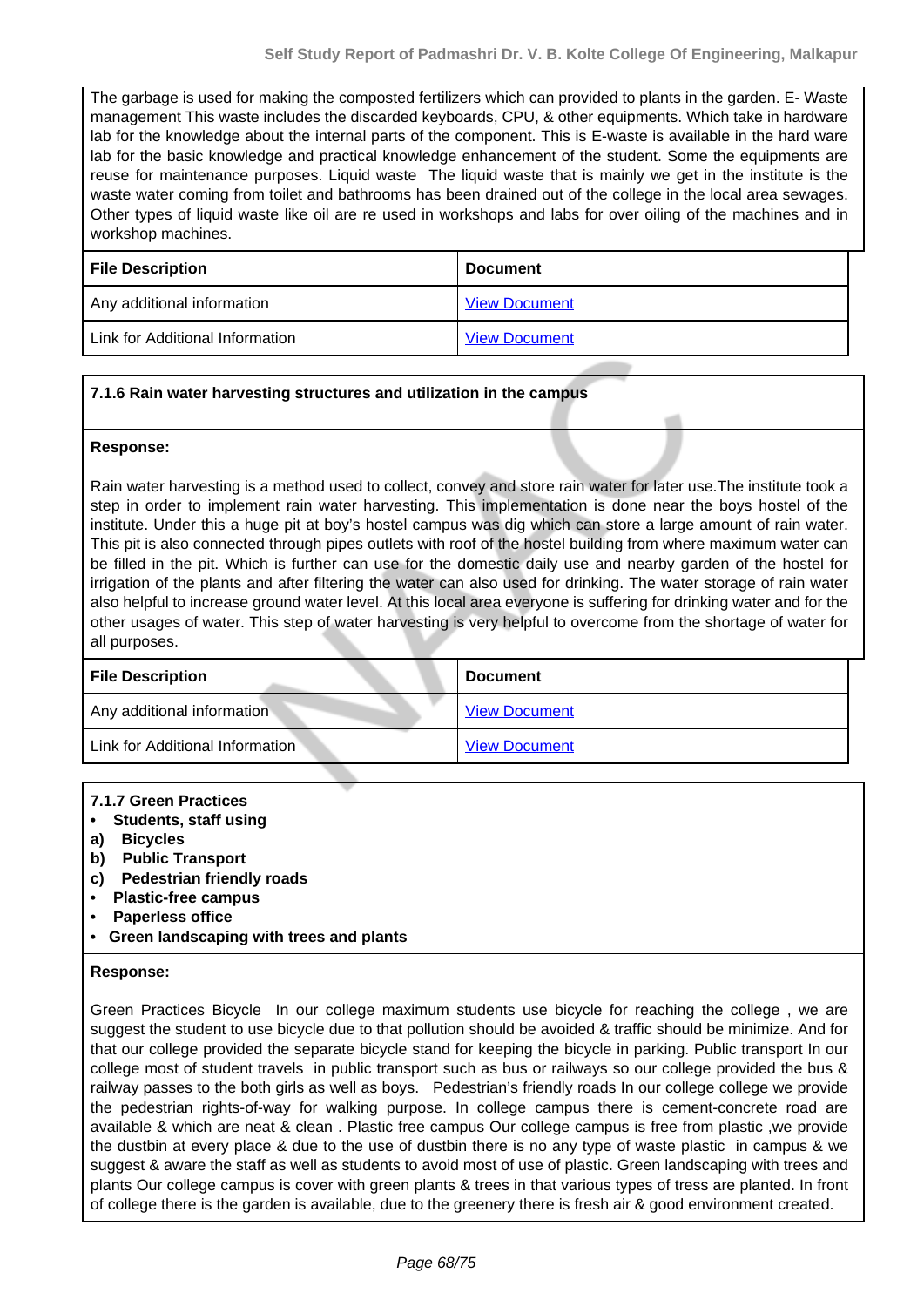| File Description                | <b>Document</b>      |
|---------------------------------|----------------------|
| Any additional information      | <b>View Document</b> |
| Link for Additional Information | <b>View Document</b> |

#### **7.1.8 Average percentage expenditure on green initiatives and waste management excluding salary component during the last five years**

#### **Response:** 1.46

7.1.8.1 Total expenditure on green initiatives and waste management excluding salary component year wise during last five years(INR in lakhs)

| 2016-17 | 2015-16 | 2014-15 | 2013-14 | 2012-13 |
|---------|---------|---------|---------|---------|
| 0.06889 | 0.2566  | 7.158   | 7.132   | 0.244   |

| <b>File Description</b>                                                                        | <b>Document</b>      |
|------------------------------------------------------------------------------------------------|----------------------|
| Details of expenditure on green initiatives and waste<br>management during the last five years | <b>View Document</b> |
| Green audit report                                                                             | <b>View Document</b> |
| Any additional information                                                                     | <b>View Document</b> |

| <b>1. Physical facilities</b><br>2. Provision for lift<br>3. Ramp / Rails<br><b>4. Braille Software/facilities</b><br><b>5. Rest Rooms</b><br><b>6. Scribes for examination</b><br>7. Special skill development for differently abled students<br>8. Any other similar facility (Specify)<br>A. 7 and more of the above |                      |
|-------------------------------------------------------------------------------------------------------------------------------------------------------------------------------------------------------------------------------------------------------------------------------------------------------------------------|----------------------|
| B. At least 6 of the above<br>C. At least 4 of the above                                                                                                                                                                                                                                                                |                      |
| D. At least 2 of the above<br><b>Response:</b> A. 7 and more of the above                                                                                                                                                                                                                                               |                      |
| <b>File Description</b>                                                                                                                                                                                                                                                                                                 | <b>Document</b>      |
| Any additional information                                                                                                                                                                                                                                                                                              | <b>View Document</b> |
| Resources available in the institution for Divyangjan                                                                                                                                                                                                                                                                   | <b>View Document</b> |

**7.1.10 Number of Specific initiatives to address locational advantages and disadvantages during the**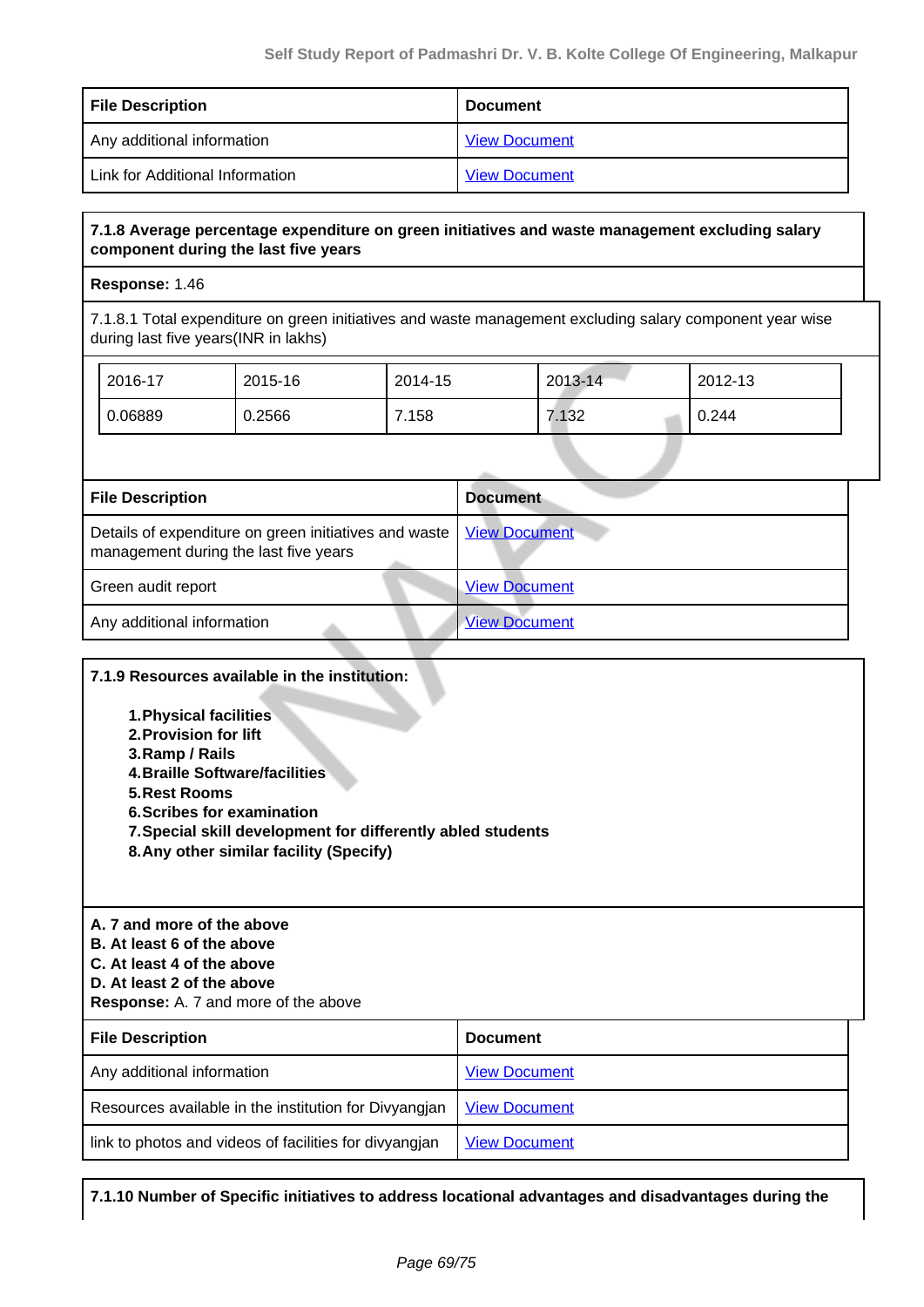# **last five years Response:** 8 7.1.10.1 Number of specific initiatives to address locational advantages and disadvantages year wise during last five years 2016-17 2015-16 2014-15 2013-14 2012-13 2 2 1 2 1 **File Description Document** Any additional information View Document Number of Specific initiatives to address locational advantages and disadvantages View Document **7.1.11 Number of initiatives taken to engage with and contribute to local community during the last five years (Not addressed elsewhere) Response:** 10 7.1.11.1 Number of initiatives taken to engage with and contribute to local community during year wise during last five years 2016-17 2015-16 2014-15 2013-14 2012-13 2  $\begin{array}{|c|c|c|c|c|}\n2 & 2 & 2 & 2\n\end{array}$ **File Description Document** Any additional information View Document Details of initiatives taken to engage with local community during the last five years View Document Report of the event **View Document 7.1.12 Code of conduct handbook exists for students, teachers, governing body, administration including Vice Chancellor / Director / Principal /Officials and support staff Response:** Yes **File Description Document** Any additional information and View Document URL to Handbook on code of conduct for students and teachers , manuals and brochures on human View Document

#### **7.1.13 Display of core values in the institution and on its website**

values and professional ethics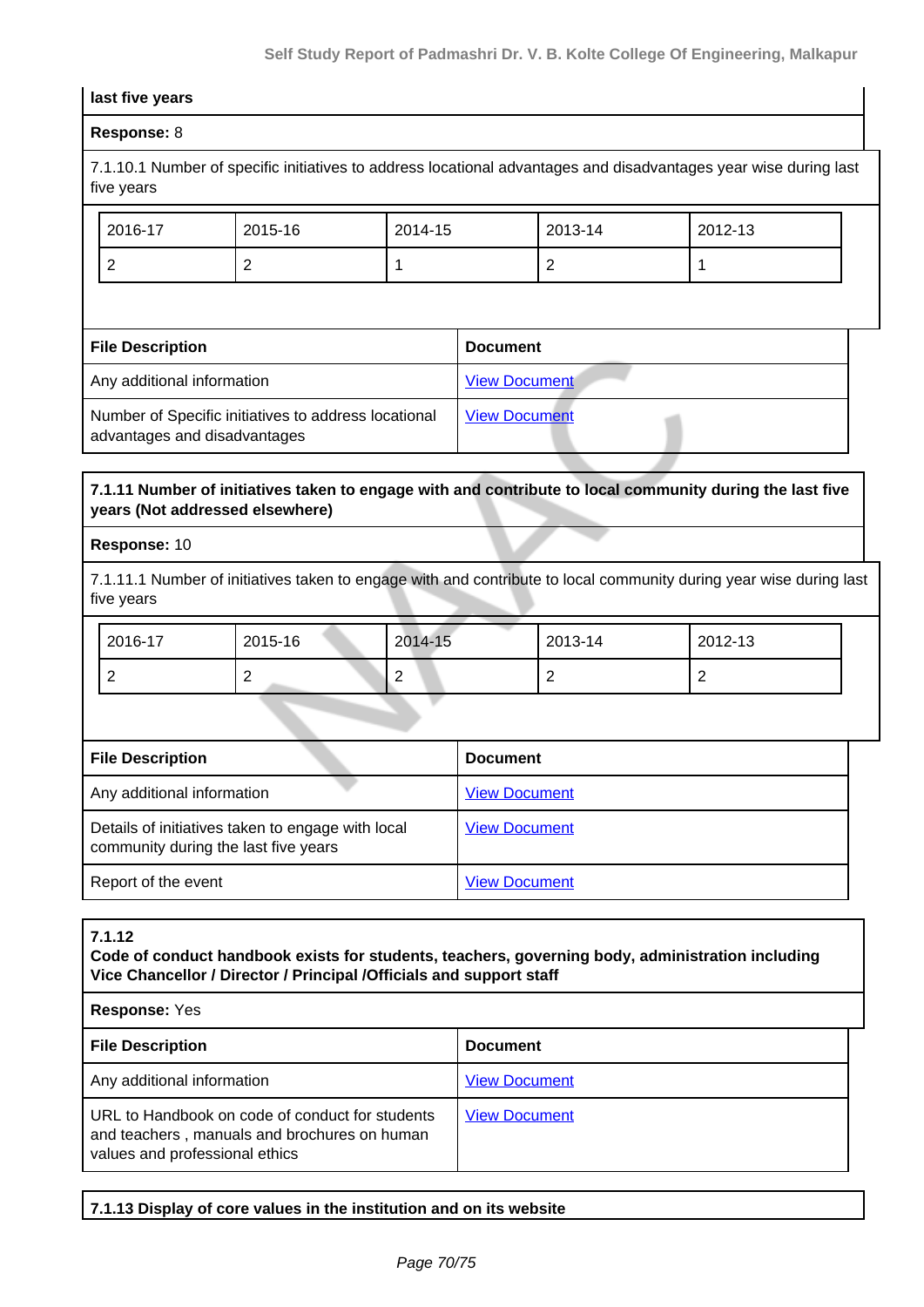| <b>Response: Yes</b>                             |                      |
|--------------------------------------------------|----------------------|
| File Description                                 | <b>Document</b>      |
| Any additional information                       | <b>View Document</b> |
| Provide URL of website that displays core values | <b>View Document</b> |

#### **7.1.14 The institution plans and organizes appropriate activities to increase consciousness about national identities and symbols; Fundamental Duties and Rights of Indian citizens and other constitutional obligations**

| <b>Response: Yes</b>                                                                                  |                      |
|-------------------------------------------------------------------------------------------------------|----------------------|
| <b>File Description</b>                                                                               | <b>Document</b>      |
| Details of activities organized to increase<br>consciousness about national identities and<br>symbols | <b>View Document</b> |
| Any additional information                                                                            | <b>View Document</b> |

## **7.1.15 The institution offers a course on Human Values and professional ethics Response:** Yes **File Description Document** Any additional information View Document Provide link to Courses on Human Values and professional ethics on Institutional website View Document

#### **7.1.16 The institution functioning is as per professional code of prescribed / suggested by statutory bodies / regulatory authorities for different professions**

| <b>Response: Yes</b>                                                                           |                      |
|------------------------------------------------------------------------------------------------|----------------------|
| <b>File Description</b>                                                                        | <b>Document</b>      |
| Any additional information                                                                     | <b>View Document</b> |
| Provide URL of supporting documents to prove<br>institution functions as per professional code | <b>View Document</b> |

 **7.1.17 Number of activities conducted for promotion of universal values (Truth, Righteous conduct, Love, Non-Violence and peace); national values, human values, national integration, communal harmony and social cohesion as well as for observance of fundamental duties during the last five years**

#### **Response:** 4

| <b>File Description</b>                                           | <b>Document</b>      |
|-------------------------------------------------------------------|----------------------|
| Any additional information                                        | <b>View Document</b> |
| List of activities conducted for promotion of<br>universal values | <b>View Document</b> |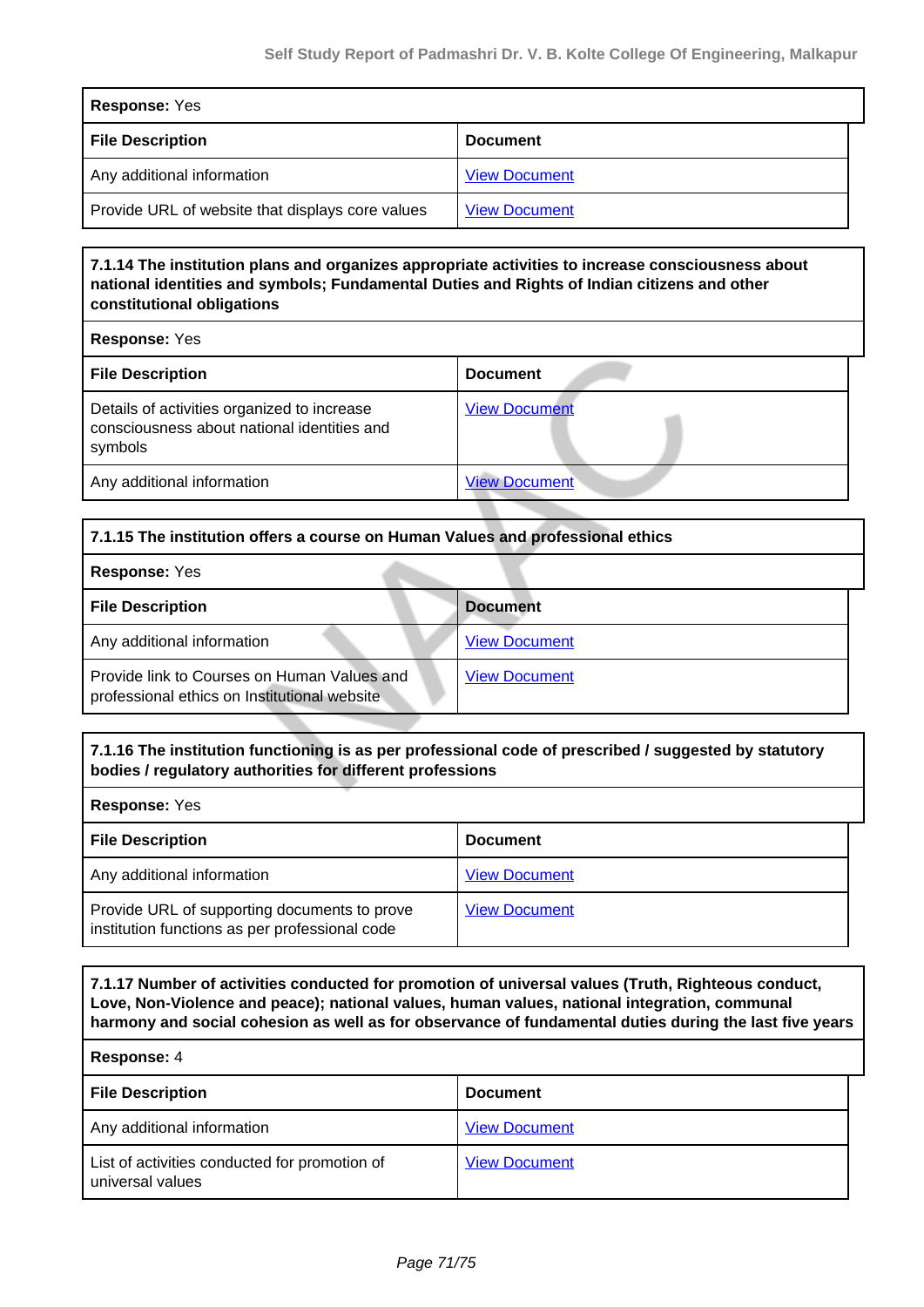#### **7.1.18 Institution organizes national festivals and birth / death anniversaries of the great Indian personalities**

#### **Response:**

Our institute regularly celebrates the birth anniversaries of Indian Personality like Mahatma Gandhi, Babasaheb Ambedkar, M. Visvesvariya, Dr.Sarvpalli Radhakrishnan, Chhtrapati Shivaji, etc. on such occasion our institution head and all teaching staff & Non-teaching staff gather together on memory of these great personalities of the nation, Remember them and their efforts towards the nation and take pledge to follow them. Our institute also celebrates Independence Day & Republic Day every year the flag hosting ceremony is kept for students & staff in front of the college at morning, we salute the national flag and sing the national anthem . The sweets is distributed for all guest.

| <b>File Description</b>    | <b>Document</b>      |
|----------------------------|----------------------|
| Any additional information | <b>View Document</b> |

#### **7.1.19 The institution maintains complete transparency in its financial, academic, administrative and auxiliary functions**

#### **Response:**

Administration: For the transparency of the administration institute is having a soft ware named Biryani Technologies which provide the facility to reduce the faculties and able to work more efficiently with less time and with less mistake. The software is available in the library. Finance & Accounts: for the account & finance transparency the institute is having the most updated soft ware of Tally which is one of the best software for the originality of the finance and accounts. This software is best for counting. Student Admission and Supports: Admission of the student in institute is done by norms, rules and conditions of DTE Maharashtra. In each and every year process gets change but every data is send to DTE Maharashtra as process is online in which registration and confirmation is done directly by the student and record is available at DTE site. Examination: Forms are submitted online registration and confirmation is done by students. The software available in the institute QPDS. For the keeping the data & maintain the record.

| <b>File Description</b>    | <b>Document</b>      |
|----------------------------|----------------------|
| Any additional information | <b>View Document</b> |

### **7.2 Best Practices**

**7.2.1 State at least two institutional best practices (as per NAAC template)**

#### **Response:**

Best Practice: Green Campus through Student Participation The context Inadequate environmental standards and lack of implementation of environmental laws create a challenging problem in creating awareness about environmental hazards. By developing informed citizenry expertise with hands on interactive approach with environmental, social and economic concern; the physical viability of the campus is being maintained as a balanced environment. This pedagogically expanded innovative art program would be unparalleled in its effectiveness and appeal when it is being operated in the campus located at Malkapur. The place is well known for its water scanty rainfall and poor vegetation. It runs into few acres, ideally a small building with civic amenities. The objectives of The practice To enable the learners to be aware of increased resource consumption without impairing the Environment conservation of various pools of genetic resources of plants improved land use practices Proper waste management system Conservation of energy by harnessing solar energy Maintenance of balanced environment The practice Indeed, green is often the compelling colour around, a well-managed green park spreading in 9692 square-meter with 1000 trees, a herbal garden with hundreds of plants and a green house where the rare endangered plant species raised by Plant Tissue Culture Technology are being hardened and conserved. Besides, the majestic, magnificent and esthetically designed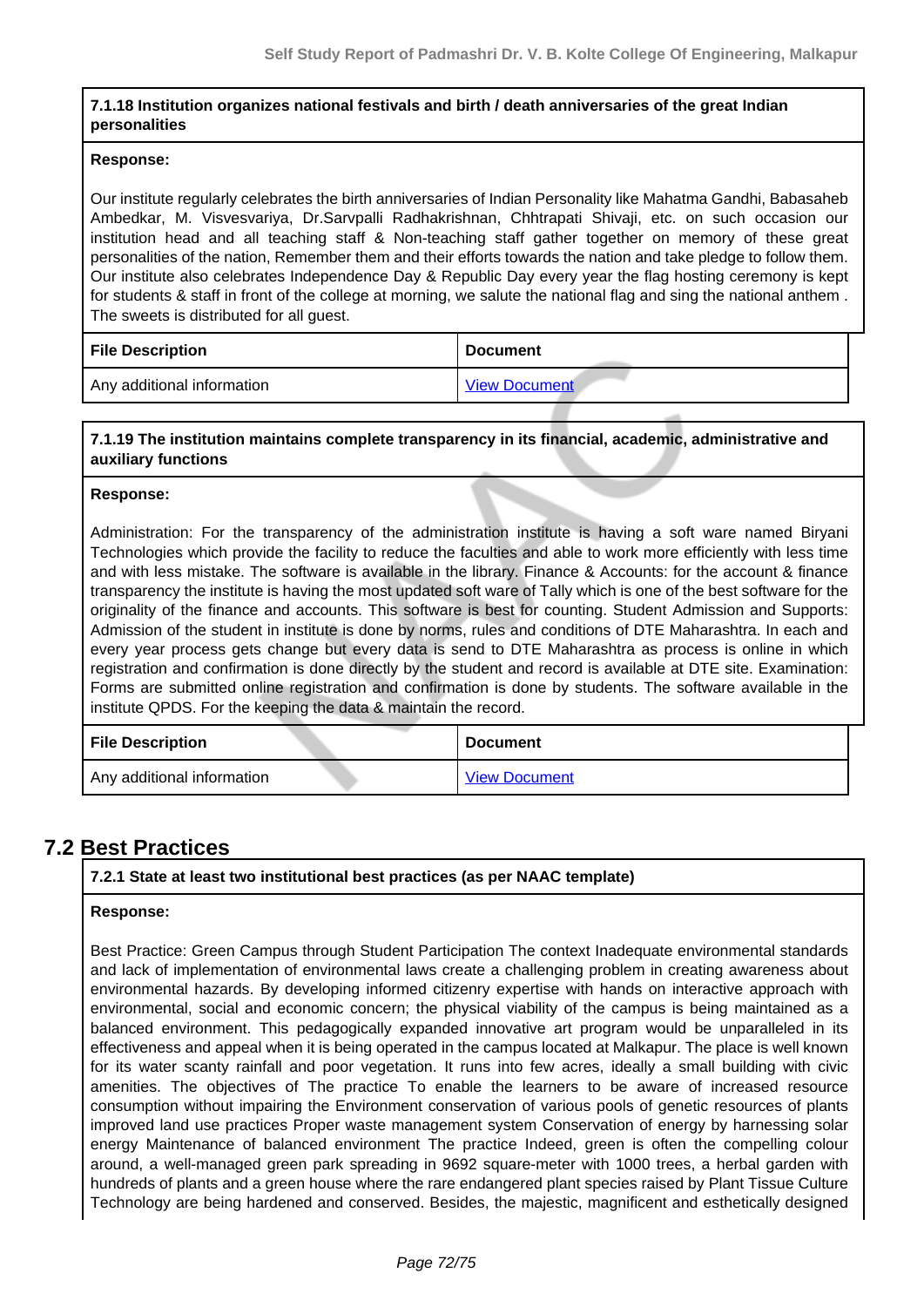blocks with all attendant facilities of the campus with adequate spacing and with several hundreds of trees. A few gardens / lawns give better learning atmosphere. Under the supervision of an Institutional Committee, the greenery of the campus is being maintained by the NSS Volunteers. In addition, some green parks are also being maintained by the Alumni Forum. Gardening is being done without chemical mixtures by using the composting of the solid waste generated in the campus. While working together, the spirit of team work is being accomplished with socially relevant (environment–Management) modern educational technology. It also facilitates the culture of harmony and cooperation among students in the campus, which is imperative for effective functioning of any Institution. the solar panels are mounted to harness the solar energy. Thus the clean and greener environment is being maintained by both the Management and students which gives shrine environment for learning. Obstacles faced if any and strategies adopted to overcome them The one seemingly insurmountable obstacle mainly, water, is being managed by the following means: Irrigating / gardens Domestic waste water Plantation of lack resistant plants Operation of rain water harvest plants Raised bunds to maintain watersheds Maintenance of ground water level by pond construction and. poly bag free environment which would interfere with the seepage of rainwater. The next most critical obstacle is maturing the crops for sustained yield and protection. This problem is being effectively managed by the use of compost of solid waste digesters and vermin composting manufactured by students. Impact of the Practice: It is being witnessed by the greenery of the campus and constant the water supply which mainly depends on underground water, even in acute summer to the stake holders about 400in numbers. Resources required: Financial input, student's participation, faculty advice and good Management practices. Best Practice: Involvement of Alumni in Student Development The context There is a need to make students aware of new career trends in the job market like public sector, government job, industries etc. New skill- based courses that can create better job opportunities for undergraduate students and postgraduate need to be introduced. The experience of alumni in the public sector, government job, industries of work may help in addressing this need, especially in the industries, where there are many influential old students in key positions. The objectives To establish partnership between alumni and Management (Padm. Dr. V. B. Kolte College of Engineering, Malkapur) in the on-going development of the college. Our institute having the alumni Association which is partially contribute in institute development and student progression and helping them to get a job. Institute takes Alumni Feedback to improve functioning and services of organization. Our alumni association works as partners to bridge the gap between the industry and academics. Alumni also support in placement and continue bringing good name to the organization. The alumni association there is so many guest lecture held in institute which is help student to boost up their knowledge and gain something new experience about recent trends. The practice Regular meetings are scheduled between the alumni (office bearers) and the college management. Alumni are involved in the planning, feasibility studies, finance generation plans and the implementation of the new projects and professional courses of study in the college. At the beginning of each academic session, the office bearers of the alumni associations work out details of the Career Guidance Cell of the college. Their involvement as guest lecturers is co-ordinated with the activities of the local Rotary unit that oversees its operations. Some alumni members form part of the team that helps to prepare students for entry into banking, UPSC and defense services. Presently a course on Human Rights is a new addition. Obstacles faced if any and strategies adopted to overcome them Efforts are required to keep track of alumni and encourage them to participate. Impact of the practice The involvement of alumni has strengthened the association with students further. The Alumni Association contributes significantly to the development of the institution through financial and non-financial means during the every years for taking an International Event in institution. In that way Alumni Association help to develop the Institute.

| File Description                | <b>Document</b>      |
|---------------------------------|----------------------|
| Any additional information      | <b>View Document</b> |
| Link for Additional Information | <b>View Document</b> |

## **7.3 Institutional Distinctiveness**

 **7.3.1 Describe/Explain the performance of the institution in one area distinctive to its vision, priority and thrust**

**Response:**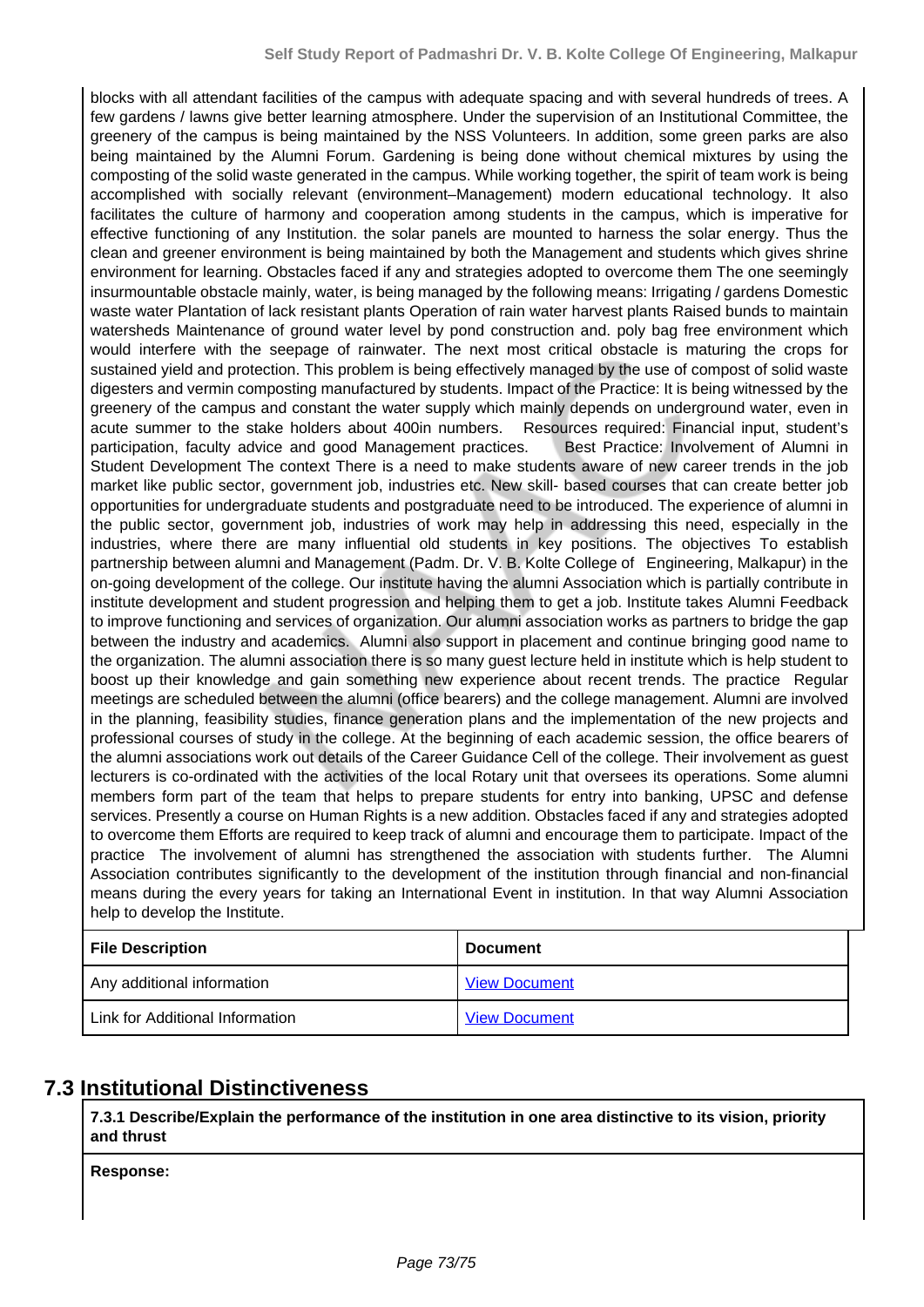The College is expected to prepare responsible, employable and adult citizens of tomorrow. Since institute structures have taken care mainly of teaching, learning and evaluation, we felt the need of structures for overall development of students. The goal of the College, as expressed in the Prospectus is, to provide students with an environment for the all-round development of their mental, physical, social and spiritual potentials, together with the attitudes of integrity, hard-work, honesty, fairness and tolerance; so that, they give off their very best to bring out various talents of students and use them for their betterment. A group of staff members have voluntarily taken up responsibility for quality assurance and all round development of the students. Thus the new students come in contact with this group at the time of admissions. Soon after the admissions, this group conducts an orientation program for two days for the new students. The orientation program gives an opportunity to new students to come to know the seniors in a friendly, helpful atmosphere. This set up channels their energies in the right direction, setting up a ragging-free atmosphere. Two hours on every Saturday are reserved for "student activities". There are also annual activities of the College. The Practices carried out by the colleges are Practice 1. Alumina Participated in various events and helped the college in various way by involved in the meeting conducted by the college regularly and also show the opportunity the students. This practice involve a good relationship between the passed out student and the institute management for the development of the institute. The organization regularly take the feedback from the alumni student for the betterment of the college. This practice is also made a good co-ordination between the institute and industries. The alumni association brings more opportunities for new students of our institute in the industries. Alumni students help institute in all manner to grow. The alumni association regularly visit and interact with student to share their knowledge and experiences to improve their studies and also help students to go in co-operate sector. Alumni organization also take feedback from students for improve their organization to help institute to develop and grow competitively.

| <b>File Description</b>         | <b>Document</b>      |
|---------------------------------|----------------------|
| Any additional information      | <b>View Document</b> |
| Link for Additional Information | <b>View Document</b> |